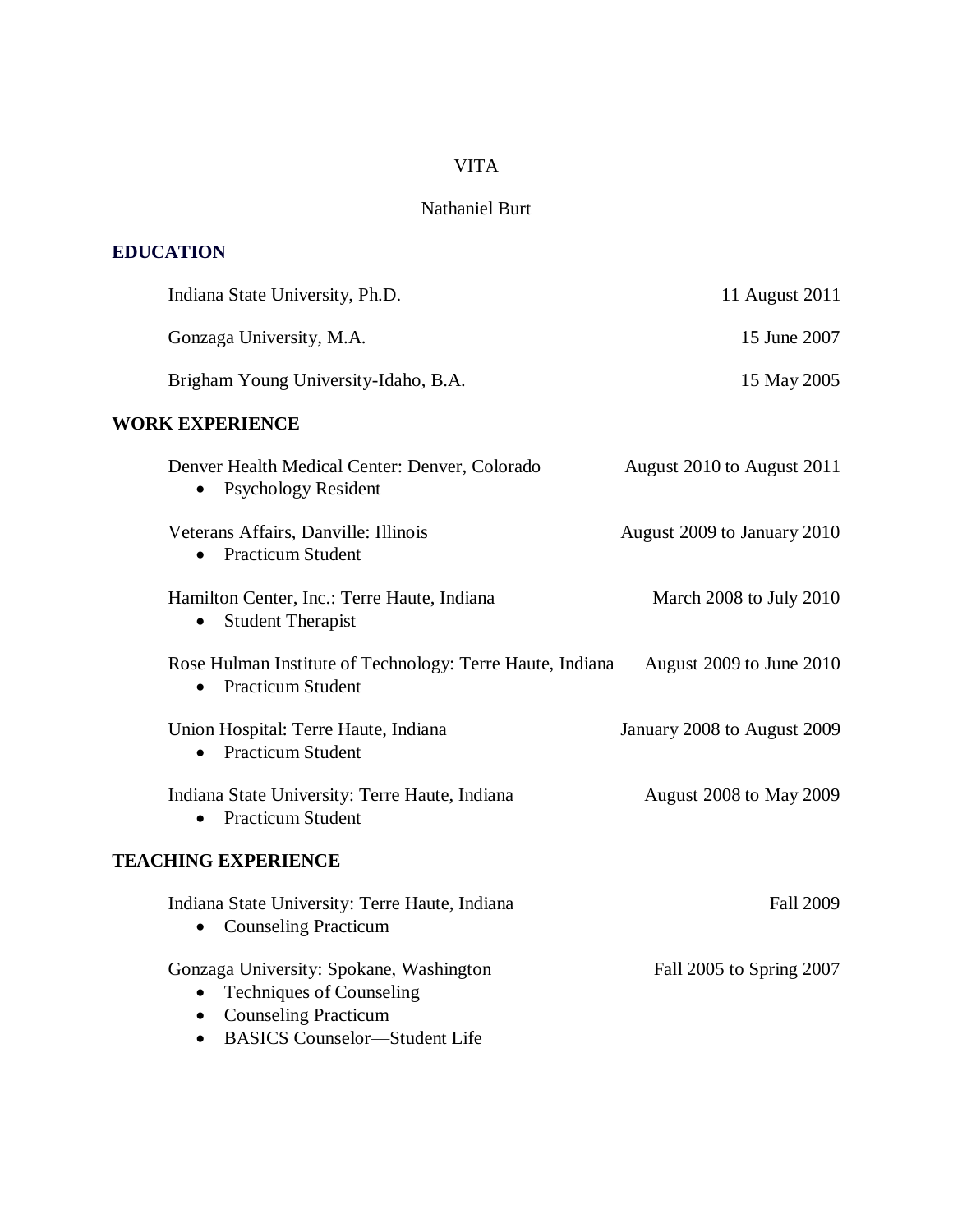# HOPE AND SPIRITUALITY AND THEIR RELATIONSHIP TO THE OVERALL QUALITY OF LIFE IN CANCER PATIENTS

A dissertation

 $\mathcal{L}=\mathcal{L}=\mathcal{L}$ 

Presented to

The College of Graduate and Professional Studies

Department of Communication Disorders and Counseling,

School, and Educational Psychology

Indiana State University

Terre Haute, Indiana

In Partial Fulfillment

\_\_\_\_\_\_\_\_\_\_\_\_\_\_\_\_\_\_\_\_\_\_

of the Requirements for the Degree

Doctor of Philosophy

\_\_\_\_\_\_\_\_\_\_\_\_\_\_\_\_\_\_\_\_\_\_\_

by

Nathaniel Burt

August 2011

Nathaniel Burt 2010

Keywords: Hope, Spirituality, Quality of Life, Cancer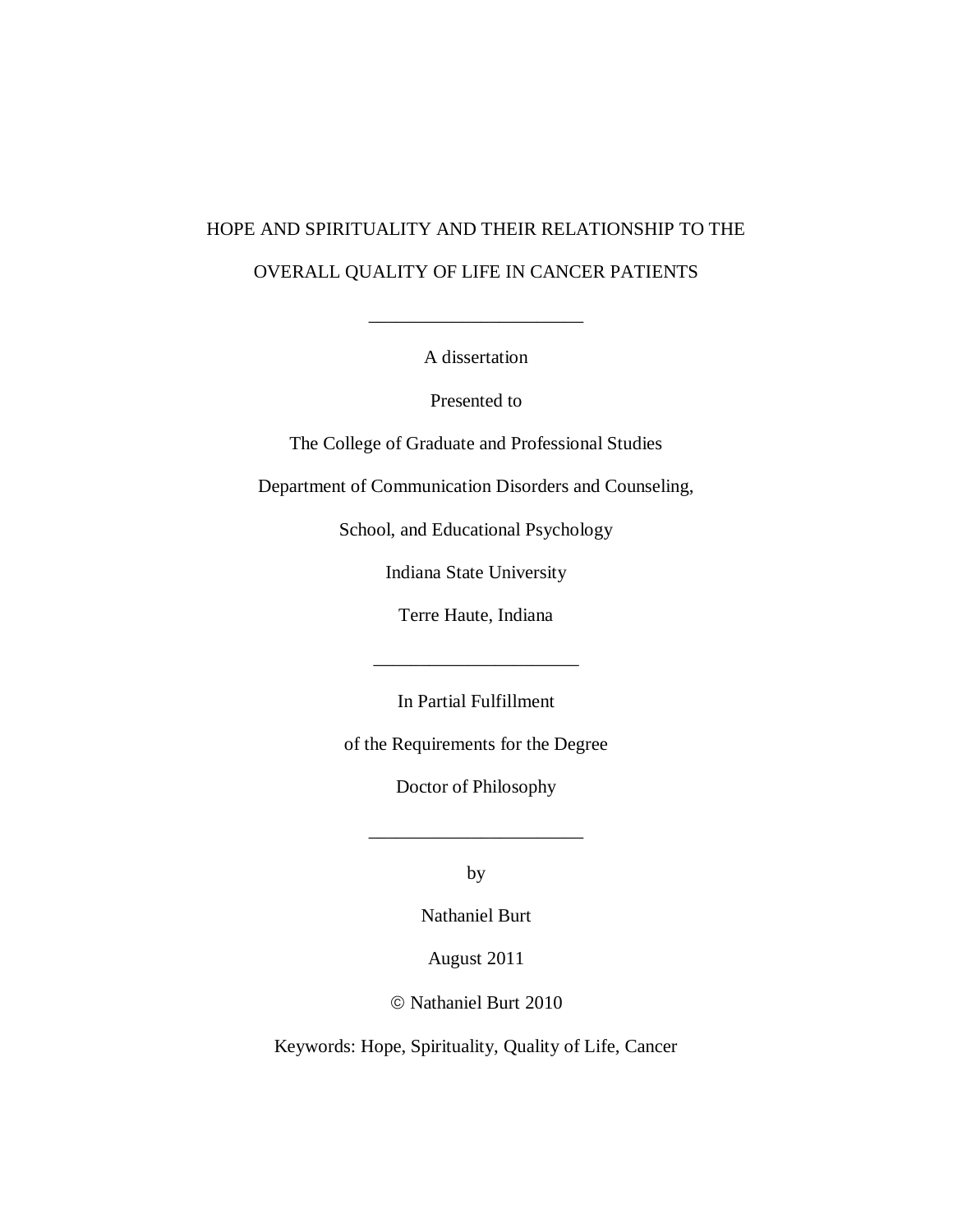## COMMITTEE MEMBERS

<span id="page-2-0"></span>Committee Chair: Eric M. Hampton, Ph.D.

Associate Professor of the Department of Communication Disorders and Counseling,

School, and Educational Psychology

Indiana State University

Committee Member: Carrie Hixson Profitt, Ph.D.

Associate Director for Clinical Training of the Indiana State University Student

Counseling Center

Indiana State University

Committee Member: Joseph R. Biggs, Ph.D.

Adjunct Professor of the Department of Communication Disorders and Counseling,

School, and Educational Psychology

Indiana State University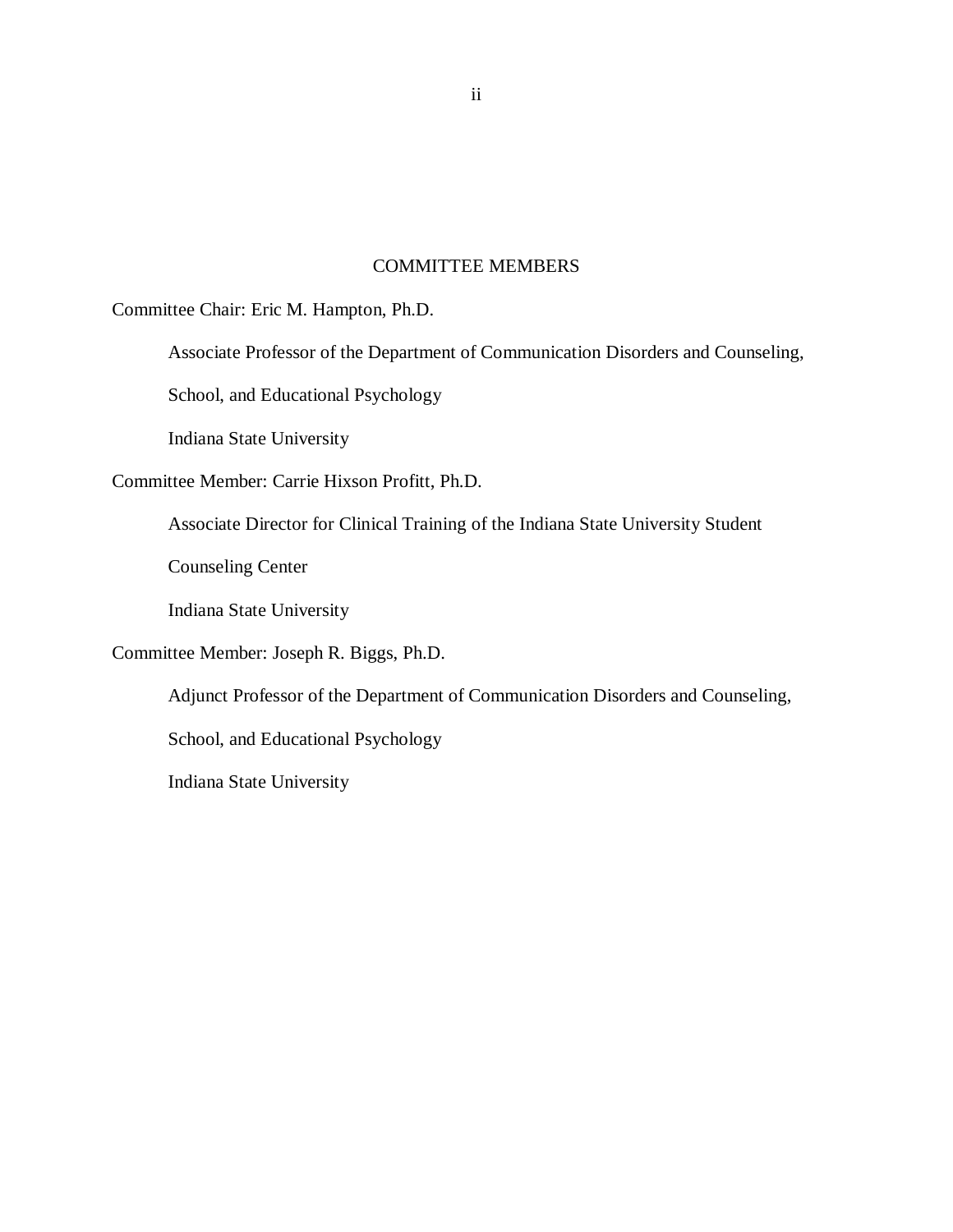## ABSTRACT

<span id="page-3-0"></span>In this study, hope, spirituality, stage of cancer, age, and gender were explored as predictors of the quality of life perceived by 100 cancer patients. The instruments used were the Functional Assessment of Chronic Illness Therapy—Spirituality Well-Being, the Herth Hope Index, and the Functional Assessment of Cancer Therapy. The patients were being treated at two oncology medical centers in the mid-western region of the United States.

The main findings indicated a predictive relationship between spirituality, hope, stage of cancer, age, gender, and quality of life. A simultaneous multiple regression analysis, using quality of life as a dependent variable and spirituality, hope, stage of cancer, age, and gender as independent variables, indicated that patients with a high level of hope and spirituality and an earlier cancer stage reported having a greater quality of life. Age and gender had no significant predictive relationship with patient quality of life. Further findings indicated that spirituality and hope were positively correlated. Hope and stage of cancer, as well as spirituality and stage of cancer were found not to be significantly related, suggesting that neither hope nor spirituality significantly change as a result of the stage of cancer. The results of this study have implications concerning the relevance of hope and spirituality in the treatment of cancer patients and the impact of hope and spirituality on cancer patients' perceived quality of life.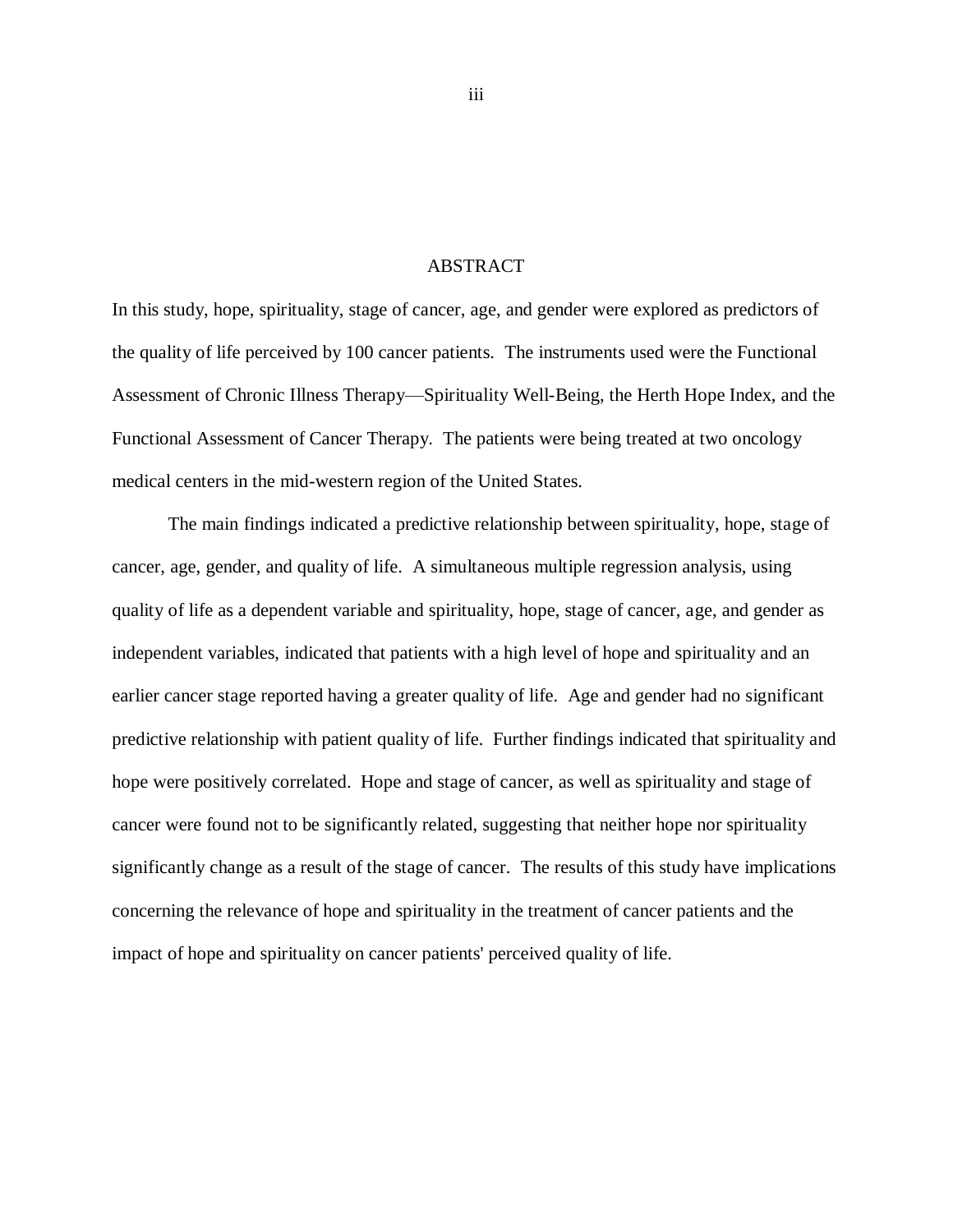## ACKNOWLEDGMENTS

I would like to thank the many people who have supported me throughout my graduate program. I would like to extend my gratitude especially to my dissertation committee, Dr. Hampton, Dr. Profitt, and Dr. Biggs, who have been extremely helpful and generous with their time and talents. I would like to thank my classmates, with whom I have spent so much time, for the support and encouragement we were able to give each other. I give a special acknowledgment to the professors, faculty, teachers, and supervisors who have challenged me and who knew of my potential.

I am thankful for my loving parents, Jeff and Claudette Burt, and parents-in-law, Mark and Laurie Dooley, who have blessed my life with their compassion, love, and many prayers on my behalf. Also, I cannot forget my dear companion and children who have supported me throughout my education and during the times when I felt overwhelmed by the restraints of graduate school.

I would also like to acknowledge the patients who participated in this study. This project would not have been possible without their help. Additionally, I thank the administrative faculty at the hospitals where I collected data for their time and advocacy, allowing me access and opportunity to complete my research.

iv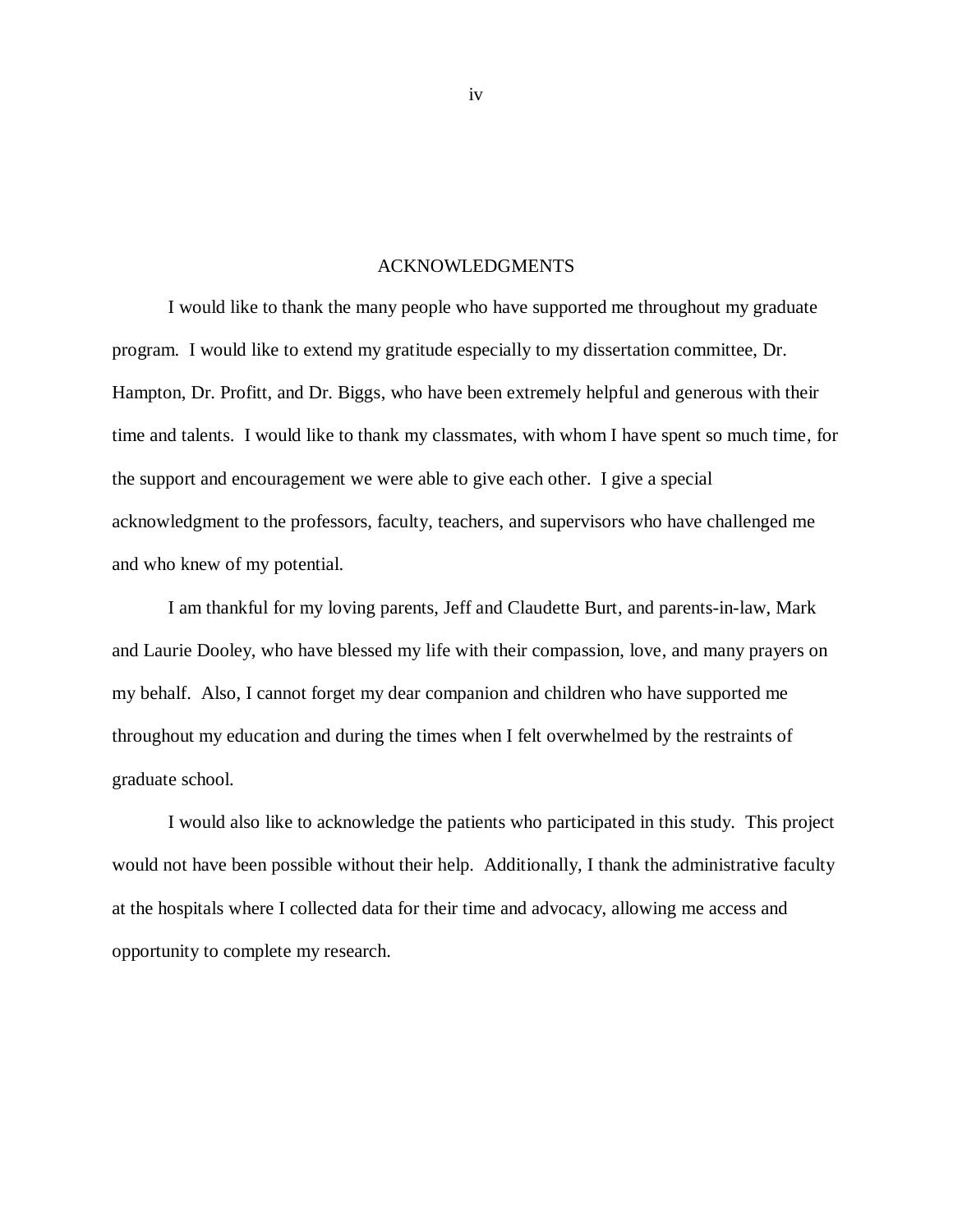# TABLE OF CONTENTS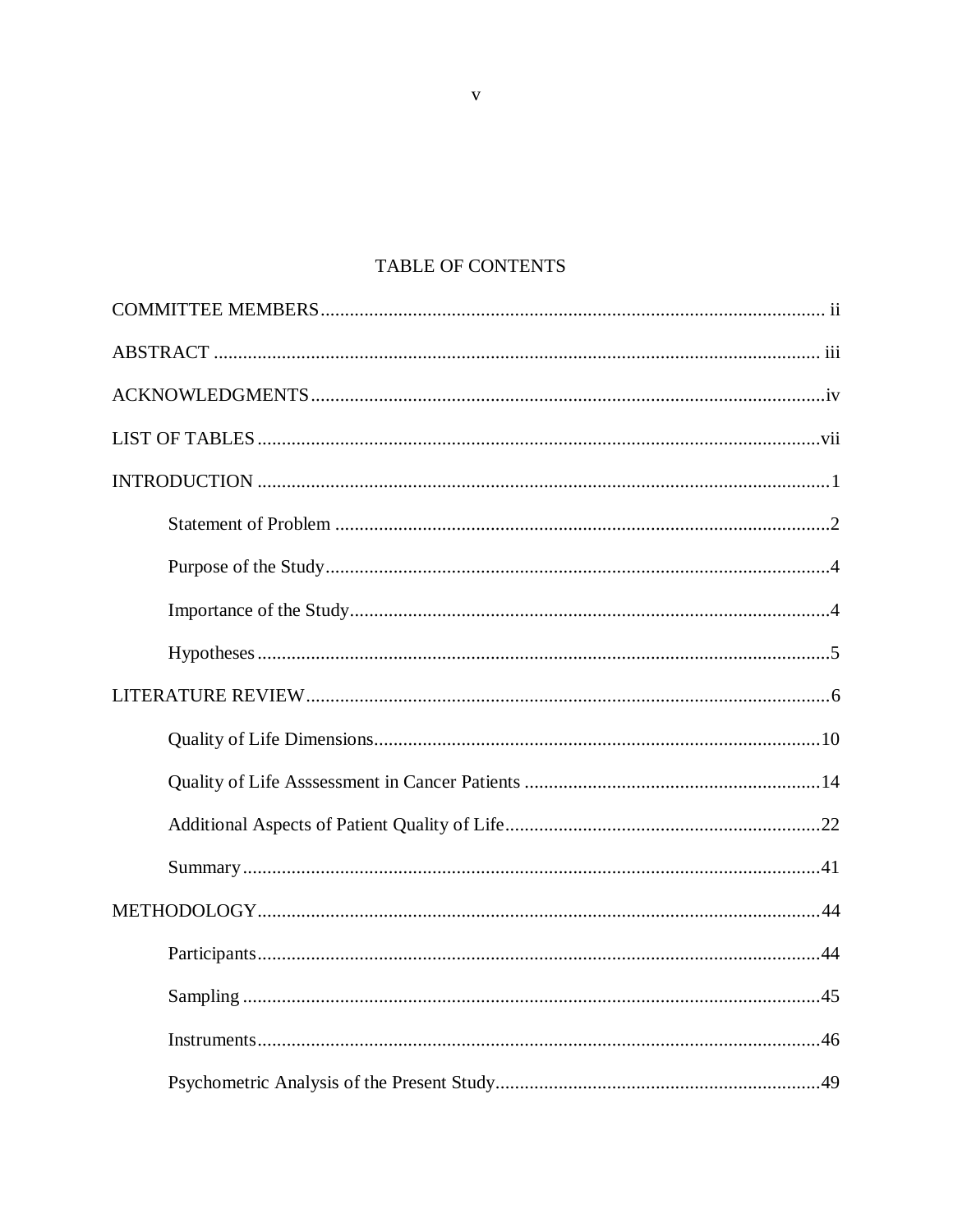| APPENDIX A: FUNCTIONAL ASSESSMENT OF CANCER THERAPY (FACT)  100 |
|-----------------------------------------------------------------|
| APPENDIX B: FUNCTIONAL ASSESSMENT OF CHRONIC ILLNESS THERAPY-   |
|                                                                 |
|                                                                 |
|                                                                 |
|                                                                 |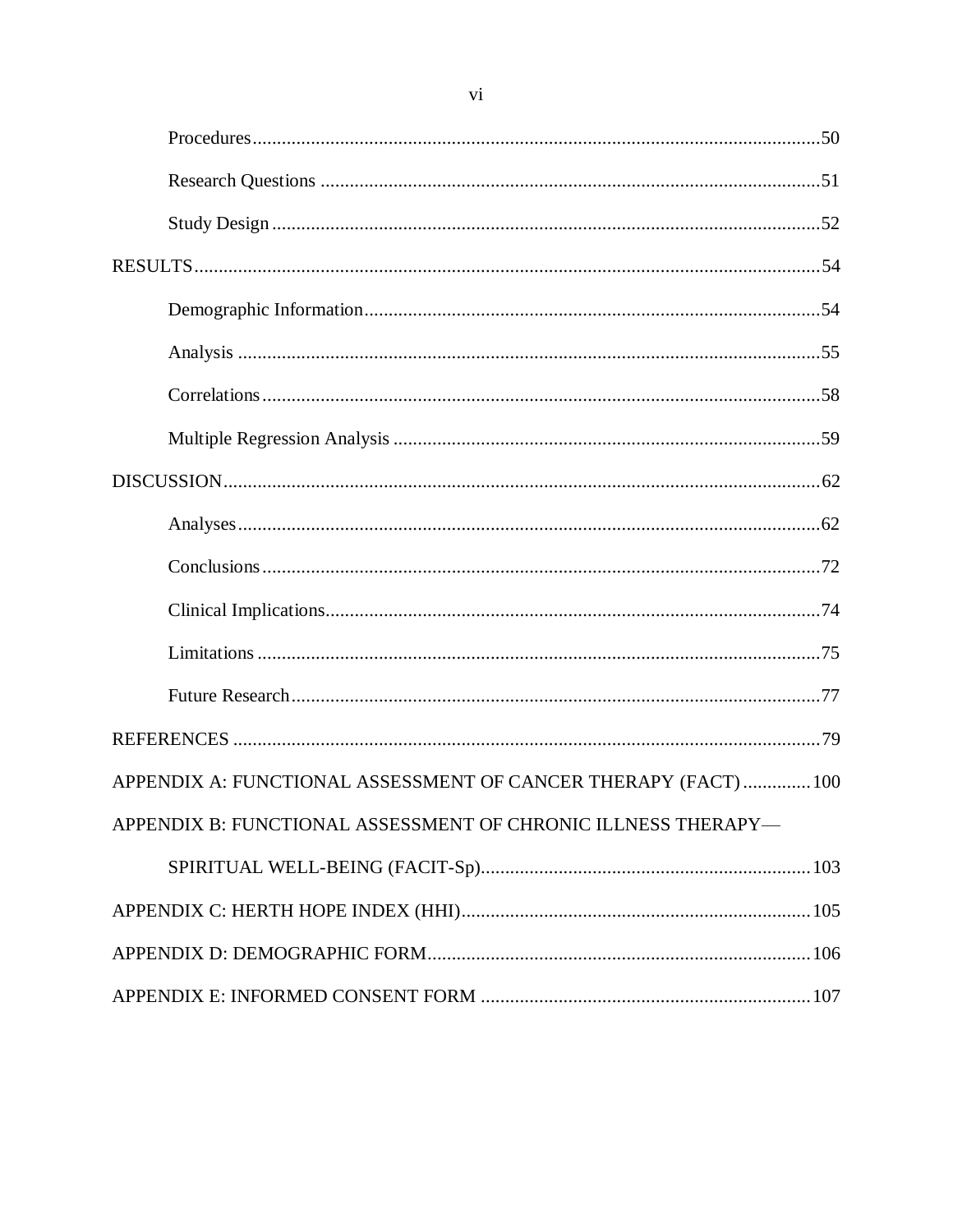# <span id="page-7-0"></span>LIST OF TABLES

| Table 3. Percentage of Participants in each Identified Cancer Diagnosis and Stage of Cancer55 |
|-----------------------------------------------------------------------------------------------|
| Table 4. Means and Standard Deviations for Oncology Patients' Scores on Quality of Life,      |
|                                                                                               |
| Table 5. Means and Standard Deviations on Individual Items within the Hope and Spirituality   |
|                                                                                               |
|                                                                                               |
| Table 7. Summary of Intercorrelations of Quality of Life, Hope, Spirituality, Gender,         |
|                                                                                               |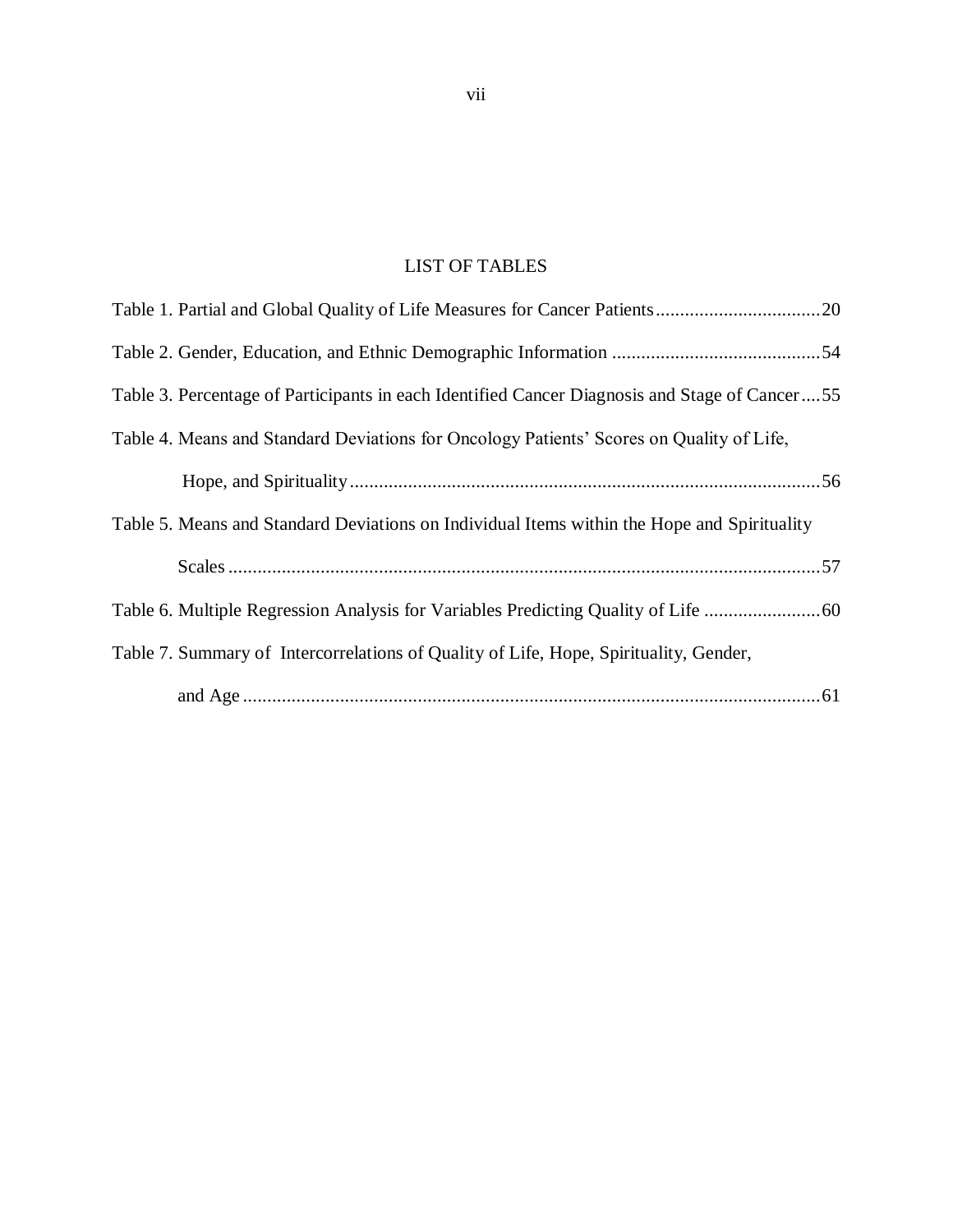## CHAPTER 1

#### INTRODUCTION

The National Cancer Institute estimates that there are more than 10 million Americans now living who have a history of cancer (American Cancer Society, 2008). Some of these individuals are still undergoing treatment, while others are now cancer-free or in remission. Presently, one person in three will be diagnosed with cancer during his or her lifetime (American Cancer Society, 2008).

However, advances in treating and curing cancer have increased over the past halfcentury. During the 1960s, 35% of individuals diagnosed with cancer survived, but by the 1990s this number had improved to 60% (American Cancer Society, 1998). As of the 2008 report from the American Cancer Society, the five-year relative survival rate is approximately 85%. Medical advancements and early treatment options have increased the life span for oncology patients and have inspired doctors and cancer patients alike to search for treatments which produce fewer adverse side effects and physical problems (Holland, 1989b; Zimpfer, 1992). For example, early-stage prostate cancer patients are opting for "external beam radiation" to treat the cancer in early stages of the disease, while "watchful waiting" rather than immediate treatment is better for some patients with more benign tumors, especially for those who have more health related problems and for those who are older.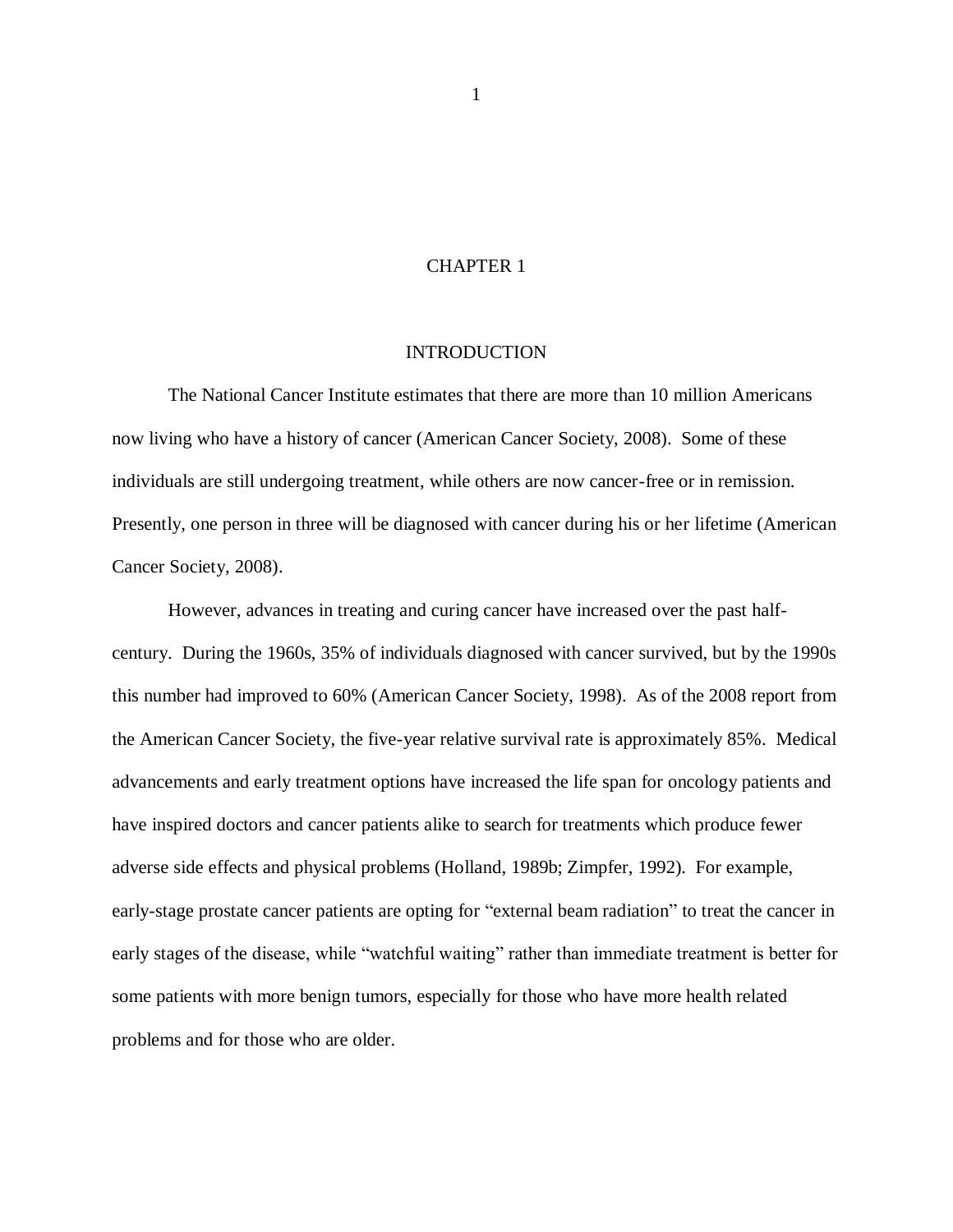Cancer and other chronic illnesses impact major areas of patients' lives, including psychological, physical, and social functioning (Ekman, Fagerberg, & Lundman, 2002). These illnesses often are associated with chronic pain, functional limitations, and disability, all of which contribute to poor health-related quality of life (Centers for Disease Control and Prevention, 2008). Improving patients' quality of life during and after treatments is becoming a driving focus and concern for practitioners all over the world (Aaronson, Cull, Kaasa, & Sprangers, 1994; Puterman & Cadell, 2008) and has contributed to the development of the field of psychosocial oncology (Holland 1992, 2004).

Psychosocial oncology combines medical analysis and practice as they relate to psychology and oncology. Holland (1998) explained psychosocial oncology as a holistic view of cancer and its impact on the individual. Practitioners are concerned with the impact of cancer on a person's emotional health as well as the behavioral and social factors that may have an effect on the disease process of cancer. This concern about an individual's psychosocial well-being is important in that behavioral and psychological characteristics can have an impact on mortality and morbidity in patients with cancer (Holland, 1989b; Puterman & Cadell, 2008). The practitioner philosophy of how to deal with cancer's impact on the individual has changed in the past half century from an initial preoccupation with response rates, disease-free survival, and curability to a newer interest in expanding the patients' overall quality of life (Cella, 1994; Gatuszka, 2006).

#### **Statement of the Problem**

Quality of life can be thought of as a multidimensional construct which reflects patients' assessment of their current level of functioning in a variety of areas of their lives (Levin, Li, Riskind, & Rai, 2007; Safaee, Moghimi-Dehkordi, Zeighami, Tabatabaee, & Pourhoseingholi,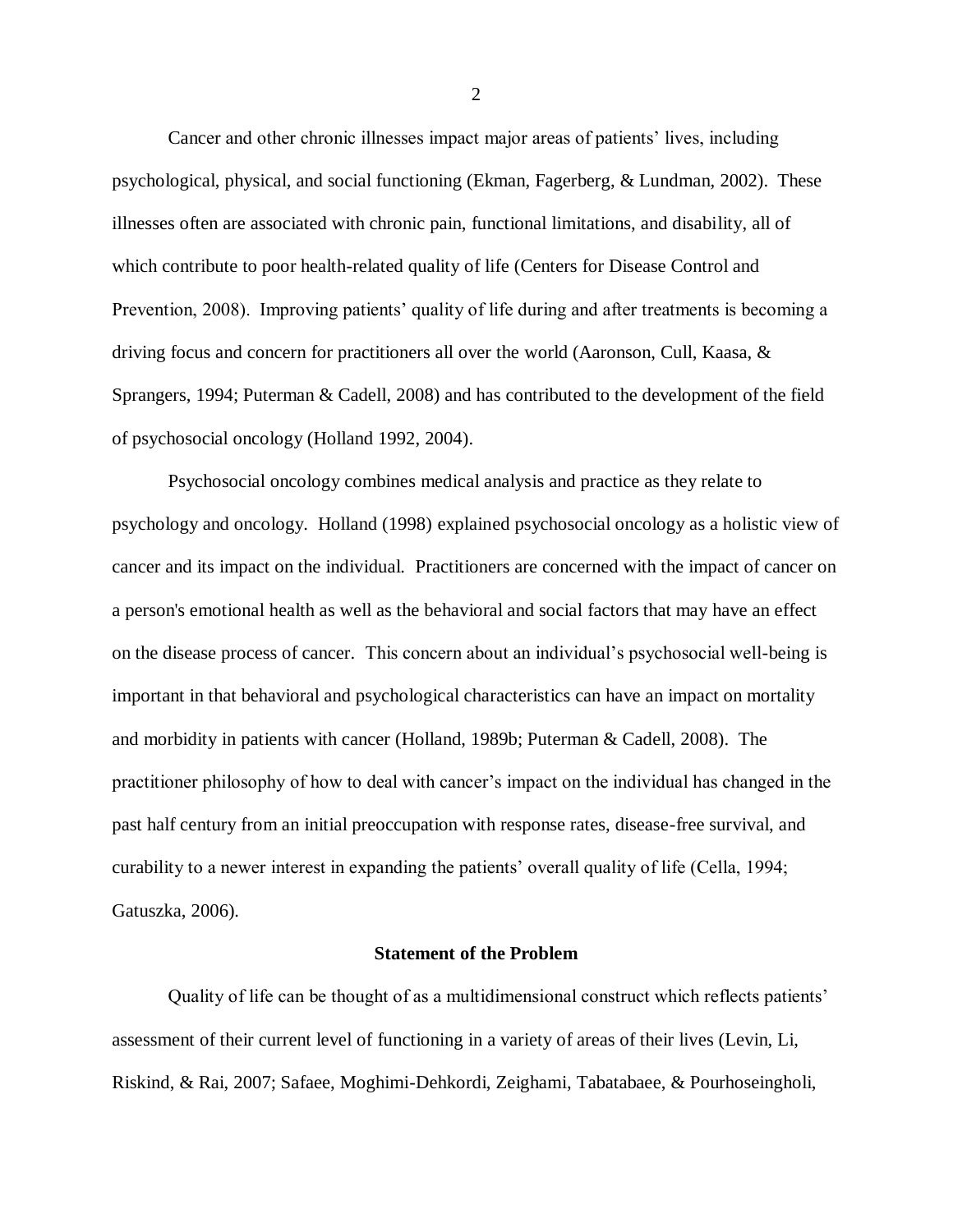2008; Tope, Ahles, & Silberfarb, 1993). It also refers to a general well-being that does not merely represent the absence of disease or illness (Zimpfer, 1992). "It is best understood as representing the gap between one's actual functional level and one's ideal standard. Patients who are able to adjust their expectations in duress are also able to adapt better to their illness and treatment‖ (Cella, 1994, p. 187).

While there has been an increased interest in the quality of life of oncology patients, there has also been an increased awareness of the impact that hope and spirituality have on patients suffering from a cancer illness. Researchers have hinted that hope and spirituality are essential and positive aspects of patients' cancer experience (Hendricks-Ferguson, 2006; Koenig, 1997; Miller, 1997; Tope et al., 1993). For individuals coping with cancer, hope is consistently cited as a significant psychosocial resource (Hendricks-Ferguson, 2006). Additionally, spirituality is now being recognized as a source for healing by medical practitioners in general (Matthews, 1997). Researchers indicate that patients want their spirituality and other significant values, such as hope, to be addressed as important aspects of their health care and treatment. Although the many aspects and characteristics of quality of life offer a broad understanding of a cancer patient's experience, hope and spirituality are often overlooked. The present study examined hope and spirituality and their relationship to quality of life in cancer patients.

Additional variables that were examined were age, gender, and stage of cancer. Studies of these variables and their relationship with quality of life have had mixed results. Some research data show that age is positively correlated to quality of life in cancer patients—the older the patient is the greater quality of life he or she reports having (Payne, 1992; Roberts, Rossetti, Cone, & Cavanagh, 1992). On the other hand, other researchers have not found any relationship, positive or negative, with age and quality of life (Esbensen, Roer, Osterlind, & Hallberg, 2004).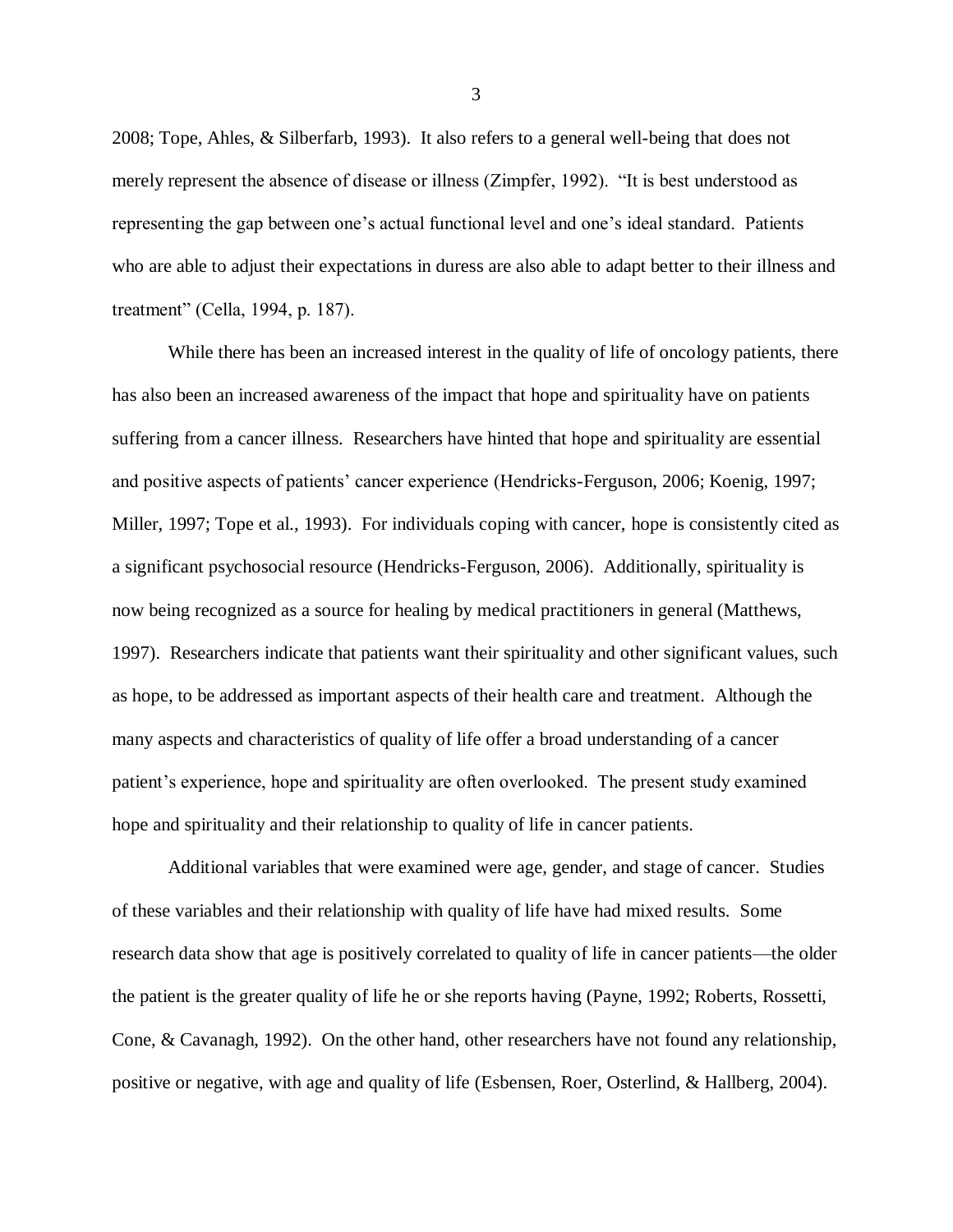In addition, research on gender differences in quality of life satisfaction have also had mixed results, with some researchers suggesting that women report higher quality of life compared to men (Schag, Ganz, Wing, Sim, & Lee, 1994), while other researchers (Stanton, Danoff-Burg, & Huggins, 2002) have shown the opposite. The research on the stage of cancer as it relates to quality of life has also demonstrated mixed results (Edgar, Rosberger, & Nowlis, 1992; Litwins, Rodrigue, & Weiner, 1994). Therefore, stage of cancer (i.e, stage one, two, three, and four), age, and gender were assessed in this study for significant relationship with quality of life in cancer patients.

#### **Purpose of the Study**

The purpose of this study was to determine whether levels of hope and spirituality are positively correlated and predictive of quality of life in cancer patients. In addition to assessing hope and spirituality, age, gender, and stage of cancer were studied in order to understand their relationship to the quality of life in cancer patients.

#### **Importance of the Study**

After many years of disregard, supportive care is beginning to be recognized for its importance and necessity in improving patient care. Included in this recognition is the need to make more explicit the long-held belief within the medical profession that no goal can rationally be more important than optimal functioning and well-being in patients' overall quality of life (Cella, 1994). With improved treatment options and increased survival rates (American Cancer Society, 2008) for cancer patients, there has been an increased interest in patients' overall quality of life, meaningfulness, and life satisfaction (Levin et al., 2007; Costain, Hewison, & Howes, 1993). Interest in hope and spirituality have increased as well, as they have been recognized as resources for healing that have been underutilized in past treatment with cancer patients (Hu &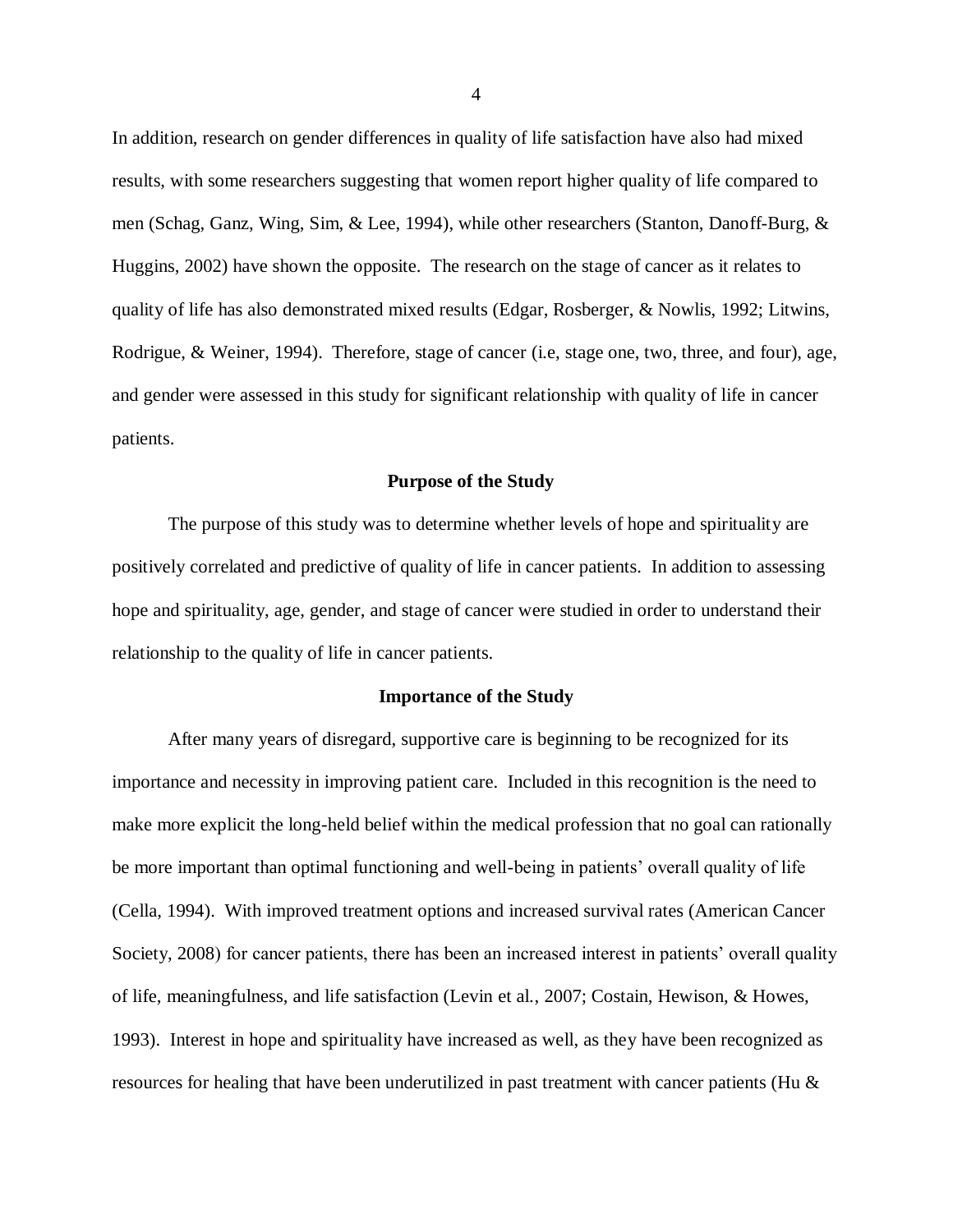Gruber, 2008; Matthews, 1997). As fundamental and positive parts of cancer patients' experience (Fitchett, Peterman, & Cella, 1996; Koenig, 1997; Meraviglia, 2004), hope and spirituality may also be important elements of patients' quality of life. The finding of this study that these aspects are significantly related to quality of life, further support the importance of addressing them within a clinical setting.

#### **Hypotheses**

The primary hypothesis for the present study was that cancer patients' level of hope and spirituality are positively related to and predictive of patients' overall quality of life. It was also postulated that age, gender, and stage of cancer have an impact on quality of life. Based on previous research in the area, it was predicted that older age, earlier stages of cancer, and being a women are positively related to patient's global quality of life.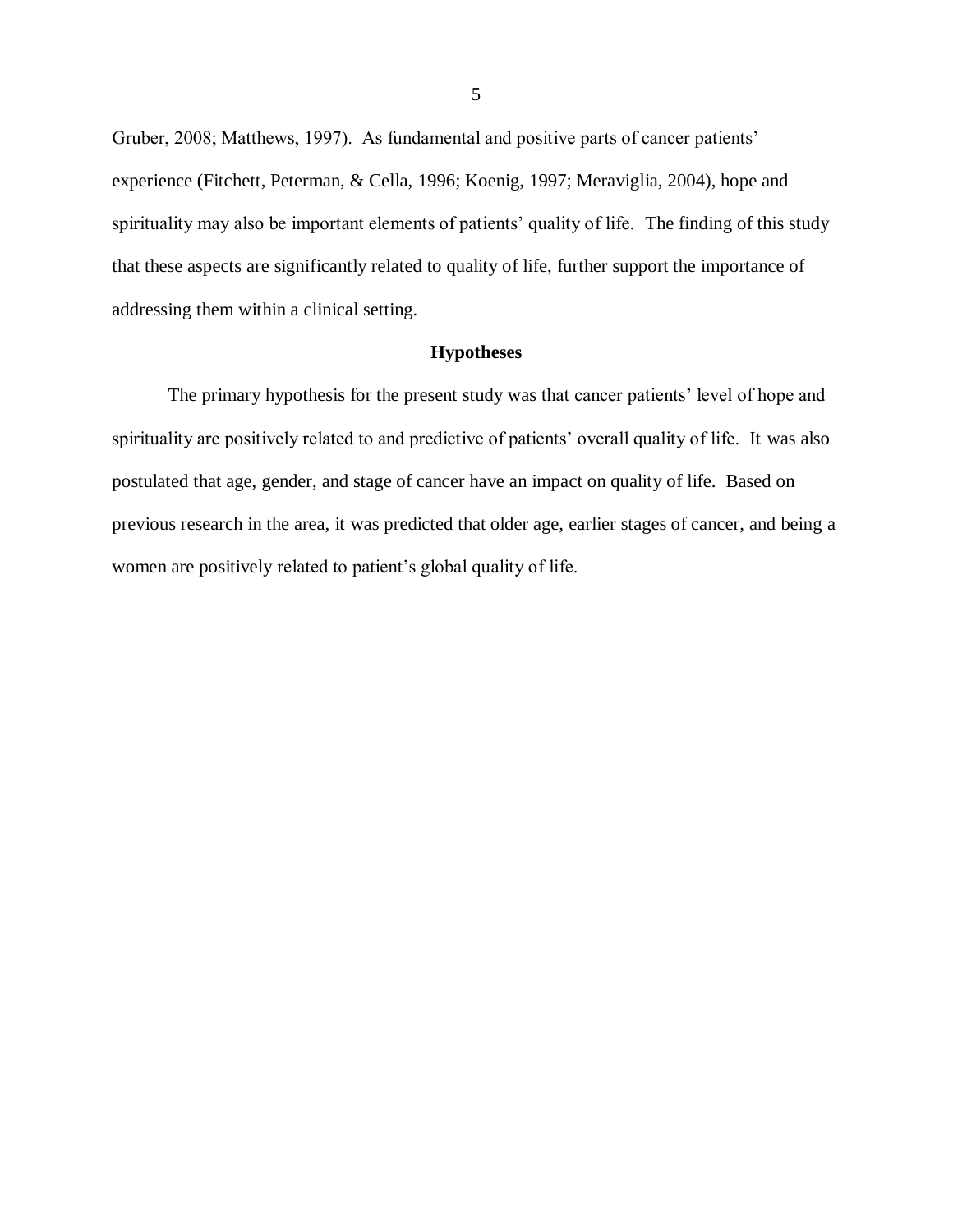## CHAPTER 2

#### LITERATURE REVIEW

<span id="page-13-0"></span>A severe or prolonged medical illness may lead individuals to ponder the meaning and significance of their lives. This may contribute to a change or rearrangement of the individual's life and priorities (e.g., discovering new hobbies or talents or focusing on immaterial values). For that same reason, chronic illness such as cancer may also have a positive and developmental aspect (Gatuszka, 2006).

Quality of life is a fascinating concept that is gaining more attention, yet in the past it has been described in vague and abstract terms with many interpretations (Cella, 1994; Schipper & Levitt, 1985). Many disciplines utilize the concept of quality of life to mean the "goodness" of life (Badger, 2001; Cummins, McCabe, Romeo, & Gullone, 1994). This goodness view of quality of life has been studied from various perspectives to ascertain what variables promote improvements in life. Various demographic variables have been thought to influence general quality of life: marital status (with married individuals reporting higher satisfaction and overall quality of life compared to separated, divorced, single, and widowed individuals), education (higher education being associated with greater quality of life), income (individual who classify themselves as middle class or higher reporting higher quality of life levels compared with individuals with lower economic status), and spirituality (based on factors such as religiosity, prayer, belief in a Deity, and church attendance, with greater participation in these activities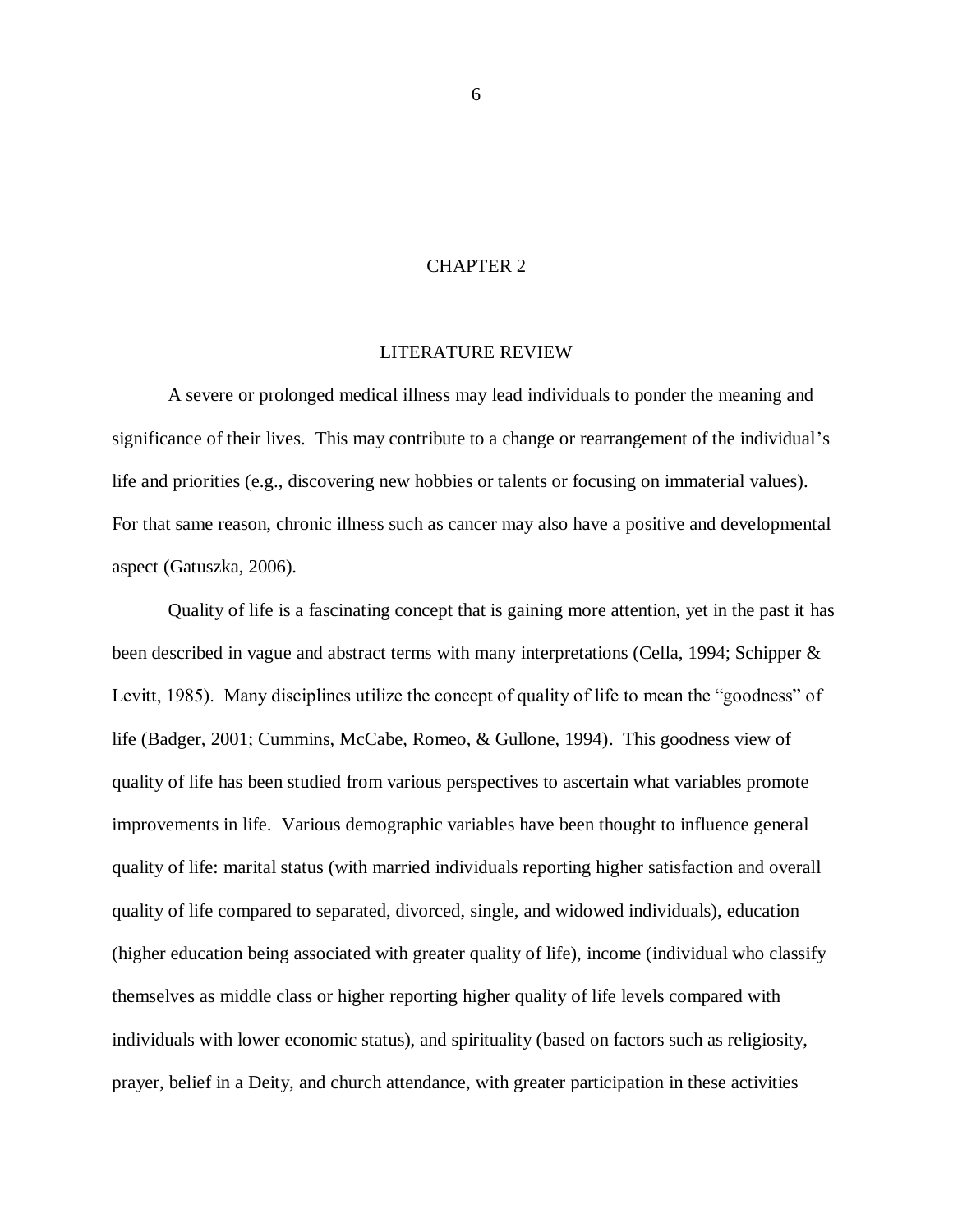being associated with greater quality of life) (Safaee et al., 2008; Zautra, Beier, & Cappel, 1977). Social indicators such as quality of health, housing and material objects, social welfare, and public safety are used in other fields of study and by various organizations to judge quality of life in individuals (Baker, Curbow, & Wingard, 1992). Although satisfaction and involvement in society have been shown to influence perceived quality of life at the community level, personal variables seem to have a stronger relationship to an individual's quality of life. Personal variables include unique aspects of oneself, employment, and family support (Bruscia, Shultis, Dennery, & Dileo, 2008). Consistent with this perspective, Muthny, Koch, and Stump (1990) reported that common life variables relevant to quality of life include leisure, work, financial status and situation, employment, family relationships, health, physical and social surroundings, and meaning. Muthny et al. found that good health, supportive family and peer relationships, and steady employment and income all contribute to higher satisfaction levels and quality of life in individuals.

In addition to the attention quality of life has received from other disciplines and professions, it has also been studied and examined in the medical profession (Levin et al., 2007; Muthny et al., 1990; Rejeski & Shumaker, 1994). *Health-related quality of life* is the term that the medical profession often uses. While quality of life in general pertains to the overall view of life (i.e., psychological, biological, social, interpersonal, ecological, and economical), healthrelated quality of life has to do with the quality of life as it is influenced by illness or disease (Badger, 2001). The quality of life discussed throughout the remainder of this study will refer to health-related quality of life.

The definition of quality of life within psychosocial oncology has been widely debated (Badger, 2001; Cella, 1994; Holland, 1992; Montgomery, Pocock, Titley, & Lloyd, 2002; Tope,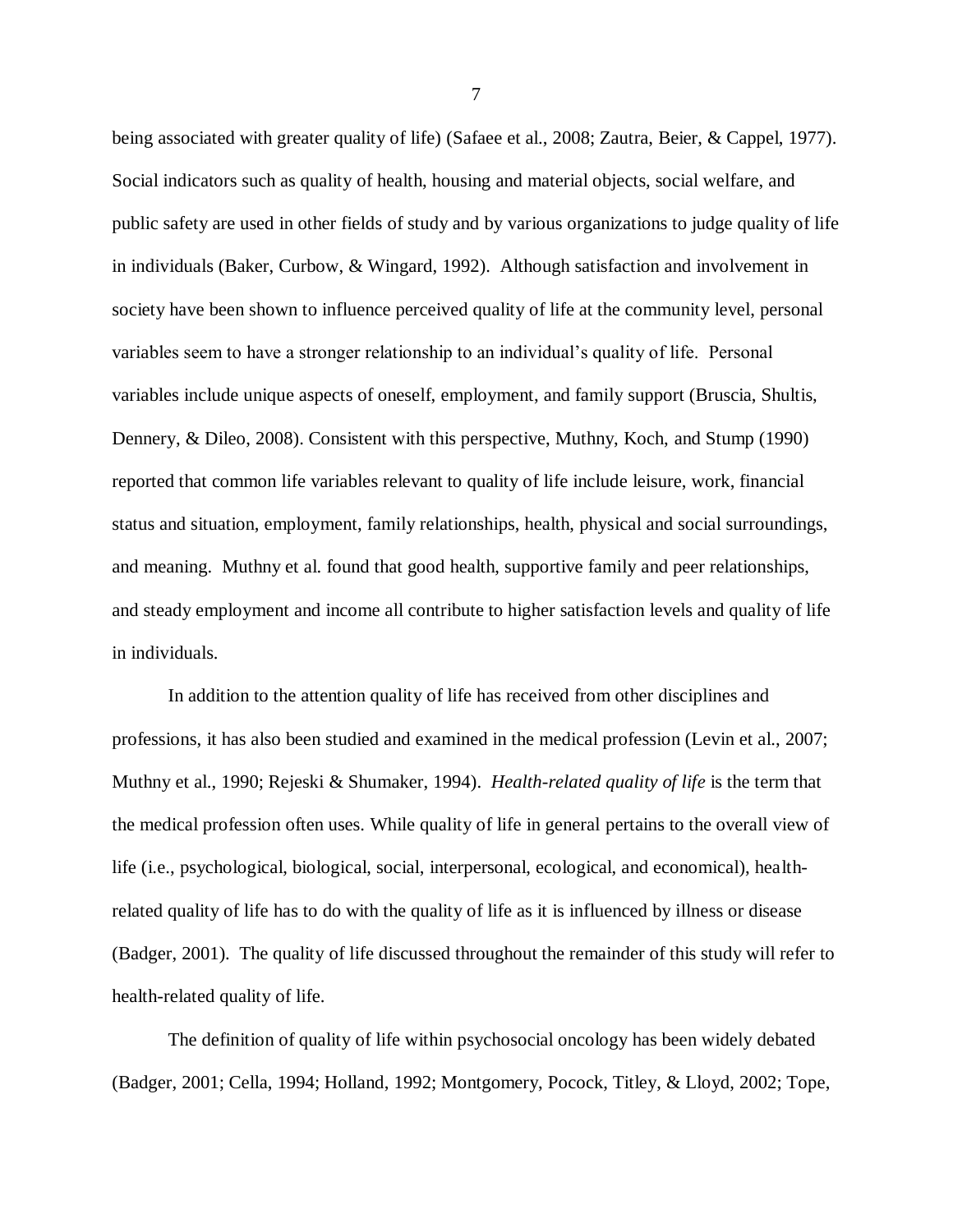et al., 1993; Zimpfer, 1992). Professionals from all over the world assembled at various conferences in the early 1990s to discuss and come to some agreement on the definition and meaning of the term (Aaronson et al., 1994). Generally, quality of life is a subjective term used to describe patients' overall experience of their illness concentrating on patients' personal evaluation and satisfaction and its relationship to their current level of functioning in multiple areas of their lives (Badger, 2001; Cella, 1994; Holland, 1992). The levels of functioning are analyzed and compared with ideal and preferred levels of functioning. Differences between the two indicate deficiencies and areas of need (Bruscia et al., 2008; Calman, 1984; Cella, 1994). However, quality of life is an ever-changing variable, making it difficult to assess. Individuals' assessment of their quality of life changes to some degree on a regular basis, and their interpretation of certain events and experiences will reflect these changes as they evaluate their quality of life and overall satisfaction.

Quality of life has been found to be related to a number of variables in cancer patients. For those who have battled cancer for a long period of time, predictors of quality of life include meaningful relationships with a spouse, partner, or children, having sufficient financial resources, and having survived more difficult and cumbersome parts of the illness (Bruscia et al., 2008). For patients who are in later stages of cancer and who have chronic pain, the affective elements of pain and degree of suffering and relief are significant predictors of quality of life (Polomano, 2006). In men with prostate cancer, self-esteem, social support, and health locus of control are important factors in predicting quality of life (Rondorf-Klym & Colling, 2003). In women with lung cancer, disturbance in social and psychological aspects of quality of life was related with negative perceptions and depression (Sarna et al., 2005).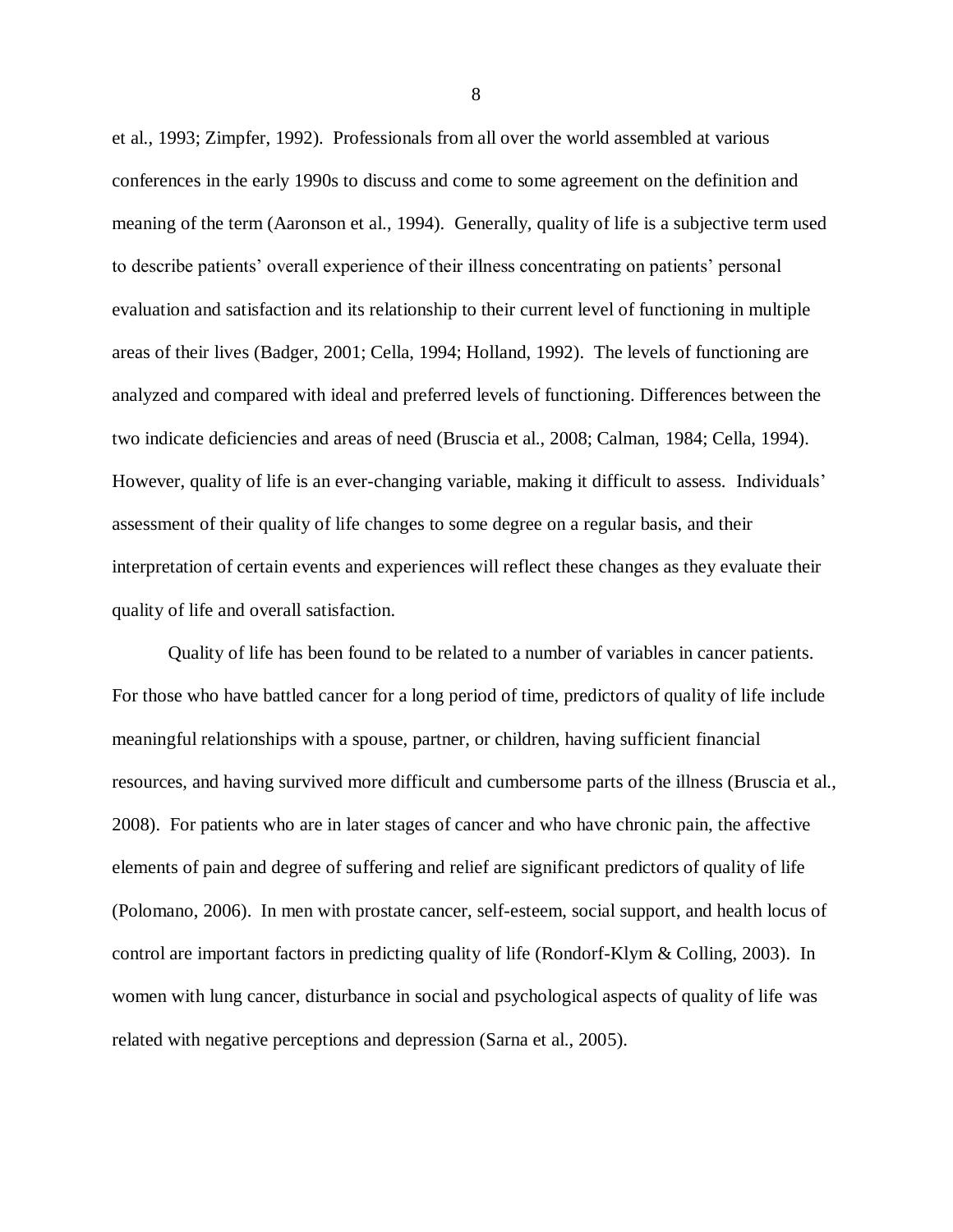Some authors have attempted to focus the range of quality of life solely on the patients' cognitive and affective responses (McKennell & Andrews, 1983). This, however, restricts the scope of patients' expression of their experience. Even though quality of life does include individuals' cognitive and affective responses, their physical and functional abilities are also important. Professionals have discussed the importance of four components of patients' quality of life: social well-being, functional well-being, physical well-being, and emotional well-being (Aaronson et al., 1994; Anderson, Kiecolt-Glaser, & Glaser, 1994; Bruscia et al., 2008; Cella, 1994; Costain et al., 1993; Montgomery et al., 2002; Tope et al., 1993; Zimpfer, 1992). Other authors have discussed the significance of additional areas in life such as employment and occupation (Schipper, 1990), spirituality (Fitchett et al., 1996; Tope et al., 1993; Weaver & Flannelly, 2004), image of self and sexual functioning (Singer-Kaplan, 1992), and hope (Sanatani, Schreier, & Stitt, 2008). Cella (1998) reported that quality of life can be viewed as encompassing seven dimensions of a patient life: (a) treatment satisfaction, (b) physical concerns, (c) sexuality/intimacy, (d) functional ability, (e) emotional well-being, (f) family wellbeing, and (g) social functioning. Although these areas have been considered by various researchers, they are not as widely accepted as the four dimensions of social, functional, physical, and emotional well-being.

The general consensus concerning quality of life of oncology patients is that it is a multidimensional construct which incorporates and explains patients' social, functional, physical, and emotional well-being (Aaronson et al., 1994; Anderson et al., 1994; Cella, 1994; Costain et al., 1993; Montgomery et al., 2002; Tope et al., 1993; Zimpfer, 1992). These dimensions explain different but also related aspects of a patient's life (Cella, 1994). Each will be addressed and discussed in detail below.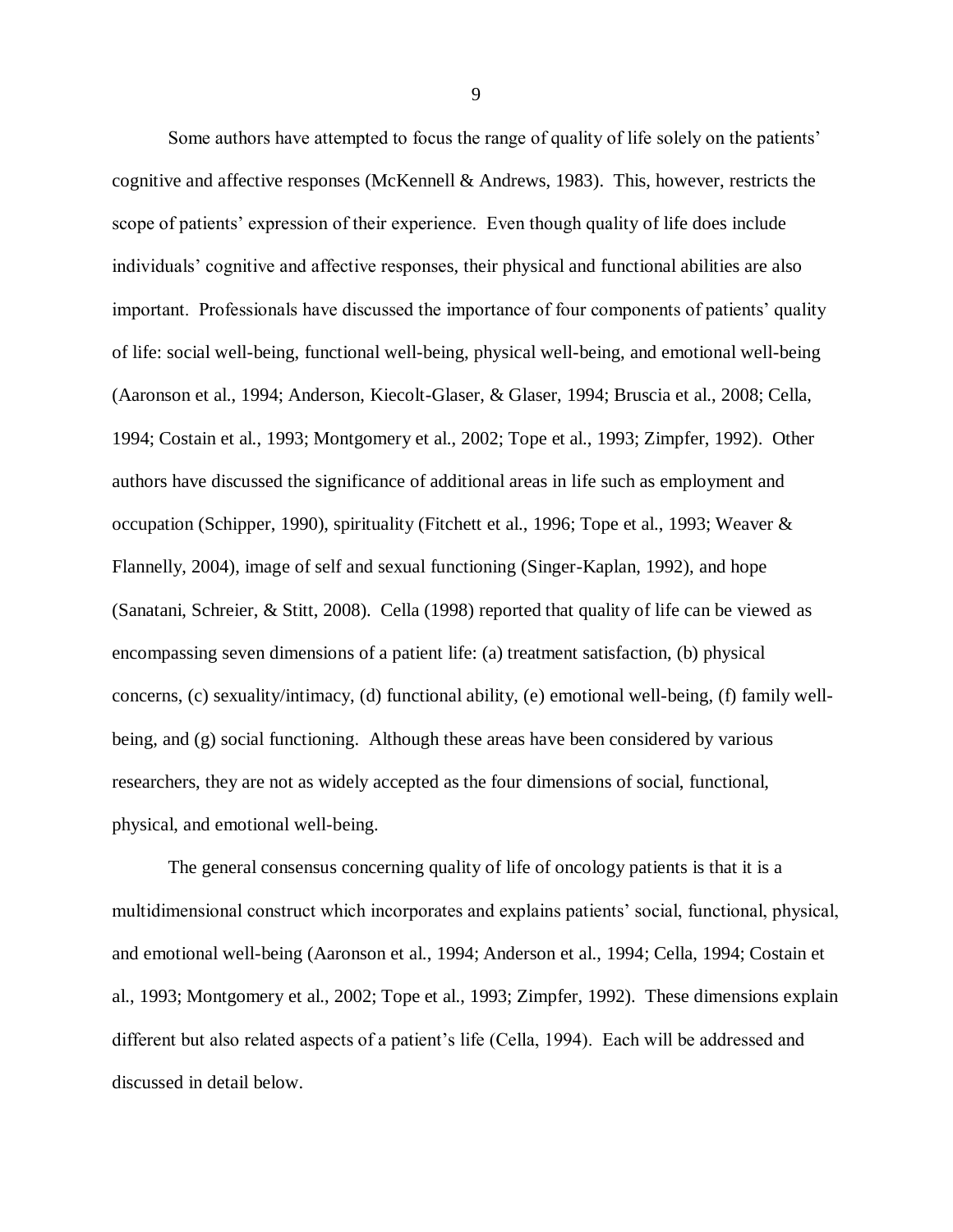### **Quality of Life Dimensions**

#### **Social Well-Being**

According to Cella (1994), social well-being is a more difficult concept to define than the other dimensions of quality of life. It refers to individuals' perceived social support, intimacy, and relationships with friends and family members. Social well-being also encompasses leisure activities, family functioning, and sexuality (Cella, 1994; Holland, 1992; Tope et al., 1993). Schipper (1990) viewed social well-being slightly differently, defining it as social functioning which explains a patient's ability to maintain and keep up with social responsibility and entailing the "desire for and ability to make contact with other individuals and be a part of the community" (p. 174). Social functioning may be considered a part of social well-being in that it describes patients' aspirations and aptitudes to actively engage in social activities rather than their perceived social support networks. The distinct perspectives by researchers on social wellbeing contribute to the difficulty of assessing it, compounded by the fact that most quality of life assessments lack enough emphasis in addressing social well-being or fail to address it at all (Cella, 1994; Muthny et al., 1990). Nevertheless, the social and societal aspect of quality of life is vital because just as functional and physical changes occur in consequence to illness, social changes and adaptations occur as well. Recognizing the need to understand and attend to these social changes in overall quality of life was a major paradigm shift in the 1980s (Holland, 1992) and continues to gain importance and prevalence today (Bruscia et al., 2008).

#### **Physical Well-Being**

Physical well-being refers to significant or perceived bodily changes or disruptions (Cella, 1994). In particular, it encompasses pain, fatigue, nausea (Cella, 1994; Friedman et al., 2005; Schipper & Levitt, 1985), changes in body weight and size, hair loss, susceptibility to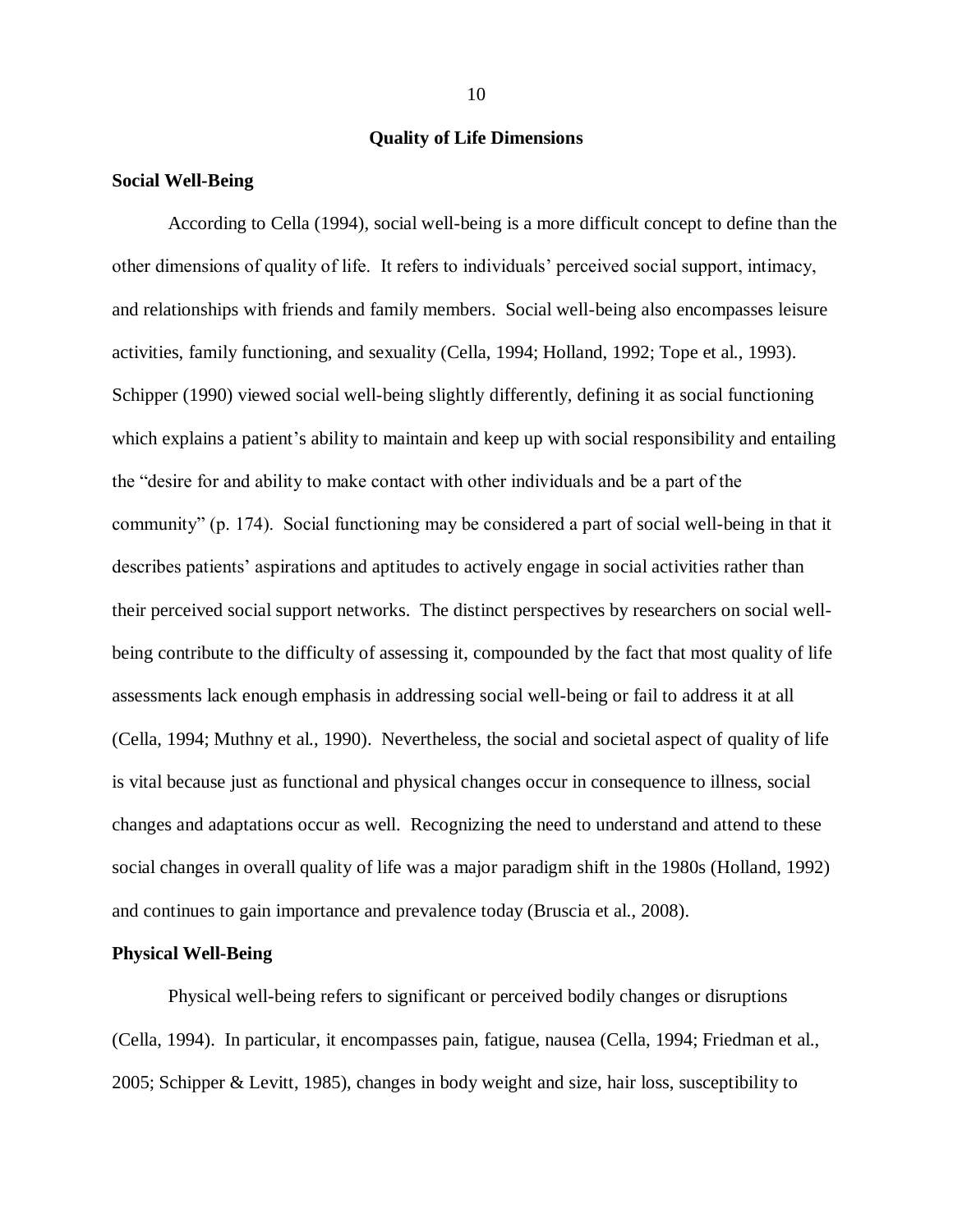infection, and a multitude of other physical alterations or emotions (Singer-Kaplan, 1992). Many authors have addressed the physical characteristics of cancer and its associated treatments (Cella, 1994; Dollinger, Rosenbaum, & Cable, 1991; Friedman et al., 2005; Holland 1989a; Singer-Kaplan, 1992). Prior to formal diagnosis by a physician, patients are often aware of subtle and not so subtle changes in physical appearance. Physical changes may result directly from the cancer or tumor, from the side effects of the treatment used to fight the cancer, or from a combination of both the cancer and the treatment (Cella, 1994; Greisinger, Lorimor, Aday, Winn, & Baile, 1997). Understanding the direct link between physical abnormalities and the cancer or treatment is often difficult or nearly impossible. The region or area of pain and discomfort is of interest to both the oncologist as well as the patient (Cella, 1994). Once patients become aware of the physical abnormalities or limitations, they can then understand the impact that the cancer will have on functional abilities and well-being.

#### **Functional Well-Being**

Functional well-being was one of the initial domains used to measure patients' quality of life (Costain et al., 1993), but it alone was unable to capture the complete quality of life since the other three domains were not assessed (Schipper & Levitt, 1985). Functional well-being is a fundamental aspect of overall quality of life and pertains to a wide range of abilities and behaviors that are influenced by cancer on a daily basis.

Functional well-being may be confused with physical well-being because they have many similarities and are closely related. Nevertheless, each characteristic has its own empirically separate domain (Cella, 1994; Costain et al, 1993). Functional well-being has to do with patients' "ability to perform the activities related to one's personal needs, ambitions, or social roles" (Cella, 1994, p. 188). It is the individual's ability to perform certain tasks for him or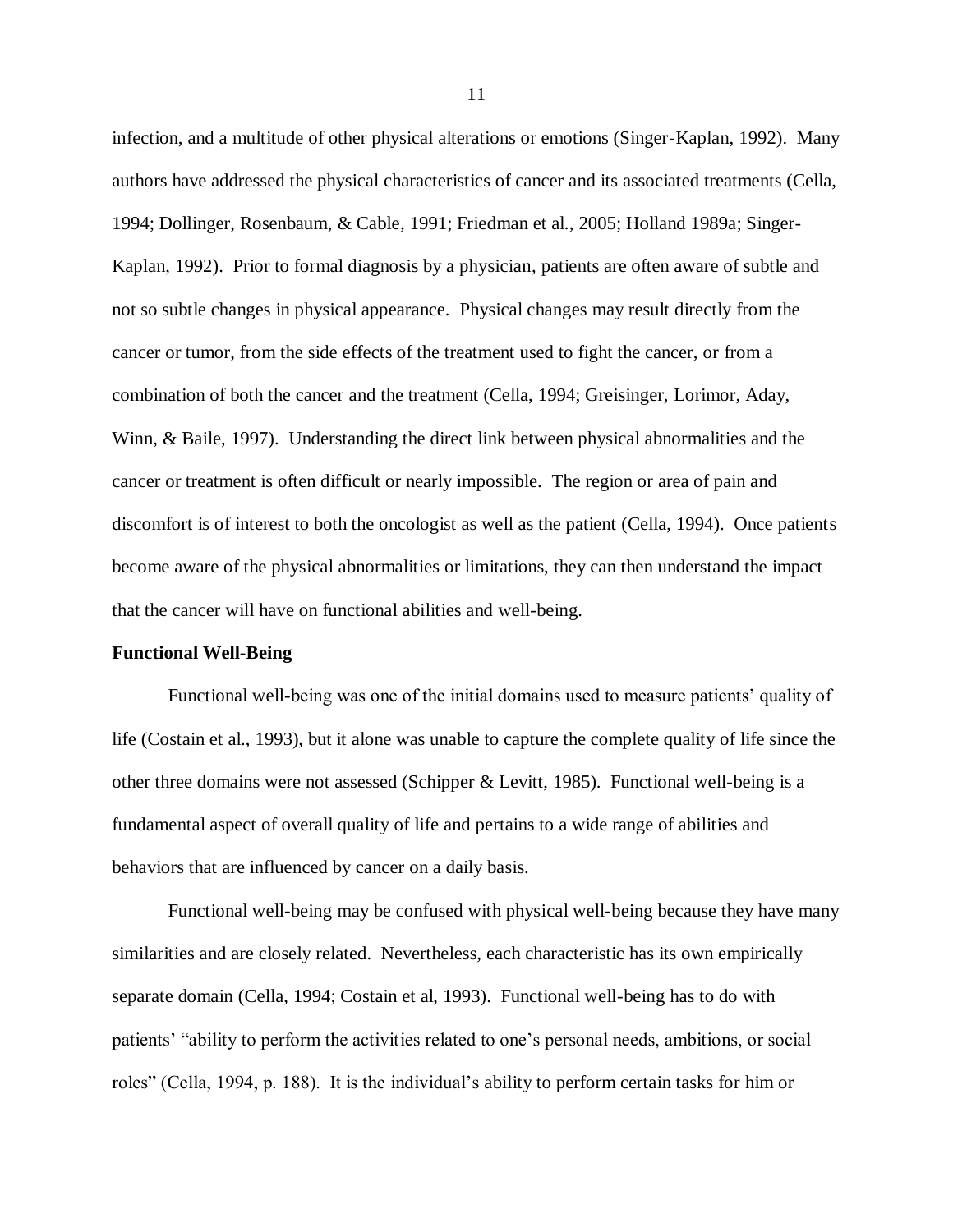herself and for others (Schipper & Levitt, 1985). The distinction between functional well-being and physical well-being becomes more comprehensible when considering that individuals can still go to their place of employment or attend social activities even though they are experiencing pain and discomfort (Cella, 1994). It is possible to measure and analyze cancer patients' functional well-being by comparing their daily activities and routines to the activities and abilities of individuals in good physical health and those without illness (Costain et al. 1993; Greisinger et al., 1997). Rustoen and Hanestad (1998) reviewed various types of functioning such as mobility (e.g., indoors, outdoors, within society), self-care activities (e.g., bathing, eating, dressing), physical activities (e.g., walking, jogging, exercising), leisure activities (e.g., sports, hobbies), and role activities (e.g., school, work). From their analysis, Rustoen and Hanestad found significant differences on level of functioning satisfaction and ability to perform certain activities between individuals who reported higher levels of functioning and health and those who reported lower level of functioning and health.

#### **Emotional Well-Being**

Emotional well-being is related to yet separate from physical well-being (Hays & Stewart, 1990). Emotional well-being incorporates both negative and positive affect experiences by the patient (Cella, 1994). The term includes affective experiences such as fear, anxiety, and depression, which are all parts of the patient's cancer experience (Badger, 2001; Chochinov, 2003; Schipper, 1990). Responses and reactions that patients have to their cancer illness are very important because of the relationship and impact they have on the overall perceived quality of life (Davies, Kinman, Thomas, & Bailey, 2008; Newsom, Knapp, & Schultz, 1996). For example, maladaptive thoughts, beliefs, and other cognitive distortions contribute to a patient's emotional well-being, with the continuance of chronic illness contributing to poorer emotional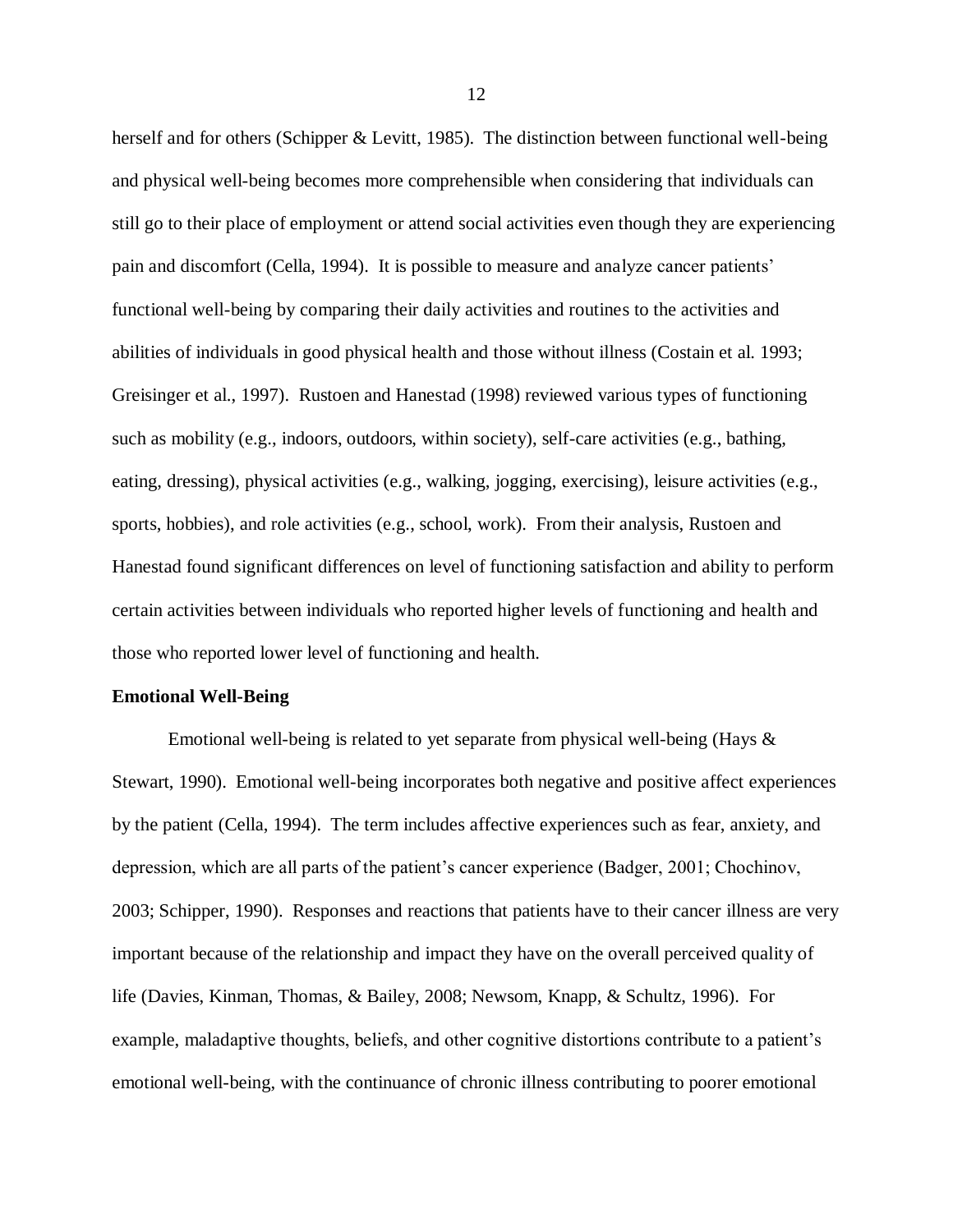health (Levin et al., 2007). Levin et al. (2007) concluded that although cognitions and affect comprise components of global quality of life, they in themselves are not broad enough to encompass the overall quality of life in cancer patients. McKennell and Andrews (1983) found affect and cognitions to be complete factors in quality of life; however, it should be noted that their results were acquired post hoc from a previously available data set developed 10 years prior to their analysis. In addition, the survey they used was focused on affect and cognitions without expanding the scope to explore the participants' functional and physical well-being. Although affect and cognitions do not by themselves comprise the global quality of life, they account for an element of it. Emotional states may also lead to diagnosable psychological problems that require attention and treatment from a mental health professional (Hu & Gruber, 2008; Nicolas, Borman, Donaghy, Minear, & Vrochopoulos, 1997; Tope et al., 1993). Awareness of patient mental health status is important because, although the prevalence of other psychological disorders remains the same as among the general population, approximately 35% of all cancer patients develop an adjustment disorder resulting from the significant stressors caused by their cancer diagnosis and treatment regimens (Nicolas et al., 1997; Tope et al., 1993). Awareness of increased susceptibility of patients for psychological disorders is critical. Cancer may exacerbate psychological problems or, conversely, psychological disturbances may exacerbate cancer (Hu & Gruber, 2008; Ekman et al., 2002; Husted, Gladman, Farewell, & Cook, 2001). Once psychological disturbances are detected, treatment and interventions can be used to alleviate anxiety, depression, or adjustment to the cancer (Newsom et al., 1996). Most cancer patients adjust well to psychological interventions and treatments (Anderson et al., 1994).

In summary, all four domains of quality of life (social well-being, physical well-being, functional well-being, and emotional well-being) are affected by cancer. For example, lowered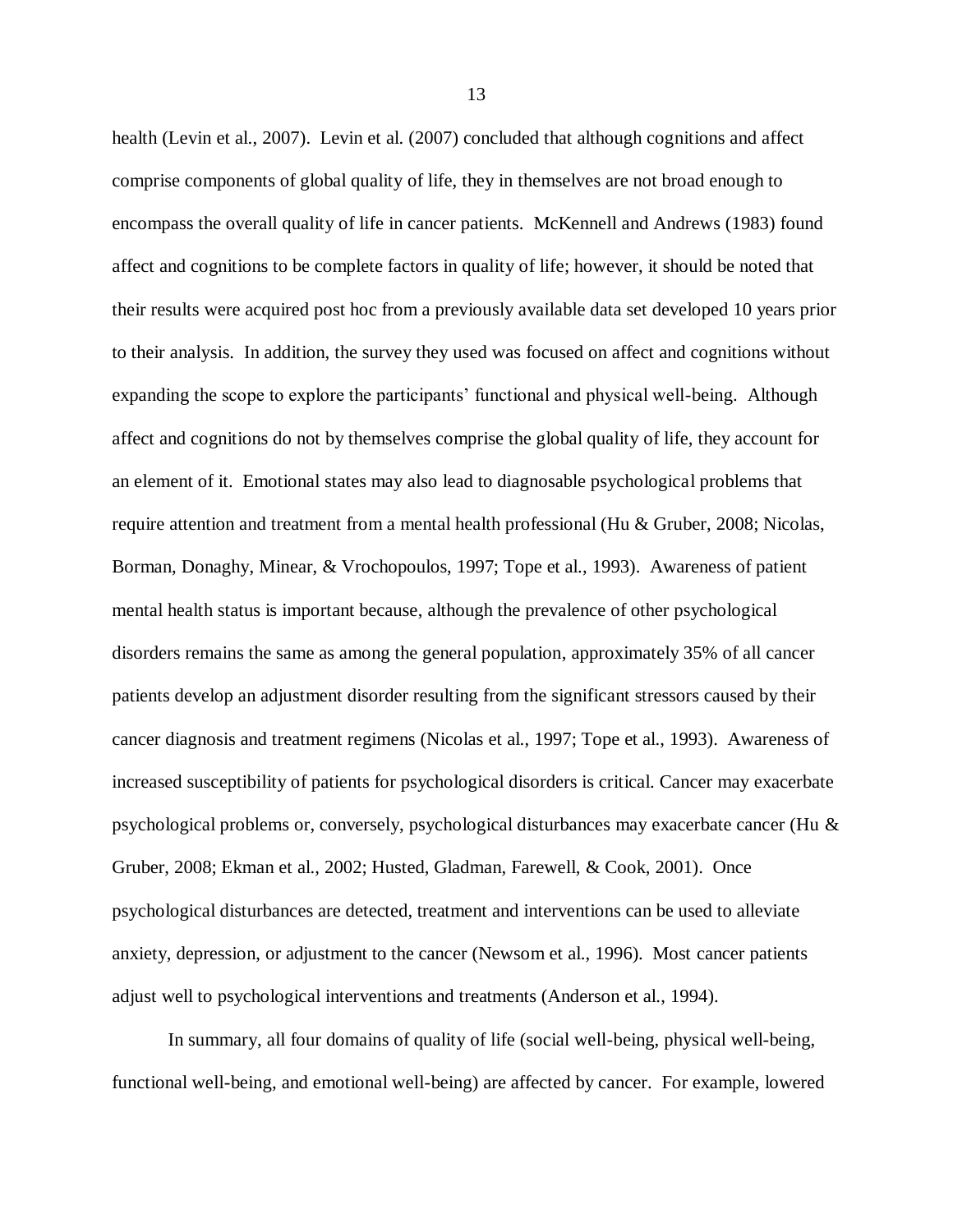physical abilities contribute to diminished functional abilities, such as ability to work, which may then alter social and emotional well-being. Each component of this multidimensional model is important because it offers a clear picture of the day-to-day aspect of a patient's overall quality of life (Cella, 1994). Being able to distinguish between particular components of quality of life and their possible relationship to the overall quality of life is important so that appropriate attention can be given to the dimensions that are negatively impacting the individual's overall quality of life and satisfaction. Practitioners can then address these areas more specifically and assist in alleviating problems in those particular domains (Cella, 1994; Tope et al., 1993).

#### **Quality of Life Assessment in Cancer Patients**

Research concerning quality of life continues to develop and expand because of the lengthening of patients' lives due to improved treatments and interventions as well as increasing awareness that quality of life impacts multiple aspects of patients' cancer experience. In addition, symptoms and survival rates are no longer considered sufficient criteria to measure the effects of medical treatment (Strain, 1990). Further growth in oncology has been stirred by the stagnation of progress in cancer therapy after a series of new successful treatments (Muthny et al., 1990).

Clinically, quality of life provides a measure with which to assess the success or impact of various cancer treatments (Schipper & Levitt, 1985; Tope et al., 1993). Knowledge about treatment effects on each component of quality of life allows clinicians to change and adapt treatments that may result in higher quality of life (Bruscia et al., 2008; King et al., 1997). Though a cure is not always possible, patients still relish the opportunity to choose their course of treatment based on what will most influence their overall quality of life. Information regarding patients' quality of life shows that some individuals would rather choose treatments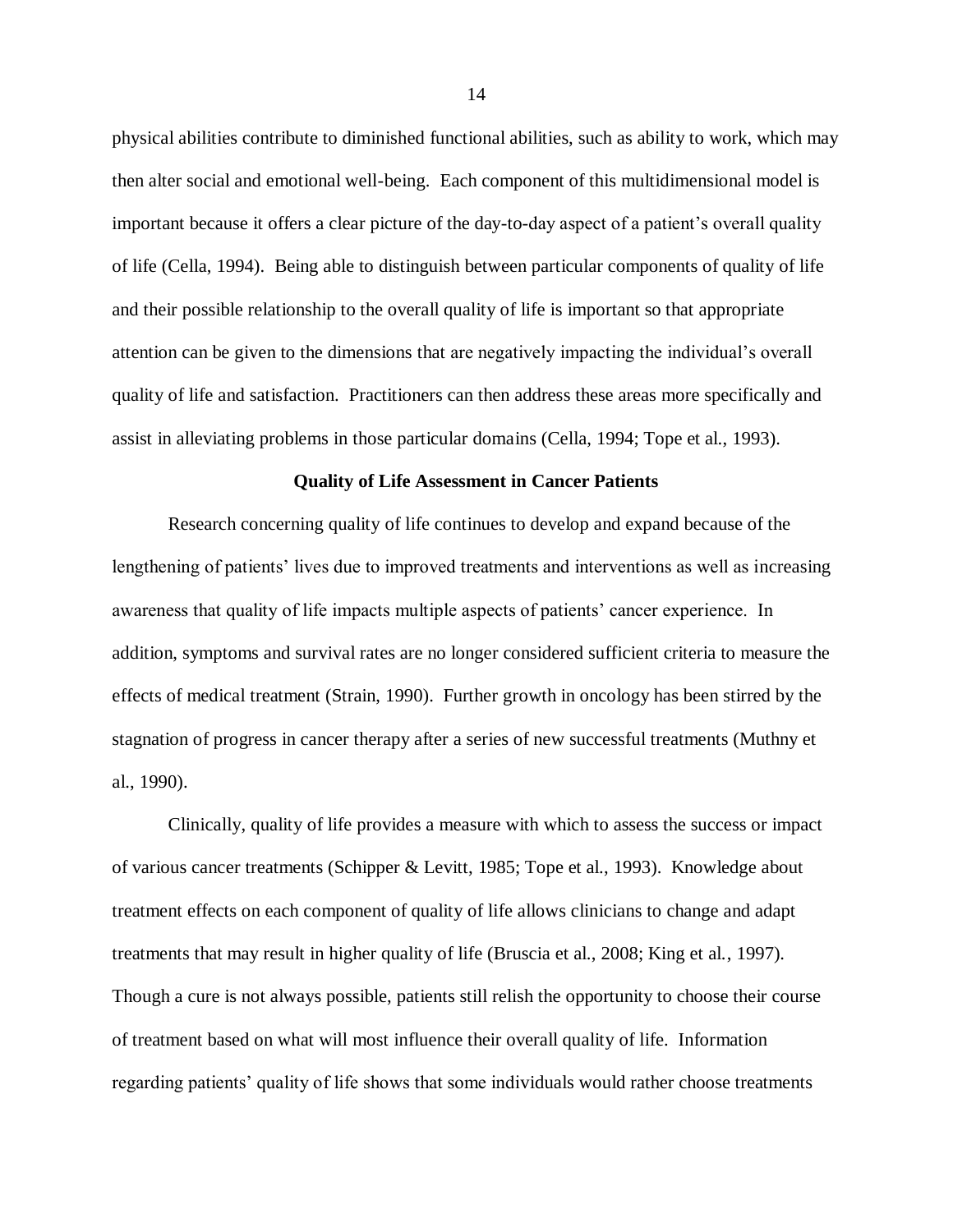that preserve normal functioning than treatments that are radical in nature, even though this decision may reduce survival time significantly (Schipper & Levitt, 1985). Patients experience some degree of difficulty or discomfort (e.g., emotional, physical) regardless of the treatment type. However, this can often be addressed pharmacologically (Aaronson, 1991) or therapeutically (Tope et al., 1993).

Knowledge about the different components of quality of life can assist patients in obtaining a clear picture of what their cancer experience may be like. This knowledge may also contribute to increased collaboration between patient and practitioner regarding making decisions about what treatment model to use. This participation in decision making allows the patient to feel more in control concerning treatment options and may lead to improved psychological health as it relates to cancer and interventions (Husted et al., 2001; Tope et al., 1993). Furthermore, increased patient participation, treatment expectancies, and some sense of control may lead to a decrease in treatment compliance issues. Currently, lack of treatment conformity diminishes patient recuperation and confounds results from clinical trials (Schipper & Levitt, 1985). With continued patient awareness and participation in decision making, more patients may be willing to complete treatment trials. Quality of life assessment provides pertinent and appropriate information for practitioners and patients. Therefore, it is necessary that quality of life be addressed to make certain that the most appropriate treatment for each patient is being used.

#### **Criteria for Global Quality of Life Assessments for Cancer Patients**

Quality of life assessment has many applications and is prevalent in the study of cancer. As mentioned previously, advantages of assessment include providing feedback and norms for patients' quality of life at various stages of cancer and for specific domain information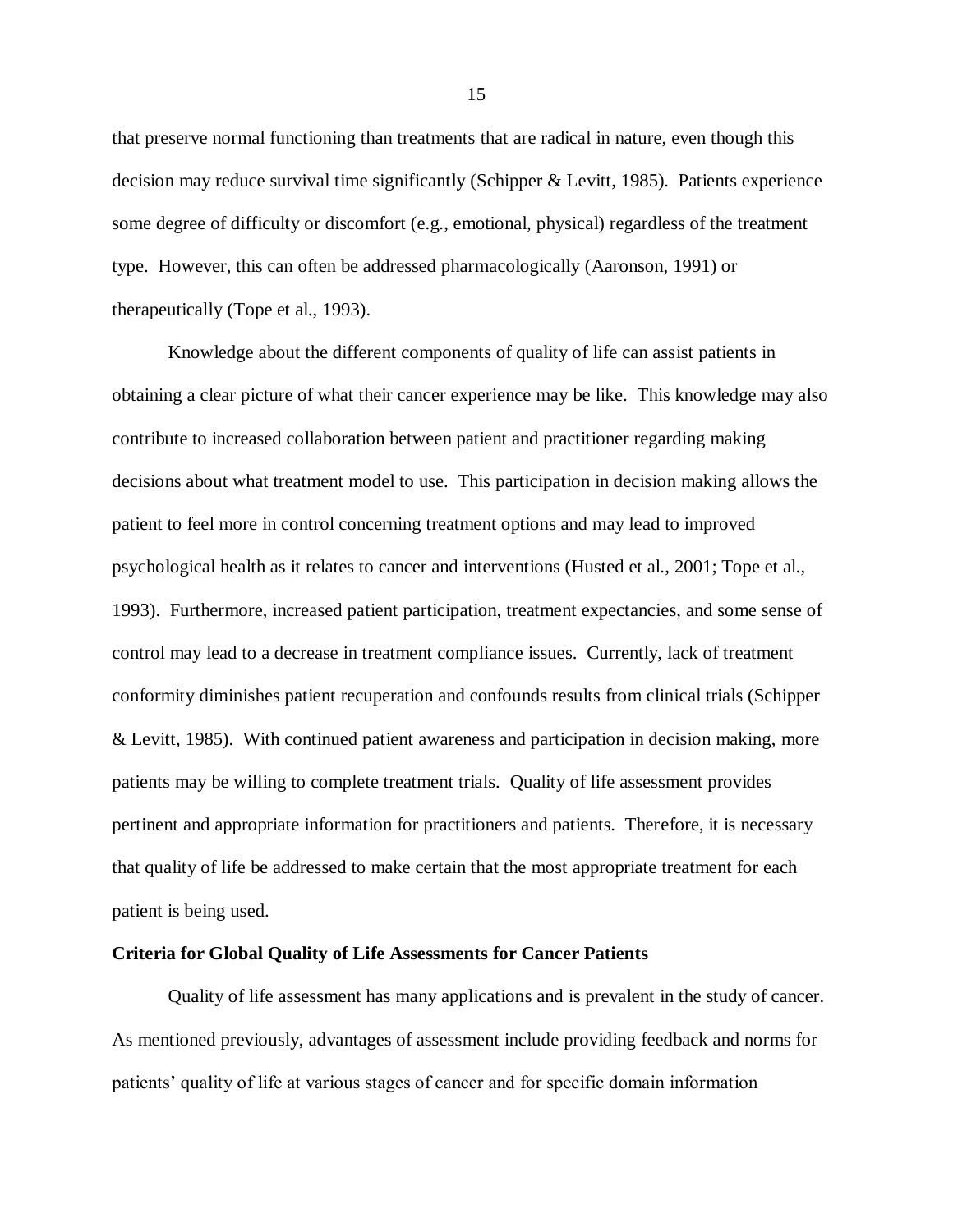(Aaronson, 1991; Tope et al., 1993). Other advantages include analyzing treatment options and improving intervention techniques as well as strengthening the patient—clinician partnership in making important decisions (Schipper & Levitt, 1985; Tope et al., 1993). A number of criteria for assessing quality of life have been described throughout the literature. The most commonly noted criterion is that the assessment should be a measure that can be self-administered by the patient (Cella, 1994; Costain et al., 1993; Schipper, 1990).

Quality of life assessment has been defined in the literature as the subjective and holistic evaluation of life as well as the patient's appraisal and satisfaction with current level of functioning compared with his or her ideal level of functioning (Lehto, Ojanen, & Kellokumpu-Lehtinen, 2005; Safaee et al., 2008). Initially, quality of life was predicted by the evaluation and personal assessment of doctors, but these predictions and estimations were found not to be significantly correlated with the ratings and evaluations given by the patients themselves (Aaronson et al., 1994). Self-administration is therefore an important factor in assessing quality of life due to its subjective nature (Aaronson et al., 1994). Subjectivity refers to the notion that quality of life can only be understood through the patient's perspective. Like pain, which is thought to have subjective components, quality of life can only be assessed effectively by asking the patient about it directly. Efforts to estimate patients' quality of life by evaluating their overt behaviors have not succeeded because doing so neglects the underlying cognitive processes that mediate patient perceptions of quality of life (Cella, 1994). Objective measures might allow an observer, such as a clinician, to assess the patient's quality of life, but failing to integrate the subjective appraisal of the patient leads to an inaccurate and incomplete understanding. Therefore, quality of life assessments should include patients' internal and personal feelings (Baker et al., 1992).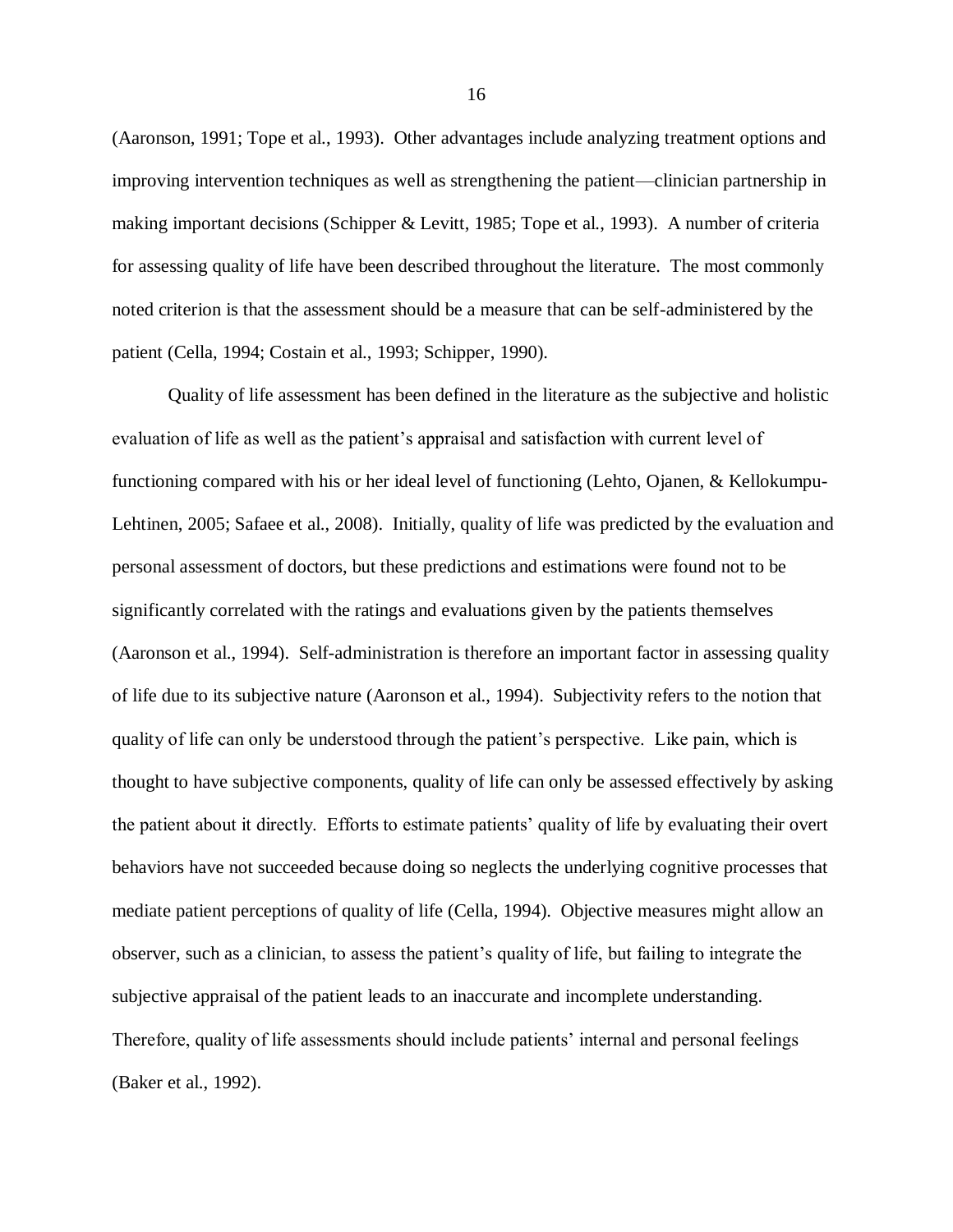In self-reporting, patients' personal experiences concerning the impact of cancer on their quality of life is assessed. Assessing an individual's quality of life by observable behavior neglects the social and emotional components which may have substantial effect on the global quality of life (Aaronson et al., 1994; Cella, 1994). Self-reporting is also important in that it stems from the broader issue of constructivism (Mahoney & Lyddon, 1998). From a constructivist perspective, personal reports and analysis would be the most prudent method to obtain information about quality of life because individuals create their own personal realities. According to Mahoney and Lyddon (1998), individuals actively shape their interpretations and understanding of their world. Self-administered measures also allow patients to participate more actively in the treatment decision and evaluation process (Aaronson, 1991; Costain et al., 1993; Schipper, 1990).

A second criterion for a quality of life measure is the potential for variability and differences in scores among cancer patients. In other words, differences in cancer types should allow for differences between cancer patients. The measure should also be sensitive to dysfunction within a certain type of cancer (Aaronson, 1991; Schipper & Levitt, 1985). Thus, the measure would contain questions that refer to the patient's particular type of cancer as well as a core set of questions referring to the cancer experience in general (Costain et al., 1993). In addition, each component should consist of multiple items yet be brief enough to be completed in approximately 10 minutes (Aaronson, 1991; Aaronson et al., 1994).

In addition to being self-administered and having variability in patient scores, a third important criterion for a quality of life measure is that it should be able to assess each of the four global quality of life components (Cella, 1994; Safaee et al., 2008). Bearing in mind that global quality of life has been explained in the literature as a multidimensional concept incorporating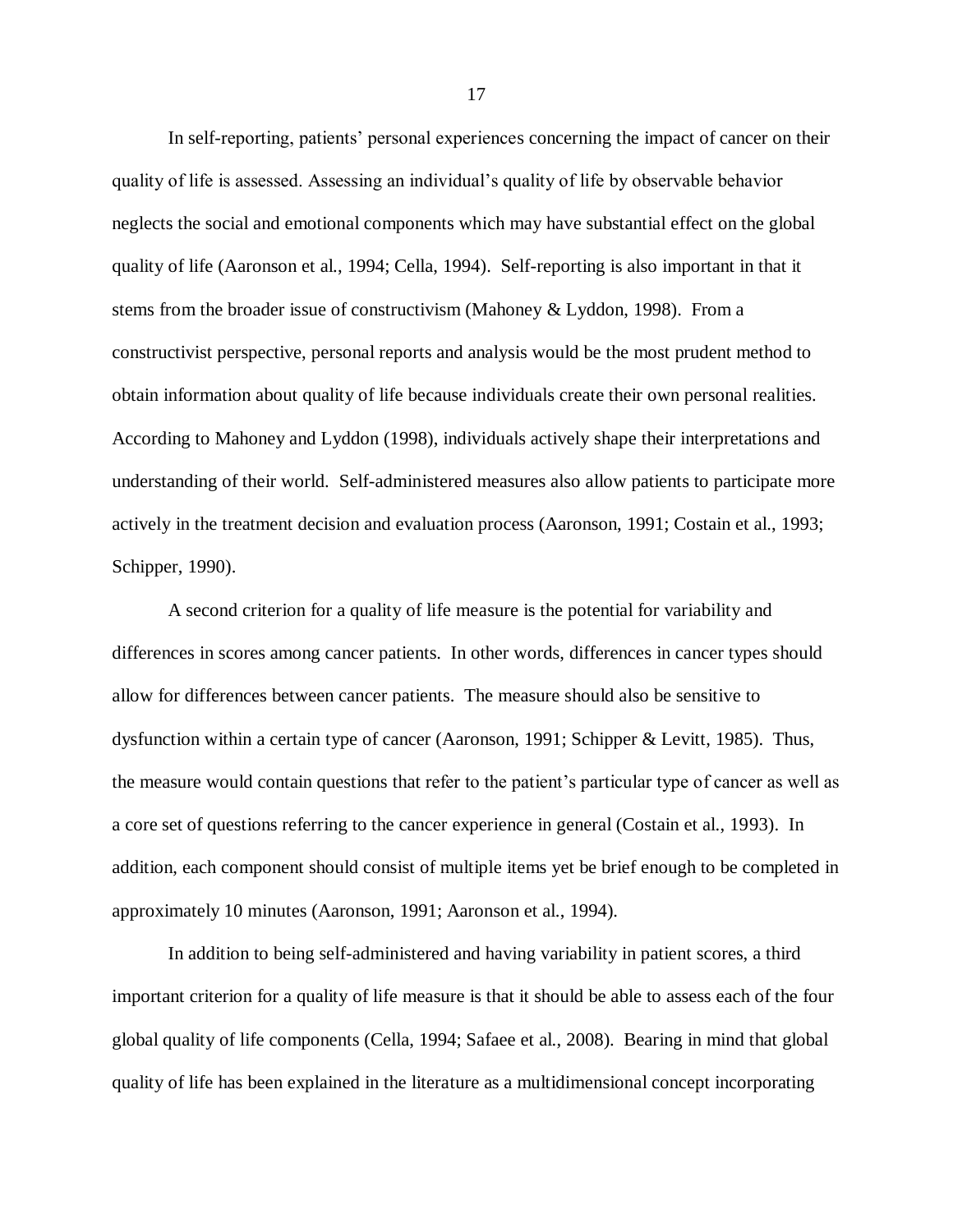social well-being, physical well-being, functional well-being, and emotional well-being, all of the components need to be integrated into the measure (Aaronson et al., 1994; Cella, 1994; Safaee et al., 2008). Instruments that fail to assess the four multidimensional domains are only partial measures of quality of life, not global measures of quality of life.

An additional criterion for a quality of life measure is that the measure should be valid and reliable. Reliability insures that patients' global quality of life may be tracked throughout their cancer experience (Aaronson, 1991; Schipper & Levitt, 1985). Finally, items should be written at a moderate reading level for easy interpretation by the patient, which will lead to higher completion rates (Schipper & Levitt, 1985).

## **Current Quality of Life Measures**

A large number of quality of life instruments have been developed. Many of the instruments are based on very different conceptual ideas, definitions, operationalizations, and theoretical backgrounds, thus leading to the exclusion or inclusion of important areas and domains of life and to different preferences concerning objective and subjective information (Muthny et al., 1990). Even though it is generally agreed that quality of life is a multidimensional construct (Anderson et al., 1994; Cella, 1994; Costain et al., 1993; Safaee et al., 2008), many authors discuss global quality of life although they have assessed only three or fewer components. For this reason, there have been mixed results in studies of quality of life (Costain et al., 1993). For example, McKennell and Andrews (1983) assessed patients' affective and cognitive processes only and based their global quality of life solely on that information. They failed to obtain a complete picture of the patients' satisfaction and overall quality of life. Further, certain instruments are reported to measure one specific area of quality of life, yet they have many questions or full subscales that touch on but do not completely assess other areas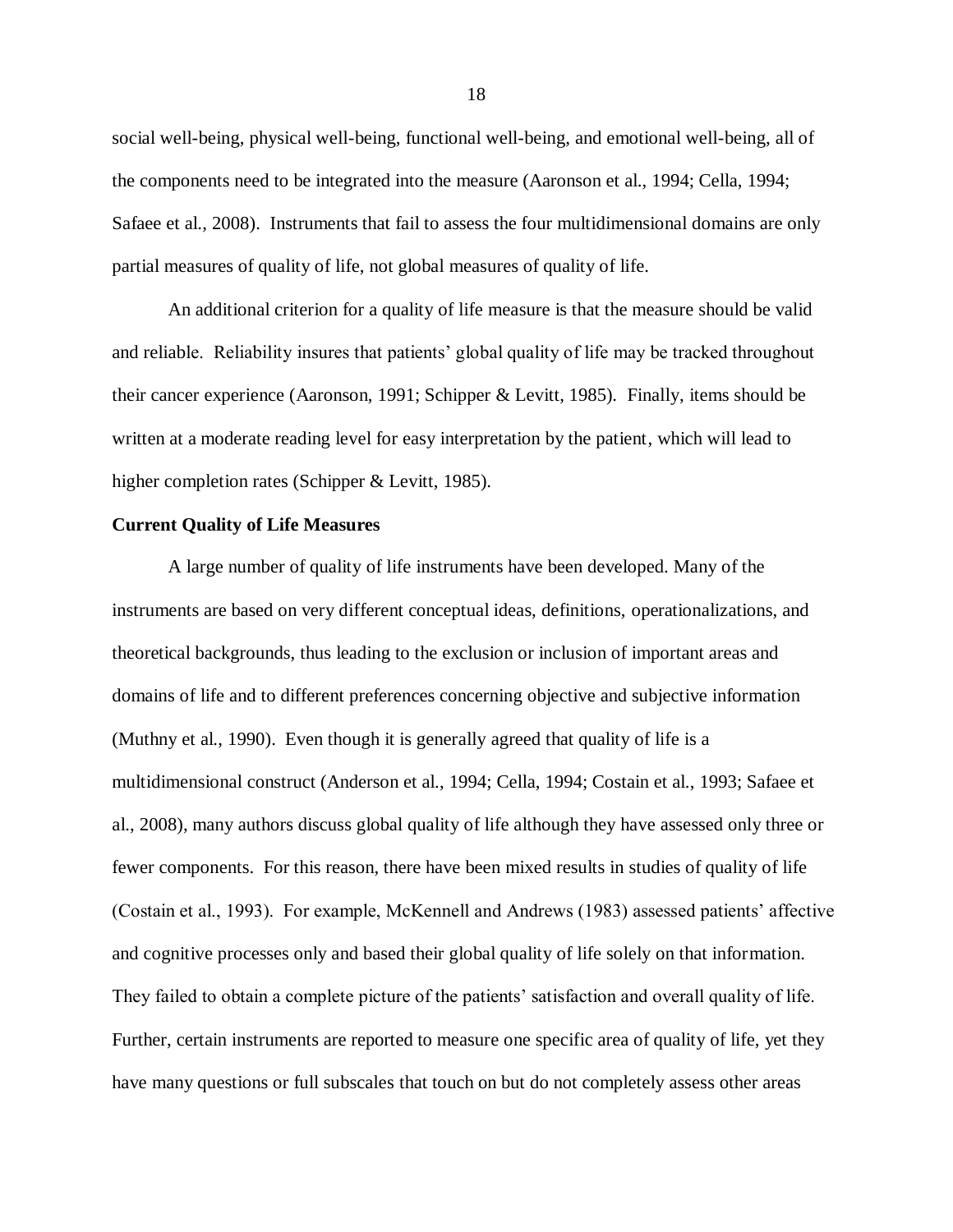(Costain et al., 1993; Greenwald, 1987). These types of inconsistencies in quality of life assessment impact the total score on the measure and consequently do not accurately represent the quality of life it claims to assess (Costain et al., 1993). One such measure is the Profile of Mood States (POMS; Pollock, Cho, & Reker, 1979). The POMS measures the emotional component but also includes scales that assess fatigue and physical components without fully representing the areas through sufficient questioning. In order to prevent confusion about whether an instrument is assessing global or specific components of quality of life, they should not be discussed interchangeably.

Partial measures are often used and may continue to be used when they are clearly stated as partial measures meant to assess specific areas of a patient's quality of life (Cella, 1998). Of importance in this review are measures that do assess all four components of quality of life as mentioned previously: physical well-being (PWB), functional well-being (FWB), social wellbeing (SWB), and emotional well-being (EWB). Even within these multidimensional instruments, some fall short of meeting all the criteria for a strong global quality of life instrument. For example, the Cancer Rehabilitation Evaluation System (CARES; Schag & Heinrich, 1990) consists of 139 questions, failing to meet the criterion for brevity for an appropriate assessment. Even the authors have acknowledged that the instrument is long and time-consuming. The CARES-SF was later created and consists of only 59 questions, allowing for faster completion and more completed assessments (Schag, Ganz, & Heinrich, 1991). See Table 1 for an abbreviated list of quality of life instruments.

Another instrument that does not satisfy all the criteria previously suggested is the Spitzer Quality of Life Index (QL-INDEX; Spitzer et al., 1981). The QL-INDEX was designed for the physician's assessment of the patient quality of life rather than as a self-administered and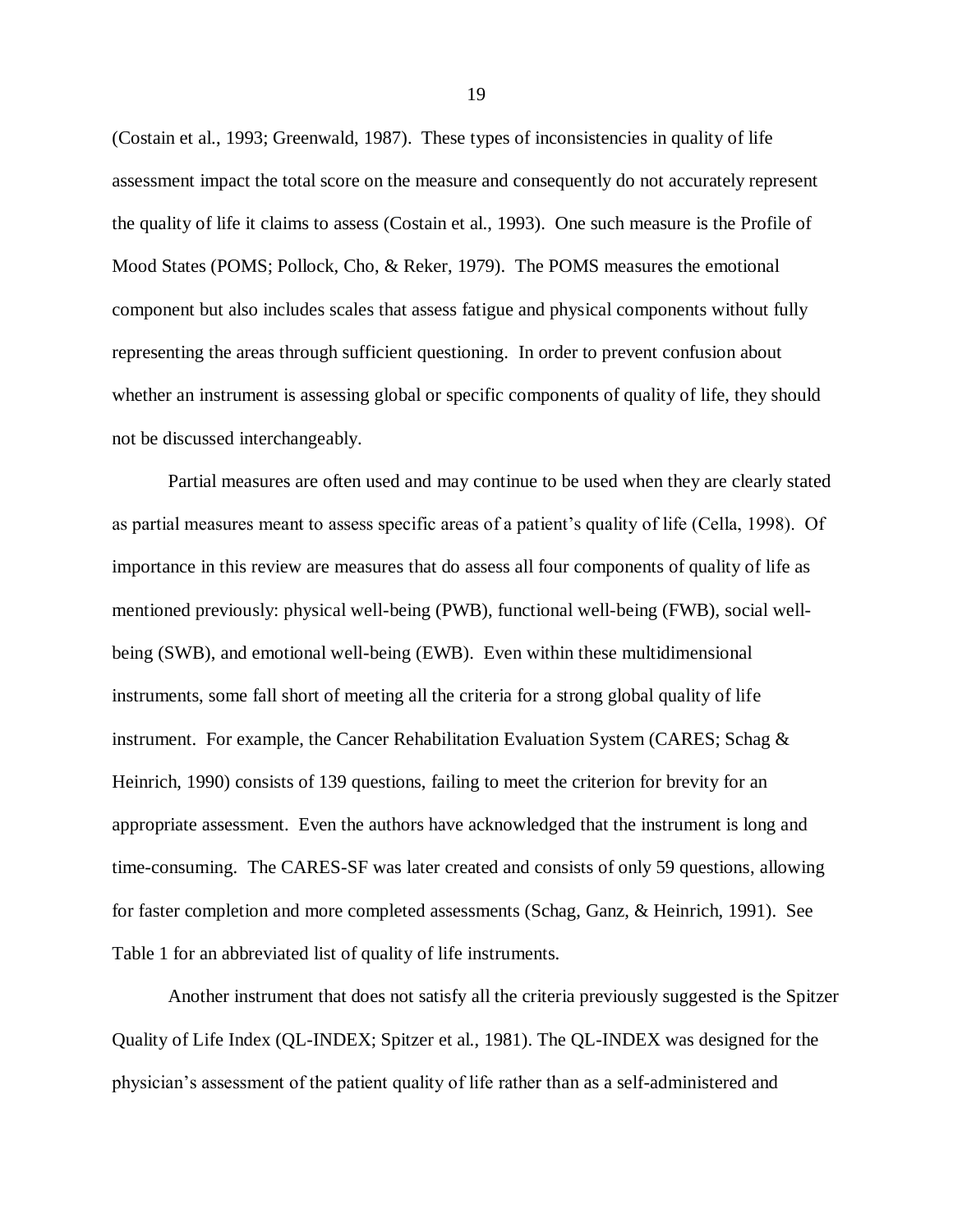## Table 1

| Measure          | <b>PWB</b>     | <b>FWB</b>     | <b>SWB</b>     | <b>EWB</b>     | Self-report    | Core           | Site           | Multi-items       | <b>Brief</b>              | Reliable       | Valid          |
|------------------|----------------|----------------|----------------|----------------|----------------|----------------|----------------|-------------------|---------------------------|----------------|----------------|
| <b>CARES</b>     | $\overline{X}$ | $\overline{X}$ | $\overline{X}$ | $\overline{X}$ | $\overline{X}$ | $\overline{X}$ |                | $\overline{X}$    |                           | $\overline{X}$ | $\overline{X}$ |
| $\mbox{CARE-SF}$ | X              | $\mathbf X$    | $\mathbf X$    | $\mathbf X$    | $\mathbf X$    | $\mathbf X$    |                | $\mathbf X$       | $\mathbf X$               | $\mathbf X$    | $\mathbf X$    |
| EORTC-<br>QLQ30  | $\mathbf X$    | $\mathbf X$    | $\mathbf X$    | $\mathbf X$    | $\mathbf X$    | $\mathbf X$    | $\mathbf{X}+$  | $\mathbf{X}^*$    | $\boldsymbol{\mathrm{X}}$ | $\mathbf X$    | X              |
| <b>FACT</b>      | $\mathbf X$    | $\mathbf X$    | $\mathbf X$    | $\mathbf X$    | $\mathbf X$    | $\mathbf X$    | $\mathbf X$    | $\mathbf X$       | $\mathbf X$               | $\mathbf X$    | X              |
| <b>FLIC</b>      | $\mathbf X$    | $\mathbf X$    | $\mathbf X$    | $\mathbf X$    | $\mathbf X$    | $\mathbf X$    |                | $\mathbf X$       | $\mathbf X$               | $\mathbf X$    | X              |
| $\rm{IDS}$       | $\mathbf X$    | $\mathbf X$    | $\mathbf X$    | $\mathbf X$    | $\mathbf X$    | $\mathbf X$    |                | $\mathbf X$       | $\mathbf X$               | $\mathbf X$    | X              |
| <b>KPS</b>       |                | $\mathbf X$    |                |                |                |                |                |                   | $\mathbf X$               | $\mathbf X$    | X              |
| <b>LASA</b>      | $\mathbf X$    | $\mathbf X$    | $\mathbf X$    | $\mathbf X$    | $\mathbf X$    | $\mathbf X$    | $\mathbf{X}++$ | $\mathbf X$       | $\mathbf X$               | $\mathbf X$    | $\mathbf X$    |
| <b>MPQ</b>       | $\mathbf X$    |                |                | $\mathbf X$    | $\mathbf X$    | $\mathbf X$    |                | $\mathbf{X}^{**}$ | $\mathbf X$               | $\mathbf X$    | $\mathbf X$    |
| <b>POMS</b>      | $\mathbf X$    |                |                | $\mathbf X$    | $\mathbf X$    | $\mathbf X$    |                | $\mathbf X$       | $\mathbf X$               | $\mathbf X$    | $\mathbf X$    |
| ${\rm SIP}$      | $\mathbf X$    | $\mathbf X$    | $\mathbf X$    | $\mathbf X$    | $\mathbf X$    | $\mathbf X$    |                | $\mathbf X$       |                           | $\mathbf X$    | $\mathbf X$    |
| <b>QL-INDEX</b>  | X              | $\mathbf X$    | $\mathbf X$    | $\mathbf X$    | $\mathbf X$    | $\mathbf X$    |                |                   | $\mathbf X$               | $\mathbf X$    | $\mathbf X$    |

*Partial and Global Quality of Life Measures for Cancer Patients*

*Note*. Adapted from Aaronson et al., 1993; Cella et al., 1993; Costain et al., 1993; Kornblith & Holland, 1994; and Schipper & Levitt, 1985. *Quality of Life Components*: physical well-being (PWB), functional well-being (FWB), social well-being (SWB), and emotional well-being (EWB); *Self Report*: As reported by the patient; *Core*: Core set of questions; *Site*: Set of site specific questions; *Multi-items*: Several items per component assessed. + Site specific questions available for lung cancer patients only. ++ Site specific questions available for breast cancer patients only. \* Only two items for SWB component. \*\*Only one item for EWB component. CARES = Cancer Rehabilitation Evaluation System (Schag and Heinrich, 1990); CARES-SF = Cancer Rehabilitation Evaluation System - Short From (Ganz et al., 1993); EORTC-QLQ30 = European Organization for Research and Treatment of Cancer Quality of Life Questionnaire (Aaronson et al., 1993); FACT = Functional Assessment of Cancer Therapy (Cella et al., 1993); FLIC = Functional Living Index – Cancer (Schipper & Levitt, 1985); IDS = Illness Distress System (Noyes et al., 1990); KPS = Karnofsky Performance Status (Karnofsky & Burchenal, 1949); LASA = The Linear Self Assessment System (Selby, Chapman, Etazadi-Amoli, Dalley, & Boyd, 1984); MPQ = McGill Pain Questionnaire (Melzack, 1975); POMS = Profile of Mood States (Pollock et al., 1979); SIP = Sickness Impact Profile (Bergner, Bobbitt, Carter, & Gilson, 1981); QL-INDEX = Quality of Life Index (Spitzer et al., 1981).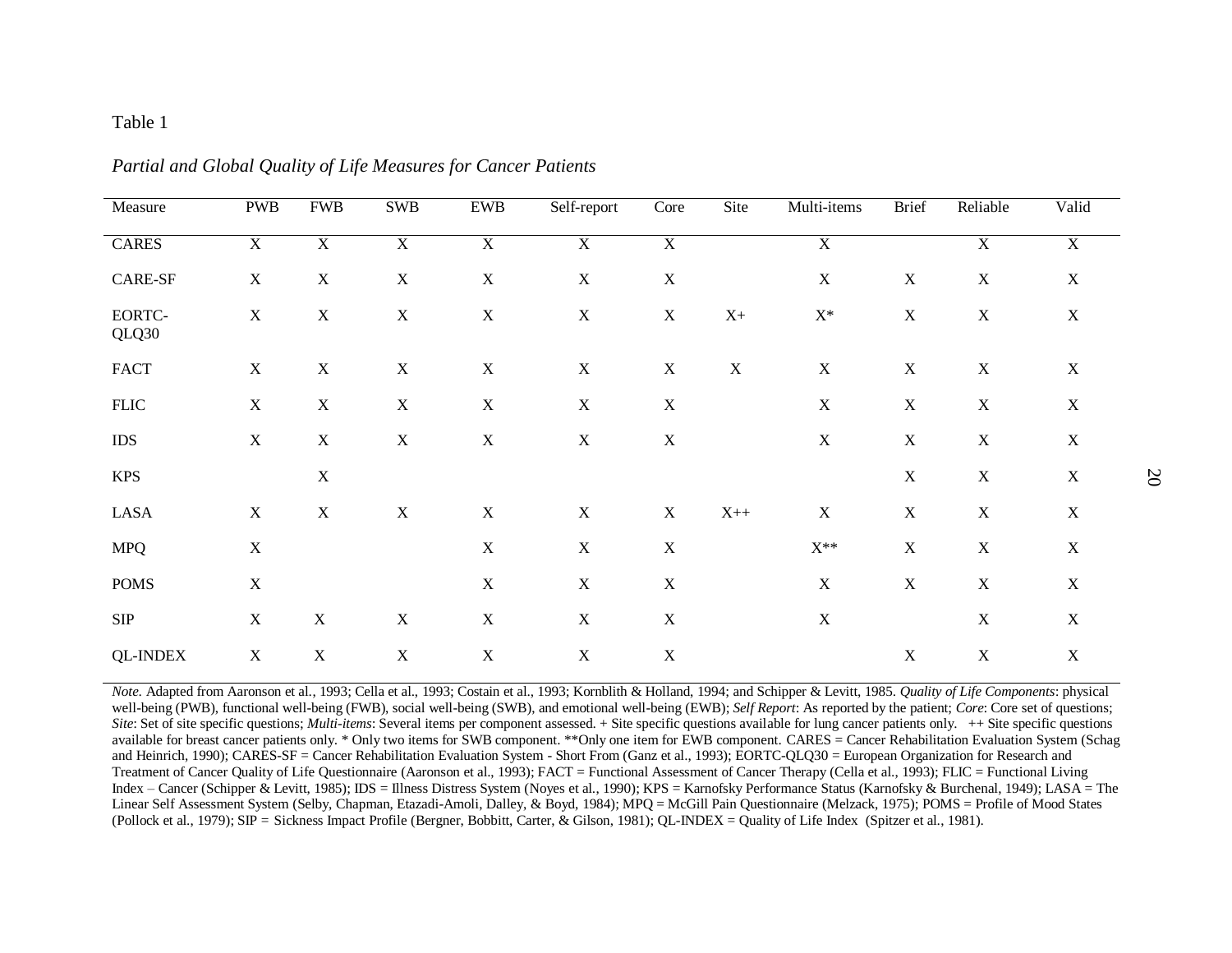reported instrument. The measure also only consists of five questions, which when put together are supposed to assess global quality of life of the patient. It is deficient in having multiple items for each component of quality of life and fails to provide enough variability in the scores so that differences can be detected among patients with different types of cancer. These limitations should be considered when selecting a global quality of life measure. Other than these two instruments, the remaining instruments listed in Table 1 meet the criteria for a global quality of life assessment. However, many of these make no reference to the patient's specific type of cancer.

Of all the measures reviewed, only two meet all the criteria, as described by Cella (1994) and Levin et al. (2007), for a strong global quality of life assessment for cancer patients: the European Organization for Research and Treatment of Cancer Quality of Life Questionnaire (EORTC-QLQ30; Aaronson et al., 1993) and the Functional Assessment of Cancer Therapy (FACT; Cella et al., 1993). The Linear Self Assessment System (LASA; Selby et al., 1984) also meets the criteria for a strong quality of life assessment, but it is individualized for breast cancer patients. The EORTC-QLQ30 and FACT measures were designed with a general core set of questions for cancer as well as a subscale that refers to the patient's particular type of cancer. Furthermore, only the FACT offers site specific questions for several sites. While the EORTC-QLQ30 offers a subscale for lung cancer in particular, the FACT offers subscales for breast, lung, bladder, head and neck, colorectal, ovarian, and prostate cancers (Kornblith & Holland, 1994).

The FACT (Cella et al., 1993) is a global quality of life assessment that measures the four multidimensional components previously mentioned, and it meets all the criteria for a strong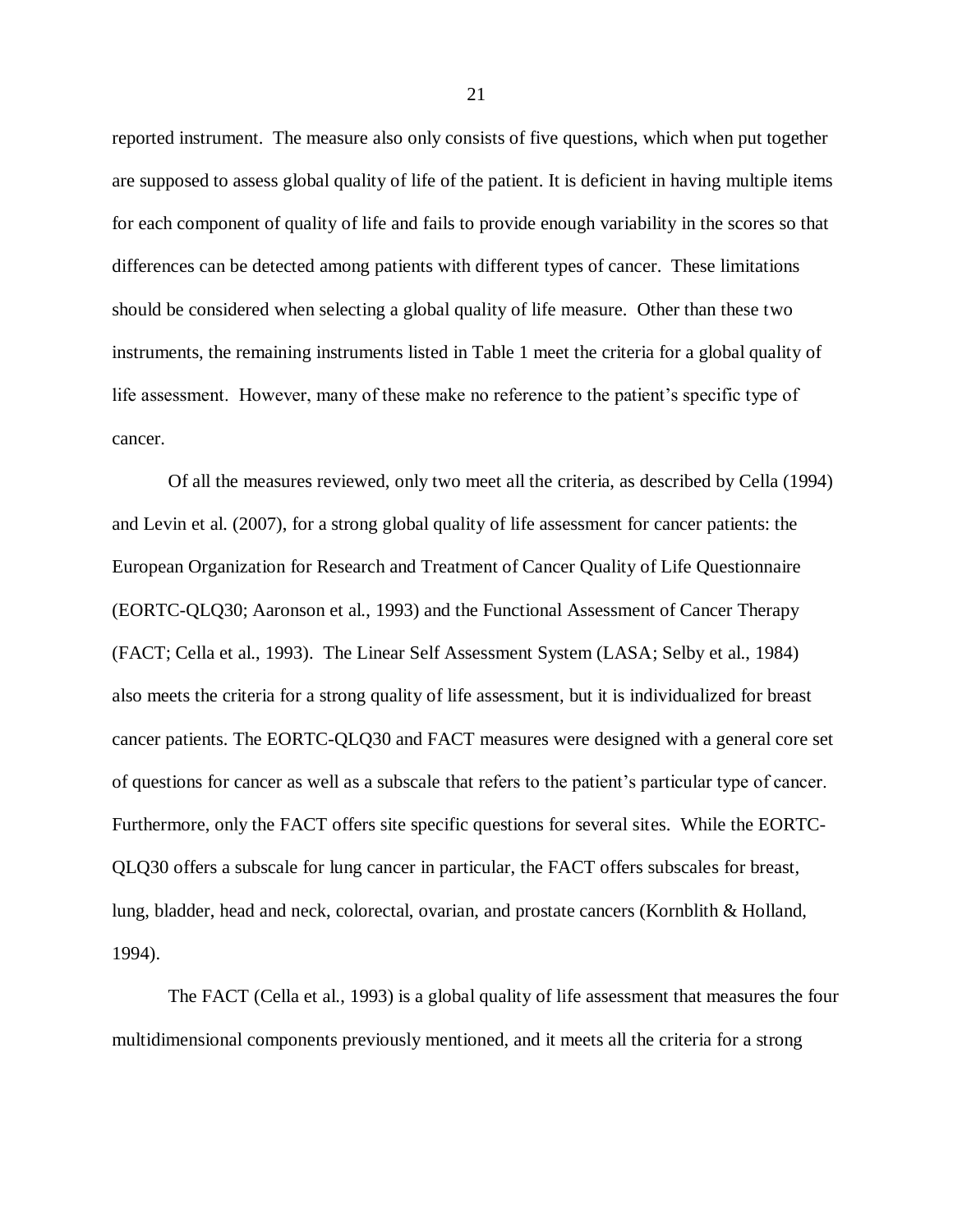global quality of life assessment (i.e., reliability and validity, simple language, variability in scores, and brief self-report measure).

## **Additional Aspects of Patient Quality of Life**

Having reviewed the literature concerning cancer patients, it is interesting to note that there is rising interest in other aspects of patients' lives regarding their overall quality of life. For example, self-image, sexual satisfaction (Aaronson, 1991; Singer-Kaplan, 1992) and occupational concerns (Montgomery et al., 2002; Schipper, 1990) have all been addressed as important parts of patients' lives. However, these aspects fall under the umbrella of the other components. For instance, self-image is associated with the emotional well-being component, occupational issues with the functional well-being component, and sexual concerns with social well-being. Quality of life aspects such as hope and spirituality, however, do not tend to fit comfortably under any of the four previously mentioned components. Most commonly used quality of life assessments in cancer research fail to include hope or spirituality components, even though many researchers have argued for their inclusion because of the relevance and importance they have for patients (Brady, Peterman, & Fitchett 1999; Mytko & Knight, 1999). For this reason, hope and spirituality were assessed in the present study to determine whether they have a positive predictive relationship with global quality of life. Other variables that the literature indicates may be related to patient quality of life are age, gender, and stage of cancer. Because results concerning these variables have been mixed, these variables will also be examined in this study for their relationship with quality of life.

#### **Spirituality**

Patients often report that, although the physical effects of their illness were assessed and reassessed throughout their medical care, the existential, familial, emotional, and spiritual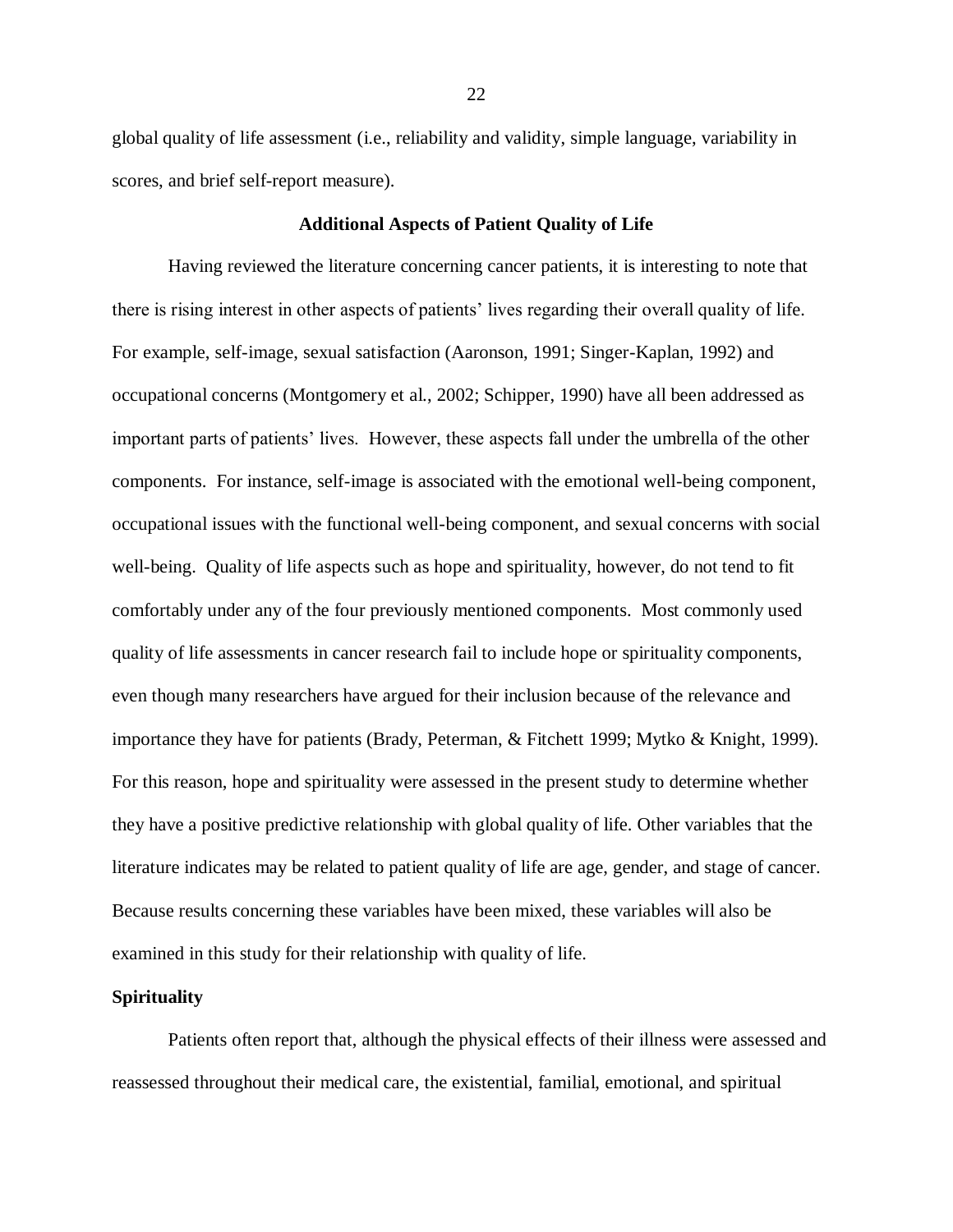aspects of their illness rarely received focus or concern (Greisinger et al., 1997). Quality of life has become progressively more important to patients suffering from cancer as advances in treatments have prolonged their length of survival. Although relatively few researchers have looked at the relationship between quality of life and spirituality (Weaver & Flannelly, 2004), many of the studies show evidence that spirituality contributes to positive psychological adjustment to cancer and its treatments.

Spirituality is abstract and difficult to define; nevertheless, many have tried to capture the essence of the elusive term. Spirituality has been described as an immaterial aspect of human nature that never dies (Meraviglia, 2004). It has also been referred to as an inner state of being or the force within an individual (Goldsmith, 1992). An individual with high levels of spirituality has been characterized with various traits such as hope, trust, morals, awareness, value, honesty, simplicity, acceptance, courage, integrity, openness, gratitude, gentleness, love, energy, and forgiveness (Miller, 1997; Post, 1997). Researchers have attempted to measure spirituality by operationalizing it in concepts such as spiritual health, spiritual well-being, quality of life, and spiritual perspective (Meraviglia, 2004). Spirituality has also been defined as the expressions and experiences of an individual's spirit in unique and dynamic practice reflecting faith in a Supreme Being, integration of the dimensions of mind, body, and spirit and connectedness with self, others, nature, or God (Meraviglia, 1999). Spirituality has been thought to include beliefs and values as well as community support from other spiritual and religious individuals (Holland, 1998). It can be viewed as a clear sense of meaning or purpose in life (Miller, 1997) and incorporates finding satisfactory answers to questions concerning illness, death, and the meaning of life (Ellerhorst-Ryan, 1988).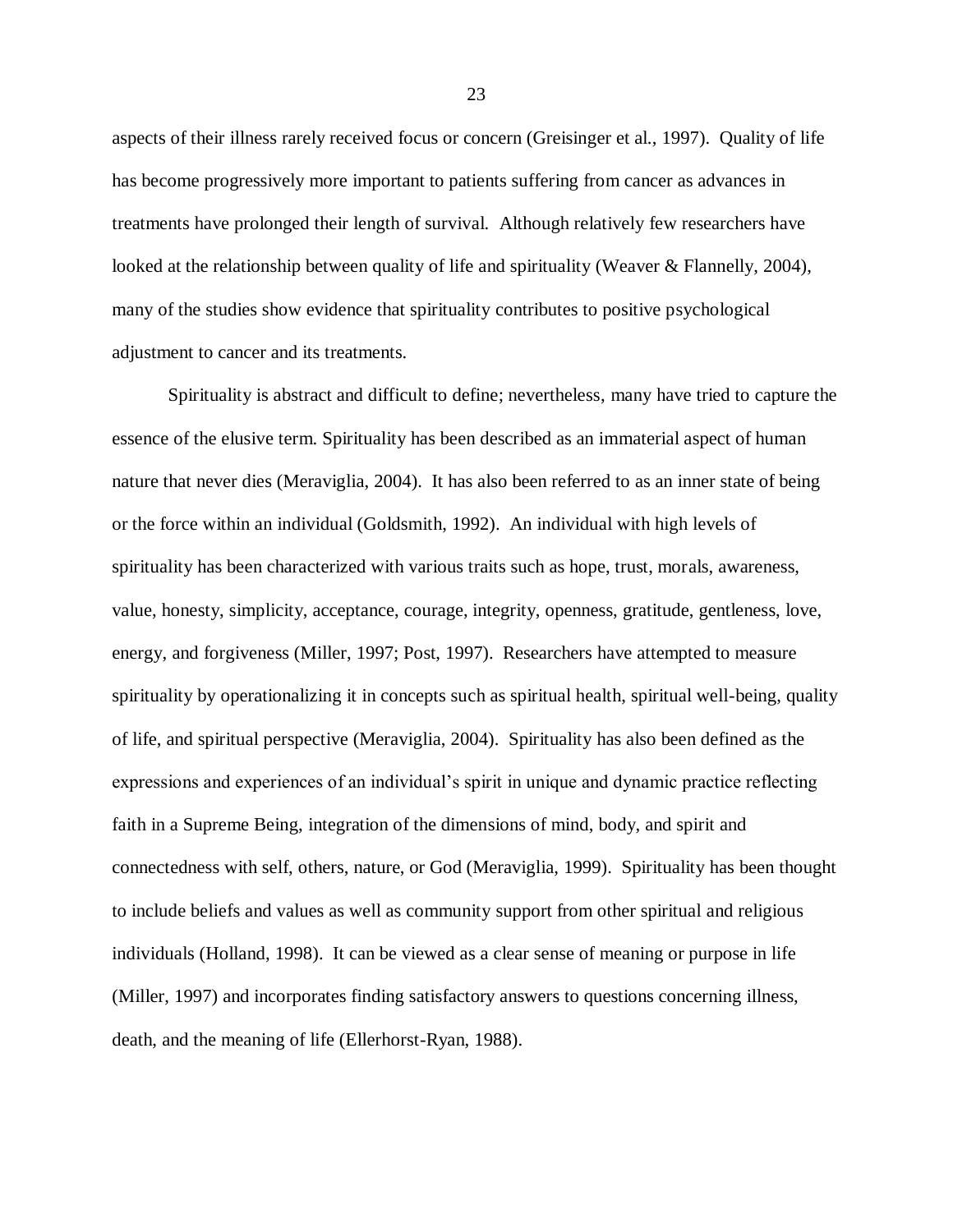Even though spirituality has often been associated with religion and church attendance, it does not necessarily pertain to religion, nor is it limited to religiosity. Religion describes a formal institution, whereas spirituality describes an inner state of being (Beck, 1986; Post, 1997; Weaver & Flannelly, 2004). Miller (1997) explained spirituality as a "transcendent dimension outside of material existence, one that can definitely be experienced, but never bound, controlled, or possessed" (p. 39). On the other hand, Miller described religion as "defined by its boundaries, by beliefs, practices, and structures" (p. 39). The search for purpose and meaning in life is not limited to the spiritual values embodied in formal religions or in other forms of faith. Each person has core beliefs about the nature of his or her own existence, and these beliefs are not always suggestive of a Supreme Being (Brennan, 2006). Millison and Dudley (1992) supported the notion that spirituality and religion are related but separate concepts. In their study, hospice caregivers rated themselves as being more spiritual than religious, indicating that individuals perceive some difference between spirituality and religion.

Spirituality may be developed through non-religious activities and exercises. Various activities such as meditation and relaxation have been shown to increase individual spiritual experiences (Kass, Friedman, Leserman, Zuttermeister, & Benson, 1991; Weaver & Flannelly, 2004). Additional exercises that are frequently used to enhance spirituality include visual imagery, introspection, and belief in something greater than oneself (Alcoholics Anonymous, 1976; Greisinger et al., 1997). Prayer and religious studies may also enhance spirituality (Kass et al., 1991; Meraviglia, 2004). Spirituality can also be influenced and affected by an individual's religious beliefs and is often fostered within the context of religion. It incorporates the experiences, perspectives, and insights that one has with other people as well as with a higher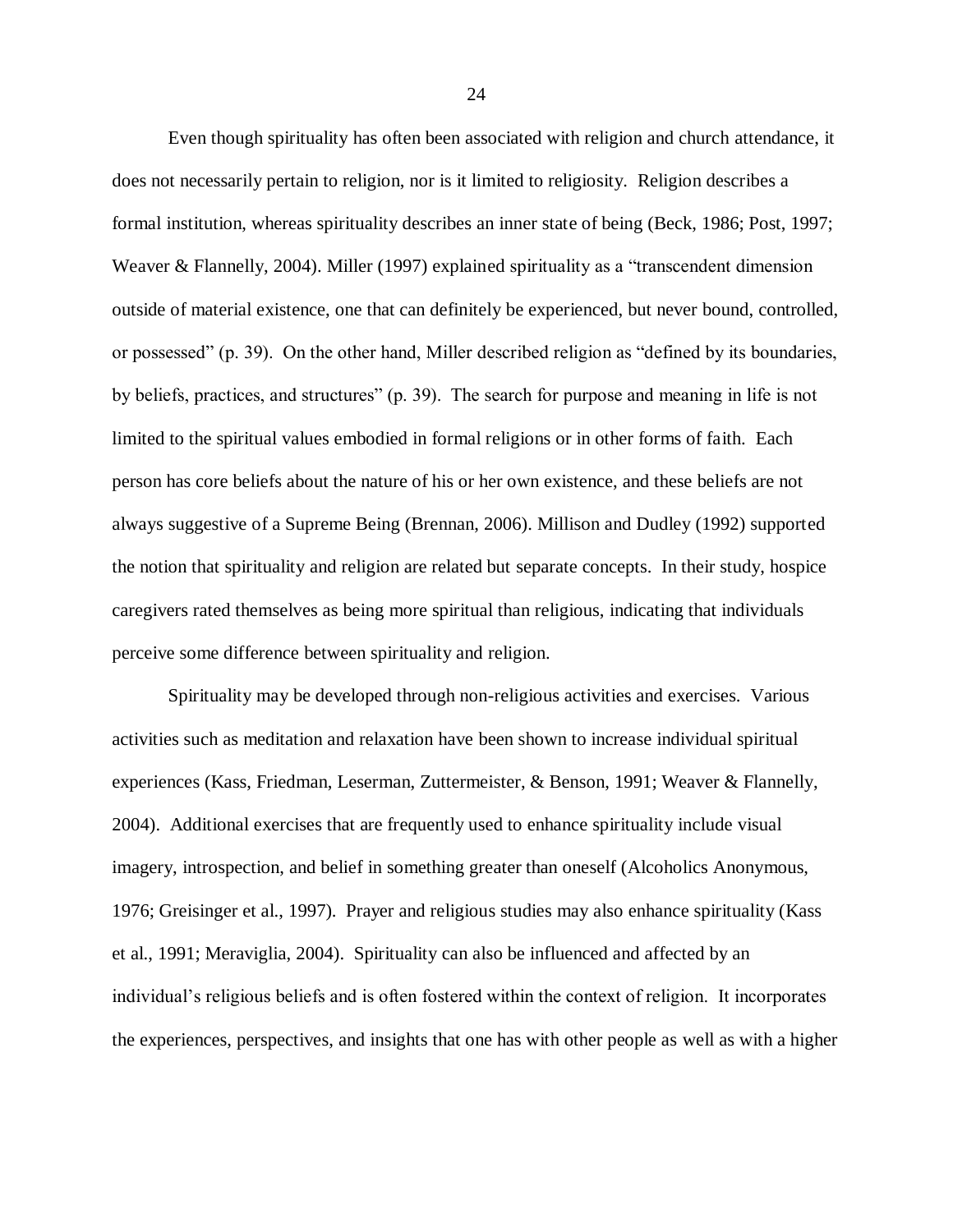power (Post, 1997). According to Fitchett et al. (1996), spirituality comprises two significant components: meaning or purpose of life and faith.

## **Meaning and Purpose**

Spirituality and the concept of meaning of life are interrelated (Zimpfer, 1992), and individuals often search for some meaning in their lives after having experienced a traumatic event such as being diagnosed with cancer (Jim, Richardson, Golden-Kreutz, & Anderson, 2006; Thompson & Pitts, 1993). Cancer is a life-changing illness that often challenges individuals' views of the world, themselves, and their future. A number of common themes can be seen in these existential changes including vulnerability, depression, uncertainty, helplessness, fear, isolation, shock, and the search for meaning and hope (Epping-Jordan et al., 1999; Halldorsdottir & Hamrin, 1996; Moadel et al., 1999). Patients often look for meaning to help them understand their cancer experience as well as its purpose in their lives (Costain et al., 1993; Fitchett et al., 1996; Moadel et al., 1999). An individual's search for this meaning is argued to be an integral aspect of the adjustment to a threatening event such as cancer (Chochinov, 2003; Frankl, 1984; Taylor, 1983). Frankl (1984), the creator of logotherapy, centered his psychotherapy work around the search for meaning: "Search for meaning is the primary motivation in life" (p. 121). In the case of patients with cancer, this search for meaning allows individuals to find personal significance within the context of their cancer diagnosis experience. This meaning provides a purpose for the experience as well as a context within which to place it (O'Conner, Wicker, & Germino, 1990; Vickberg et al., 2001).

Chronic diseases like cancer can lead to changes in functioning within the patient. These changes are often unfavorable, including helplessness, negative emotionality, and meaninglessness. Then again, changes may be positive, such as optimism and hopefulness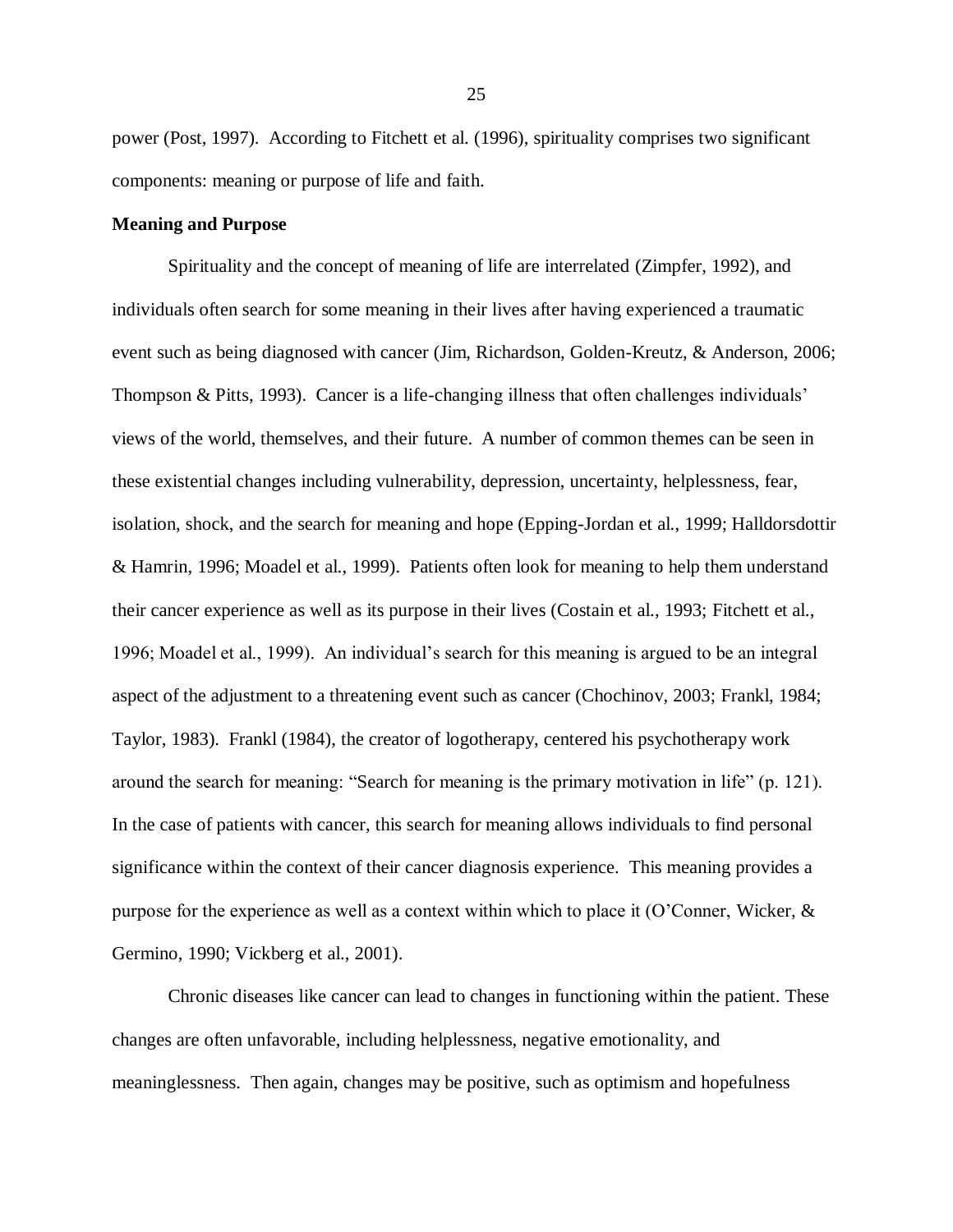(Gatuszka, 2006; Jim et al., 2006; Thompson & Pitts, 1993). Moadel et al. (1999) explored factors related to meaning of life for patients recently diagnosed with cancer. Their results indicated that finding meaning after being diagnosed with cancer was coupled with higher levels of optimism and lower levels of depression and irrational beliefs. Further, those individuals who focused on positive meaning also reported finding more pleasure in everyday activities. Positive reinterpretation and acceptance can lead to a greater sense of meaning through the reevaluation of the cancer diagnosis as less negative (Jim et al., 2006). Tedeschi and Calhoun (1995) suggested that some positive reflection concerning the diagnosis is necessary in order for growth to occur. Furthermore, those who see their traumatic events in a more positive manner may find personal growth and meaning (Affleck & Tennen, 1996). Finding a positive meaning to frame their cancer experience is inversely associated with negative emotions like depression and hopelessness (Gatuszka, 2006; Thompson, 1985). Overall, patients who have found a sense of meaning after or during a traumatic experience such as cancer tend to develop more effective coping skills and therefore produce better outcomes, physically as well as emotionally (Gatuszka, 2006; Thompson & Pitts, 1993; Zimpfer, 1992).

At the time of diagnosis, cancer patients are preoccupied with concerns about the cancer illness, their prognoses, the meaning of life, and the possibility of death (Jim et al., 2006; Weisman & Worden, 1976). Existential matters such as survival, meaning, and quality of life are contemplated and analyzed. These existential issues gain more importance during this time because without some meaning or purpose in life, the desire and hope for recovery diminishes (Zimpfer, 1992). This perspective parallels Frankl's "will to meaning," which is the basic striving of a man or woman to find and fulfill meaning and purpose in life (Frankl, 1984). Weisman and Worden (1976) studied the concerns that patients encounter within the first three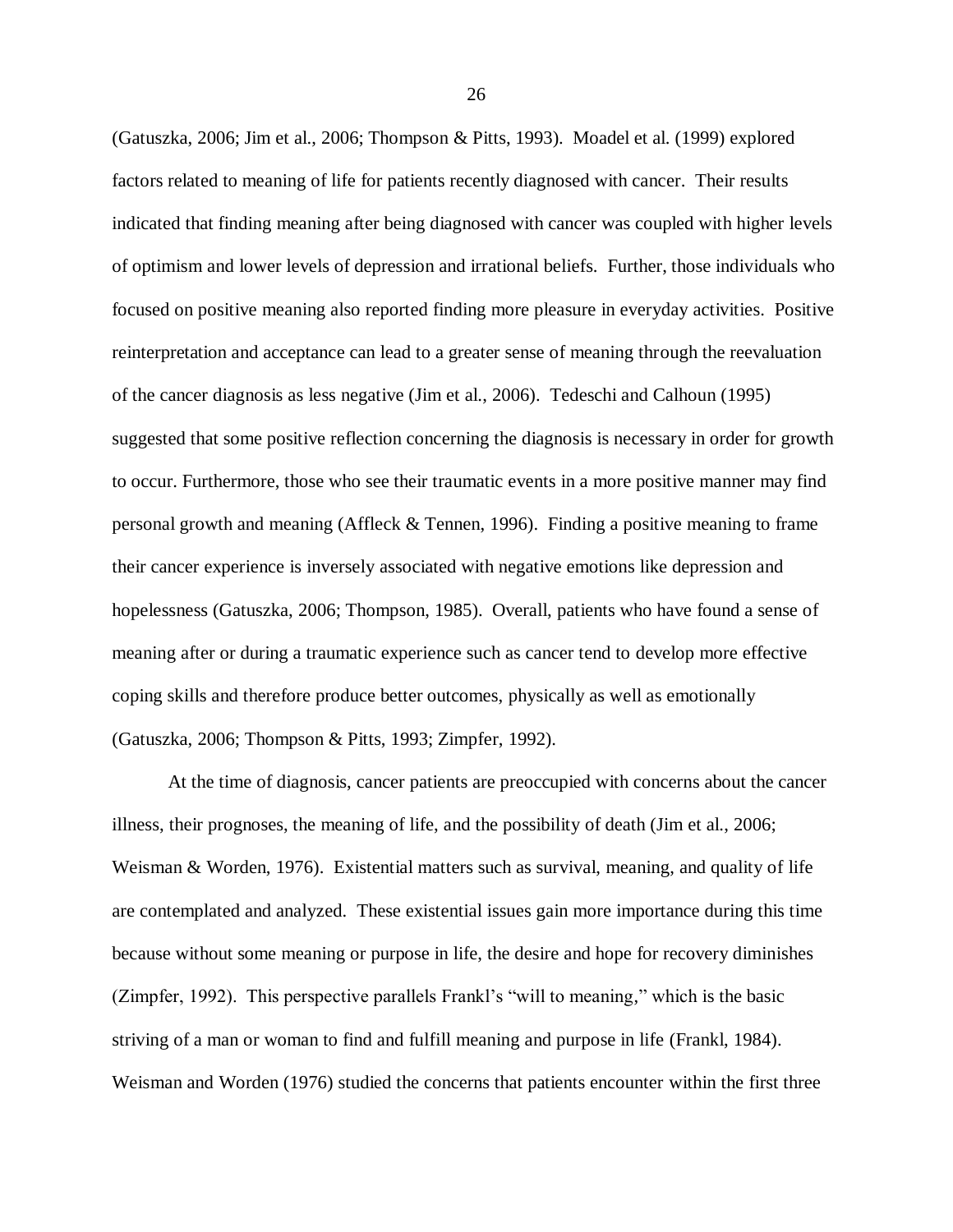months of a cancer diagnosis. The majority of patients in their study reported more existential concerns than any other type of concern, including treatment and symptom onset. They also reported that within this time frame, patients reported changes in their perceptions of life, end of life, and cancer disease. Diminished ability to cope with the cancer has been shown to stem from lack of social support, regrets about past life events, family and marital problems, and helpless and hopeless attitudes (Mattioli, Repinski, & Chappy, 2008). Lindholm, Holmberg, and Makela (2005) found that meaning in life and the ability to communicate with others gave patients strength to go on living and to endure extended periods of hopelessness and helplessness.

Those individuals who report higher levels of spirituality have a sense of meaning that facilitates better understanding and coping with unique life experiences and life in general (Fowler, 1981; Weaver & Flannelly, 2004). In a study assessing patients with breast cancer, Feher and Maly (1999) found that the majority of women reported that their faith helped them to make meaning of their cancer experience. Furthermore, when patients come to understand for themselves their own meaning of life, they have a framework with which to see themselves in relation to others within a global context (Ellerhorst-Ryan, 1988; Larson & Greenwald-Milano, 1997).

#### **Faith in Relationship to Spirituality**

The word *faith* has an assortment of meanings and interpretations. Essentially the term pertains to unquestioning belief (Wilson & Moran, 1998). Faith may be a belief or trust in objects, people, organizations, ideas, or theory. For example, it may pertain to a trust in individuals, health care providers, medication (Levin, 1994), or a Supreme Being or deity (Fowler, 1986; Levin, 1994; Niebuhr, 1989). Traditionally, faith has been defined as including knowledge, trust, love, commitment, and loyalty (Wilson & Moran, 1988). Faith entails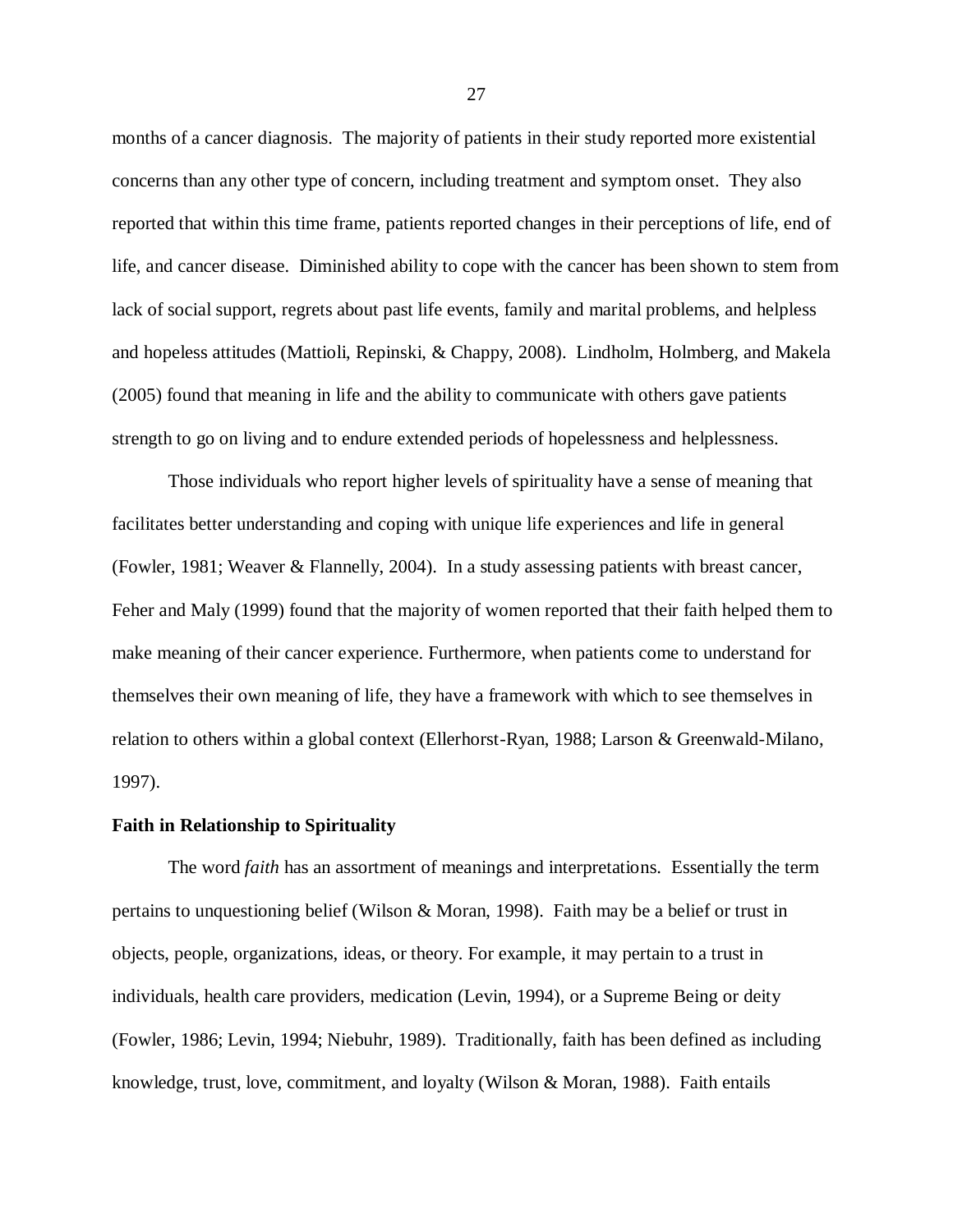cultivating and maintaining assumptions by which individuals assemble and guide their lives (Fowler, 1986; Weaver & Flannelly, 2004). In the literature, faith also begins in creating relationships in which loyalty, trust, and commitment are fundamental elements (Fowler, 1986; Niebuhr, 1989; Weaver & Flannelly, 2004). These relationships may be with other individuals such as family, friends, and religious leaders or simply with God (Fowler, 1986; Niebuhr, 1989).

Faith is frequently discussed in various contexts but is often associated with a Supreme Being, religious belief, or both (Levin, 1994; Princeton Religious Research Center, 1986; Wilson & Moran, 1998). From a religious perspective, faith is associated with belief, awareness (Wilson & Moran, 1998), insight, knowledge, and trust (Fowler, 1986). Levin (1994) reported that some of the benefits from having faith or belief in a religion are peacefulness, self-confidence, and a sense of meaning. Individuals with faith have been shown to have a sense of hope, optimism, and courage despite the onset of a terminal illness or trauma (Fowler, 1986; Wilson & Moran, 1998). In a study by O'Conner et al. (1990), cancer patients stated that their faith and religion was a source of hope. Authors have noted that many individuals with severe medical illness cope with their distress through religion, and many patients reported that it was their most important method of coping with the stress and negative emotions (Koenig, 1997; Larson & Greenwald-Milano, 1997). Faith can give patients suffering from cancer a unique framework for finding meaning and perspective through something or someone greater than themselves (McIntosh, Silver, & Wortman, 1993; Weaver & Flannelly, 2004), and faith can also establish a sense of control over feelings of hopelessness and helplessness (Koenig, 2002). Cancer patients often find help through faith and prayer (Koenig, 1997; O'Conner et al., 1990) which are sources of support and inner strength (Wilson & Moran, 1998) and enable patients to cope with the cancer and the potential side effects and consequences (Swensen, Fuller, & Clements, 1993).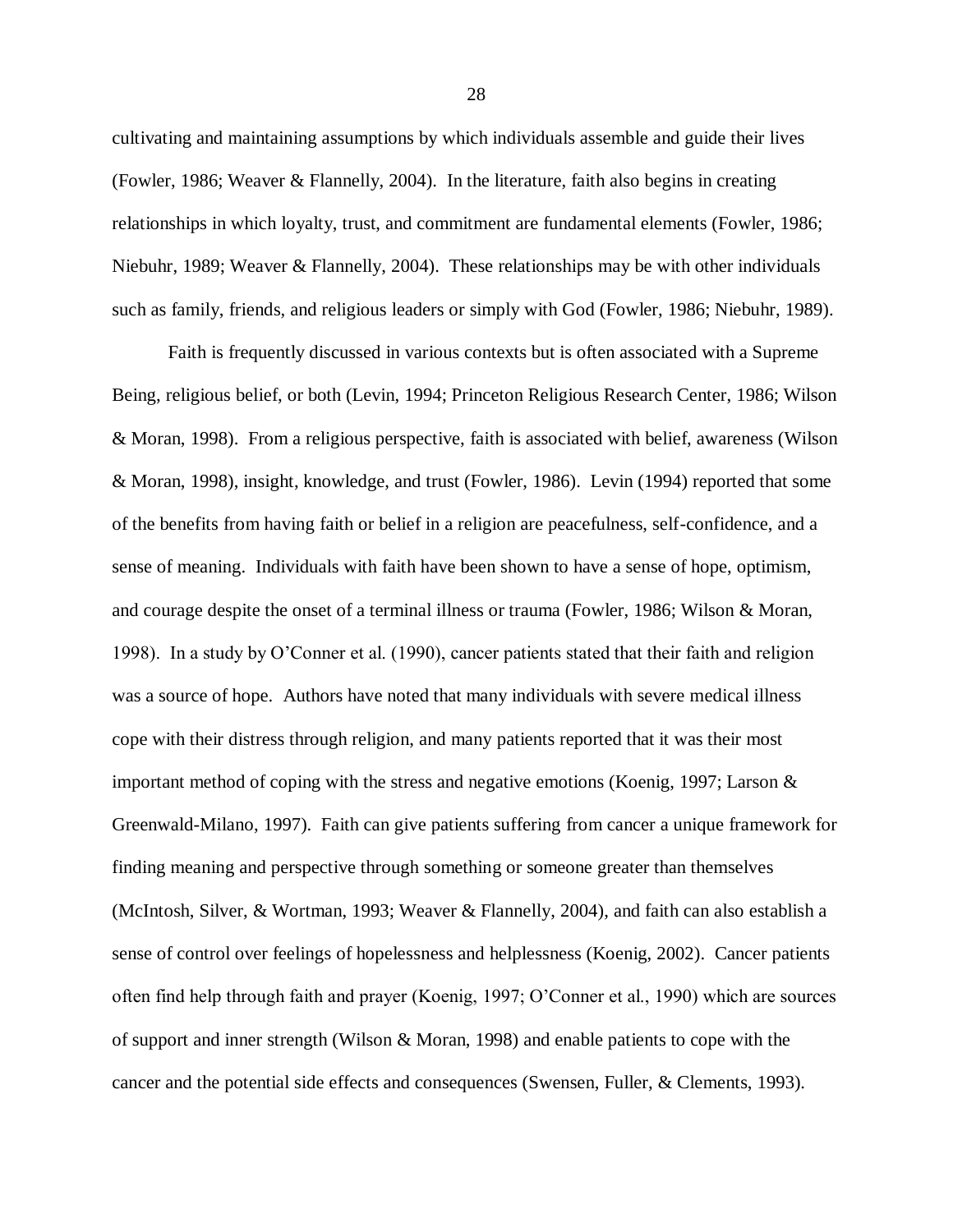Often individuals turn to their faith for support, hope, and help with their anxiety and fears (Wilson & Moran, 1998). Faith, religion, and a community support system are critical for many individuals who are suffering.

#### **Hope**

Hope is another component of cancer patients' quality of life that does not fit neatly within the four-component multidimensional quality of life construct. A cancer diagnosis often results in many negative emotions such as fear, devastation, and depression. In studies of patients suffering from cancer, spiritual well-being appeared to be positively related to mood, hope, and overall quality of life (Schnoll, Harlow, & Brower, 2000; Soothill et al., 2002).

Cancer patients also experience positive emotions as they battle their illness. One of these emotions is hope, which allows the patient to mobilize necessary resources in coping with the many difficulties of the disease and treatment (Gatuszka, 2006). Gatuszka (2006) explained that hope, like love, happiness, joy, and goodness, is considered a positive affect even though it remains not quite defined. Several authors have attempted to conceptualize the term. For example, hope has been defined as the "expectation of achieving a future good that seems realistically possible and is personally significant" (O'Conner et al., 1990, p. 167). Hope can also be categorized into generalized hope, or a general faith in the future, and particularized hope, which is goal directed (Clayton, Butow, Arnold, & Tattersall, 2005). Another often utilized approach is to recognize that hope has a specific and individualized meaning for each person and to focus on this meaning during specific situations and times rather than on certain external definitions (Eliott & Oliver, 2002). Patients understand that hope is important in their lives and that it helps them surpass barriers and conflict and continue struggling through the most adverse conditions, such as a terminal illness. Gottschalk (1974) viewed hope as an optimistic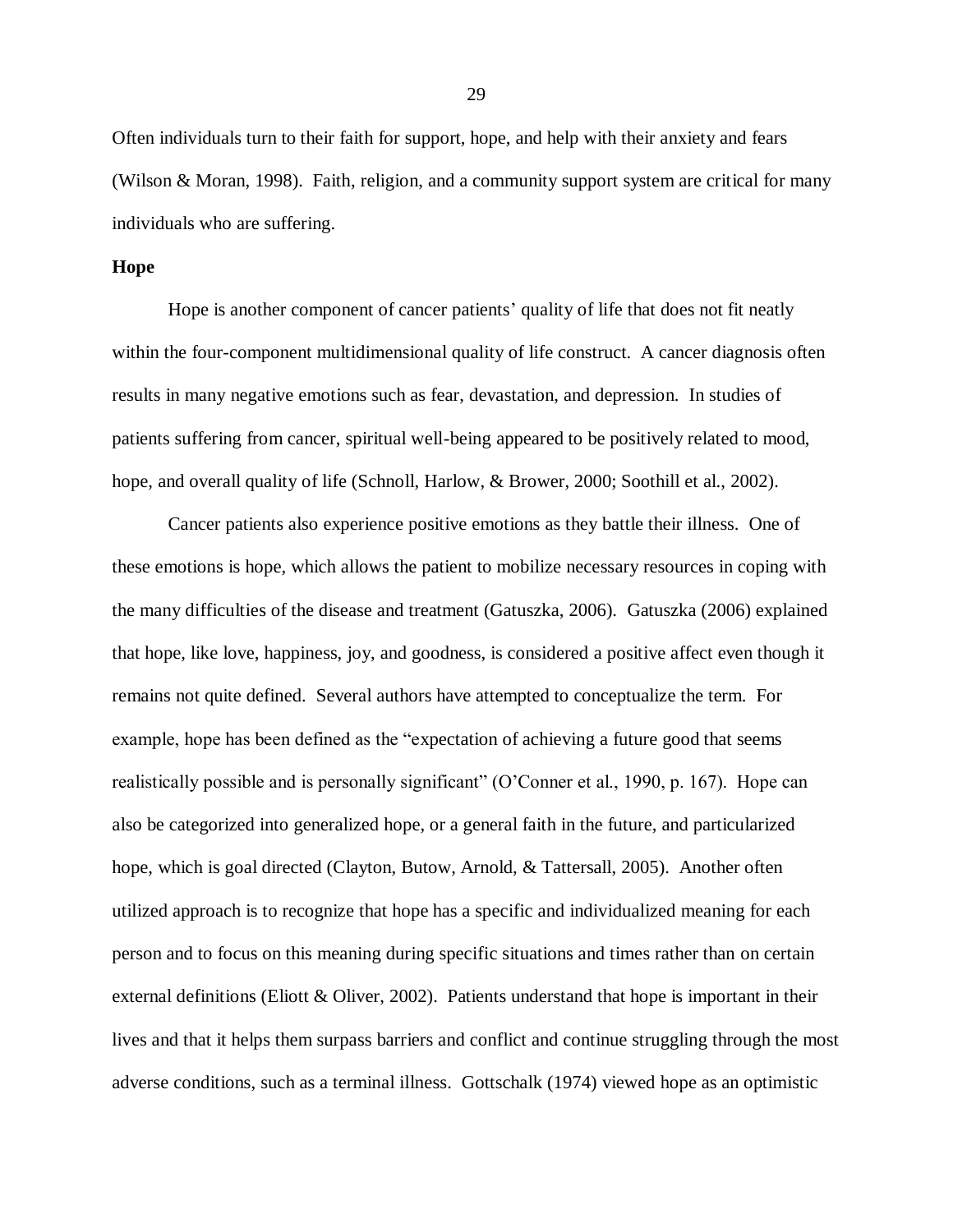outlook on life and an anticipation of good things to come. Hope has been found to help patients alleviate symptoms associated with illness, cope with suffering, and adapt to and provide meaning in their cancer experience, not to mention maintain high levels of well-being and give direction and meaning (Saleh & Brockopp, 2001). Hope is important in coping throughout the various phases of the illness as well as managing the cancer experience in more effective ways (Benzein, Norberg, & Saveman, 2001; Cutcliffe & Herth, 2002). Patients' overall hopefulness appears to be maintained or even increased in the latter stages of cancer and even when treatment options begin to dwindle. These results should remind health care providers to explore the experience of hope with all patients to make sure that the subjective and interpersonal needs and goals of the patients are being met (Sanatani et al., 2008).

Emotional states appear to make a difference in maintaining positive mood and disposition associated with slower declines in health while negative emotions and expectations are associated with more physical side effects, stress, low satisfaction, psychopathology, poor health outcomes, and negative subjective well-being (Steptoe & Wardle, 2005; Watson & Pennebaker, 1989). Coping with an illness and hope have been found to be positively related, and hope can be seen as either a strategy or the result of coping (Herth, 1990). Holt (2001) found that hope was related with certain identifying factors: social support, cognitive strategies, spiritual readiness, self-worth, meaning, humor, sense of normalcy, relief of symptoms, and living in the present. Other researchers (Baldacchino & Draper, 2001; Felder, 2004) have confirmed these findings. Other sources of hope have also been identified and include staying positive, having affirming relationships, feeling close to God, being optimistic about survival, fostering ongoing accomplishment, and living in the present (Mattioli et al., 2008; Saleh & Brockopp, 2001). Spiritual practices and close proximity to family members have also been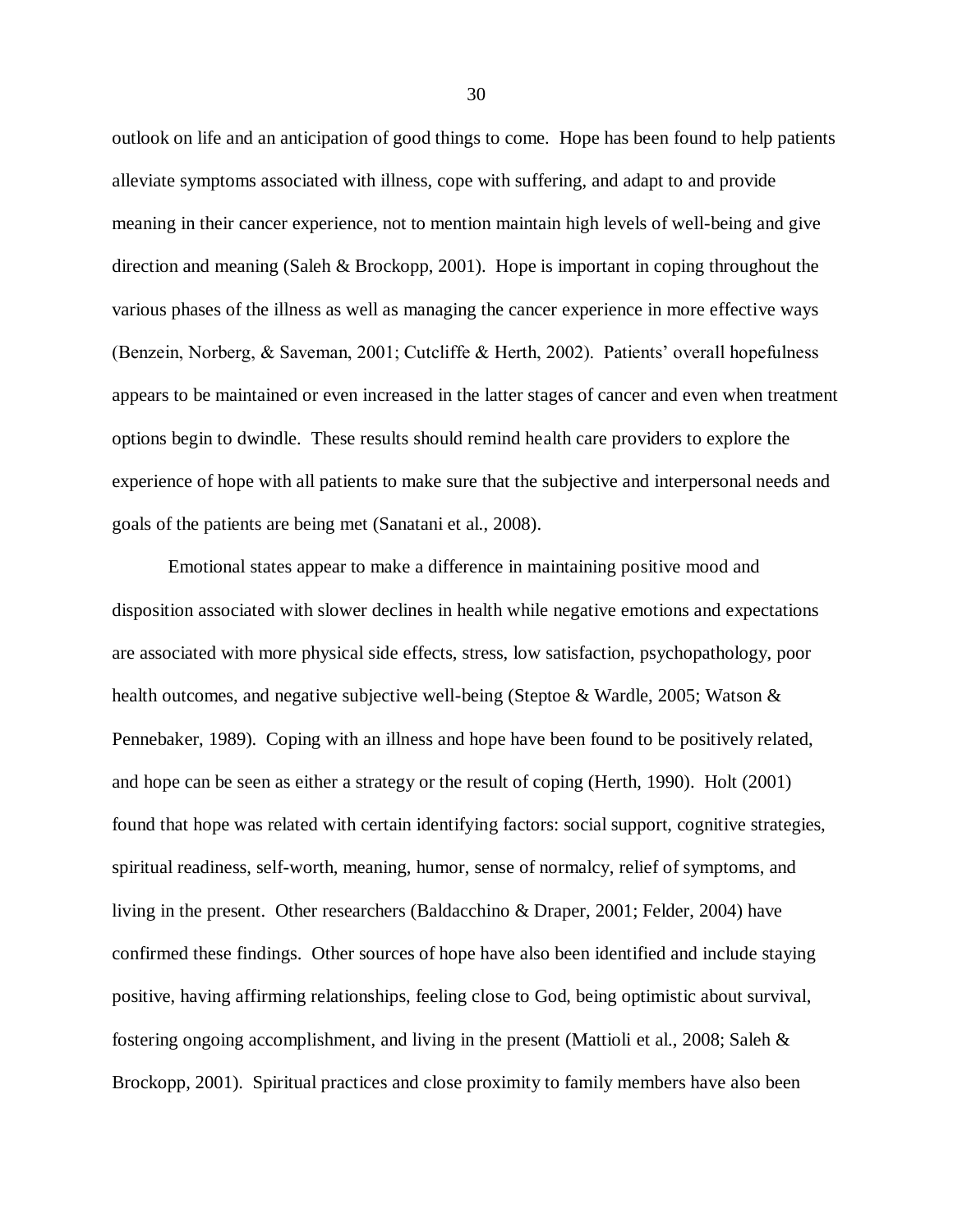identified as major sources of hope (Saleh & Brockopp, 2001). Buckley and Herth (2004) studied the impact of hope in the terminally ill and their strategies to help foster hope and maintain hope. They found a variety of categories in which their subjects fostered hope, including love for family and friends, setting goals, spirituality, maintaining some independence, positive relationships with caregivers, personal determination, and uplifting memories. Other researchers have found that having meaning in life as well as the ability to communicate with others gave patients strength to go on living and to endure extended periods of hopelessness and helplessness (Lindholm et al., 2005).

Greisinger et al. (1997) assessed patients for existential concerns while in a crisis and found that having a sense of hope, knowing that their lives had been productive and put to good use, and knowing that life has purpose and meaning were all rated highly as important factors in their overall well-being. Many patients are able to get a sense of hope through treatment or anticipation related to finding a cure. When treatments appear to be non-effective, patients look to other sources of hope such as relationships, family, increased faith, finding inner peace, and enjoyment within their lives (Greisinger et al., 1997). Other researchers point out that patients strengthen their hope through communication and interaction with religious leaders and organizations (Weaver & Flannelly, 2004). Spiritual coping, such as meditation, prayer, and attending religious services, may help to shape an individual's sense of hope and meaning in life by providing a framework that may answer many of the questions and issues with which they struggle (Jim et al., 2006).

# **Spirituality Revisited**

As mentioned above, spirituality and religiosity are related but not indistinguishable. Larson, Swyers, and McCullough (1998) have noted that the definitions of religion and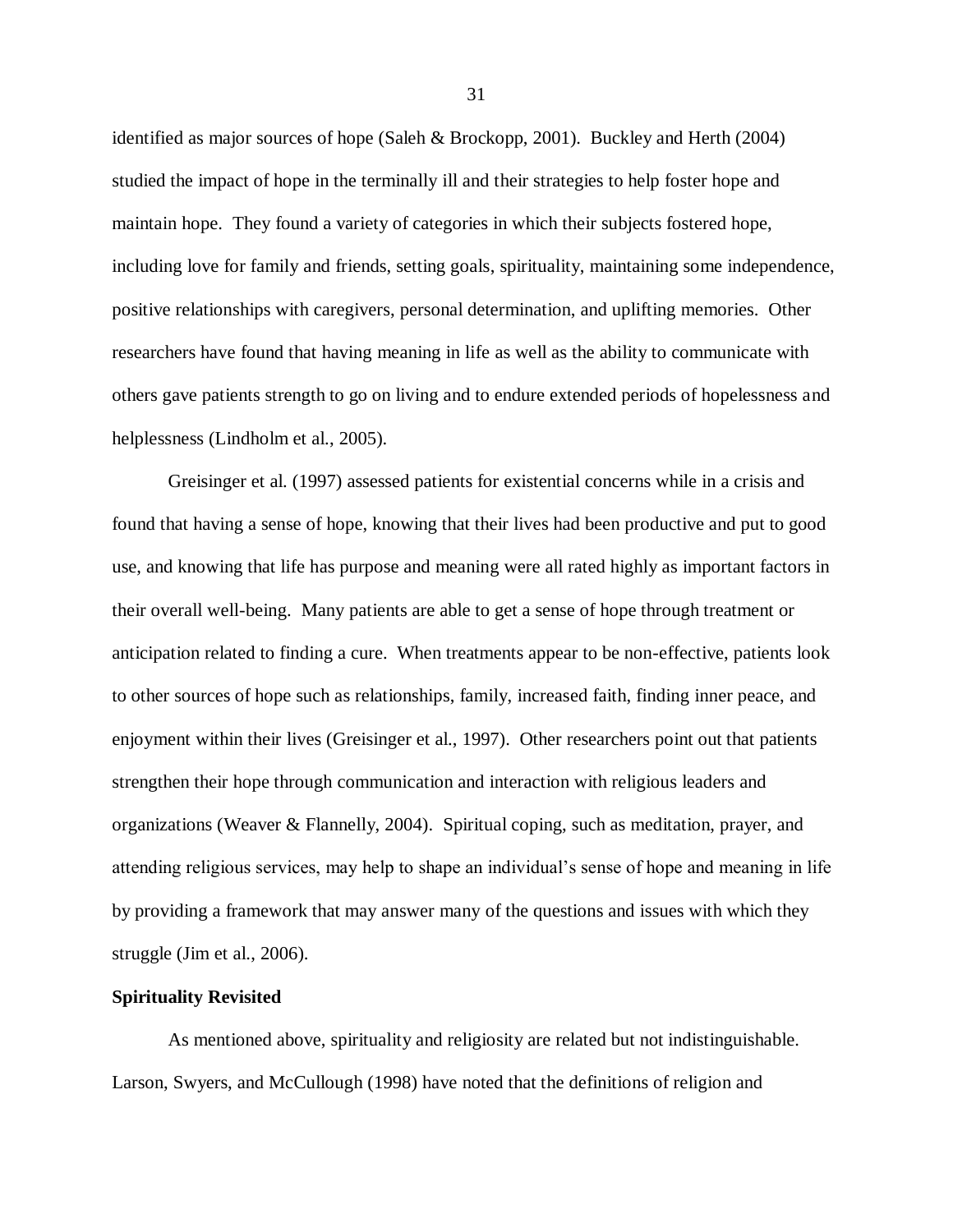spirituality have developed over the past few years. During the 1960s and 1970s, religion was viewed as a broad concept encompassing spirituality, institutions, and individual elements (Peterman, Fitchett, Brady, Pharm, & Cella, 2002). In recent years, religion has become defined in more concrete and narrow terms, with spirituality distinguished from religiousness or religious practices. Religiosity is also defined as having a religious commitment which refers to the degree in which one adheres to religious values, practices, and beliefs (Worthington et al., 2003). However, an individual may follow a religious doctrine yet lack faith or commitment to a Supreme Being (Hoge, 1996; Worthington, Kurusu, McCullough & Sandage, 1996). A variety of reasons other than spirituality can lead individuals to be involved with a religious organization. Some people attend church to be part of a social network; others go to church to find clients for a business (Hoge, 1996). These examples demonstrate how spirituality does not necessarily represent or indicate religious commitment (Hoge, 1996; Musick, Koenig, Larson, & Matthews, 1998). Thoresen (1998) explained that spirituality and religious commitments share commonalities, but there are unique differences for each. Currently, definitions of spirituality incorporate such dimensions as search for purpose and meaning in life, relationship with transcendent dimensions of life, and the feelings and experiences associated with that search and connection (Koenig, McCullough, & Larson, 2001; Zinnbauer, Pargament, & Scott, 1999).

Research on the relationship between spirituality and health has become more common in the past few decades. In the literature, spirituality significantly contributes to psychosocial adjustment to cancer and its treatment (Weaver & Flannelly, 2004). It has also been noted that there is a relationship between relying on spiritual beliefs and practices and the effectiveness of coping with cancer (Brady et al., 1999). Soothill et al. (2002) suggested that spiritual well-being has been positively related not only to the ability to cope better while dealing with an illness, but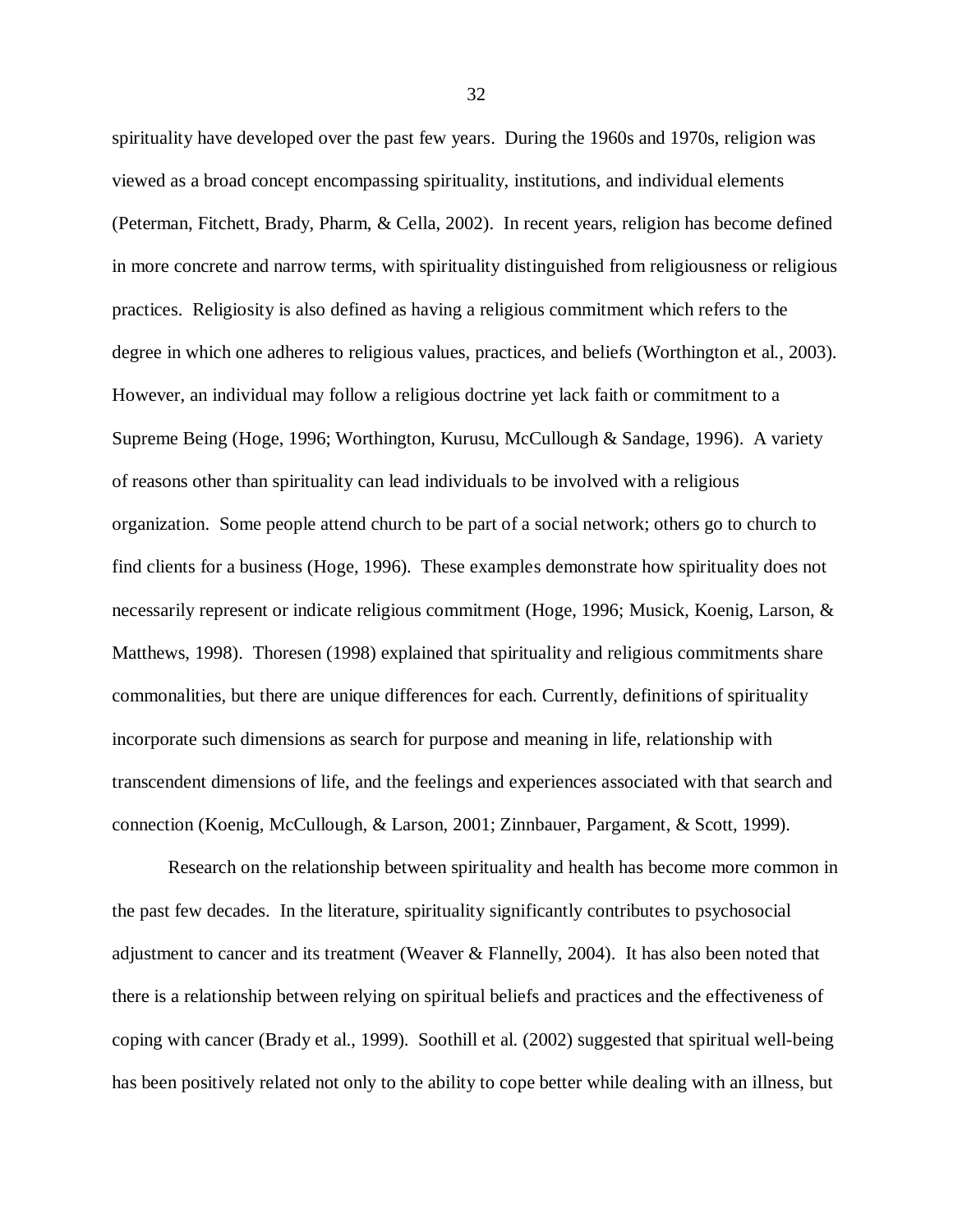also to the ability to enjoy life even in the midst of acute and chronic symptoms. The significance of spiritual convictions to patients with cancer has been emphasized within the literature (Fernsler, Klemm, & Miller, 1999; Mickley & Soeken, 1993). Meraviglia (2004) found that for patients suffering from cancer, spirituality had a positive effect on physiological and physical well-being. In addition, meaning of life had a strong relationship with spirituality, and more time spent in prayer was related to better psychological well-being. However, although there is abundant literature on the nature of religiosity and quality of life in cancer patients, studies comparing the relationship between spirituality and overall quality of life in cancer patients are lacking (Meraviglia, 2004; Moadel et al., 1999).

Spirituality assessment is important for various reasons. First, there are data that suggest that spiritual and existential well-being is just as important as the psychological, physical, and supportive domains in determining quality of life (Cohen, Mount, Tomas, & Mount, 1996). Spirituality has also been shown to have a stronger relationship to variables such as positive affect and hope than does religious well-being alone (Fehring, Miller, & Shaw, 1997). Second, support of religious views and practices does not rule out the possibility of disagreement or neglect in the spiritual realm that could benefit from intervention, as recommended by some research in which religious variables were associated with poor adjustment in cancer patients (Baider & Sarell, 1983; Weisman & Worden, 1976). As Fitchett and Handzo (1998) made clear, the difference between religiosity and spirituality "points to the importance of including an assessment of [spiritual] needs and resources in a holistic assessment of cancer patients and their families" (p. 790). Third, spiritual needs are often shaped by numerous sociodemographic variables that are not homogenous among patients with a cancer illness. Particularly, the importance of cultural characteristics in spirituality among non-cancer and cancer patient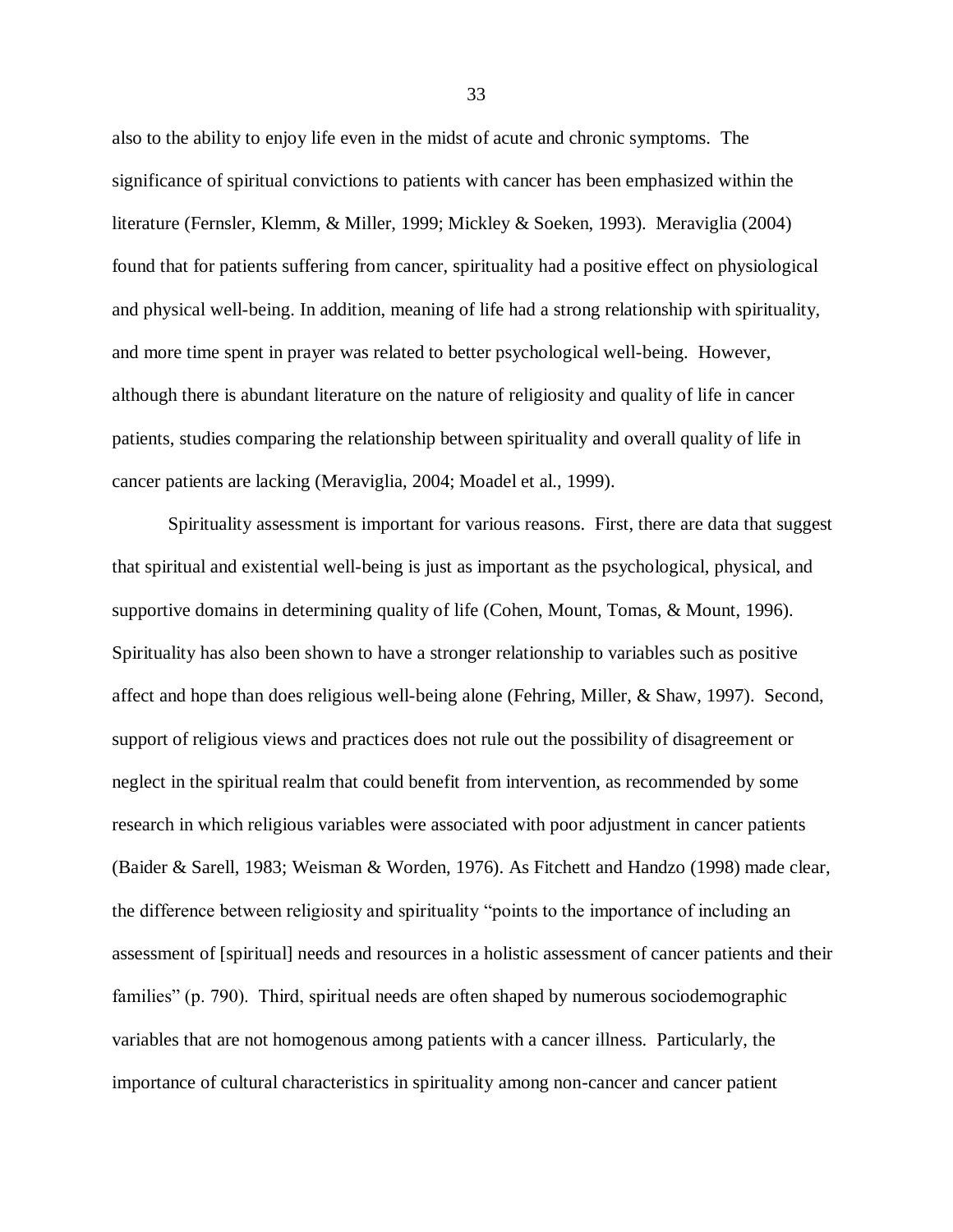communities has been clearly acknowledged (Lukoff, Lu, & Turner, 1995; Martsolf, 1997). Similarly, other influences that impact patients such as gender, age, religion, and education, as well as treatment experiences and stage of cancer, may be related to the patients' need for spiritual support. In addition, "meeting the spiritual . . . needs of cancer patients not only involves identification of what needs are important, but which patients are most in need as well" (Moadel et al., 1999, p. 379).

Interest in spirituality has increased in the fields of psychology and oncology due to its potential to help patients understand and cope with negative symptoms and side effects (Weaver & Flannelly, 2004). Although the literature on spirituality is complex, most studies have found spirituality to be beneficial. Spirituality has been found to have a positive relationship with coping, emotional well-being (Koenig, 1997; O'Conner et al., 1990), improved functional and physical status (Jenkins & Pargament, 1995; Matthews & Larson, 1997), as well as an increase in life satisfaction, diminished pain, and overall happiness (Matthews, 1997). In addition, a positive relationship exists between spirituality and wellness and a negative relationship exists between spirituality and health-diminishing behaviors and illnesses (Okeckno & Blacconiere, 1991). It has also been reported that patients tend to increase their focus on spiritual issues and their connection to God as they arrive at the later stages of cancer. In one study (Roberts, Brown, & Elkins, 1997) 108 women at different stages of cancer and treatment reported that they became even more spiritual and religious since being diagnosed with the illness. Despite the increase in physical discomfort and functional deterioration, terminally ill patients often maintain and even increase their connection to God (Weaver & Flannelly, 2004). Matthews (1997) reported that Americans have strong spiritual values and that a high percentage of patients are spiritual. Furthermore, he explained that 75% of the studies about spirituality and health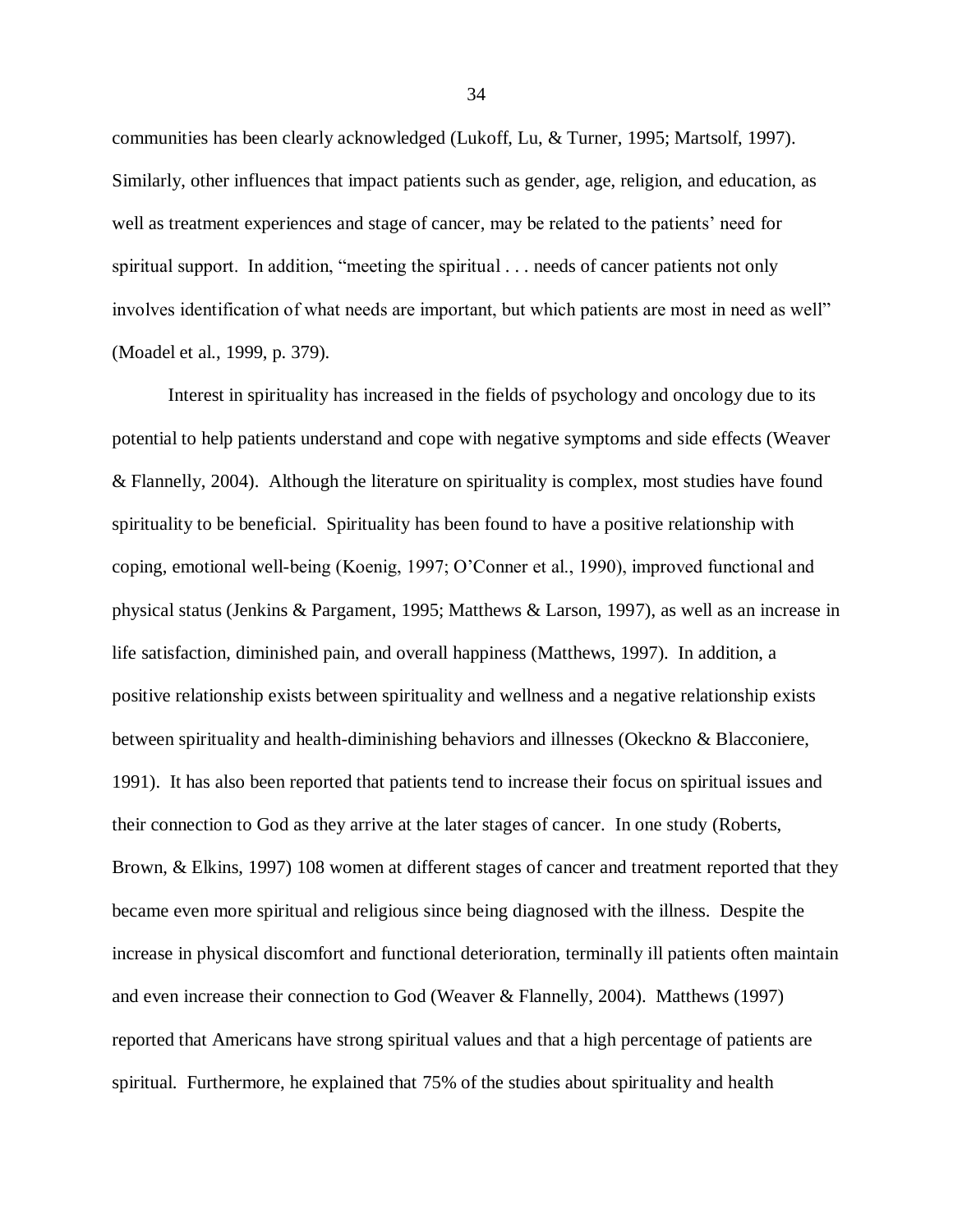indicated that spirituality does have a positive correlation with health. Research has also shown that 77% of patients thought that their doctors should take into consideration their spiritual needs and that 79% of patients believed that faith and spirituality can help them recover from illness, trauma, or disease (Larson & Greenwald-Milano, 1997). This further supports the notion that patients' spirituality and faith can affect their perceptions about their illness (Larson & Greenwald-Milano, 1997).

Despite the many studies concerning the benefits of patients' faith and spirituality, spiritual values tend to be excluded from the dominant values in the mental health profession (Bergin, 1980; Greisinger et al., 1997). Larson and Greenwald-Milano (1997) noted that approximately 95% of Americans believe in God and that three out of four Americans base their approach to life on their spiritual beliefs. Despite these prominent beliefs, clinical education, clinical research, and clinical care often neglect spiritual and religious components. Matthews (1997) reported that mental health professionals are remarkably less religious than the general public: 33% versus 72%, respectively. O'Conner et al. (1990) found that every participant in their study reported a religious affiliation, supporting the statistics that show that the majority of not only patients but also Americans in general identify with a religion or have strong spiritual beliefs. Given the empirical support for the relationship of spirituality to health and because health care providers' duties involve promoting patient health, it may be considered necessary and ethical for them to support spiritual growth among their patients (Matthews & Larson, 1997). Neglecting to address patients' spiritual beliefs may inhibit mental health care professionals from being fully effective (Bergin, 1980; Greisinger et al., 1997).

Multiple factors have been identified that contribute to relief of suffering (Peterman et al., 2002). Spirituality has been shown to be one prominent factor (Larson et al., 1998; Matthews  $\&$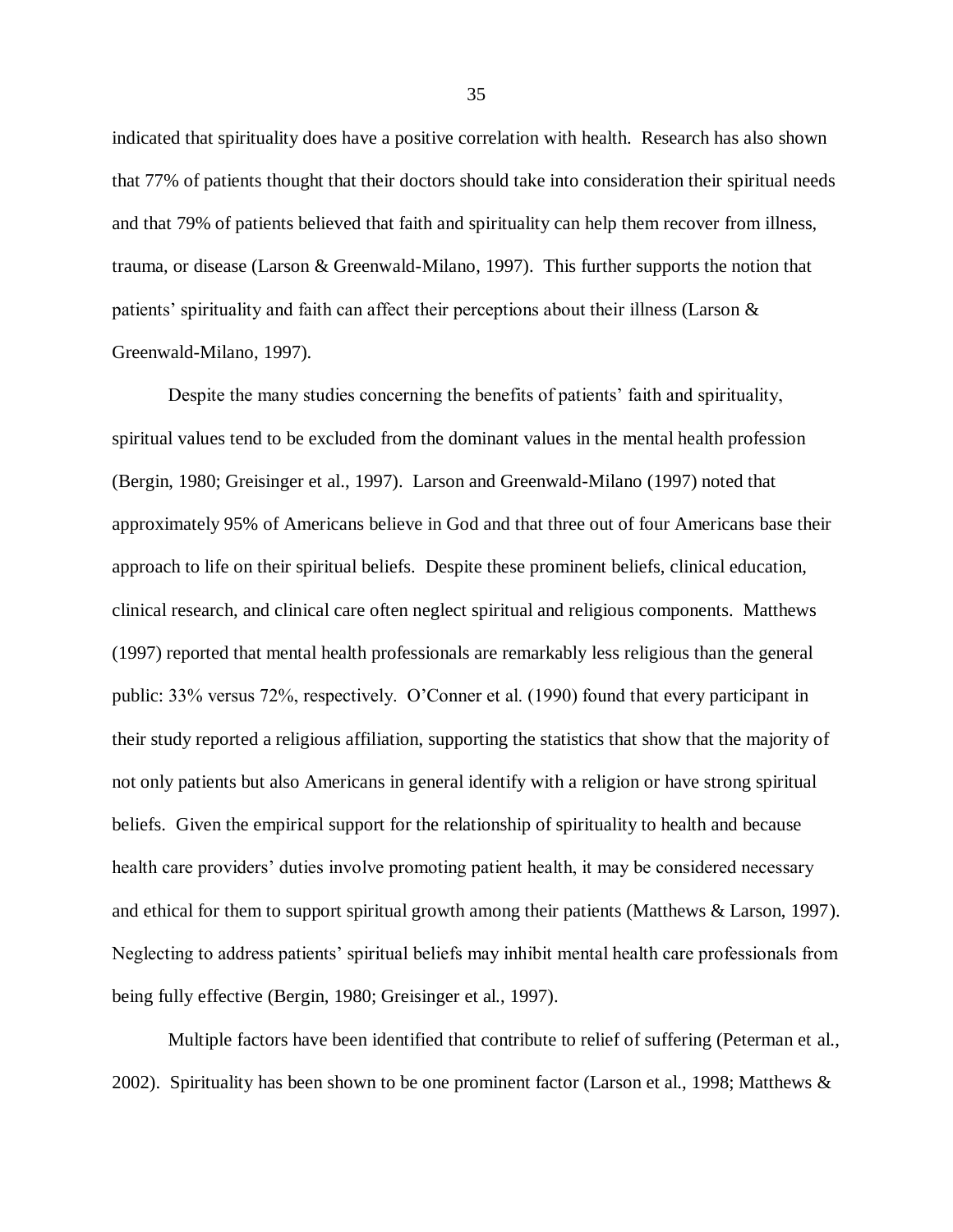Larson, 1997). Taking into account the large percentage of people who have strong spiritual beliefs and believe in their value for health and quality of life, it follows that these beliefs should be addressed and considered in mental and physical health care (Larson & Greenwald-Milano, 1997). According to the American Psychological Association (2002), clinicians' respect for patients' beliefs should be maintained. This includes spiritual practices, beliefs, and rituals. Matthews (1997) said that spirituality is valuable and an under-utilized resource in today's health care, notwithstanding its "historical linkage to medicine and [despite] research findings indicating that Americans are highly religious, frequently participate in religiously-based healing activities, and desire to have their spiritual needs addressed as a part of medical care" (p. 9). In sum, there is strong support for promoting spirituality as an essential component of health care. It has even been suggested that the bio-psychosocial model of health care be extended to a biopsychosocial-spiritual model (Post, 1997).

# **Age, Gender, and Stage of Cancer**

Before a complete picture of hope and spirituality and their relationship with quality of life can be seen, several other variables need to be considered. Age, gender, and stage of cancer may also be factors associated with cancer patients' overall quality of life. A brief review of these variables is presented below.

**Age***.* As individuals age, they tend to participate more in spiritual and religious activities (Hoge, 1996). Individuals 18 to 29 years of age attend church with less regularity than older adults. At around 30 years of age, church attendance increases consistently into the advanced years of life, though it tends to decrease in the later stages of life due to declining physical health and mobility (Hoge, 1996). Furthermore, older individuals pray, meditate, self-evaluate, and ponder about the meaning of life more often than younger individuals (Hoge, 1996).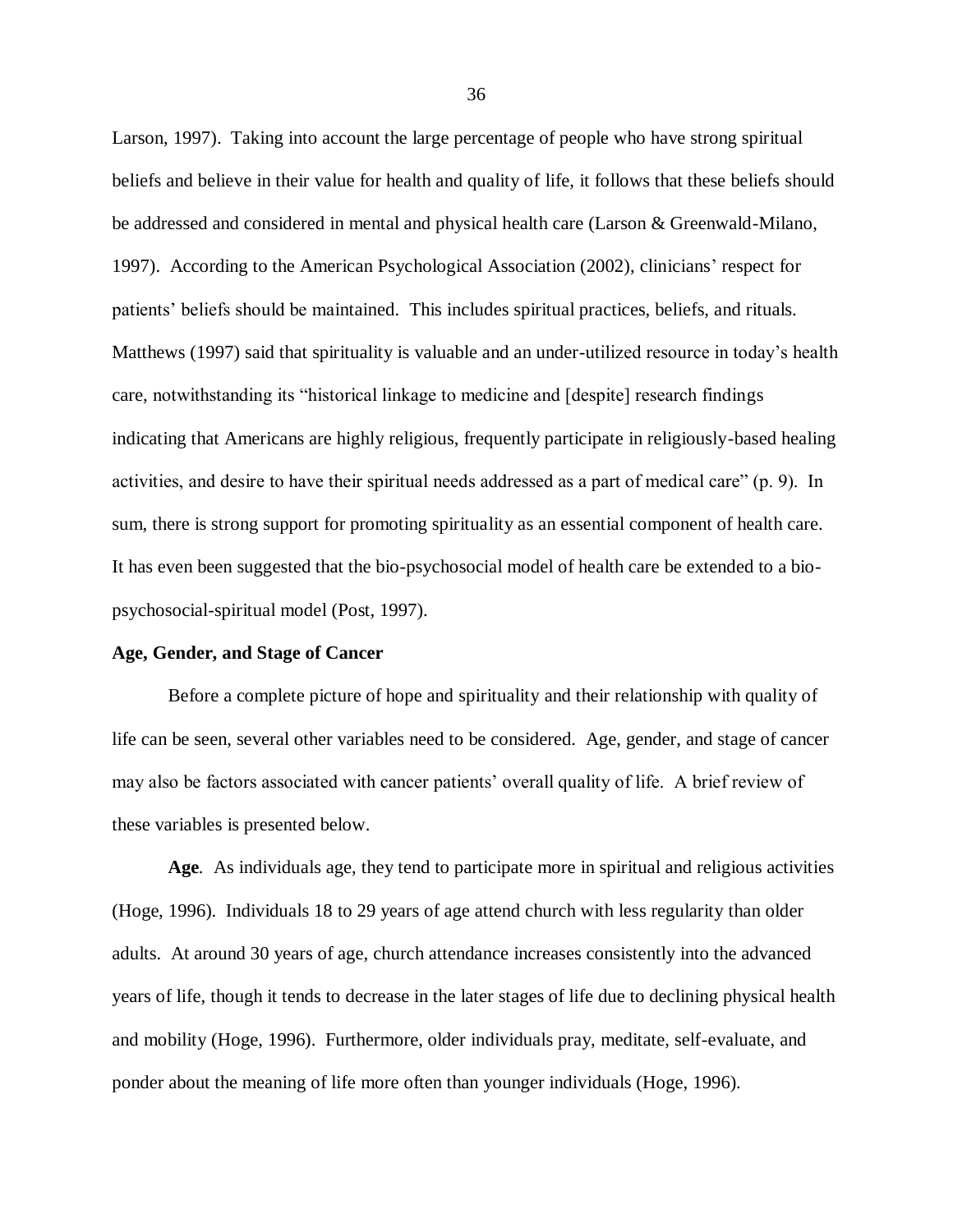The relationship between the age of a cancer patient and his or her quality of life has been examined thoroughly (Ganz et al., 1993; Hoge, 1996; Litwins, Rodrigue, & Weiner, 1994; Payne, 1992), but the nature of this relationship is less clear than the nature of the relationship between spirituality and hope and the patients' quality of life. Studies of age and quality of life have had mixed results. In some studies, there is no significant relationship between quality of life and age (Esbensen et al., 2004; Ganz et al., 1993; Litwins, et al., 1994; Whynes, Neilson, Robinson, & Hardcastle, 1994). Other studies have shown a positive relationship between age and certain quality of life domains (Payne, 1992; Roberts et al., 1992). For example, older age was found to have a negative association with psychological distress (Roberts et al., 1992) and with physical distress (Payne, 1992). Payne (1992) found that among patients receiving palliative care, patients 60 years old and older reported less physical and psychological distress, while patients 50 years old and younger reported more psychological distress. Similarly, prostate cancer patients over 65 scored higher and breast cancer patients under 65 scored lower than the norms on a physical functioning assessment (Payne, 1992). Some researchers have found that age is positively correlated to other emotional well-being indicators such as a sense of cohesiveness (Collins, Hanson, Mulhern, & Padburg, 1992) and life satisfaction (Zautra & Goodhart, 1979). Conversely, other researchers reported that increased age is associated with poorer quality of life perception (Litwins et al., 1994). The mixed results may be influenced by the use of differing approaches and assessments in analyzing quality of life. Furthermore, in several of these studies, only one or two dimensions of patient quality of life were examined.

Much research has been done concerning the relationship between hope and age, although the results also appear to be mixed. McGill and Penelope (1993) reported that neither the patients' gender nor age had any impact on hopelessness. In the same vein, Servellen, Sarna,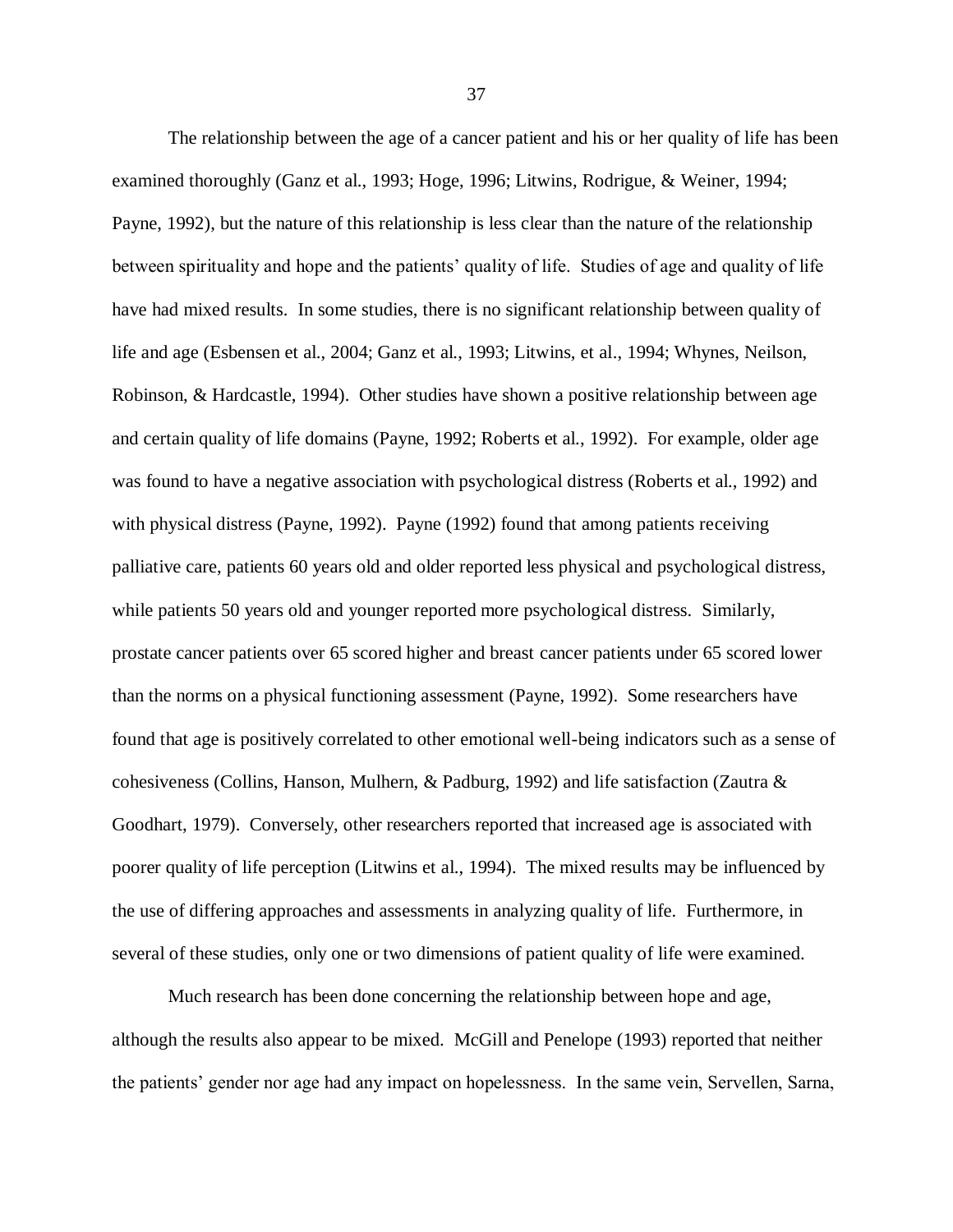Padilla, and Brecht (1996) found that age did not predict level of hope. On the other hand, Ringdal (1995) reported that age was significantly related to hope and that the older the patient, the less hope he or she reported having. On the contrary, Maguire (1997) suggested that patients recently diagnosed may have greater depression and hopelessness due to that fact that they may have undergone surgery that removed an important part of their bodies, such as in mastectomy or lumpectomy. These surgeries may promote depression and hopelessness because of the change in self-image and confidence (Maguire, 1997). In addition, because older individuals have faced more life stresses and endured more life problems, they may display less acute reactions to the crisis of diagnosis, thus feeling less hopelessness and anger than younger patients (Gil & Gilbar, 2001). Therefore the question arises whether or not there really is a significant relationship between level of hope and age of the individual.

**Gender***.* How men and women differ in their reactions to and interpretations of cancer experiences has been a focus of research. Just as results concerning the relationship between age and quality of life have been inconsistent, results regarding the relationship between gender and quality of life have also been mixed (Stanton et al., 2002; Zautra & Goodhart, 1979). In a study of the quality of life in lung, prostate, and colon cancer patients, researchers found no significant gender differences in lung cancer patients, but did find that men with colon cancer tended to have higher levels of quality of life than women with colon cancer (Schag et al., 1994). Wellish, Centeno, Guzman, Belin, and Schiller (1996) examined quality of life in patients with acute myelogenous leukemia and found no differences between men and women. Taking into consideration that differences were found between women and men diagnosed with colon cancer, but no differences were found for patients diagnosed with acute myelogenous leukemia or lung cancer, the question arises of how different types of cancer affect quality of life in different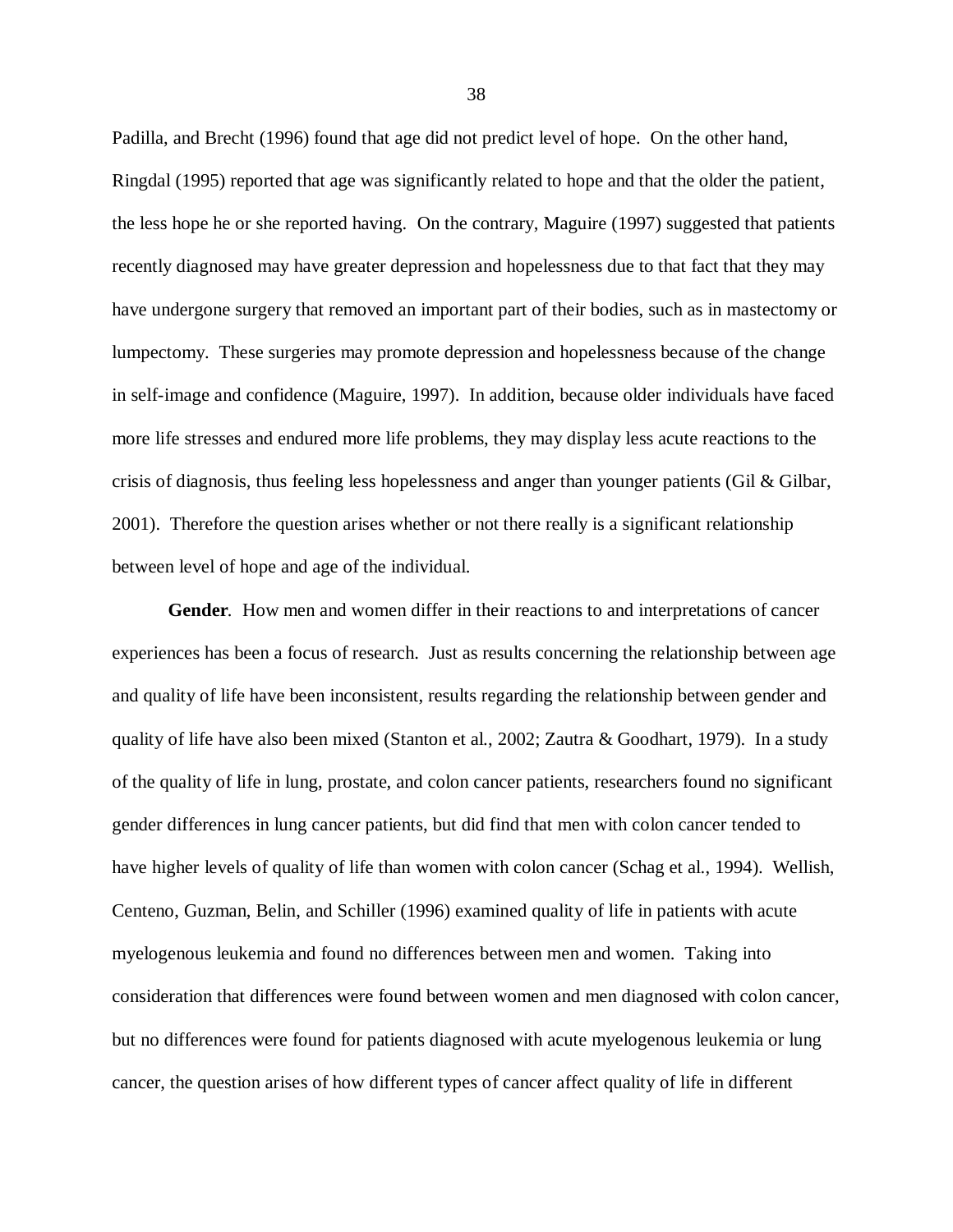ways. This question and others like it are beyond the scope of this review. Cunningham, Lockwood, and Edmonds (1993) also found no significant correlation between gender and patient quality of life. A possible explanation for the gender differences that have been found is that women may tend to report experiencing negative feelings more than men or perhaps are willing to report them more than men (Zautra & Goodhart, 1979).

**Stage of cancer**. Stage of cancer refers to the extent and degree to which a patient's cancer illness has progressed. Being able to define and evaluate a patient's stage of cancer is imperative because knowledge and awareness of the cancer stage fulfills four main purposes as explained by Dollinger et al. (1991). First, stage of cancer indicates the general extent of the malignant tumor: its size and mass, its growth and development, and its general spread. When a tumor increases in size and spreads to other regions within the body, the cancer advances in stage. Second, stage of cancer provides an estimated prognosis of the cancer. At later stages of cancer, the cure rates decrease and the prognosis becomes less optimistic. Third, the cancer stage provides a standardized system that physicians worldwide can use to compare and contrast precise treatments for specific stages of the cancer. The fourth reason that understanding the stage of cancer is important is the stage of cancer is one of the primary factors for deciding which treatment to use.

Stages of cancer range from stage 0 to stage 4, with the number increasing with larger tumor size and amount of growth and spread. Patients in the later stages of cancer (i.e., stage 3 or 4) have a propensity to experience more functional and physical problems and limitations and therefore may report a lessening in their quality of life. However, the literature on the relationship between quality of life and stage of cancer has had mixed results. Some researchers have found stage of cancer and quality of life to be related. More specifically, as patients arrive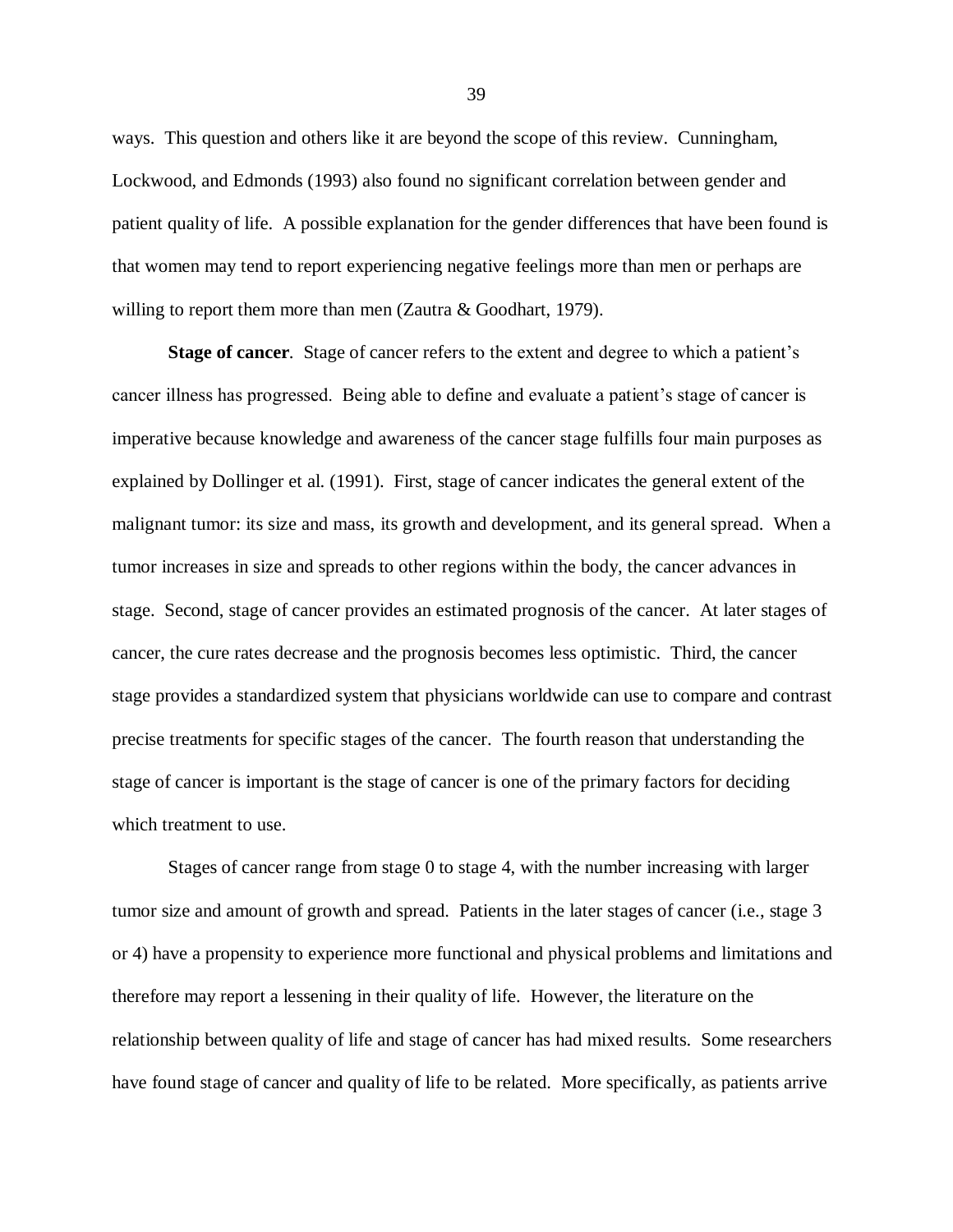at the later stages of cancer, their perceptions and views toward their cancer illness change and they report having a lower quality of life (Cella et al, 1993; Whynes et al., 1994). Other researchers, however, found that no relationship emerged between stages of cancer and quality of life (Edgar, Rosberger, & Nowlis, 1992; Litwins et al., 1994).

Stage of cancer has also been assessed in relation to hope and spirituality. One main factor that correlates with hopelessness among patients suffering from cancer is the clinical course and stage of cancer (Gil & Gilbar, 2001). Stoner and Keampfer (1985) found that terminal patients tend to be more hopeless than patients who are actively in treatment. On the other hand, Sanatani et al. (2008) found that hope may be maintained in patients regardless of cancer stage or terminal prognosis. Therefore, data regarding the relationship between hope and stage of cancer appears to be ambiguous, which supports the need for further research to be done in this area.

The clinical course of cancer is a topic closely related to the stage of cancer but has some unique distinctions. The clinical course of cancer refers to the experiences that an individual encounters while living with the cancer illness. Holland (1989a) described four general courses that the disease can take. The first course is an increased length in survival and cure of the disease. The second course is a period with no clinical evidence of the disease and remission followed by recurrence of the tumor. The third course is the failure to obtain any disease-free periods as a result of poor treatment response. The fourth course is no primary treatment options or possibilities.

A variety of reactions are coupled with these four courses, but regardless of the course, patients typically experience a first phase: revealing of the symptoms, identification and diagnosis of the illness, and planning the course of treatment (Holland, 1989a). Once the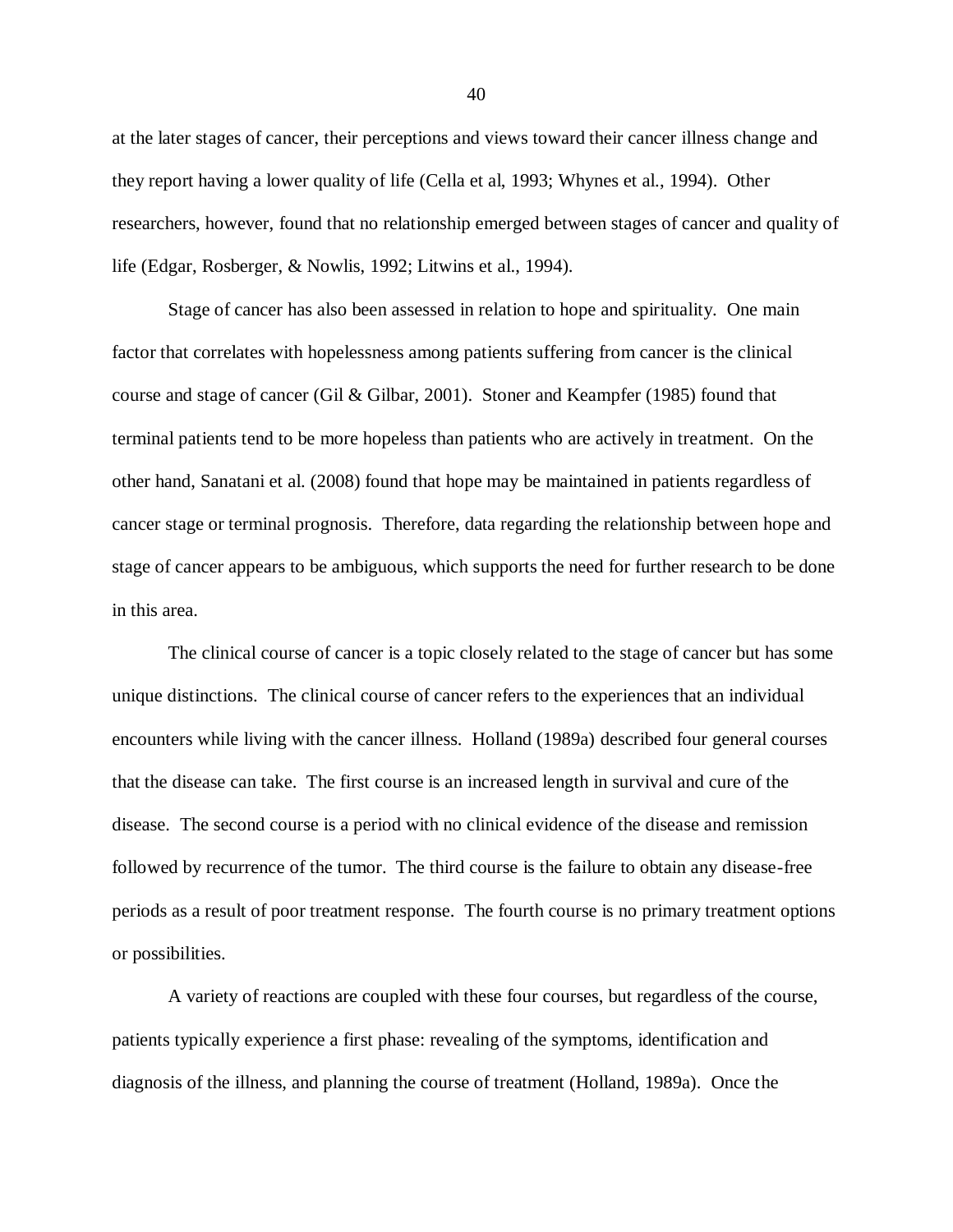symptoms are detected and the diagnosis is made clear, patients often report anxiety, depression, and uncertainty as well as conflicting thoughts of hope and despair (Holland, 1989a). Other reactions include fear, terror, denial, anger, psychic numbing, contemplating possible mortality, and mixed emotions about God and oneself (Loscalzo & Brintzenhofeszoc, 1998). Further responses during the treatment course include not only fear, anxiety, and depression, but also confusion, agitation, need for control, denial, vulnerability, pain, relief, and fear of intimacy (Loscalzo & Brintzenhofeszoc, 1998). The final phases of recurrence and terminal illness create additional issues and concerns such as guilt, feelings of alienation, loss of control, and perhaps loss of hopefulness (Loscalzo & Brintzenhofeszoc, 1998). The focus of the present study was on the four treatment phases, as well as the period of cancer remission, and their relationship to quality of life. Both potentially curative and palliative treatments were included.

Several authors (Gotay, 1984; Loscalzo & Brintzenhofeszoc, 1998) have noted that during the initial two weeks after the patients learn of the diagnosis they are typically in a crisis response mood, but in the following weeks, the acute distress begins to diminish and the patient begins to incorporate the cancer treatment into his or her daily routine and life. Because acute distress is not a stable representation of quality of life, patients were not approached during this phase of their illness for the current study.

#### **Summary**

Quality of life is generally defined in the literature as including four components of a cancer patient's life: social well-being, physical well-being, functional well-being, and emotional well-being (Aaronson et al., 1994; Cella, 1994; Montgomery et al., 2002; Tope et al., 1993). Although these four components are interrelated, each has its own domain within patients' lives (Cella, 1994). The multidimensional feature of global quality of life is essential because it offers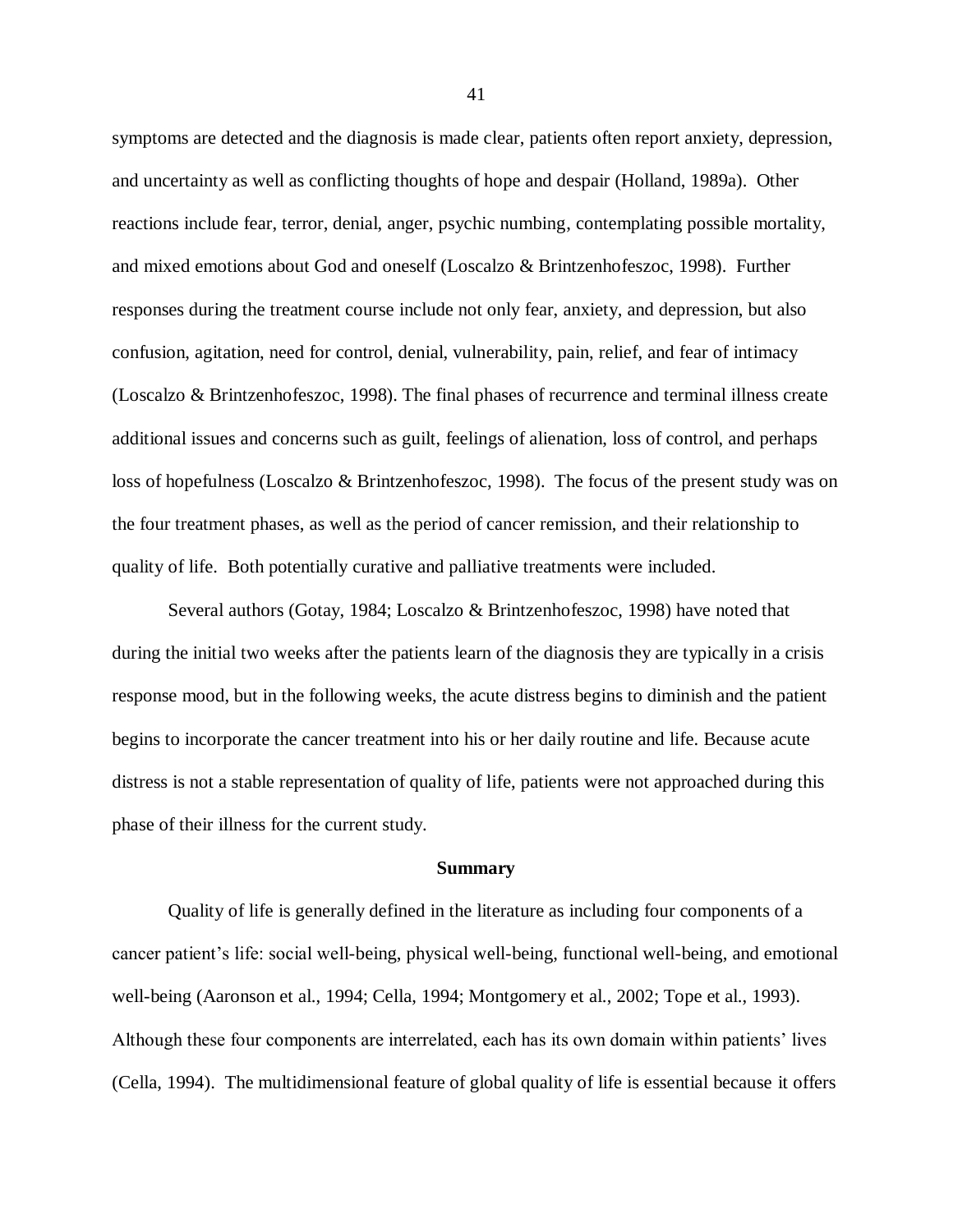a broad sense of patients' subjective experiences. In addition, more and more researchers are suggesting that hope and spirituality are important and positive elements of a cancer patient's experience (Chochinov, 2003; Fitchett et al., 1996; Koenig, 1997; Miller, 1997).

Moadel et al. (1999) asked 248 cancer patients what their most important needs were. Almost half of the participants reported that they needed assistance in managing their fears, finding hope, obtaining peace of mind, improving meaning in life, and finding spiritual resources. In a national survey, Meier et al. (1998) noted that the loss of meaning in life was one of the reasons most commonly cited by clinicians as to why patients requested assisted suicide. Without a doubt, issues such as hope, meaning of life, purpose, and spirituality must be considered within the realms of quality of life and medical care.

Zimpfer (1992) understood the importance of spirituality to patients suffering from cancer, as he developed a wellness model for helping these patients to cope with their illness. His model incorporates spirituality in addition to other important components of quality of life concerning prayer and meditation to be essential spiritual practices that may be effective in whatever manner the patients decide to conceptualize the practices. Zimpfer also asserted that spirituality, whether within a particular religion or not, offers another method through which patients may increase their willingness to participate in and be empowered during their cancer experience. He also affirmed that patients who are unable to resolve their existential issues are often unable to find relief and hope and frequently have more difficulties recovering from their illness.

Previous research indicates that nearly half of all cancer patients report having unmet spiritual and existential needs (Jenkins & Pargament, 1995). Patients report needing help to overcome fears, find hope, achieve peace of mind, and discover the meaning of life, and locate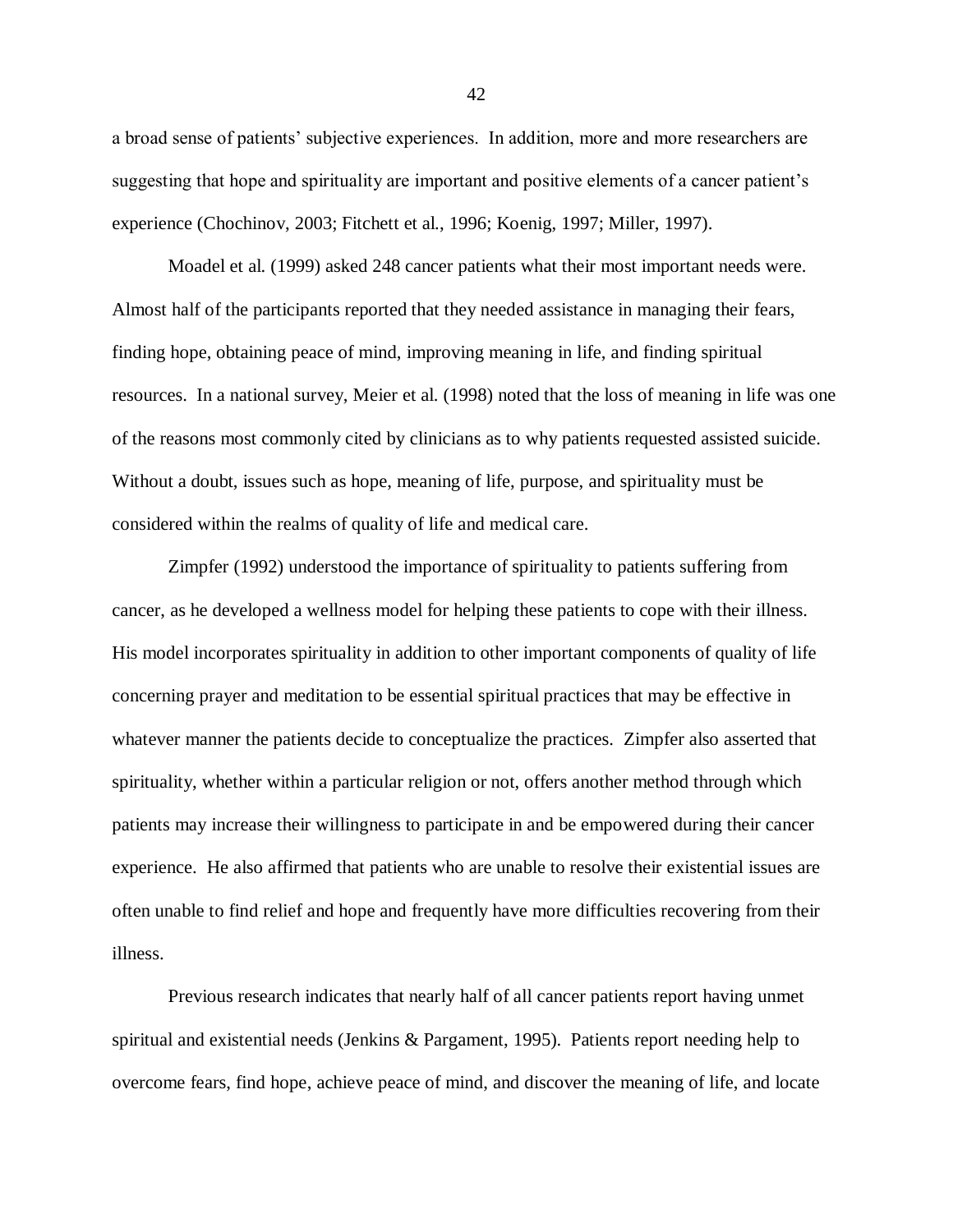more spiritual resources. The importance of spiritual and existential concerns is clearly represented in the cancer population.

Because spirituality and hope are important aspects of patients' global quality of life, they should be considered more often in treating those with cancer and continue to be investigated and researched for possible significance. Clinicians and medical providers also need to be mindful and aware of the research showing how hope and spiritual beliefs and practices can be useful for many patients suffering from severe illness and disease. With this in mind, the medical community would be wise to integrate these scientific findings into practice and treatment in order to promote better patient care.

In addition to hope and spirituality as significant aspects of patients' quality of life, other variables of age, gender, and stage of cancer should be examined to understand their importance. The findings regarding these variables and their relationship with patient quality of life are varied. If these variables are associated with quality of life, they may possibly confound the relationship between hope, spirituality, and quality of life. For this reason, age, gender, and stage of cancer were assessed for their relationship with quality of life in this study.

Research regarding hope, spirituality, and quality of life tends to be focused on later stages of the illness or further into the clinical course of the cancer (Loscalzo  $\&$ Brintzenhofeszoc, 1998; Swensen et al., 1993). In the present study, I addressed hope, spirituality, and quality of life not only in the later stages of the cancer, but in the initial stages and in the remission phase as well. The focus of the present study examined patients coping with multiple aspects of the disease, not only how it is related to the four multidimensional components of quality of life, but also if and how hope and spirituality relate to patient quality of life.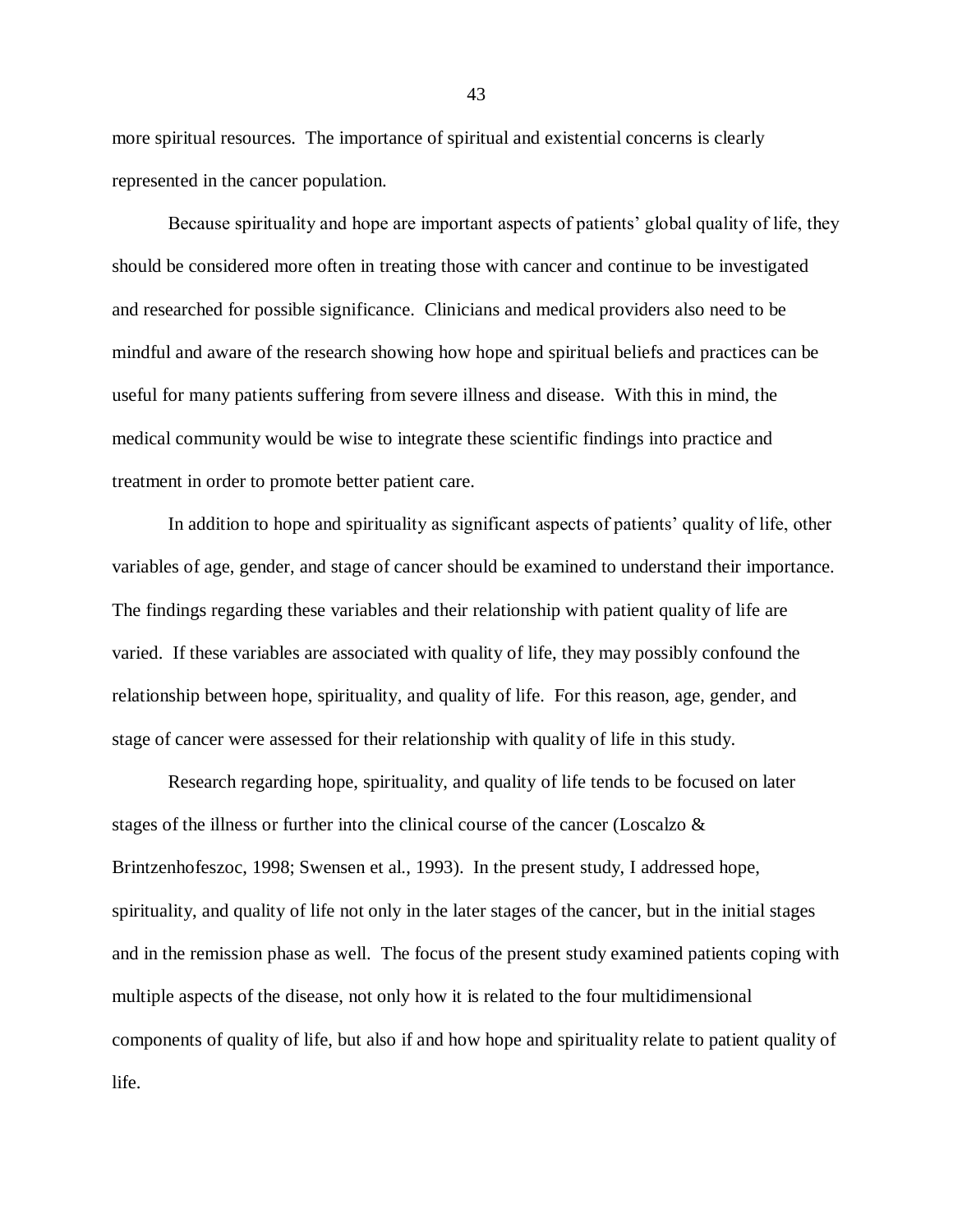# CHAPTER 3

# **METHODOLOGY**

#### **Participants**

One hundred oncology patients  $(N = 100)$  participated in this study. Selection criteria for the participants included the following: the participants needed to be at least 18 years old, must be receiving or have received treatment recently for the cancer illness, must have had the initial diagnosis at least one month prior to participation, and must be able to give and understand consent for participation.

Participants were patients currently receiving cancer treatment or still maintaining follow-up check-ups at two oncology treatment facilities. Other participants were actively involved in various cancer support groups within the community. Of the 100 oncology patients who participated in this study, 52 were women and 48 were men. Age of participants ranged from 33 to 92 years of age, with a mean age of 67.67 and standard deviation of 11.38.

Ninety-three percent of the participants were Caucasian American, 5% were African American, and 2% were other ethnicities. Education level of the participants ranged from ninth grade or less to graduate degree. The mode of level of education (39%) was a high school diploma or G.E.D. The next most frequently reported education level (27%) was some college. The data collection began in March 2010 and concluded in June 2010.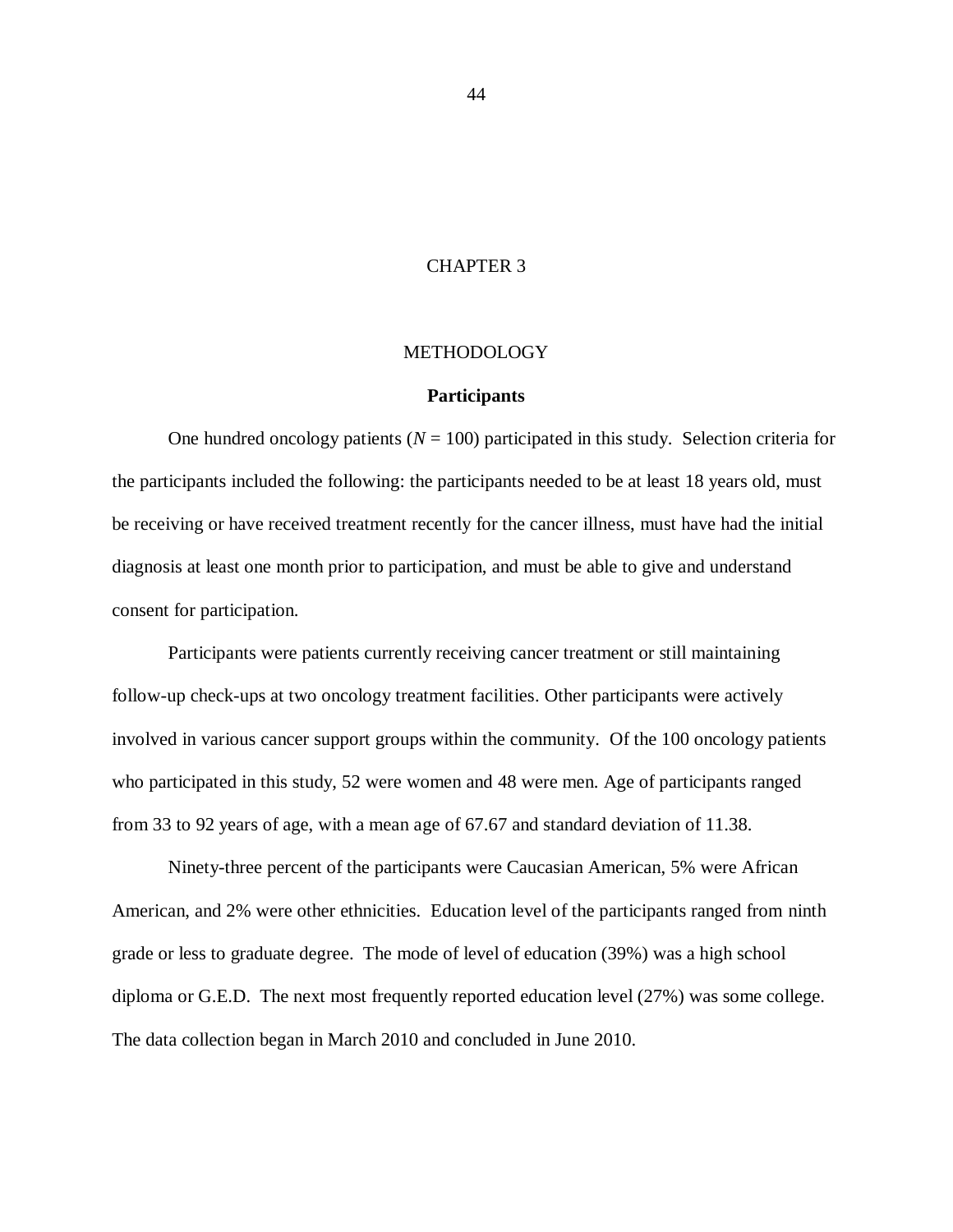#### **Sampling**

Patients who met the selection criteria for the study were contacted in person while at the oncology treatment facilities and asked to participate in the study. The participants filled out the questionnaires while in the waiting room before receiving treatment or later on during a round of treatment, depending on their preference. One hundred and fifteen cancer patients who met the selection criteria were invited to participate in the study. One hundred patients accepted the invitation and filled out the packet of questionnaires. The participation rate in the study was 88%.

In collaboration with physicians, oncologists, and administrators, patients were selected in order to find those that met the necessary criteria for participation in the study. At the two oncology treatment centers, patients arriving for an appointment were identified through the assistance of the director of nursing and secretarial staff as being a patient that meets the participation criteria (as mentioned in the previous section). Once identified, I approached the patient, explained the study, and invited the patient to participate. If the patients gave consent to participate, they were then given the opportunity to fill out the questionnaires while in the waiting room before receiving treatment or later during a round of treatment, depending on their preference.

An a priori power statistical analysis was performed utilizing an alpha level of .05, desired power of .80, and medium effect size of .15. The analysis indicated a minimum number of 90 participants were needed in order to obtain a statistical power of .80. One hundred participants agreed to participate in this study, which exceeded the desired number in order to obtain this power.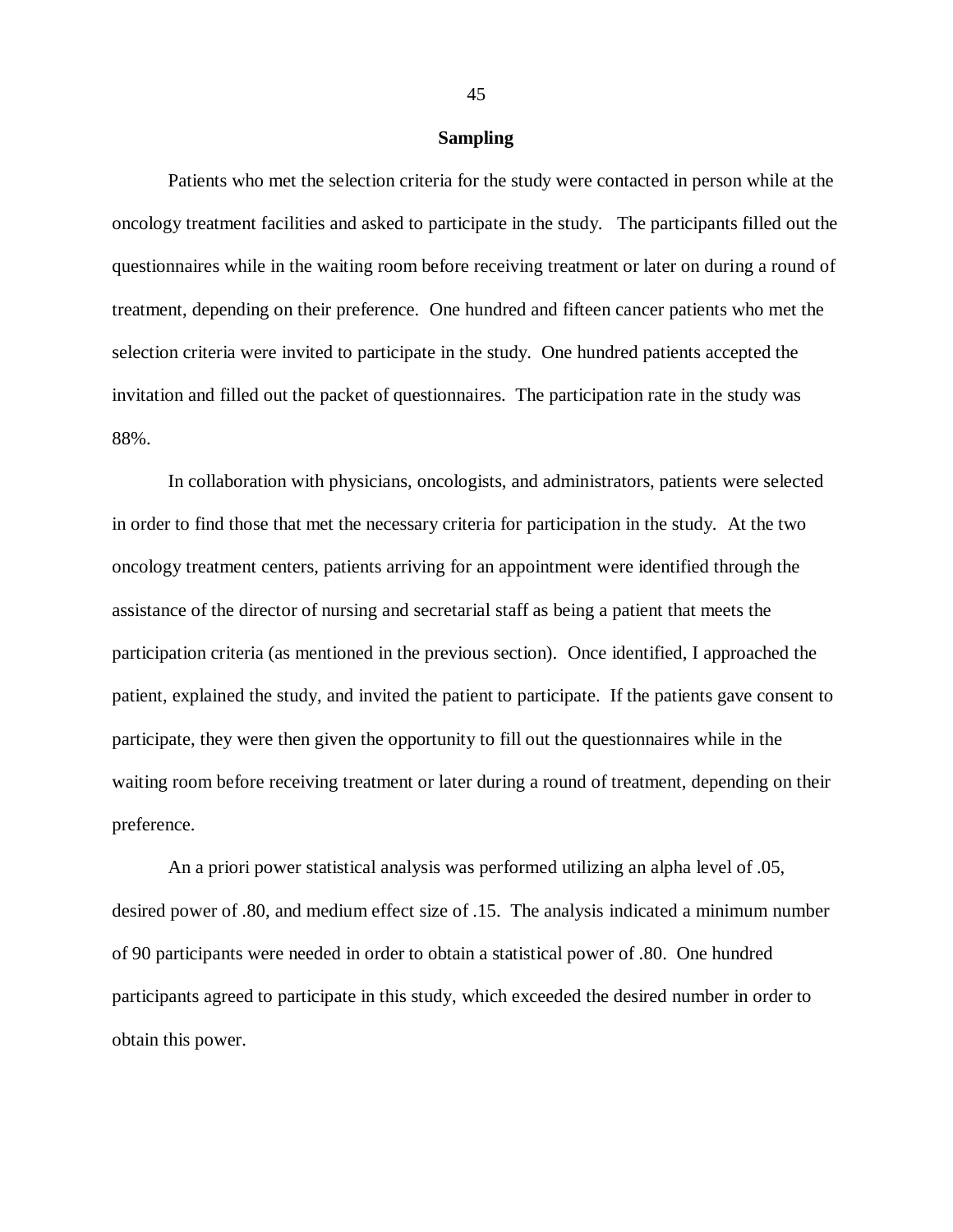#### **Instruments**

#### **Functional Assessment of Cancer Therapy (FACT)**

The Functional Assessment of Cancer Therapy (FACT, version 4; Cella, 1994) was used to measure the participants' global quality of life. The FACT is a 27-item questionnaire that uses a five-point Likert scale for responses ranging from *not at all* to *very much*. The FACT contains four subscales: physical well-being (PWB), functional well-being (FWB social/family well-being (SWB), and emotional well-being (EWB). The FWB subscale assesses the ability to perform normal activities related to personal and occupational needs. The SWB subscale assesses perceived social support, family functioning, and intimacy. The EWB subscale assesses both positive and negative affect and mood. The sum of these four subscales generates the FACT total score, which represents the global quality of life of the participants. See Appendix A for a copy of the full assessment.

The FACT was composed through a five-phase validation process (Cella et al., 1993). In the first phase, items were generated through a semi-structured interview process with 45 patients and 15 oncologists. The second validation phase consisted of a review and reduction in the number of items. Items that were alike were consolidated into fewer items. The number of core questions totaled 38, but was then reduced further in later versions and now consists of 27 questions in FACT version 4. The third phase emphasized scale construction and pilot testing of the items. The fourth phase involved continued evaluation and final construction of the scales. The responses of 545 patients were analyzed through a factor analysis and five significant factors were elicited (Cella et al., 1993).

The FACT full scale demonstrates a high level of internal consistency (Cronbach's alpha = .89). The FACT subscales also showed moderate to high internal consistency. Cronbach's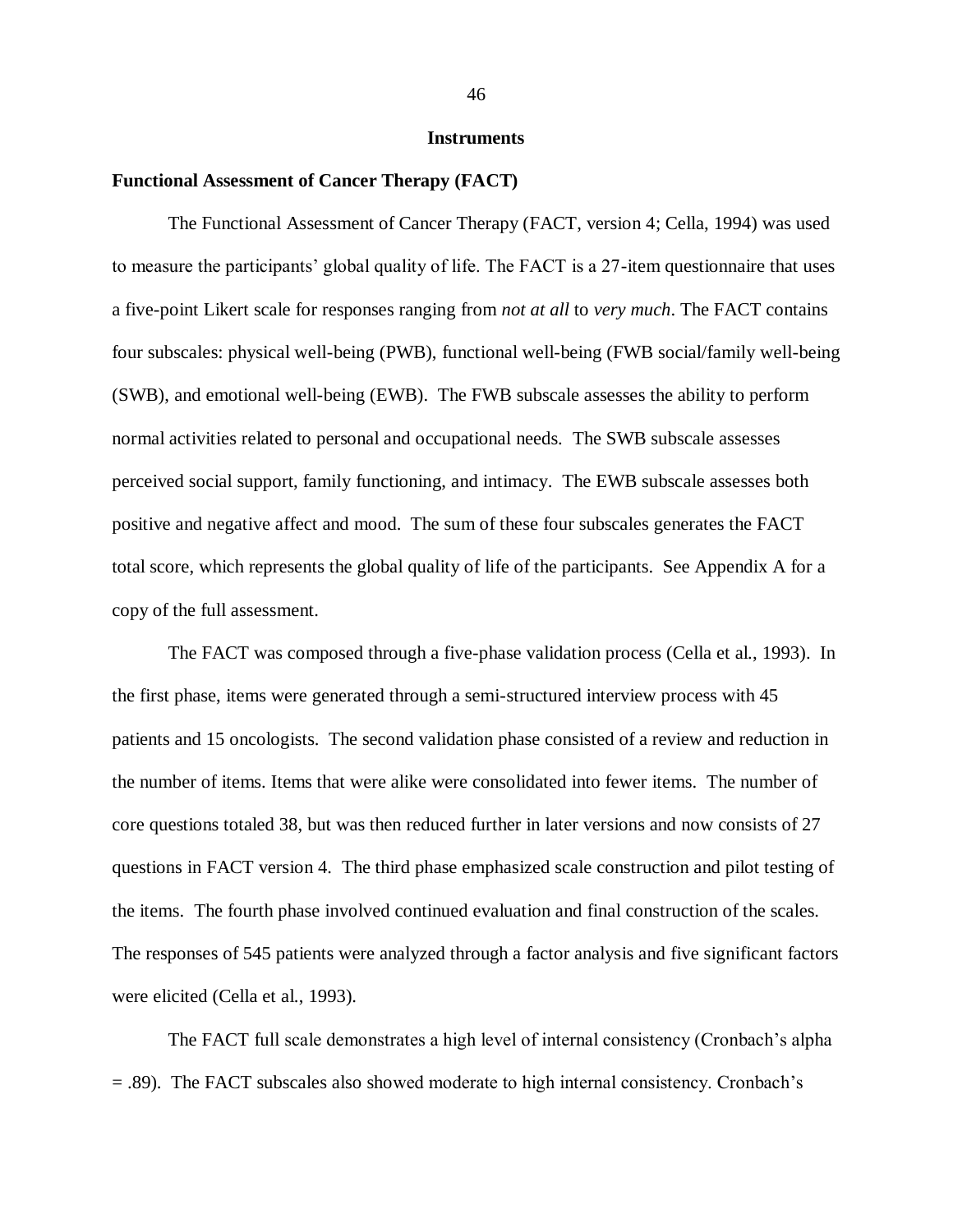alphas for the subscales are as follows:  $PWB = .82$ ;  $SWB = .69$ ;  $EWB = .74$ ; and  $FWB = .80$ . The FACT test-retest correlation coefficients within a three to seven day interval are: PWB = .88; FWB = .84; SWB = .82; EWB = .82; total score = .92. These results support strong reliability for the measure (Cella et al., 1993). A multivariate analysis of variance of patients' stage of illness and clinical status displayed a significant overall effect ( $p = .002$ ), which indicates that the FACT is sensitive enough to distinguish between stage of illness and change in clinical status over time (Cella et al., 1993).

Convergent validity was supported by the FACT's significant positive correlation  $(r =$ .79) with a similar quality of life measure, the Functional Living Index – Cancer (FLIC), and its significant negative correlation with mood distress as measured by the Profile of Mood States (POMS; *r* = -.65) and the Taylor Manifest Anxiety Scale (TMAS; *r* = -.58). The FACT was poorly correlated with social desirability as measured by the Marlowe-Crowne Social Desirability Scale (M-CSDS;  $r = .22$ ), a dissimilar measure to which a low correlation is expected. This shows its divergent validity (Cella et al., 1993).

# **Functional Assessment of Chronic Illness Therapy—Spiritual Well-being (FACIT-Sp)**

Functional Assessment of Chronic Illness Therapy—Spiritual Well-being (FACIT-Sp; Peterman et al., 2002) was utilized to assess participants' spirituality. The FACIT-Sp is a 12 item questionnaire that utilizes a five-point Likert scale ranging from *not at all* to *very much*. Higher scores on the FACIT-Sp indicate more spirituality. The FACIT-Sp was developed with the input of cancer patients, religious and spiritual experts, and psychotherapists who were asked to describe their thoughts concerning different aspects of faith, meaning, and spirituality that contribute to quality of life (Peterman et al., 2002). Responses emphasized harmony in life, a purposeful life, a sense of meaning, peace of mind, and a sense of comfort and strength from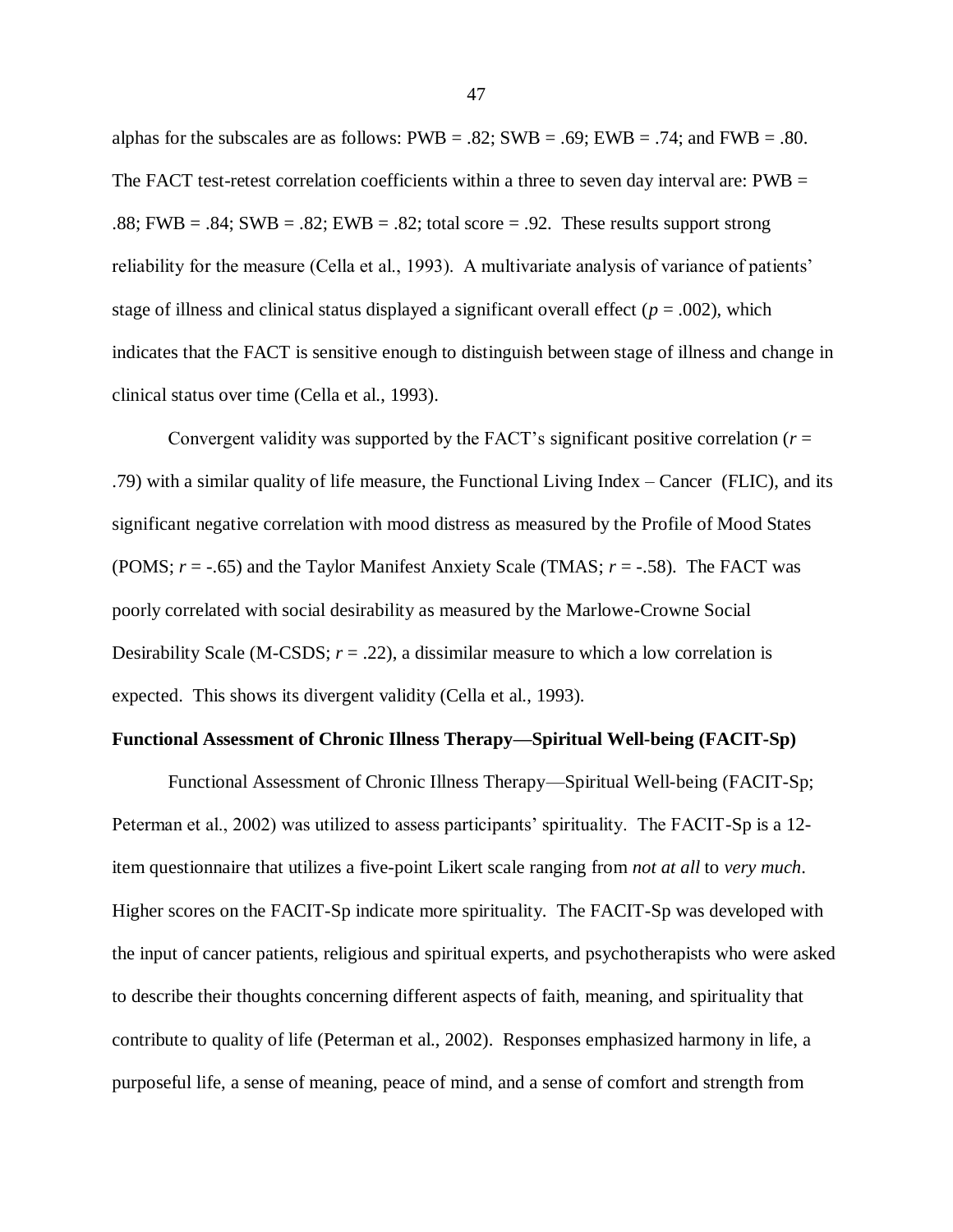one's faith (Fitchett et al., 1996). Items in the scale were derived from interviews taken from multiple participants during the original FACT development, followed by additional interviews with 200 patients that were validated and translated, as well as interviews with numerous hospital chaplains (Peterman et al., 2002). The FACIT-Sp is comprised of two subscales: one measuring a sense of peace and meaning and the other measuring the role of faith in illness. A total score of spiritual well-being is then produced. See Appendix B for the measure.

The reliability of FACIT-Sp and subscales was assessed with internal consistency coefficients, which reflect the extent to which all items on a particular scale measure a single unified concept. The FACIT-Sp demonstrates a high level of internal consistency (Cronbach's  $alpha = .87$ ). The alpha coefficients for the FACIT-Sp and the two subscales were relatively high (Cronbach's alpha = .81 to .88; Peterman et al., 2002). Concerning the validity of the scale, there were significant correlations between the total scale score and quality of life, as measured by the total FACT score and its subscales. In addition, both subscales (Peace/Meaning and Faith) were positively related to the FACT and its subscales (Fitchett et al., 1996). FACIT-Sp was also significantly correlated with the POMS, supporting the reliability and validity of the FACIT-Sp instrument (Peterman et al., 2002).

#### **Herth Hope Index (HHI)**

The Herth Hope Scale (HHS) is a measure designed to evaluate hope in adults. The HHS was administered (Herth, 1991) to 180 cancer patients, 185 well adults, 40 well elderly, and 75 elderly widow(er)s. "The alpha reliability coefficients for the total scale ranged from .75 to .94 with a three-week test-retest reliability of .89 to .91. A negative correlation ( $r = -0.69$ ) was found between the Herth Hope Scale and the Beck Hopelessness Scale" (Herth, 1991, p. 39). The HHS is a multidimensional instrument that was established via the factorial isolation of three sub-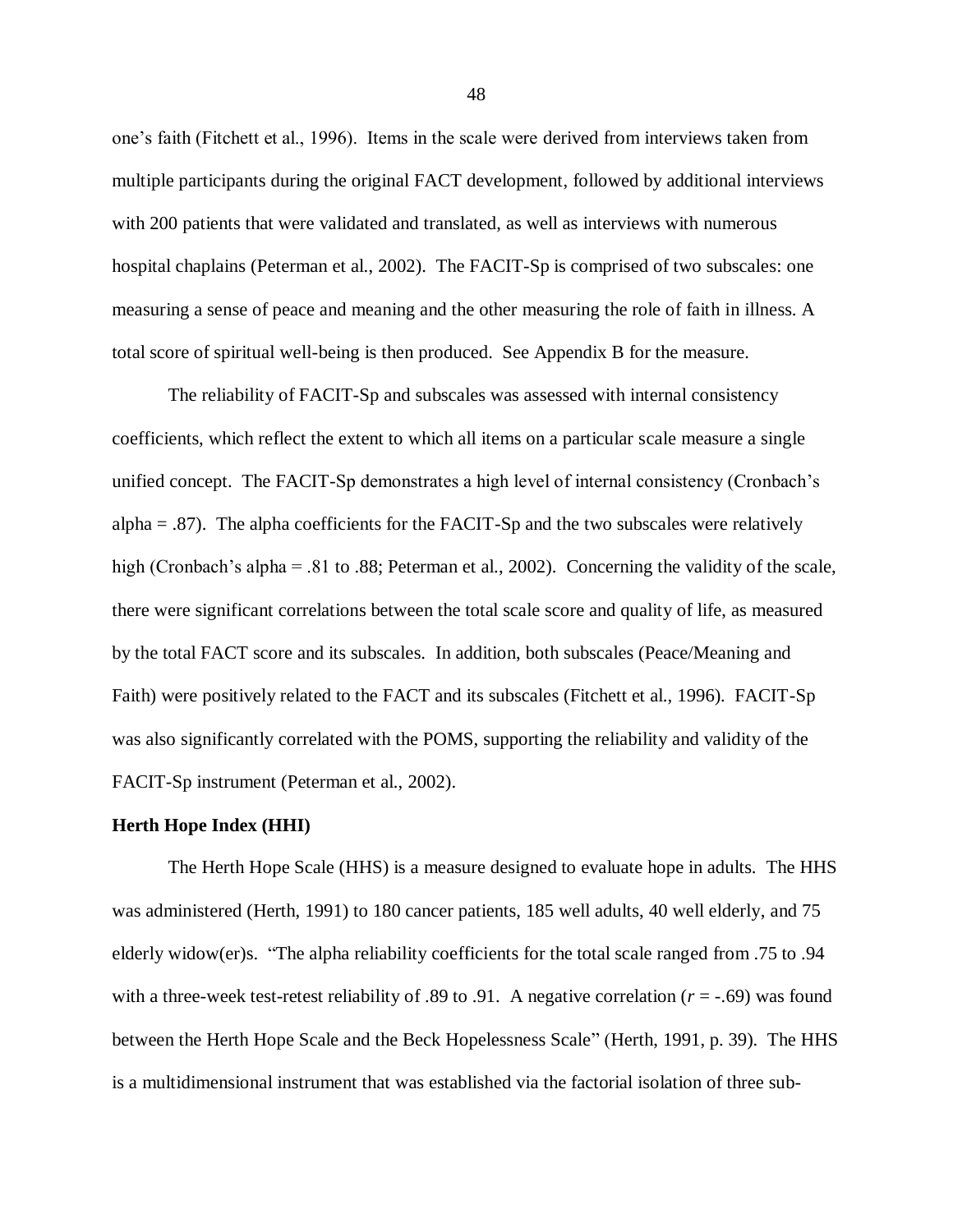scales—interconnectedness, temporality and future, and positive readiness and expectancy which accounted for 58% of the total variance in the instrument. Additionally, hope-oriented strategies could be recognized and examined for their ability to alter hope states (Herth, 1991).

The Herth Hope Index (HHI) is a 12-item assessment adapted from the HHS and was tested with a convenience sample of 172 ill adults (Herth, 1993). The HHI was created to assess hope in adults in clinical settings on a Likert scale as in the following question: *I have a positive outlook toward life?* strongly disagree (1) to strongly agree (4) (Herth, 1993). The alpha coefficient of this instrument was 0.97 with a test-retest reliability two weeks later of 0.91. Criterion-related validity was ascertained by correlating the HHI with the Nowotny Hope Scale  $(r = .81)$ , the Existential Well-Being Scale  $(r = .84)$ , and the original HHS  $(r = .92)$ , all of which were found to be significantly positively correlated with the HHI. Divergent validity with the Beck's Hopelessness Scale was also established ( $r = -0.73$ ). As with the HHS, the HHI utilized the factorial isolation of three factors—temporality and future, positive readiness and expectancy, and interconnectedness—to establish the construct validity. "These three factors" accounted for 41% of the total variance in the measure" (Herth, 1992, p. 1251). See Appendix C for a copy of the full assessment.

# **Demographic Form**

An additional form was used to gather demographic information regarding gender, age, and stage of cancer. In addition, I gathered information concerning ethnicity and education in order to better describe the sample. See Appendix D for a copy of the demographic form.

# **Psychometric Analysis of the Present Study**

The reliability estimates of the measures utilized in this study were high with this population. The Cronbach alphas for the total score of the measures (FACT-G, FACIT-Sp, and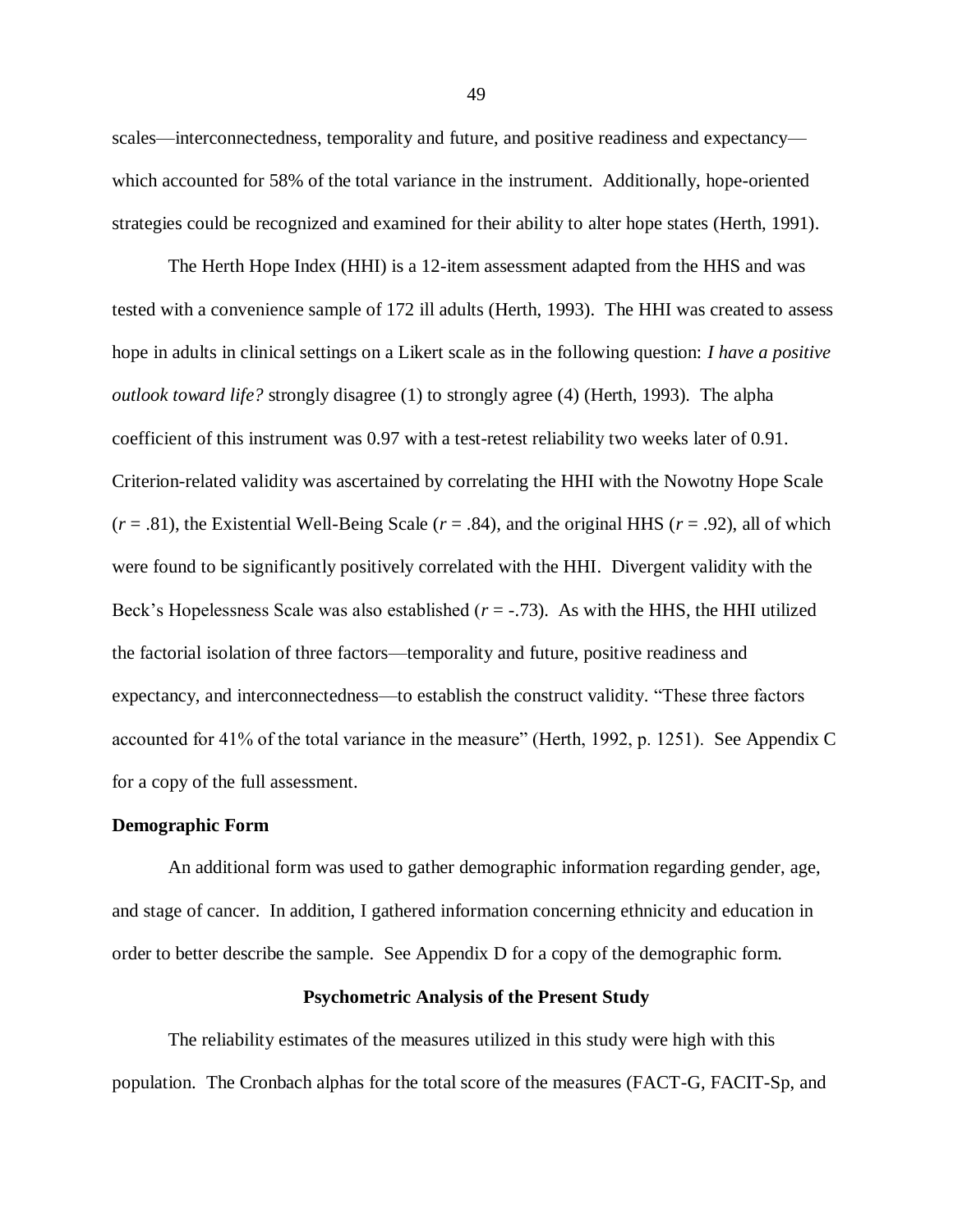HHI) were comparable with the alphas obtained in the development of the measures. The FACT full scale for this analysis demonstrated a high level of internal consistency (Cronbach alpha = .88), which was relatively the same as the original development of the measure (Cronbach alpha = .89). The FACIT-Sp demonstrated a high level of internal consistency as well (Cronbach alpha = .89), which was slightly higher than the original measure (Cronbach alpha = .87). The Cronbach alpha for the HHI during this analysis (Cronbach's alpha = .88) was also comparable to the original data set forth during the development of the measure (Cronbach's alpha = .91) (Herth, 1991).

# **Procedures**

The present study followed the American Psychological Association's (APA) ethical standards and was also approved by the University Institutional Review Board (IRB). I worked with oncologists, nursing staff, and appropriate administration of the Oncology Medical Center in order to obtain permission and access to potential participants. I met in person with each research participant explaining the purpose of the research, confidentiality and informed consent, as well as procedures that would be performed in order to keep data confidential and protected, as per the APA ethical guidelines. The participants in the study were provided a packet containing the FACT, FACIT-Sp, HHI, the demographic form, and the informed consent form. The participants in this study read and signed the informed consent form and completed the three questionnaires and the demographic form. Debriefing and/or referral to a mental health professional was also available as needed on an individual basis to all participants.

Specific information regarding participant data was and will continue to be kept secure and confidential. After collecting the packet with the completed questionnaires, I separated the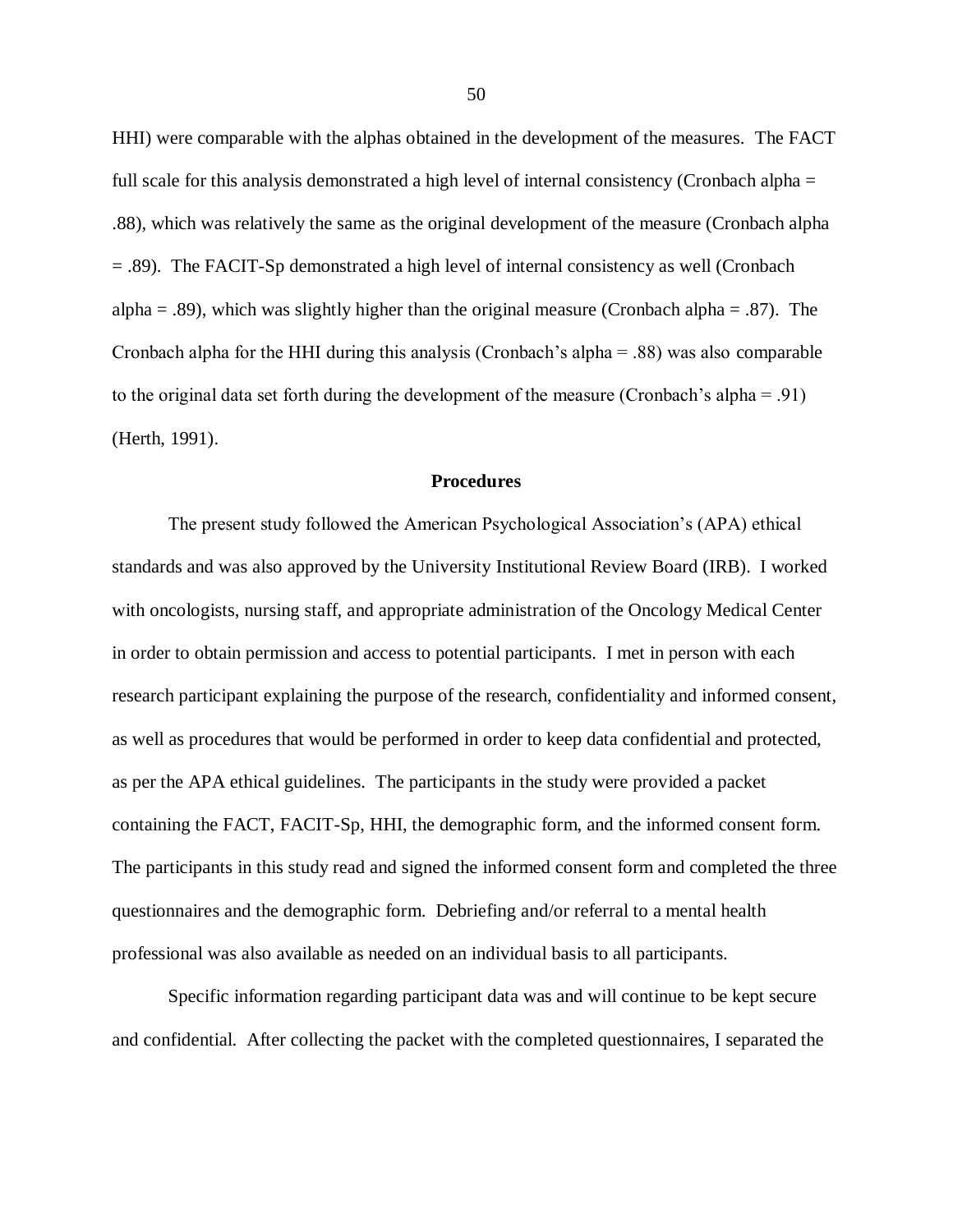demographic data and the signed informed consent form from the other surveys, at which point the data from the three questionnaires were analyzed according to the chosen statistical method.

# **Informed Consent Form**

The informed consent form was given to each participant in order to provide a brief explanation of the study. The form explained the potential minimal risks involved in participation in the study (e.g., anxiety or increased stress) and provided information regarding whom to contact if the participants experienced any difficulties as a result of their participation. An explanation was also provided regarding the possible benefits of participating in the study (e.g., insight, existential awareness, and understanding of the possible relationship between the variables). Finally, the participants were informed that their participation in the study was completely voluntary. See Appendix E for a copy of the informed consent form.

#### **Research Questions**

In the current study I investigated the relationship that certain independent variables (hope, spirituality, stage of cancer, age, and gender) had on one dependent variable (quality of life). It was hypothesized that cancer patients' level of hope and spirituality are positively related to and predictive of patients' overall quality of life. It was also postulated that age, gender, and stage of cancer had an impact on quality of life. Based on previous research in the area, it was predicted that younger age, earlier stages of cancer and/or remission, and being a woman were positively related to patient's global quality of life. Descriptively, I was interested in the following questions.

- 1. What is the perceived level of quality of life for cancer patients?
- 2. What is the perceived level of spirituality of these patients?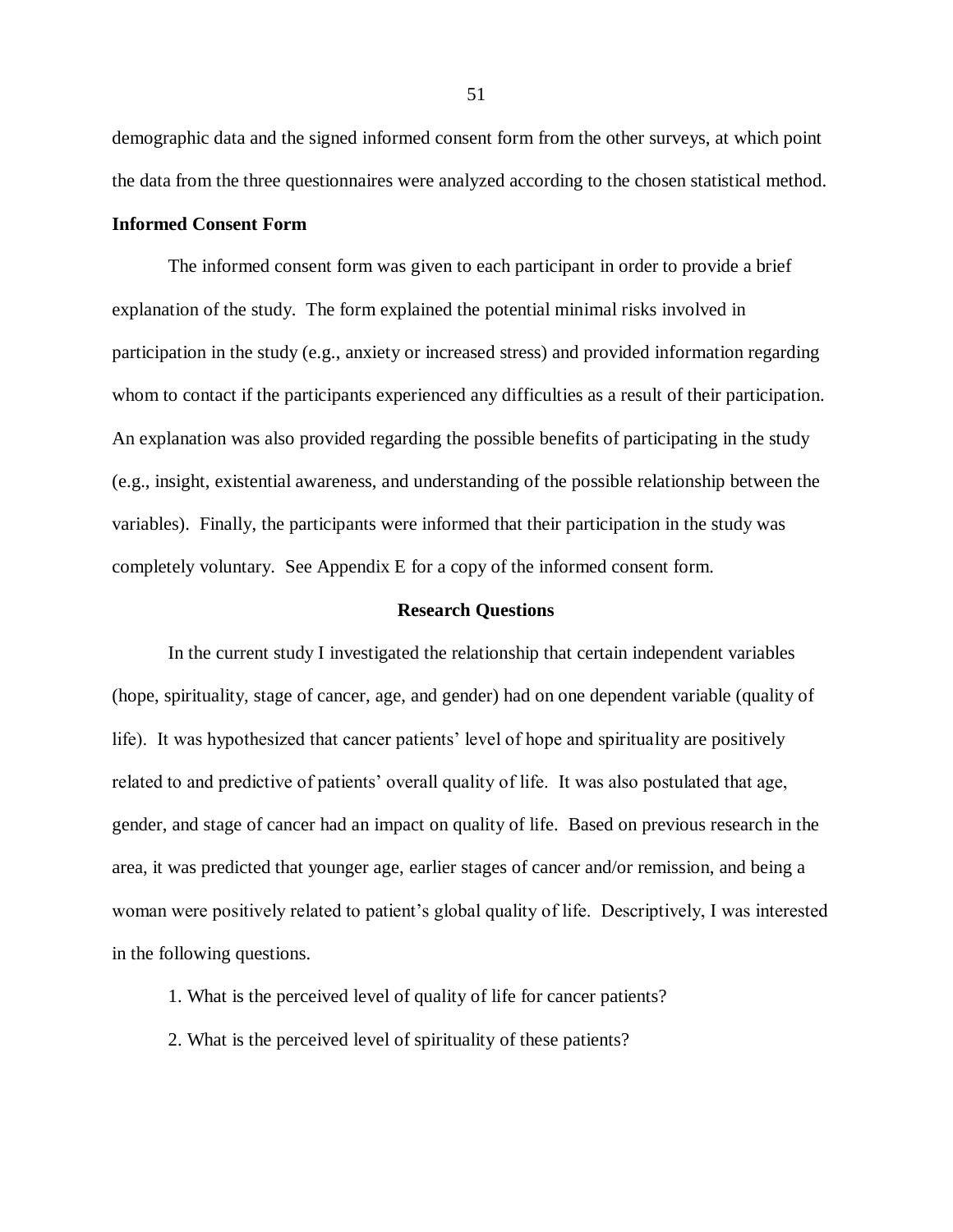3. What are the perceived levels of the quality of life subscales (Physical Well-Being, Functional Well-Being, Social Well-Being, and Emotional Well-Being) and how do they compare with one another?

Beyond describing the variables, this study also investigated relationships among variables. The following questions were asked in order to determine if and what relationships exist.

- 4. Is there a significant correlation between hope and spirituality? It was expected that there will be a positive correlation between these two variables.
- 5. Is there a correlation between hope and stage of cancer? This question was exploratory and no direction was hypothesized for this correlation.
- 6. Is there a correlation between spirituality and stage of cancer? This question was exploratory and no direction was hypothesized for this correlation.

In addition, I hoped to understand the relationship and/or predictability between the independent variables and the dependent variable.

7. Are the variables of hope, spirituality, gender, age, and stage of cancer predictive of overall quality of life?

#### **Study Design**

In order to answer the questions about the perceived level of quality of life for cancer patients, perceived level of spirituality of these patients, and how the four quality of life subscales contrast compared to each other, a descriptive analysis of the data was performed. This descriptive analysis included calculation of means and standard deviations of the four quality of life subscales, the overall quality of life score, and the overall spirituality score. In order to determine whether there was a correlation between hope and spirituality, hope and stage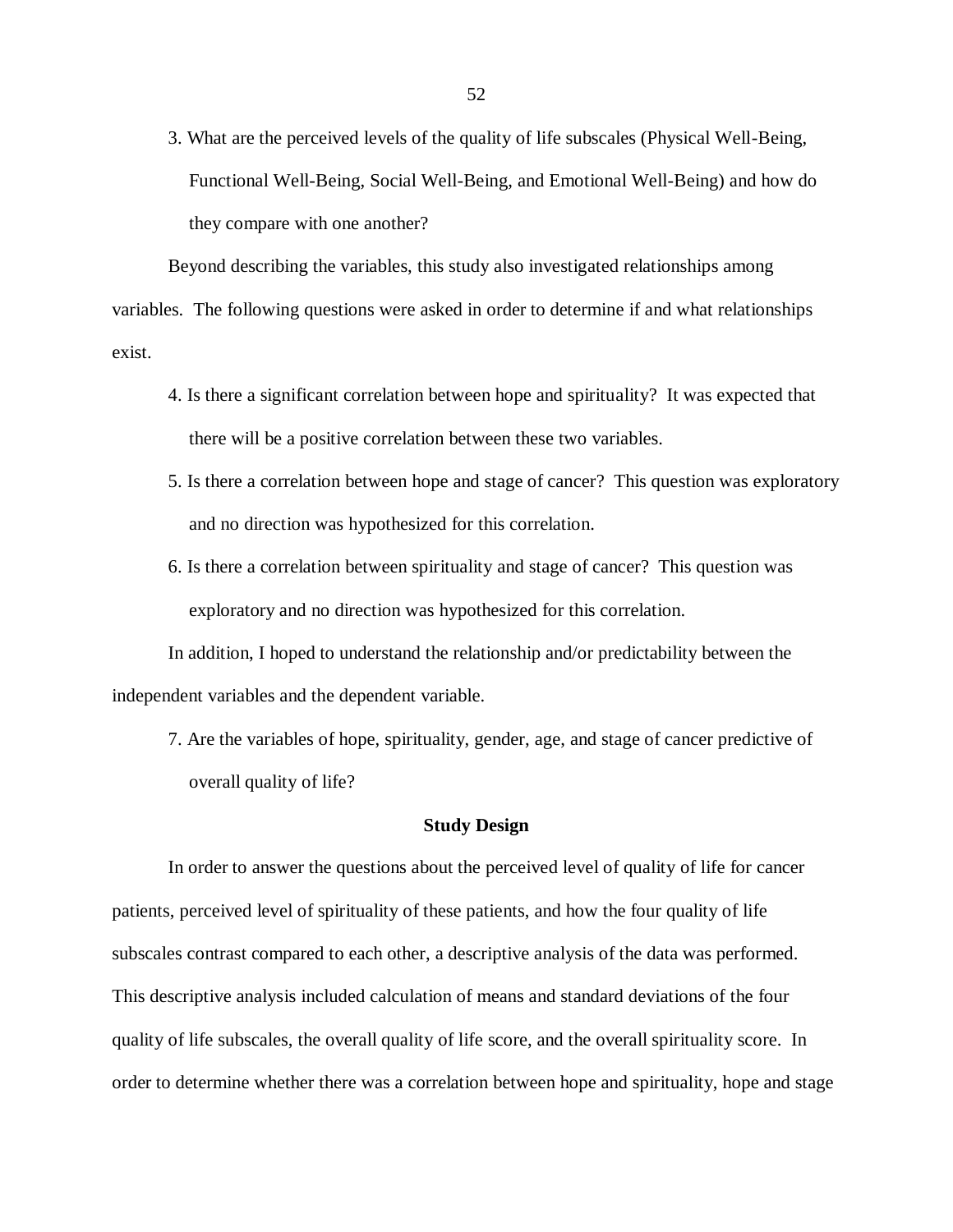of cancer, and spirituality and stage of cancer, three separate Pearson Product Moment Correlation Coefficient analyses were performed. Finally, in order to answer the predictive research question, a simultaneous multiple regression analysis was used to ascertain if the five independent variables of hope, spirituality, gender, age, and stage of cancer were significant predictors of the dependent variable, global quality of life.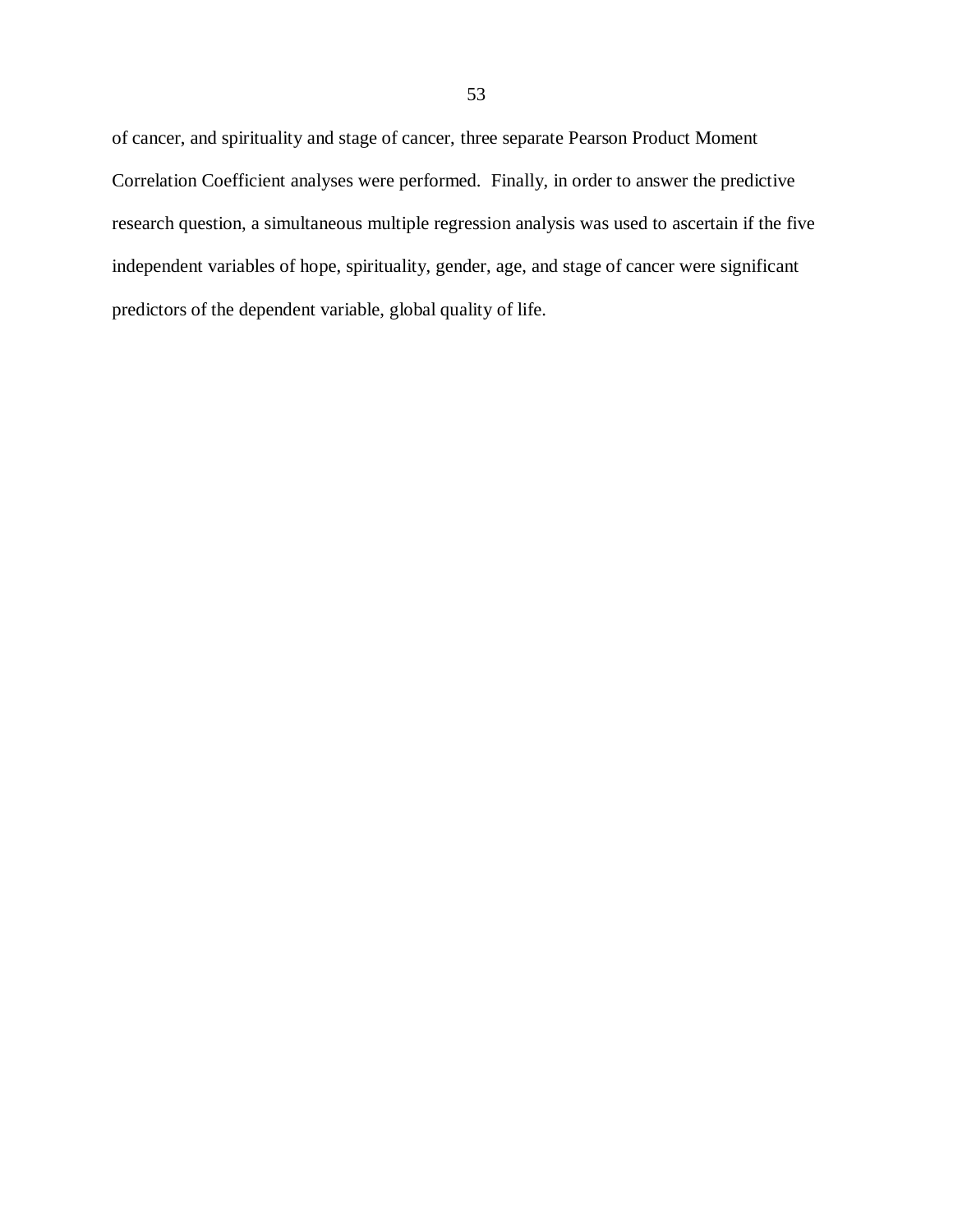# CHAPTER 4

# RESULTS

# **Demographic Information**

One hundred patients accepted the invitation and filled out the packet of questionnaires.

Table 2 displays the demographic information of the 100 participants in the study. Included in the table are the percentages of men and women, percentages of participants within various education levels, and the ethnic background of the participants.

Table 2

| Demographic Characteristics | Percent |  |  |
|-----------------------------|---------|--|--|
| Gender                      |         |  |  |
| Female                      | 52      |  |  |
| Male                        | 48      |  |  |
| <b>Education Level</b>      |         |  |  |
| $9th$ Grade or Less         | 10      |  |  |
| $10^{th}$ to $11^{th}$      | 12      |  |  |
| <b>High School Graduate</b> | 39      |  |  |
| Some College                | 27      |  |  |
| <b>Bachelors Degree</b>     | 8       |  |  |
| <b>Graduate Degree</b>      | 3       |  |  |
| <b>Missing Data</b>         |         |  |  |
| Ethnicity                   |         |  |  |
| Caucasian American          | 93      |  |  |
| African American            | 5       |  |  |
| Other                       | 2       |  |  |

# *Gender, Education, and Ethnic Demographic Information (N = 100)*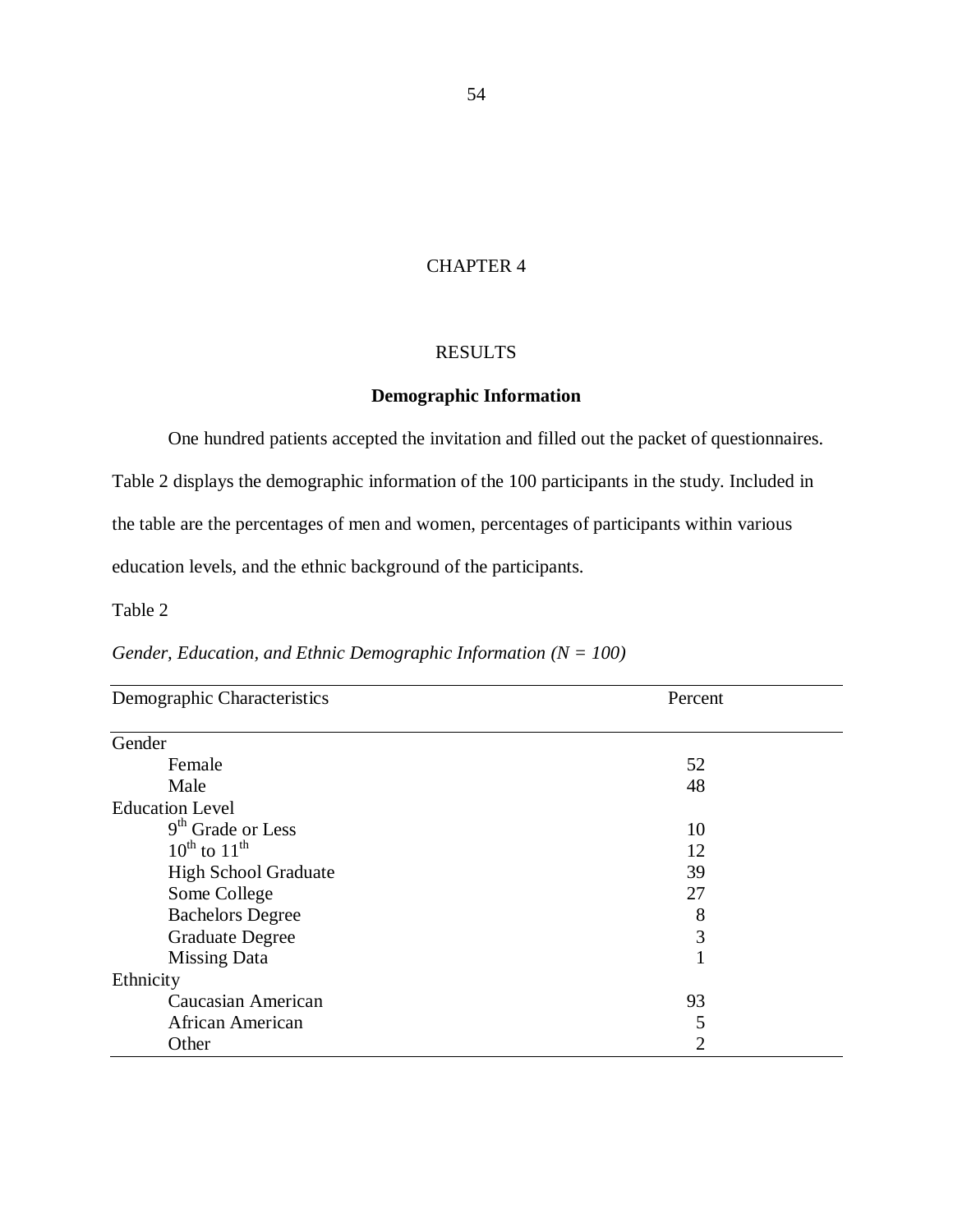Stage of cancer included all four stages and remission. The number of participants in the four cancer stages was relatively even. Four participants failed to report stage of cancer. Of the various cancer diagnoses, colon cancer (20.0%), lung cancer (17.0%), and breast cancer (13.0%), were represented more than other diagnoses. The medical diagnosis and stage of cancer of the participants is presented in Table 3.

Table 3

| Demographic Characteristics | Percent        |  |  |
|-----------------------------|----------------|--|--|
| <b>Cancer Diagnosis</b>     |                |  |  |
| Colon                       | 20             |  |  |
| Lung                        | 17             |  |  |
| <b>Breast</b>               | 13             |  |  |
| Throat                      | 9              |  |  |
| Prostate                    | $\tau$         |  |  |
| Bone                        | 7              |  |  |
| Lymphoma                    | 5              |  |  |
| Multiple Myeloma            | 5              |  |  |
| Leukemia                    | 3              |  |  |
| Liver                       | $\overline{2}$ |  |  |
| Other                       | 10             |  |  |
| <b>Missing Data</b>         | $\overline{2}$ |  |  |
| <b>Stage of Cancer</b>      |                |  |  |
| Stage 1                     | 20             |  |  |
| Stage 2                     | 7              |  |  |
| Stage 3                     | 26             |  |  |
| Stage 4                     | 35             |  |  |
| Remission                   | 8              |  |  |
| <b>Missing Data</b>         | 4              |  |  |

*Percentage of Participants in each Identified Cancer Diagnosis and Stage of Cancer (N = 100)*

# **Analysis**

The oncology patients' perceived level of spirituality and hope were assessed.

Additionally, the overall quality of life as well as the four subscales of the quality of life measure

(PWB, FWB SWB, and EWB) were examined to assess the patients' perceptions of their current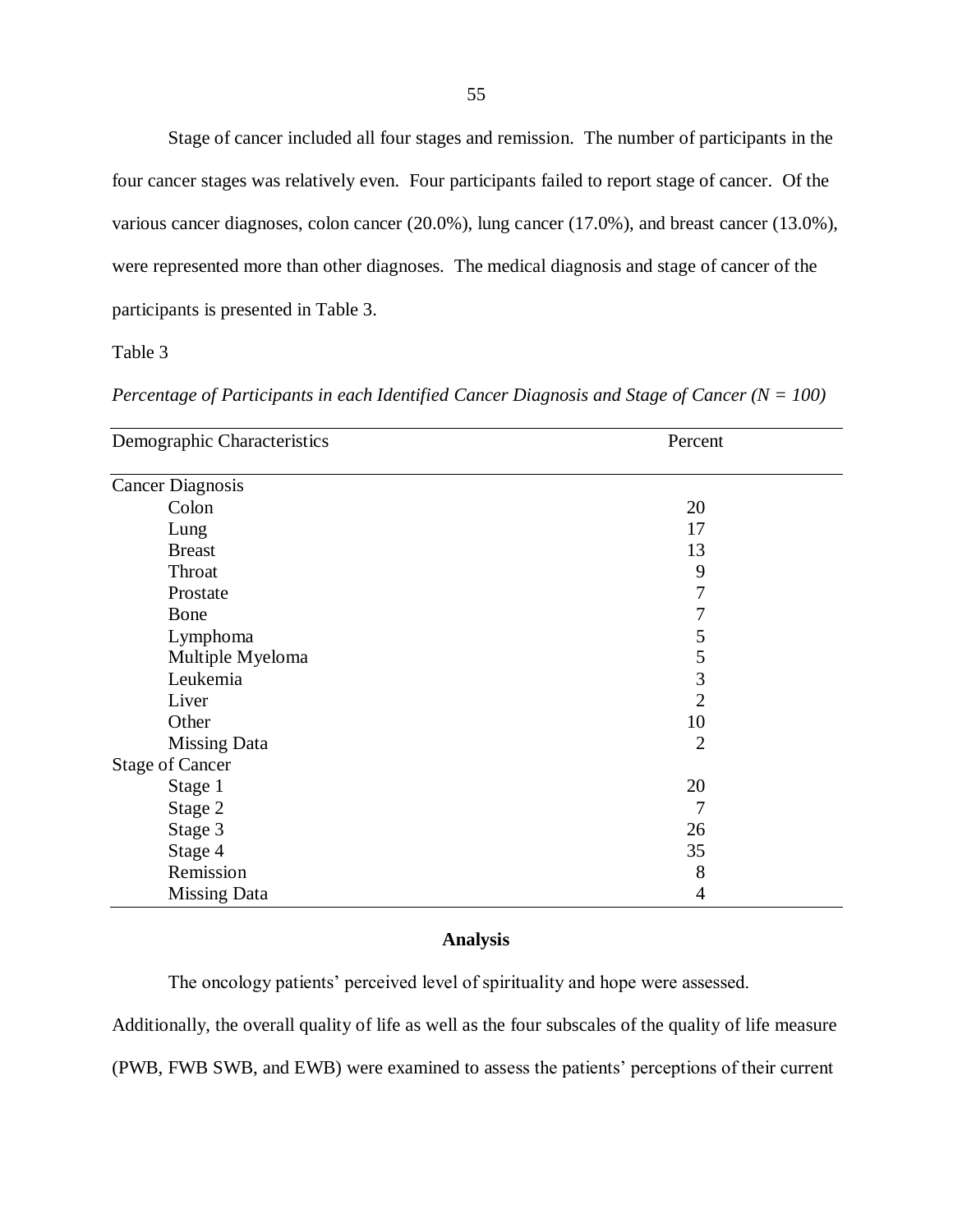quality of life status. In order to examine the perceived levels of the quality of life subscales

(PWB, FWB SWB, and EWB) and how they compare with one another, the means and standard

deviations for each of these are provided in Table 4.

Table 4

*Means and Standard Deviations for Oncology Patients' Scores on Quality of Life, Hope, and* 

| Spirituality ( $N = 100$ ) |  |
|----------------------------|--|
|                            |  |

| Variables                       | Mean | SD   |  |
|---------------------------------|------|------|--|
|                                 |      |      |  |
| <b>Overall Quality of Life</b>  | 2.91 | 0.58 |  |
| Four Quality of Life Sub-Scales |      |      |  |
| Physical Well-Being             | 2.67 | 0.81 |  |
| Social Well-Being               | 3.35 | 0.54 |  |
| <b>Emotional Well-Being</b>     | 3.02 | 0.75 |  |
| <b>Functional Well-Being</b>    | 2.60 | 0.91 |  |
| Hope                            | 3.48 | 0.47 |  |
| Spirituality                    | 3.27 | 0.70 |  |

Examination of patient spirituality resulted in a mean score of 3.27 on a Likert Scale of 0 to 4 with higher scores indicating greater spirituality; therefore, mean scores of 3.00 or higher would indicate greater endorsement of spirituality and mean scores of 2.00 or less would indicate fewer endorsements of spirituality. Examination of patient perceived level of hope resulted in a mean score of 3.48 on a Likert Scale of 1 to 4. Patient overall quality of life yielded a mean score of 2.91 on a Likert Scale of 0 to 4. Of the four quality of life subscales, social well-being resulted in the greatest endorsed scale with a mean score of 3.35 followed by emotional wellbeing (3.02), physical well-being (2.67), and functional well-being (2.60). These results suggest that emotional aspects of patient's lives as well as social activities and factors contribute strongly to the patients' overall quality of life, more so than physical and functional activities and abilities.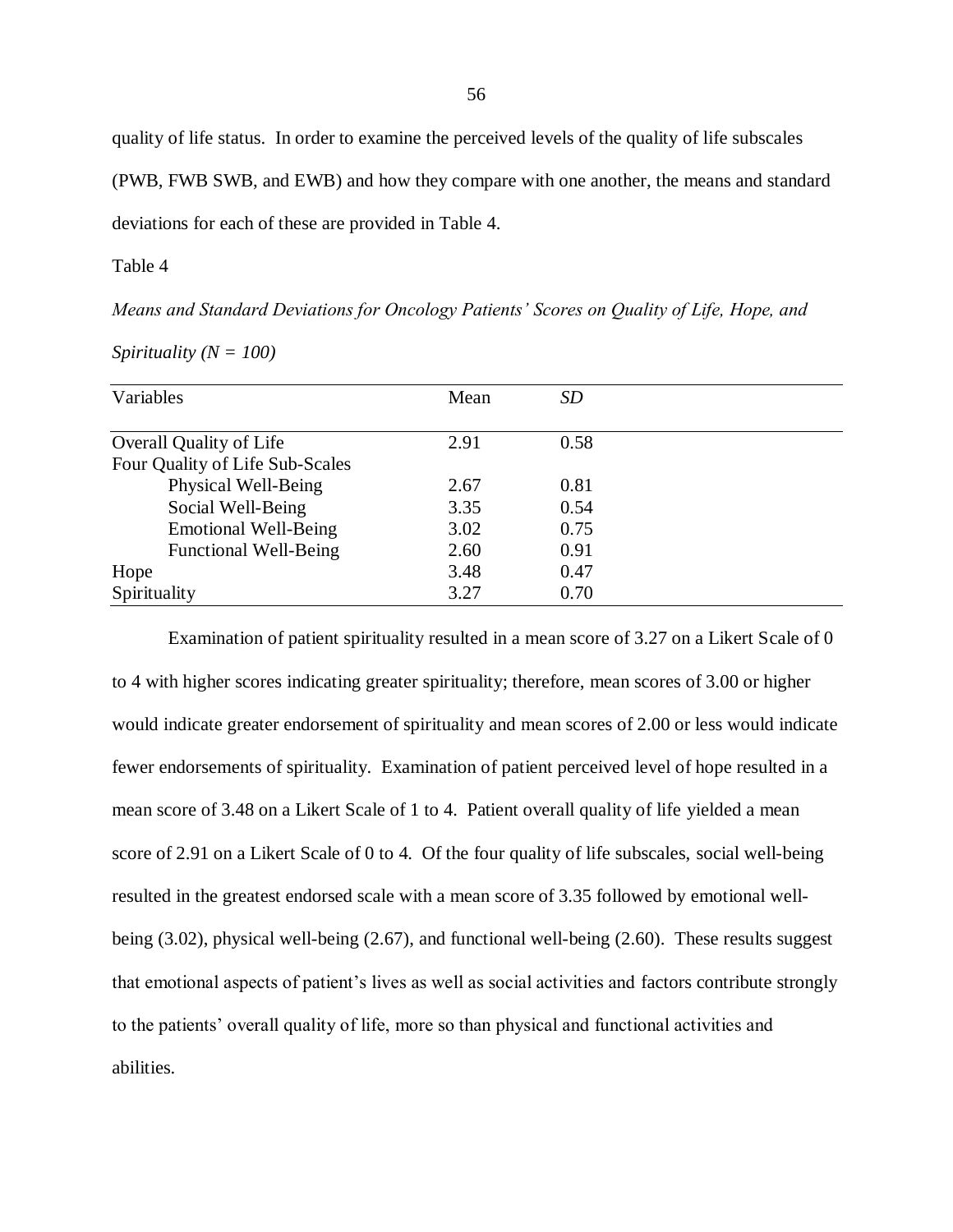# Table 5

*Means and Standard Deviations on Individual Items within the Hope and Spirituality Scales (N* 

*= 100)*

| Variables                                            | Mean | <b>SD</b> |  |
|------------------------------------------------------|------|-----------|--|
| Hope                                                 |      |           |  |
| I can recall happy/joyful times                      | 3.71 | 0.50      |  |
| I am able to give and receive caring/love            | 3.68 | 0.55      |  |
| I have a faith that gives me comfort                 | 3.63 | 0.61      |  |
| I feel my life has value and worth                   | 3.61 | 0.62      |  |
| I believe that each day has potential                | 3.59 | 0.62      |  |
| I have deep inner strength                           | 3.53 | 0.66      |  |
| I have a positive outlook toward life                | 3.50 | 0.67      |  |
| I feel all alone                                     | 3.49 | 0.87      |  |
| I can see possibilities in the midst of difficulties | 3.36 | 0.70      |  |
| I have a sense of direction                          | 3.32 | 0.74      |  |
| I have short and/or long range goals                 | 3.18 | 0.73      |  |
| I feel scared about my future                        | 3.13 | 1.00      |  |
| Spirituality                                         |      |           |  |
| I know that whatever happens, things will be ok      | 3.69 | 0.72      |  |
| I have a reason for living                           | 3.62 | 0.69      |  |
| My life has been productive                          | 3.56 | 0.72      |  |
| I find comfort in my faith or spiritual beliefs      | 3.47 | 0.97      |  |
| I find strength in my faith or spiritual beliefs     | 3.47 | 0.99      |  |
| My life lacks meaning and purpose                    | 3.23 | 1.19      |  |
| I am able to reach down deep for comfort             | 3.09 | 1.01      |  |
| I feel a sense of purpose in my life                 | 3.09 | 1.07      |  |
| I feel a sense of harmony within myself              | 3.01 | 1.07      |  |
| I have trouble feeling peace of mind                 | 3.01 | 1.16      |  |
| My illness has strengthened my spiritual beliefs     | 2.99 | 1.35      |  |
| I feel peaceful                                      | 2.98 | 1.09      |  |

Further examination of the items comprising the two main independent variables, hope and spirituality, revealed particularly high scores for certain statements and themes while others remained relatively low or average. Table 5 lists these items. The table is composed of the means and standard deviations of these two variables in order from highest to lowest mean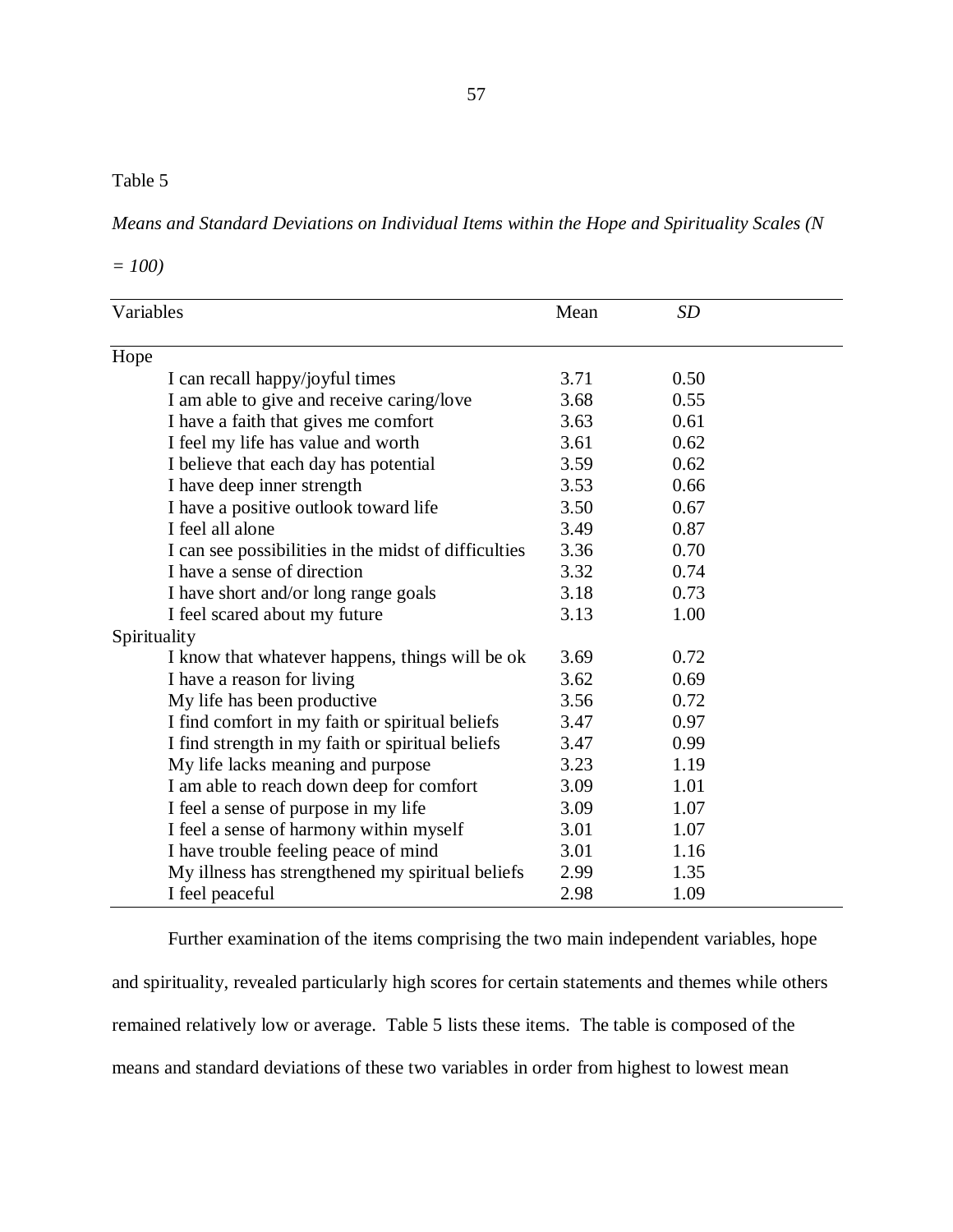scores. The statements that appear to have the highest scores on the hope scale are those items that are associated with self-worth, happy/joyful memories, faith, and an ability to accept love and care from others. The statements that appear to have the highest scores on the spirituality scale are those concerning faith, confidence, purpose, productivity, and finding strength and comfort in spiritual beliefs.

#### **Correlations**

Correlations among three variables were examined to determine the strength and direction of relationship between variable pairs: hope and spirituality, hope and stage of cancer, and spirituality and stage of cancer. Pearson correlations between the variables were calculated. Examination of the correlation coefficient matrix revealed that hope and spirituality were positively correlated,  $r = .81$ ,  $n = 100$ ,  $p < .01$ , two-tailed. This indicates that individuals who are highly hopeful are also likely to have greater spirituality and those individuals who are highly spiritual are also more likely to report having higher levels of hope in their lives. The correlation between hope and stage of cancer revealed no significant correlation,  $r = -0.004$ ,  $n = 100$ ,  $p = 0.96$ , two-tailed. This indicates that hope is not necessarily connected to stage of cancer. Some patients may endorse higher levels of hope in earlier stages of cancer, while others may endorse more hope in later stages. Additionally, some patients' hope may not change regardless of their stage of cancer. Another point to consider is that hope may fluctuate throughout the cancer experience and therefore from stage to stage. Spirituality and stage of cancer also produced no significant correlation,  $r = -0.02$ ,  $n = 100$ ,  $p = 0.86$ , two-tailed. The same conclusions can be made for spirituality and stage of cancer as were made for hope and stage of cancer. Some patients may endorse spirituality in earlier stages of cancer, while others may endorse more spirituality in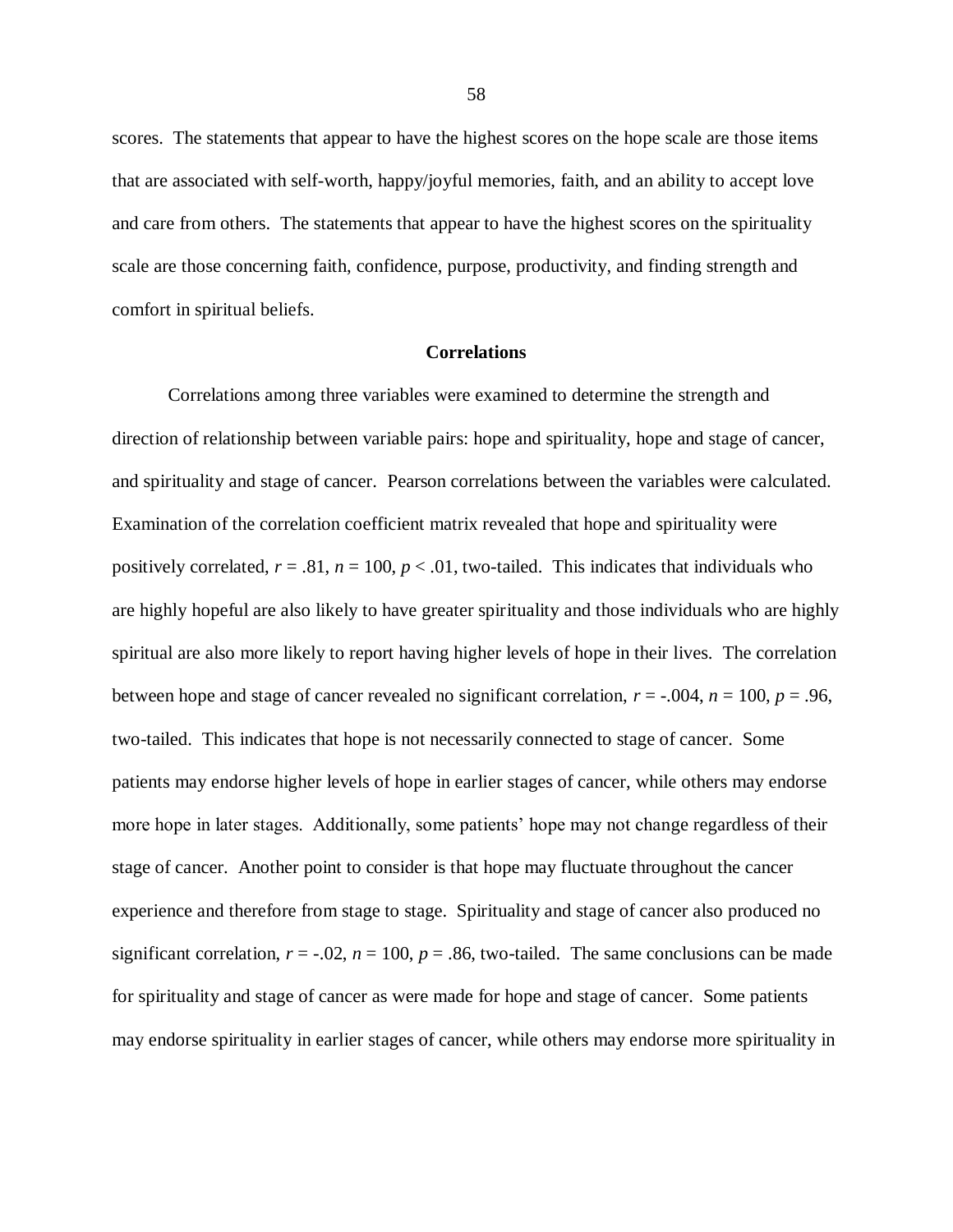later stages. Additionally, some patients' spirituality may not change regardless of their stage of cancer.

#### **Multiple Regression Analysis**

I examined the relationship between the independent variables hope, spirituality, gender, age, and stage of cancer and the dependent variable overall quality of life. A simultaneous multiple regression analysis was used to ascertain if hope, spirituality, age, gender, and stage of cancer significantly predict quality of life in cancer patients.

Five necessary assumptions for multiple regression were evaluated prior to performing the regression analysis. Linearity was assessed by looking at the residual plot and by determining whether the residuals fell within +/- 2 standard errors on both axes of the plot. Multicollinearity was assessed via the tolerance and VIF statistics. Although the variables hope and spirituality were correlated with each other, the strength of the correlation was not to the level to create a violation of the assumption. The residuals were normally distributed. This was assessed by examining the normal probability plot and histogram of residuals. The histogram of residuals plot showed most of the data falling within two standard deviations from the mean, resulting in a bell-shaped curve. Homogeneity of variance of the residuals was met as shown by the plot of residuals. The plot illustrated a consistency within the variance of residuals. Finally, the independence of residuals was met by examining a random display of the residuals with no systematic pattern evident.

The results of the multiple regression indicate that the independent variables do significantly predict overall quality of life in cancer patients,  $F(5, 90) = 17.03 p < .001$  (see Table 6). The multiple correlation coefficient, which measures the strength of the association between the independent variables and the dependent variable, was relatively strong (*R* = .69).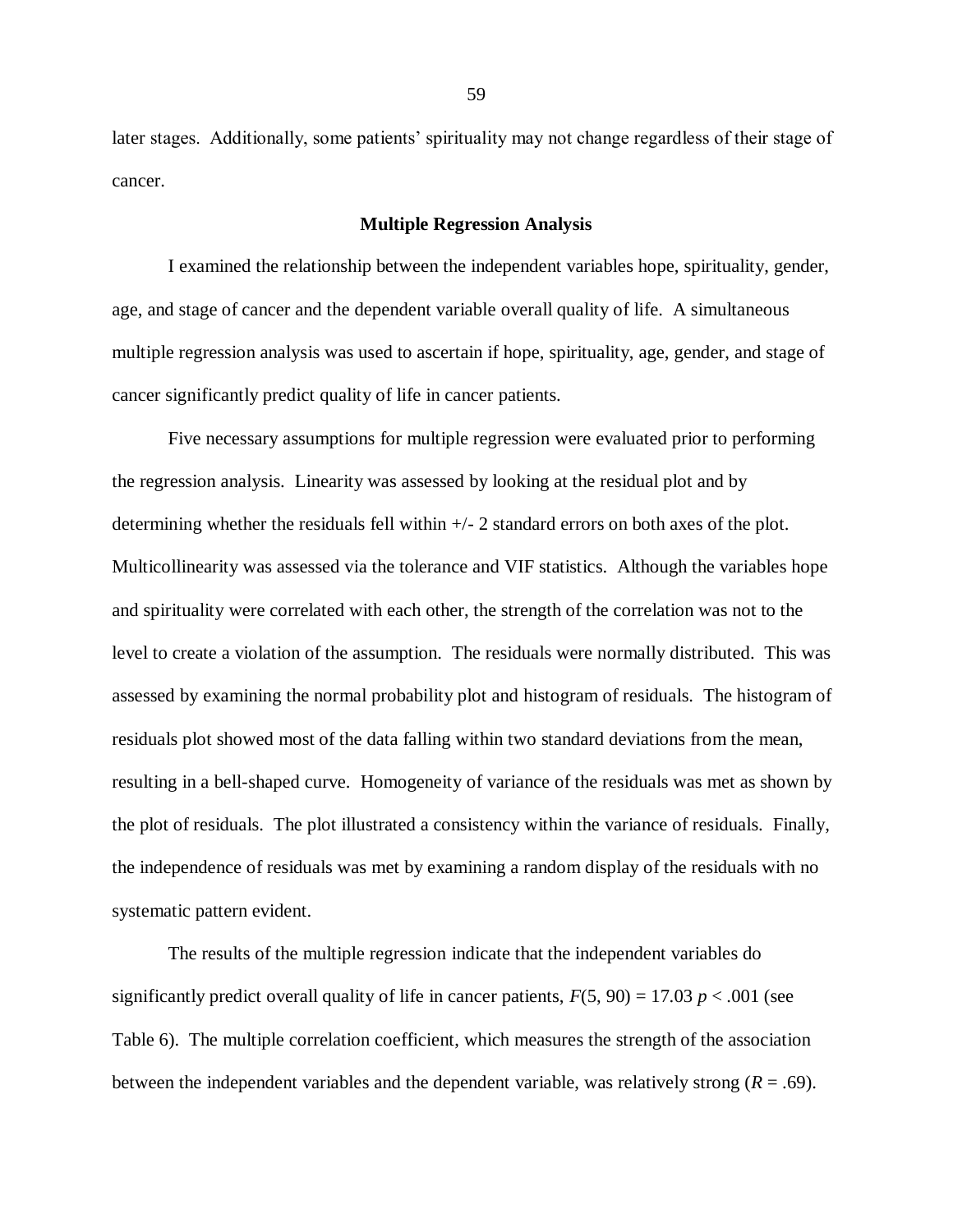Altogether, 48% ( $R^2 = .48$ , Adjusted  $R^2 = .46$ ) of the variability in quality of life was predicted by the independent variables and the discrepancy between the sample and the corresponding population is minimal. In other words, hope, spirituality, gender, age, and stage of cancer accounted for 48% of the variability in the patients' overall quality of life.

Table 6

| Variables              | Ŋ      | SE  |        |         |      |
|------------------------|--------|-----|--------|---------|------|
| Hope                   | .45    | .16 | .37    | 2.82    | .006 |
| Spirituality           | .25    | .10 | .31    | 2.34    | .021 |
| Gender                 | .04    | .08 | .03    | .49     | .621 |
| Age                    | .00    | .00 | .15    | 1.95    | .054 |
| <b>Stage of Cancer</b> | $-.08$ | .03 | $-.21$ | $-2.81$ | .006 |

*Multiple Regression Analysis for Variables Predicting Quality of Life (N = 100)*

Of the five independent variables, three were found to be significant. Hope was found to be a significant predictor of quality of life,  $t(95) = 2.83$ ,  $p < .05$ . As hope increases one unit and all other predictors are held constant, quality of life is predicted to increase .45 units. Spirituality was found to be significantly predictive of quality of life,  $t(95) = 2.34$ ,  $p < .05$ . As spirituality increases one unit and all other predictors are held constant, quality of life is predicted to increase .25 units. Stage of cancer was also found to be a significant predictor of quality of life,  $t(95) = -2.81$ ,  $p < .05$ . As stage of cancer increases one stage and all other predictors are held constant, quality of life is predicted to decrease .09 units.

The correlations of the five independent variables resulted in some variables having stronger correlation with the dependent variable than other variables. Three correlations between the independent variables were significant: hope and quality of life  $(r = .61)$ , spirituality and quality of life ( $r = .62$ ), and stage of cancer and quality of life ( $r = -.20$ ). Age and quality of life  $(r = .14)$  and gender and quality of life  $(r = .05)$  were not significantly correlated. Although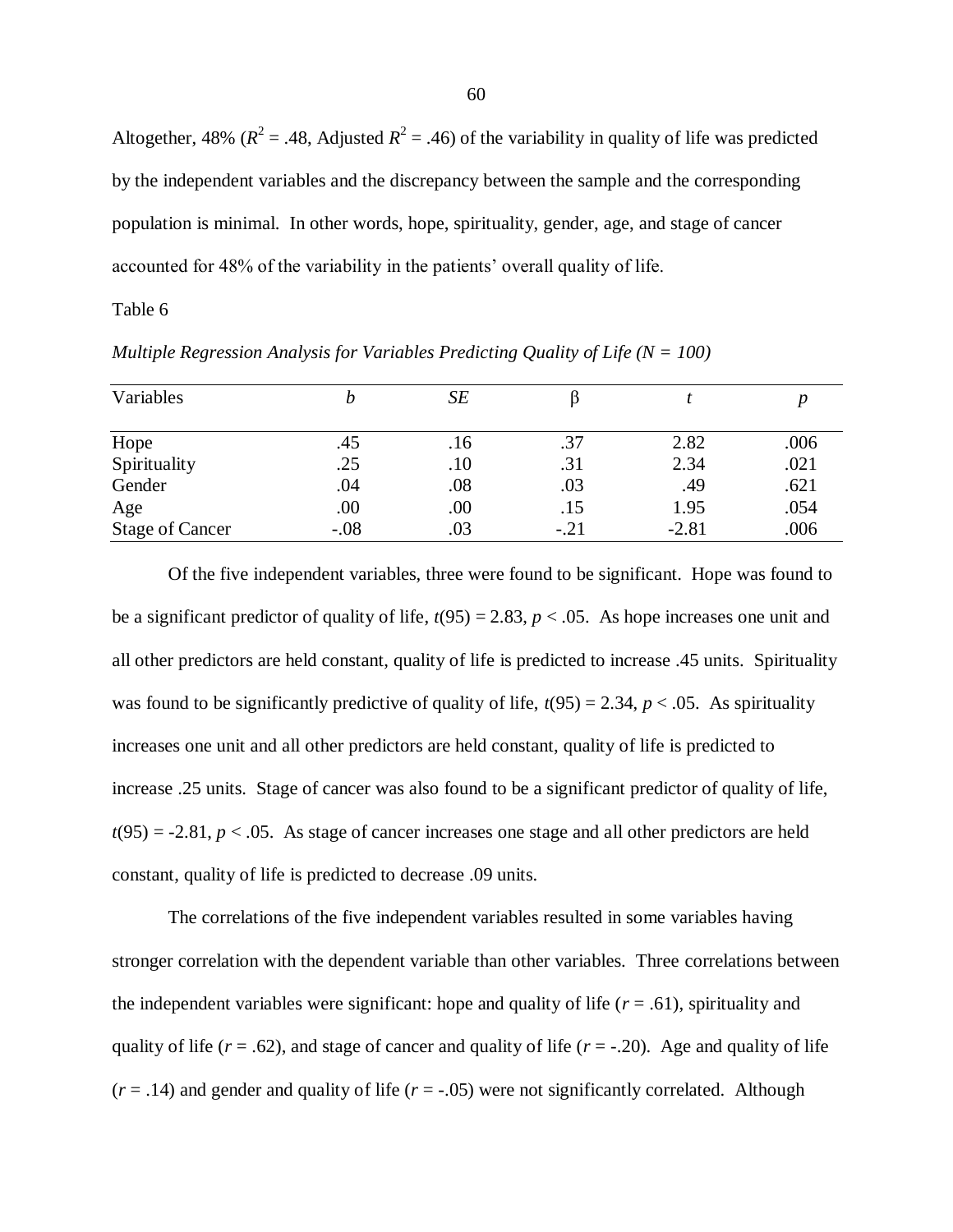stage of cancer and quality of life were significantly correlated in this study, previous research on stage of cancer, age, and gender has resulted in mixed outcomes; with some researchers reporting significant correlations and others reporting no relationship. The correlation matrix of the variables within this study is presented in Table 7.

Table 7

Variables Quality Hope Spirituality Gender Age of Life Quality of Life Hope  $.61*$  $\overline{\phantom{0}}$  $\overset{\rightharpoonup}{\phantom{+}}$ Spirituality .62\* .81 Gender -.04 -.09 -.12 Age .13 -.04 .07 -.08 Stage of Cancer -.20\* -.00 -.01 -.01 .10  $*_{p}$  < .05

*Summary of Intercorrelations of Quality of Life, Hope, Spirituality, Gender and Age (N = 100)*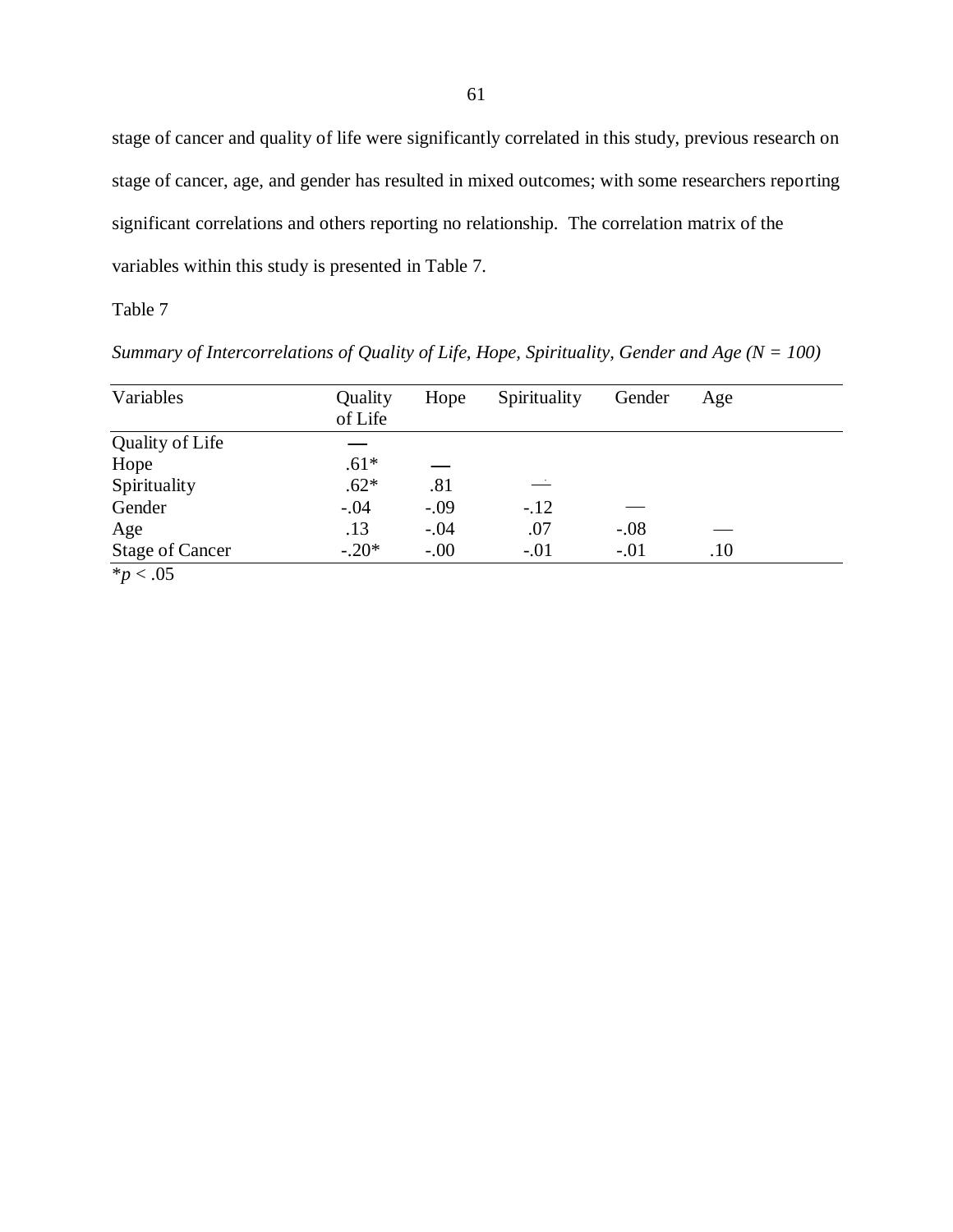# CHAPTER 5

## DISCUSSION

#### **Analyses**

# **Correlations**

The following questions were asked in order to determine what relationships existed among three particular variables. Is there a significant correlation between hope and spirituality? Is there a correlation between hope and stage of cancer? Is there a correlation between spirituality and stage of cancer? Additionally, whereas spirituality and hope were found to be significantly positively correlated with hope, hope and stage of cancer as well as spirituality and stage of cancer were found not to be significantly correlated.

**Hope and spirituality.** In the present study a positive meaningful relationship between hope and spirituality was found. This supports previous literature which indicates that hope and spirituality are positively related (Buckley & Herth, 2004; Saleh & Brockopp, 2001). Buckley and Herth (2004) reported that hope can be strengthened through spiritual approaches such as the study of spiritual and religious organizations. Spiritual practices have also been identified as major sources of hope (Saleh & Brockopp, 2001). Buckley and Herth studied the impact of hope in the terminally ill and their strategies to help foster and maintain hope. In their research Buckley and Herth found a variety of strategies that fostered hope in their subjects, including love for family and friends, setting goals, spirituality, maintaining some independence, positive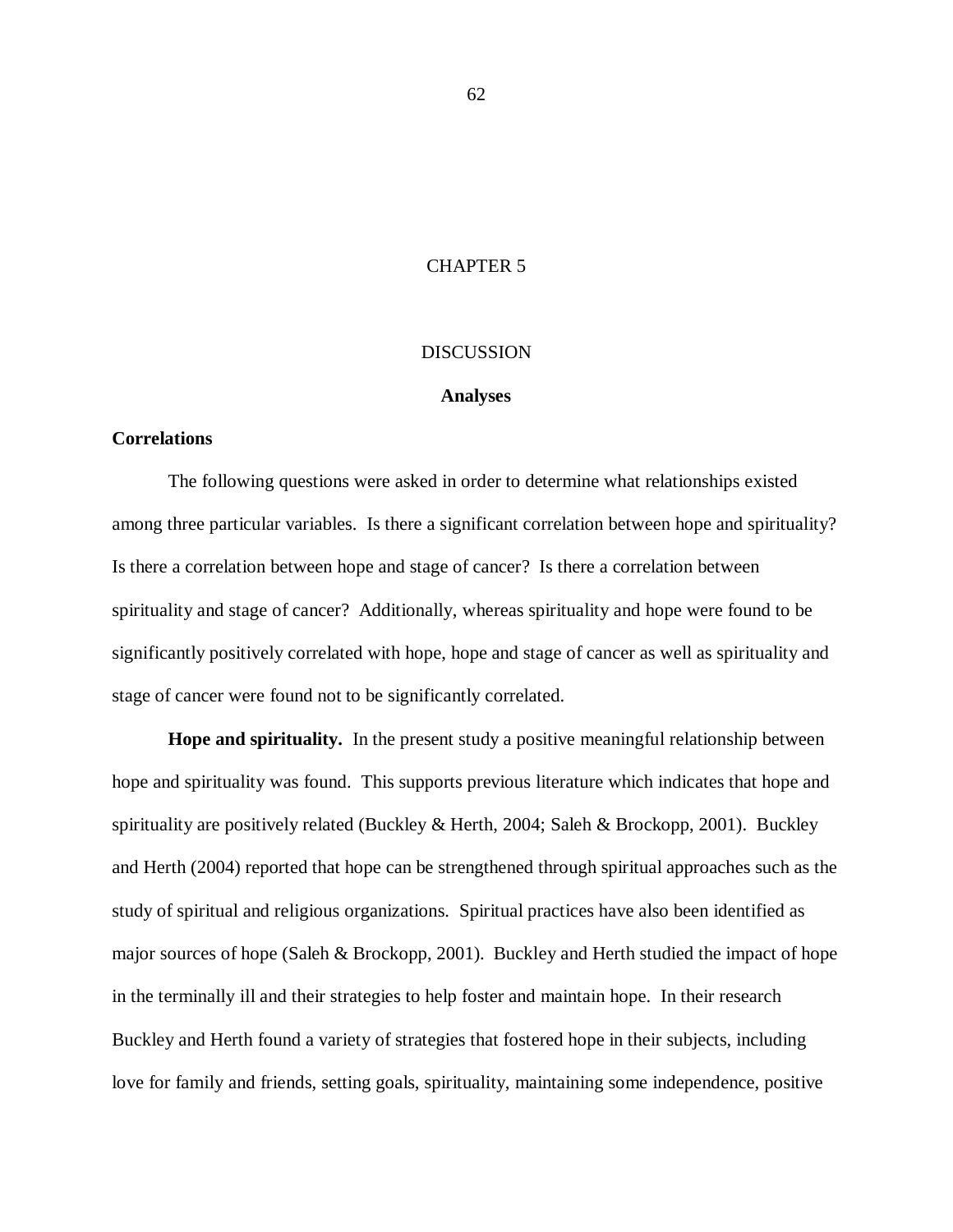relationships with caregivers, personal determination, and uplifting memories. Other researchers have found that spirituality and the ability to discuss meaning of life issues with others gave patients strength to go on living and to endure extended periods of hopelessness and helplessness (Lindholm et al., 2005).

Greisinger et al. (1997) assessed patients for spiritual concerns while in a crisis and found that having a sense of hope, knowing that their lives had been productive and put to good use, and knowing that life has purpose and meaning were all rated highly as important factors in their overall well-being. Many patients are able to get a sense of hope through treatment or anticipation related to finding a cure. Other researchers pointed out that patients also place importance on communications and interactions with religious leaders to help them maintain optimism and hope (Weaver & Flannelly, 2004). Spiritual coping, such as meditation, prayer, and attending religious services, may help to shape an individual's sense of hope and meaning in life by providing a framework that may answer many of the questions and issues with which they struggle (Jim et al., 2006). It may be that when treatments appear to be non-effective, patients look to other sources of hope such as faith, stronger conviction and devotion, finding inner peace, and spiritual leaders and resources. One of the commonalities that hope and spirituality share is that they are both future oriented, looking toward what might be.

**Hope and stage of cancer.** Hope was not related to stage of cancer. Previous literature concerning this relationship has resulted in mixed outcomes. Gil and Gilbar (2001) found that one main factor that correlates with hopelessness among patients suffering from cancer is the clinical course and stage of cancer. Stoner and Keampfer (1985) found that terminal patients tended to be more hopeless than patients who are actively in treatment (i.e., earlier stages of cancer). On the other hand, Sanatani et al. (2008) found that hope may be maintained in patients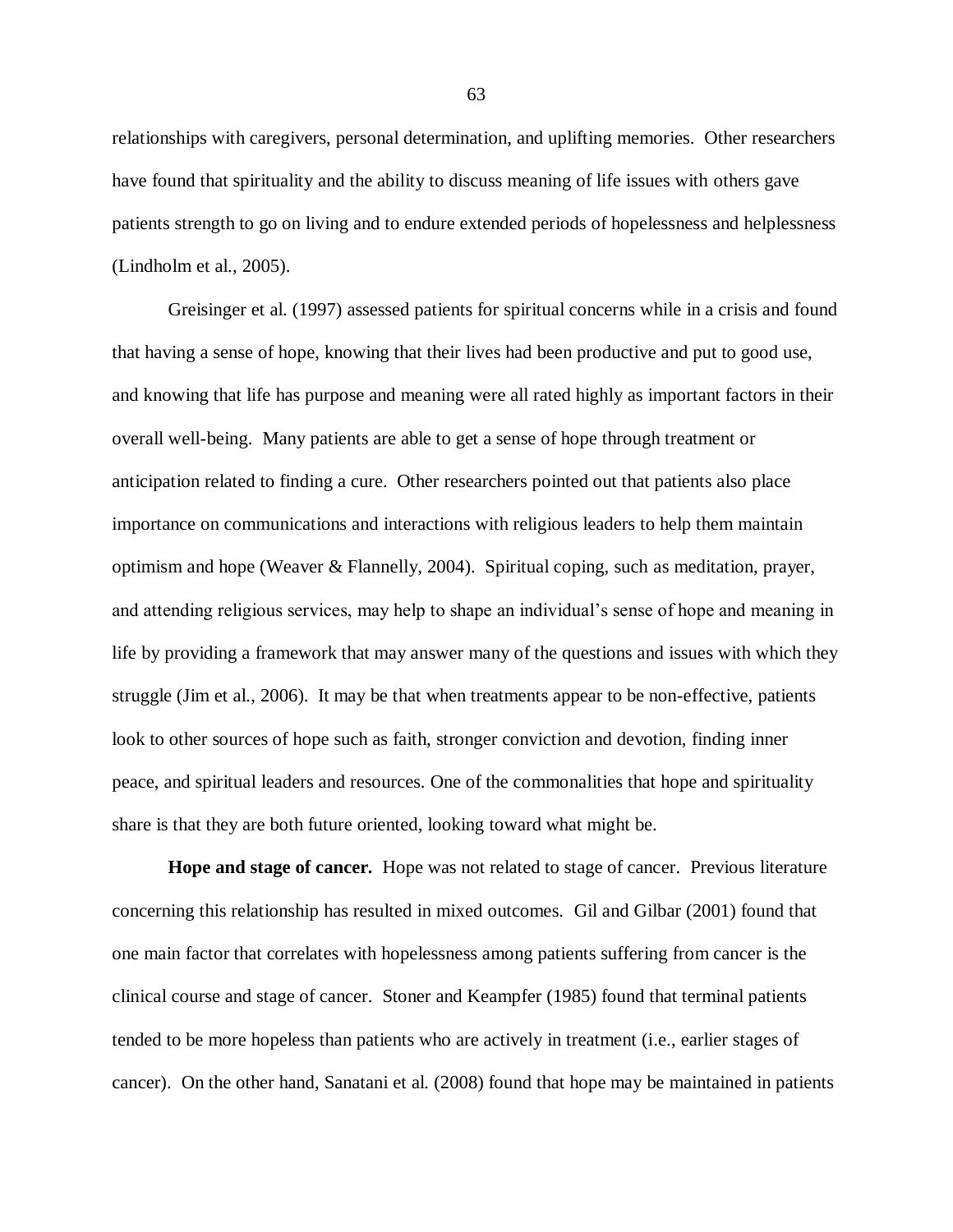regardless of cancer stage or terminal prognosis. Therefore, data regarding the relationship between hope and stage of cancer appear to be ambiguous, which supports the needs for further research to be done in this area. It is also important to consider the relative significance of functional and physical well-being and what impact these two factors play in patients' level of hope during later stages of cancer. As cancer metastasizes and the illness spreads, patients often experience more distress and often become less mobile. Additionally, the toll that many treatments have on individuals with cancer can be overwhelming. These differences in the literature concerning the relationship between hope and stage of cancer may be a result of certain patients responding differently to their cancer illness and treatments. Furthermore, it is also possible that certain cancer diagnoses may have impacted the patients' quality of life and hope in different ways, a question that I was not able to explore.

**Spirituality and stage of cancer.** Spirituality was found not to be related to stage of cancer. It is possible that for many highly spiritual individuals suffering from cancer, regardless of their illness or disease, they are able to maintain their strong spiritual beliefs and practices. Previous literature concerning this relationship has resulted in mixed outcomes (Burkhardt, 1994; Gatuszka, 2006; Meraviglia, 2004). Many research outcomes indicate higher levels of meaning in life and spirituality with later stages of cancer and that cancer patients tend to increase their focus on spiritual issues and their connection to a higher power as their cancer advances (McMillian & Weitzner, 2000; Weaver & Flannelly, 2004). This would suggest a positive correlation between spirituality and stage of cancer. It has also been shown that patients ―maintain their relationship with God in spite of severe functional difficulties and serious physical symptoms" (Weaver & Flannelly, 2004, p. 1212). On the other hand, Gatuszka's (2006) research has discovered not only positive relationships between spirituality and stage of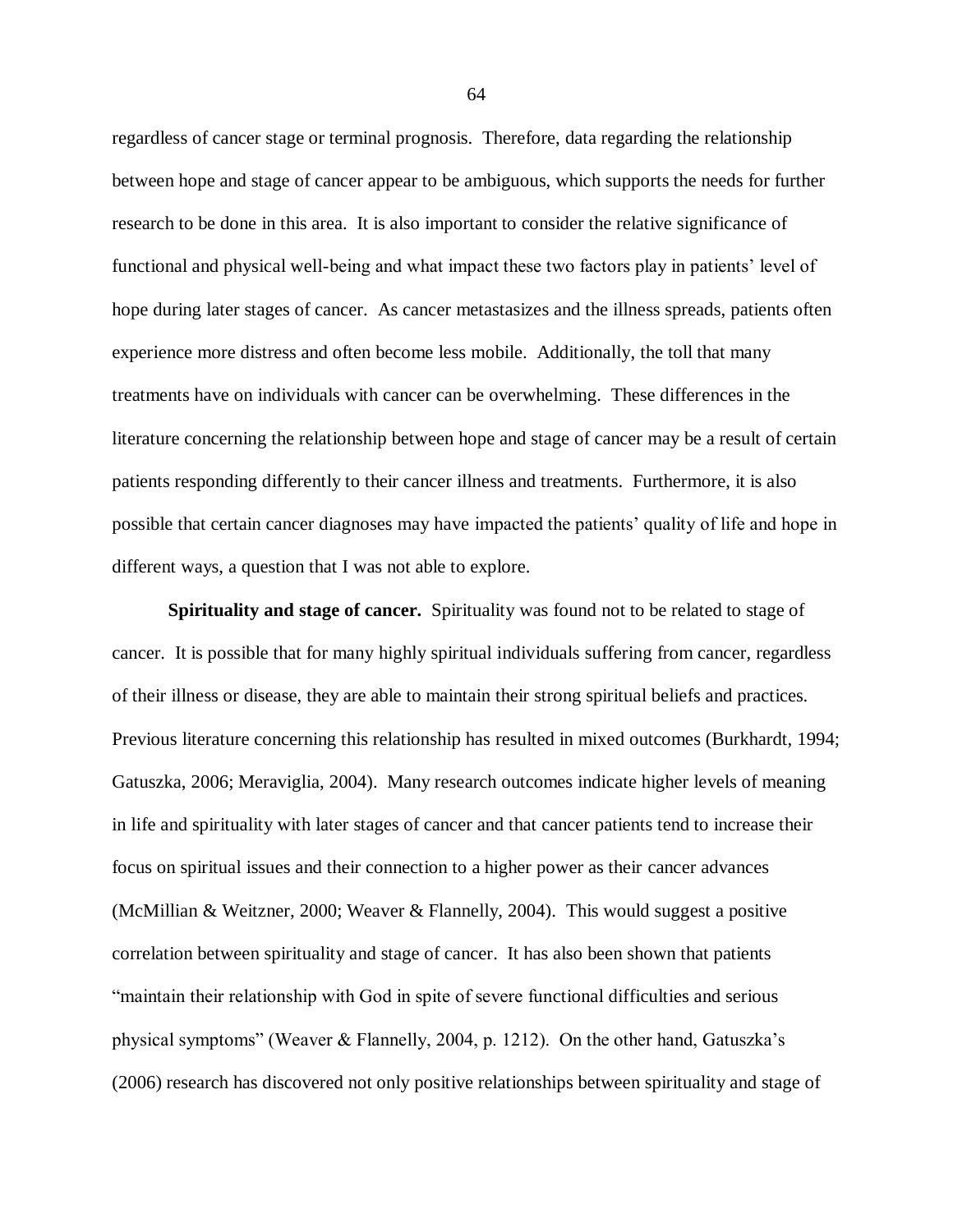cancer but also negative relationships. A possible explanation for the negative relationship between spirituality and stage of cancer that Gatuszka (2006) found in some of his studies is that increased cancer severity often comes with more physical and functional difficulties, which may result in increased depression, feelings of hopelessness, and struggles with faith.

Another possible explanation for having a negative relationship between spirituality and stage of cancer might be that as patients' cancer progresses into later stages, their spirituality may decrease. In other words, as patients' cancer progresses, they may lose strength in their religious beliefs. Patients with advanced cancer may experience a variety of symptoms. They may want to know what symptoms they might experience, be aware of their prognoses, and talk to their doctors truthfully about their prognoses. Many patients fear being in pain because of the discomfort, the associated restlessness, and the feelings and symptoms that pain can cause. These adverse feelings and symptoms may challenge a patient's hope, faith, and spirituality. A third possible interpretation regarding the relationship between spirituality and stage of cancer is that as patients' cancer progresses, they may be less able to actively participate in their spiritual and religious organizations.

## **Descriptive Analysis**

Descriptively, I was interested in the participants' perceived level of spirituality, the perceived level of quality of life, the perceived levels of the quality of life subscales (PWB, FWB, SWB, and EWB) and how they compare with one another.

**Perceived level of spirituality.** Examination of patient spirituality resulted in elevated scores overall. The majority of oncology patients reported having strong spiritual beliefs. The phrases that participants endorsed most frequently while taking the FACIT-Sp questionnaire were: I find comfort in my faith or spiritual beliefs; I find strength in my faith and spiritual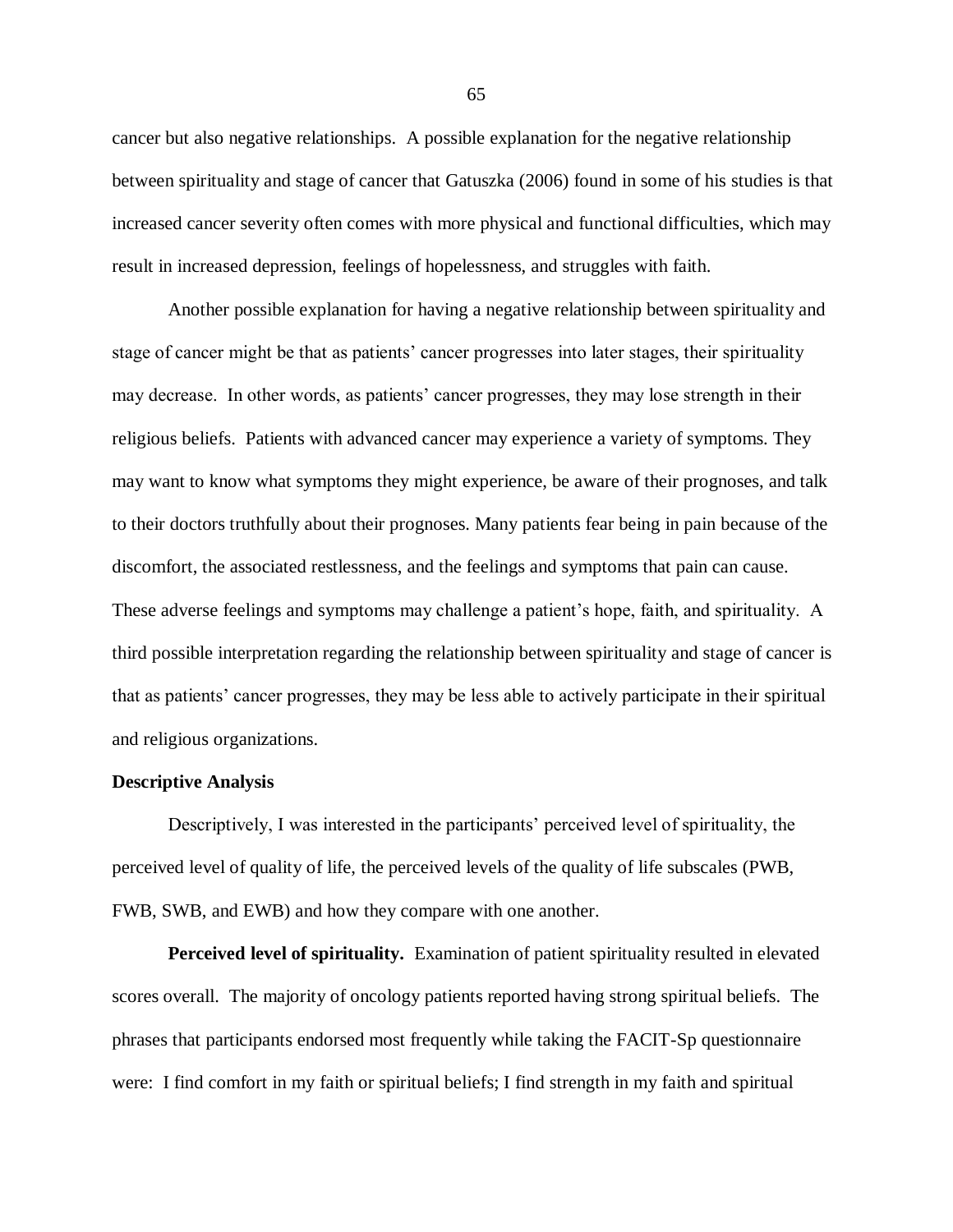beliefs; I know that whatever happens with my illness, things will be okay; and I have a reason for living.

The majority of the participants in this study believed that overall their spiritual beliefs help them cope with the fears and uncertainties of their illness and future. It is possible that spirituality provides additional meaning, a sense of purpose, and hope in their lives, and it appears that the patients in this study were able to maintain these positive feelings throughout the cancer illness. Research on the relationship between spirituality and health continues to grow. Spirituality significantly contributes to psychosocial adjustment to cancer and its treatment (Weaver & Flannelly, 2004). Soothill et al. (2002) suggested that spiritual well-being has been positively related not only to the ability to cope better while dealing with an illness, but also to the ability to enjoy life even in the midst of acute and chronic symptoms. Meraviglia (2004) found that for patients suffering from cancer, spirituality has a positive effect on physiological and physical well-being. In addition, meaning of life had a strong relationship with spirituality, and more time spent in prayer was related to better psychological well-being. McMillian and Weitzner (2000) also found a positive relationship between spirituality and quality of life. In the current study a positive relationship between patients' spirituality and their overall quality of life was also evident. Therefore, if patients are allowed to incorporate and continue to utilize spiritual beliefs and practices during their cancer treatment and recovery, their efforts could possibly improve overall functioning in physical, functional, social, and emotional well-being.

 **Perceived level of overall quality of life and subscales.** Examination of patient overall quality of life resulted in elevated scores overall, indicating that the majority of participants in this study felt as though their current quality of life was good. There are many factors that may be contributing to their overall quality of life including: spirituality, level of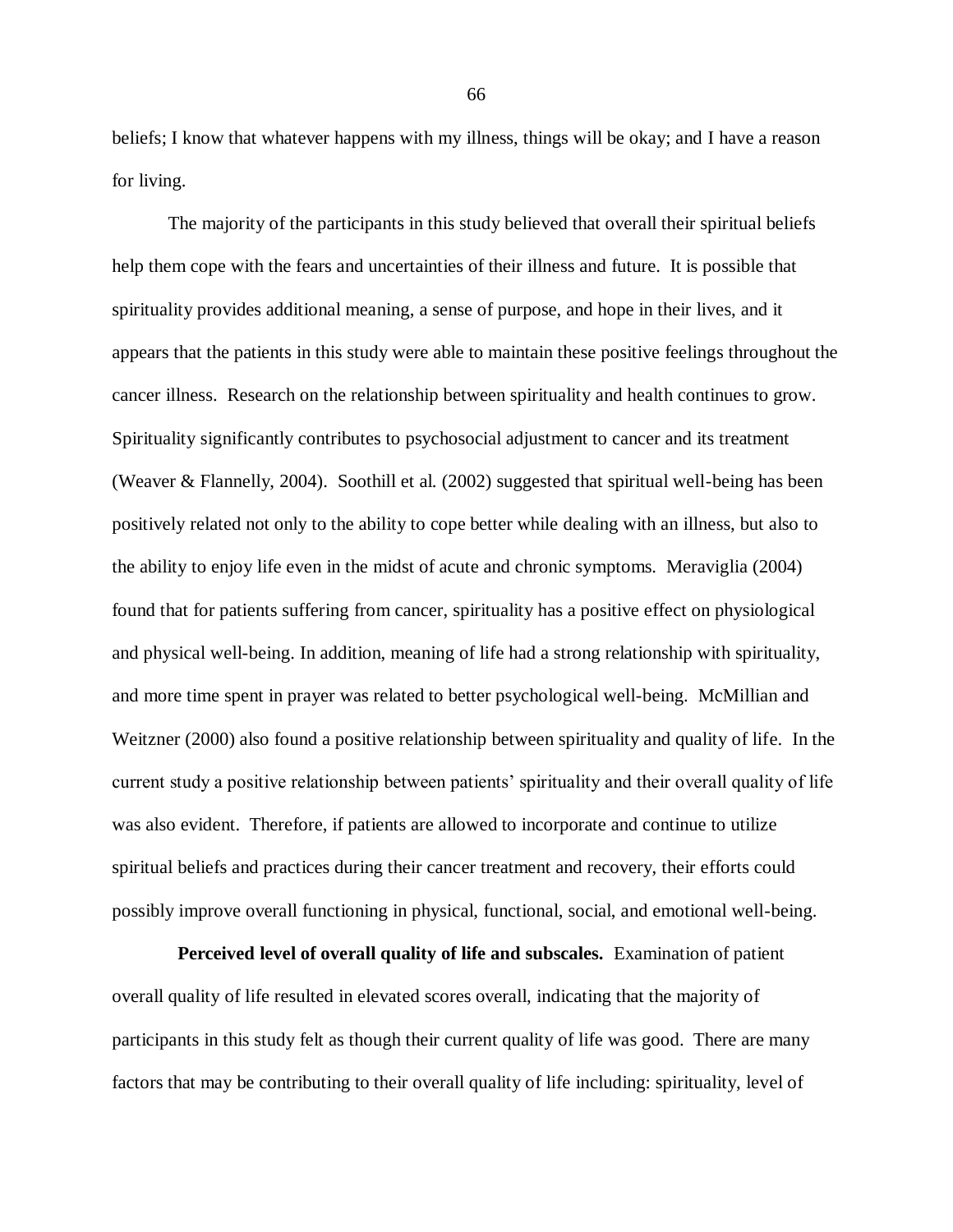hope, severity of illness, current treatment, symptoms of their illness or treatment, and family support. Of the four attributes of quality of life, social well-being was endorsed the most by patients, followed by emotional well-being, physical well-being, and functional well-being.

Social well-being refers to individuals' perceived social support, intimacy, and relationships with friends and family members (Cella, 1994; Holland, 1992; Tope et al., 1993). Schipper (1990) defined it as social functioning which explains a patient's ability to maintain and keep up with social responsibility and entails the "desire for and ability to make contact with other individuals and be a part of the community"  $(p. 174)$ . Therefore, one possible explanation for the more frequent endorsement of the social well-being attribute when compared to the other quality of life attributes is that although functional and physical changes occur in consequence to illness, the patients were able to maintain their social and familial relationships and continue to receive the social support that they desired and were used to.

Emotional well-being incorporates both negative and positive affective experiences by the patient (Cella, 1994). Responses and reactions that patients have to their cancer illness are very important because of the relationship and impact they have on the overall perceived quality of life (Davies et al., 2008; Newsom et al., 1996). For example, maladaptive thoughts, beliefs, and other cognitive distortions can impact a patient's emotional well-being (Levin et al., 2007). One possible explanation for why the emotional well-being attribute was endorsed more strongly is that the patients have incorporated more positive and hopeful attitudes and emotions toward their cancer illness and treatment. These hopeful and positive feelings may be a result of their overall optimism brought about by their faith and spirituality, but it also may be as a result of positive relationships with medical professionals, caregivers, friends, and family. Also, as mentioned earlier, these patients reported strong spiritual beliefs and attitudes. These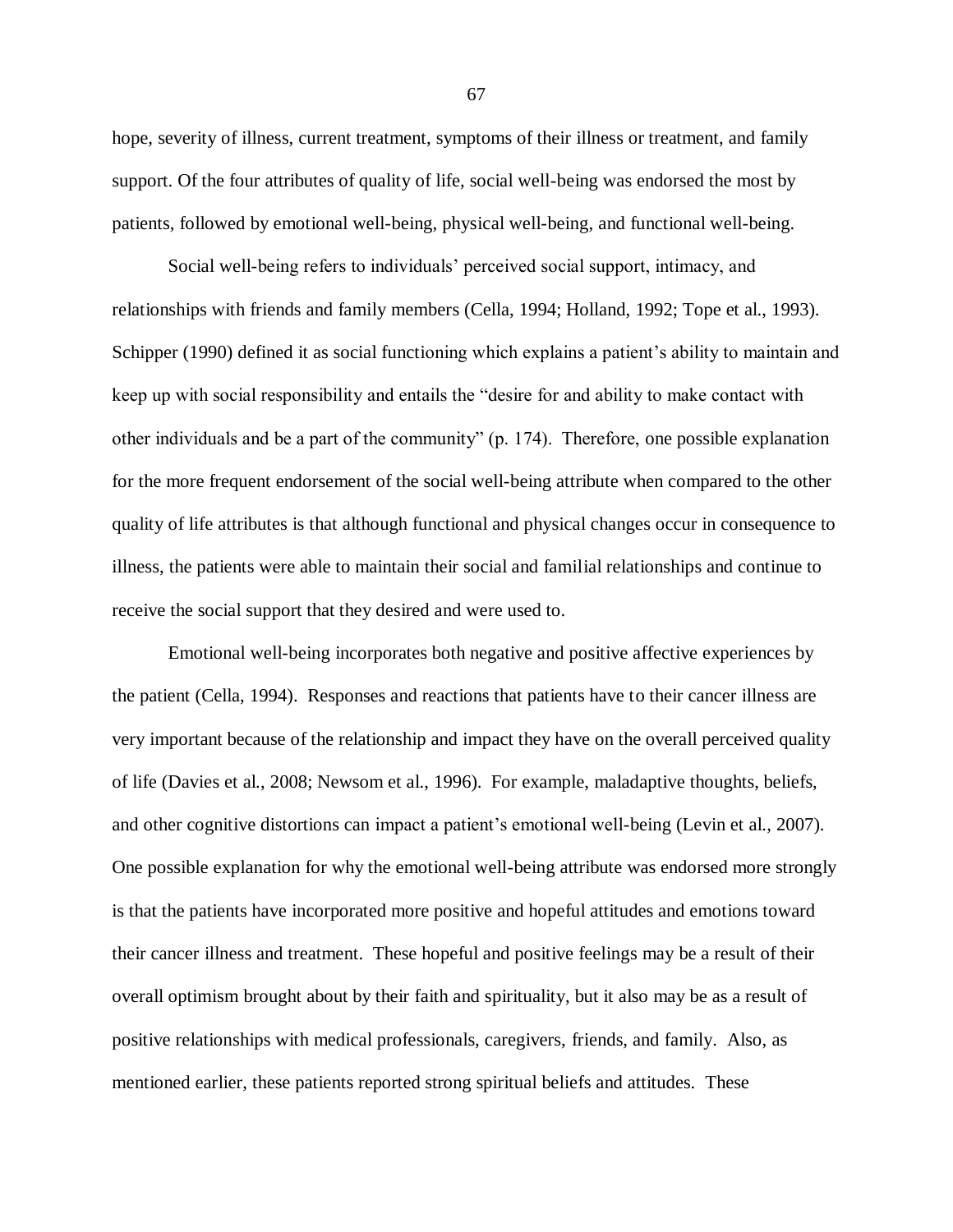explanations would be consistent with the results of the current study which indicate that spirituality, hope, and earlier stages of cancer contribute to cancer patients' quality of life. Specifically, cancer patients who are hopeful, spiritual, and in the beginning stages of their cancer illness reported having greater quality of life.

In summary, of the four attributes of quality of life, social well-being and emotional wellbeing stood out as being most impactful on patients' overall quality of life. Although functional well-being and physical well-being were not reported to be as impactful on quality of life as social and emotional well-being, they still were reported to be important aspects of patient quality of life. For example, lowered physical abilities contribute to diminished functional abilities, such as ability to work, which may then alter social and emotional well-being. Being able to distinguish between particular components of quality of life and their possible relationship to the overall quality of life is important so that appropriate attention can be given to the dimensions that are negatively impacting the individual's overall quality of life and satisfaction. Practitioners can then address these areas more specifically and assist in alleviating problems in those particular domains (Cella, 1993; Tope et al., 1993).

#### **Multiple Regression Analysis**

In the present study cancer patients' hope, spirituality, age, gender, and stage of cancer were examined as predictors of patients' quality of life. The multiple regression analysis indicated that together hope, spirituality, age, gender, and stage of cancer did significantly predict overall quality of life in cancer patients, although not all of the variables were significant (i.e., gender and age).

Of the five variables examined, hope and spirituality were found to be the strongest predictors of quality of life. They were also positively correlated, indicating that a patient with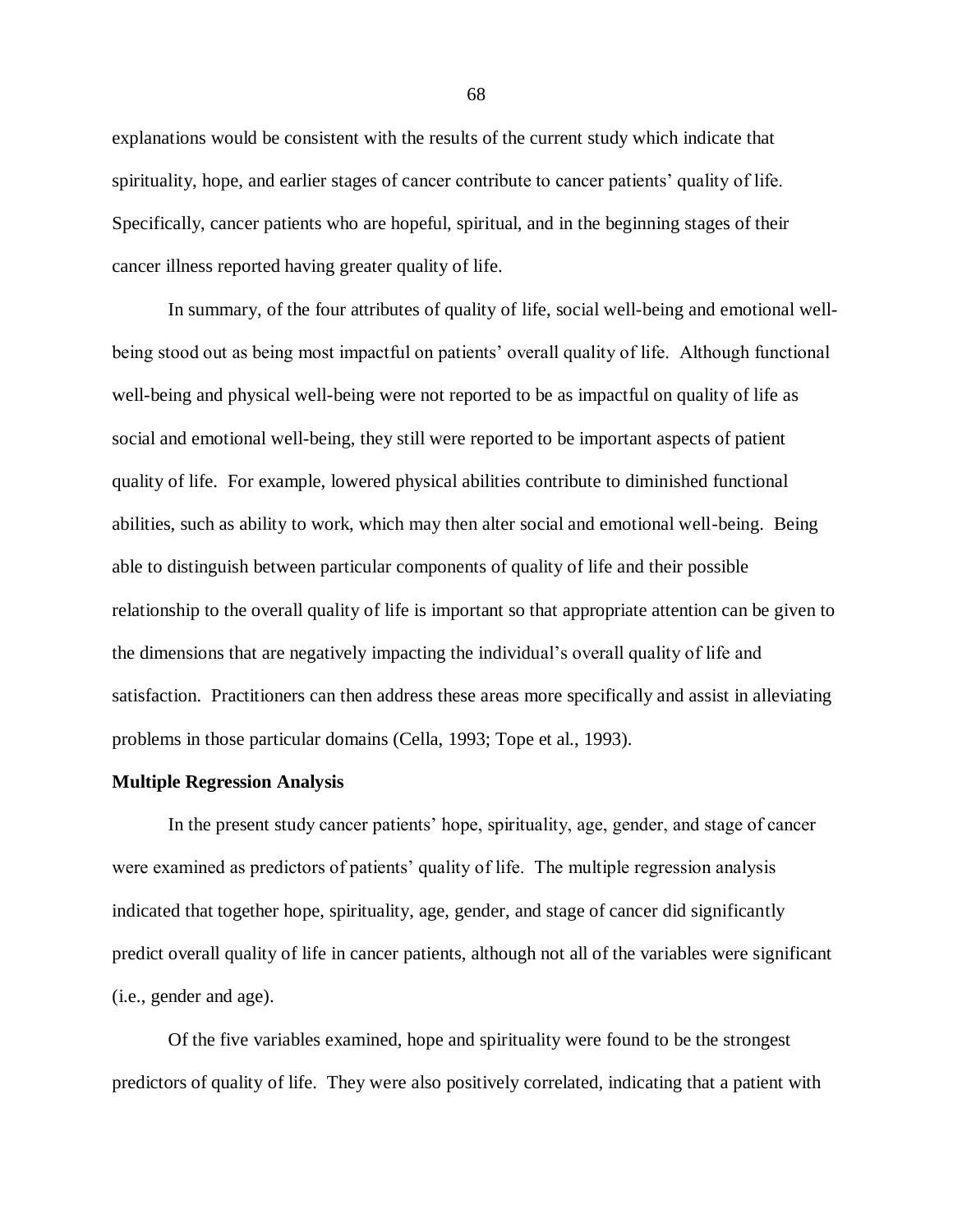higher levels of hope will have a greater quality of life during the cancer illness and also that a patient with higher levels of spirituality will have improved quality of life. Age and gender did not contribute in meaningful ways to the predictive model. Stage of cancer was also predictive of quality of life in the negative direction, suggesting that patients in the beginning stages of cancer are more likely report greater quality of life.

Along with the literature, which indicates that spirituality and hope are essential and positive elements in patients' cancer experience (Fitchett et al., 1996; Koenig, 1997; Miller, 1997; Tope et al., 1993; Weaver & Flannelly, 2004; Zimpfer, 1992), the present study supports the importance of spirituality and hope in cancer patients' quality of life. The results indicated that cancer patients who reported higher spirituality and hope tended to experience a better quality of life. Through spirituality, cancer patients find meaning and purpose in life, and this assists them in understanding and coping with their cancer (Fowler, 1981; Jim et al., 2006). I believe that many of the factors fostering hope and spirituality and therefore overall quality of life of cancer patients include: love and support from family, friends, and religious leaders; setting and accomplishing goals; maintaining some independence and autonomy; positive relationships with caregivers and providers; camaraderie with other patients and survivors; personal determination; and uplifting memories, including times when past prayers and goals were met and achieved. Patients utilize their spirituality as a source of support, hope, and inner strength (Fowler, 1986; Weaver & Flannelly, 2004).

Chronic diseases like cancer can lead to changes in functioning within the patient. These changes are often unfavorable, including helplessness, negative emotionality, and lack of meaning and purpose. On the other hand, not all changes are negative; some resulting emotions can be positive, such as optimism and hopefulness (Gatuszka, 2006; Jim et al., 2006; Thompson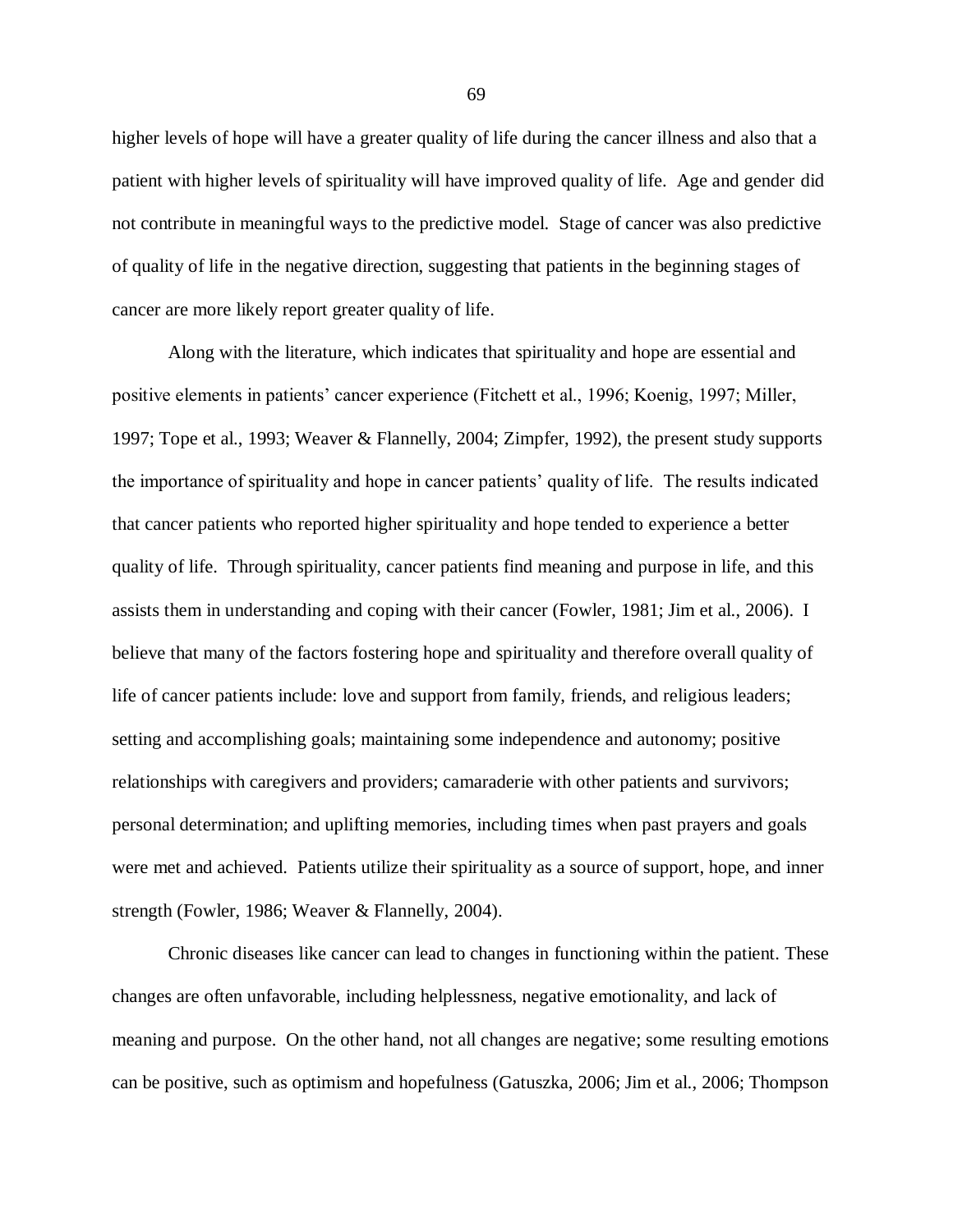& Pitts, 1993). Spirituality and hope may be utilized as resources in health care. Because spirituality and hope were found to be the strongest predictors of patient quality of life, it is important that patients' spirituality and level of hopefulness continue to be addressed in clinical settings. Considering the beneficial aspects of spirituality and hope, not addressing or paying attention to these extra-therapeutic factors may potentially be unethical (Bergin, 1980). Although a direct causal relationship between spirituality and hope and the quality of life of cancer patients cannot be determined by this study, the findings strongly support a meaningful relationship between these variables and patients' overall quality of life. Continued research is needed to fully comprehend and interpret the relationships among spirituality, hope, and cancer patient quality of life.

As with hope and spirituality, stage of cancer was found to have a meaningful but negative relationship with quality of life. Patients in the beginning stages of cancer tended to have a higher quality of life, and patients in the later stages of cancer tended to have a lower quality of life. Earlier stages of cancer offer better prognoses than later stages, because the spread of the disease is less pervasive in the earlier stages. Patients often experience fewer physical difficulties at earlier stages of the disease. A possible explanation of the relationship between stage of cancer and quality of life is that patients with later stages of cancer experience more physical and functional limitations. An alternative explanation for the negative relationship between stage of cancer and quality of life is that patients with advanced disease undergo more aggressive treatments, which also negatively impact patients' quality of life.

Although the primary purpose of this study was not to assess the relationship between various stages of cancer and the quality of life subscales, such dedicated examinations in the future would help to ascertain the nature of the relationships that may exist between stage of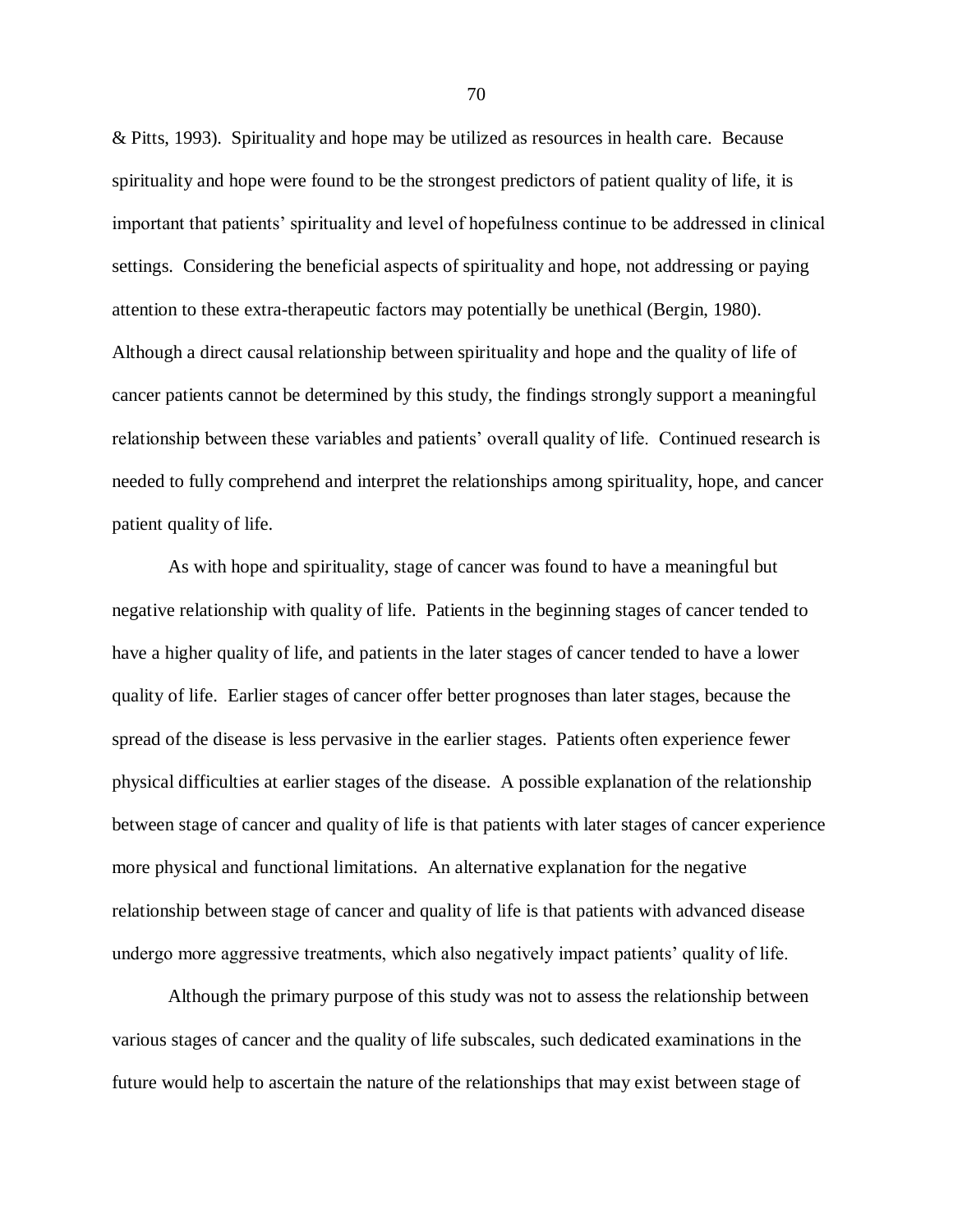cancer and the various identified facets of quality of life. It is important to note that many researchers have found that hope and hopelessness are present in patients at different times throughout their illness, stage of cancer, and treatment and that it is important for healthcare providers to listen attentively, allowing their patients to speak freely about their moods, feelings, and thoughts as they relate to their cancer, treatment, and prognosis (Lindholm et al., 2005). The causal effect of stage of cancer on quality of life cannot be ascertained with the present analysis. To confirm that earlier stages of cancer lead to better quality of life would require further research. The present study does support previous findings that patients in the beginning stages of cancer tend to report a better quality of life.

The relationship between age and quality of life has been mixed in the literature. Several authors have found no relationship between age and quality of life (Esbensen et al., 2004; Litwins et al., 1994; Whynes et al., 1994). Other authors have found a significant relationship between age and quality of life; some found a negative relationship (Krongrad, Litwin, Lai, & Lai, 1998), while others found a positive relationship (Payne, 1992; Roberts et al., 1992). In this study, age was found not to have a significant relationship with patient quality of life. One possible explanation that may be a factor contributing to a positive relationship between age and quality of life in some research studies is that of maturity and experience. Patients who have lived longer and obtained more life experiences may find patience and peace more easily than those who feel like their life is being taken from them and that they are too young to have to suffer or have a cancer illness. The lack of a significant relationship between age and quality of life in this study may suggest that individuals with cancer do not necessarily experience lower quality of life as a result of their older age.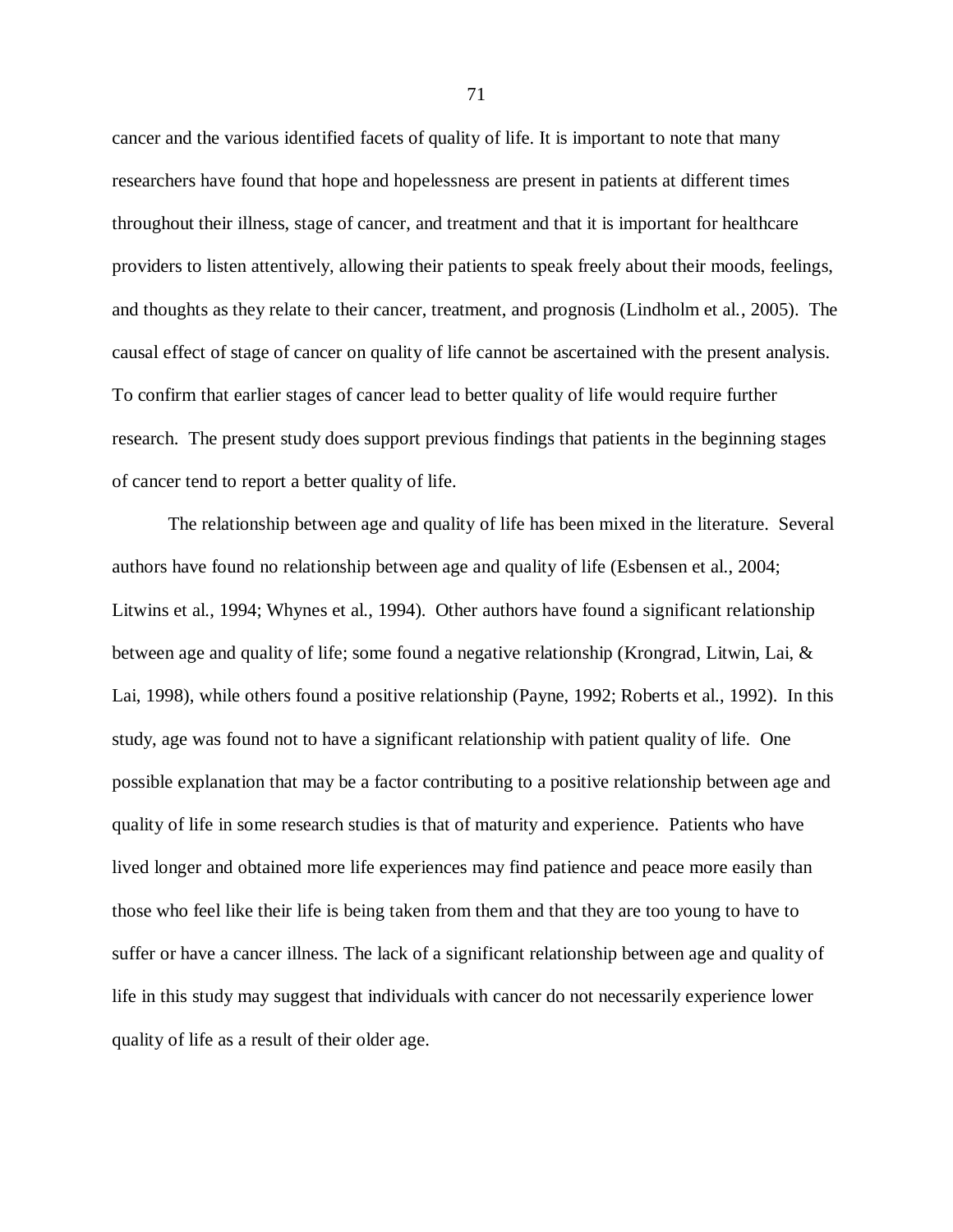As with the relationship between age and quality of life, the relationship between gender and quality of life has been unclear (Schag et al., 1994; Stanton et al., 2002; Zautra & Goodhart, 1979). In this study, gender was not significantly correlated with quality of life. One particular cause of the mixed outcomes of these particular variables is in the inherent differences between men and women. Many male patients may find it difficult to express emotion and admit how they are feeling. They may feel embarrassed to report feelings of fear, anxiety, and/or depression. They also may decline to admit more favorable feelings, such as peace, happiness, and joy. There also may be generational differences that may need to be accounted for in further research and exploration that may shed more light on the relationship between gender and quality of life. Furthermore, there may be other factors and variables that have greater impact on patients' quality of life that may discount or overshadow their particular gender (e.g., level of hope, spirituality, access to healthcare, and family and religious support). Similar to the interpretation regarding the lack of a relationship between age and quality of life, the lack of a relationship between gender and quality of life may be interpreted to point out that neither men nor women suffer a lower or higher quality of life due to their gender.

## **Conclusions**

The clinical course of cancer varies from patient to patient. Cancer patients can experience one of four general courses: (a) long survival and cure, (b) period with no evidence of disease followed by recurrence, (c) no disease-free period as a result of no response to treatment, and (d) no primary treatment possible (Holland, 1989a). Regardless of the course, most cancer patients experience the detection of symptoms, receive a diagnosis, and obtain treatment, along with its side effects (Holland, 1989a), and therefore have physical, functional, social, and emotional changes as a result of their illness.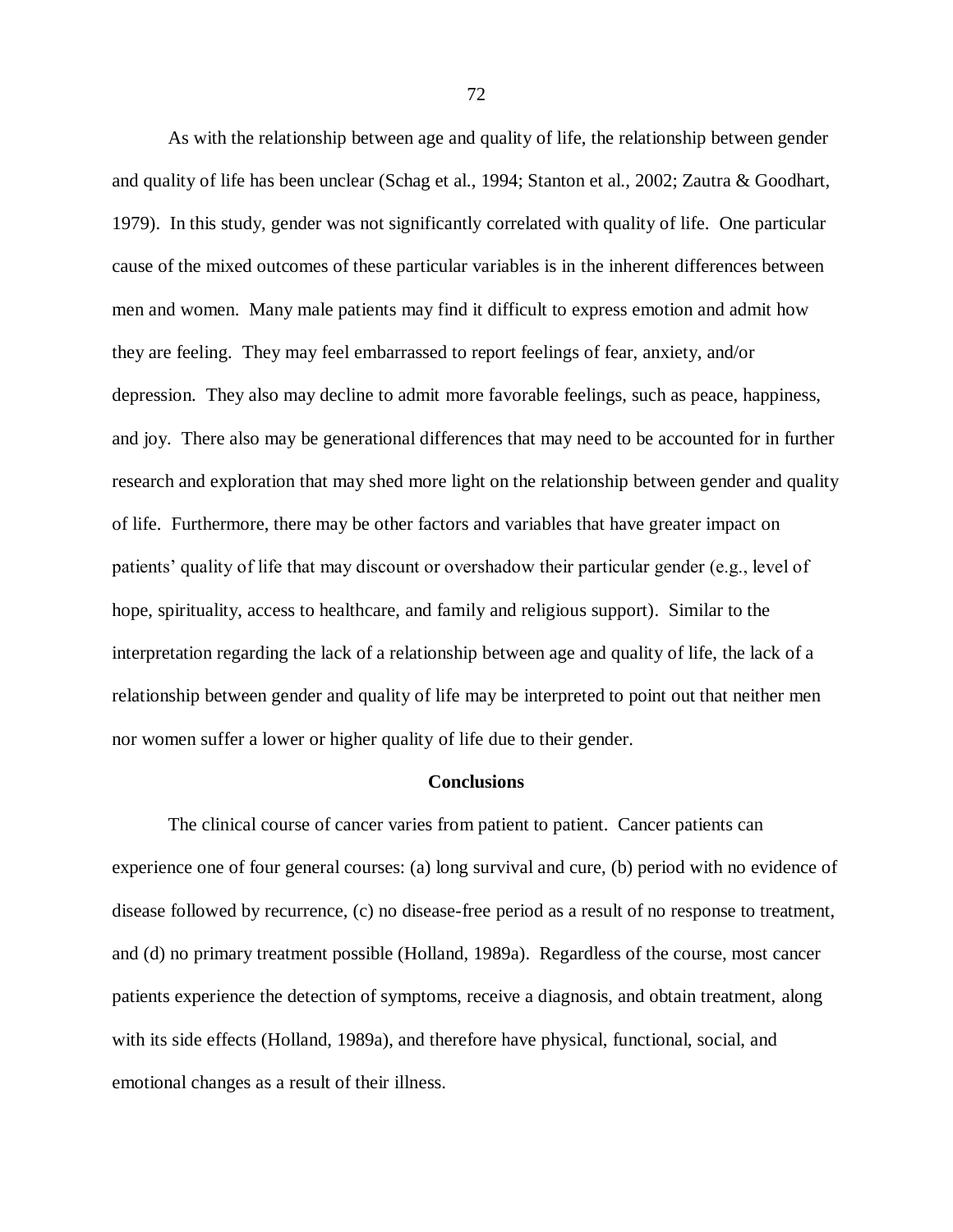Quality of life is a multidimensional concept which includes patients' physical wellbeing, functional well-being, social well-being, and emotional well-being (Aaronson et al., 1994; Cella, 1998; Montgomery et al., 2002; Tope et al., 1993). Cancer patients' quality of life reflects the impact cancer has on each of these four domains. Individuals diagnosed with cancer encounter difficulties in their global quality of life. Examining the intricacies of their quality of life as they proceed through the course of cancer provides information regarding methods to provide the highest quality of life possible. Thus, as a patients' quality of life is examined, information regarding their strengths and weakness will be exposed. As this occurs, the patients, along with their family and health care providers, can begin to address these strengths and weakness, which will assist the patient in developing an improved quality of life. Hope and spirituality are two areas of patients' lives that are not addressed in the four domains. Therefore, their relationship with quality of life was examined. Research regarding cancer and the relationship between patients' quality of life and age, gender, and stage of cancer has been mixed, so these variables were also assessed for their potential impact on quality of life.

Previous research that addressed spirituality focused primarily on patients in later stages of the disease (Loscalzo & Brintzenhofeszoc, 1998; Swensen et al., 1993). The goal of the present study was to address cancer patients' overall quality of life during all phases of the disease. Patients who were participating in the study were at least one month post diagnosis to decrease the chances of their reporting a lower quality of life as a result of the acute stress they may experience within the first few weeks of finding out about the diagnosis (Gotay, 1984; Loscalzo & Brintzenhofeszoc, 1998). The patients' hope, spirituality, and stage of cancer predicted their overall quality of life. In the present study, patients with higher levels of hope and spirituality and earlier stages of cancer tended to experience better quality of life. This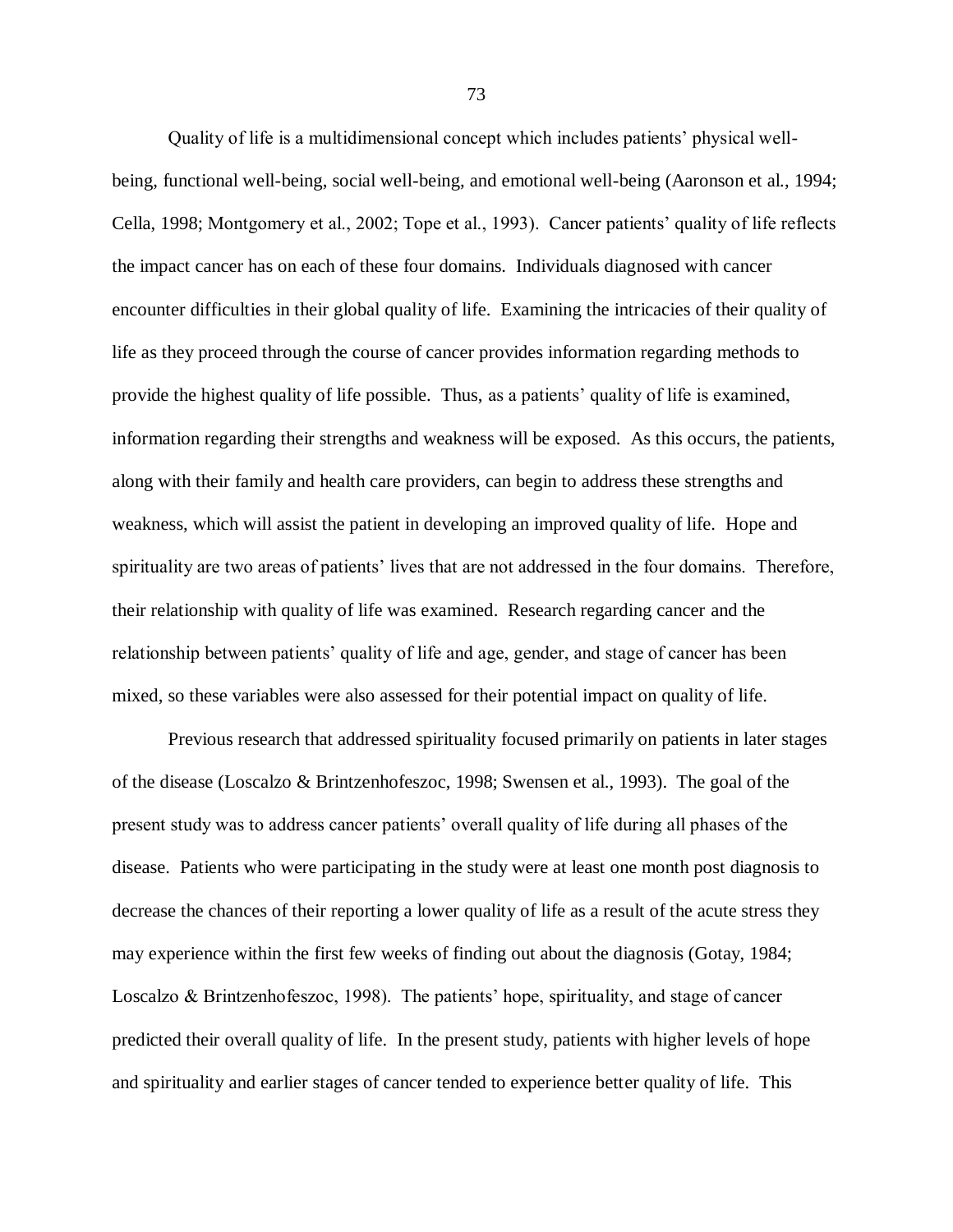supports hope, spirituality, and stage of cancer as important elements of the patient's cancer experience. Addressing and possibly encouraging hope and spirituality in cancer patients may be beneficial to their quality of life. Even though there is little that can be done about a patient's current stage of cancer, it continues to be important that patients and medical professionals be mindful of the patient's current cancer stage, address the cancer illness as soon as possible, and support the need for early detection and prevention.

#### **Clinical Implications**

Many cancer patients report that through their medical care and treatment their illness was assessed and reassessed, including an evaluation of the physical symptoms and discomforts. However, many patients have also stated that the spiritual, emotional, and existential aspects of their cancer illness were rarely a focus of care (Greisinger et al., 1996). This illuminates the difference between disease and illness: "disease is what happens to the body, and illness is how the disease manifests itself in a patient's daily life" (Mechanic, 1989, p. 60). The demands of current clinical practices, which are becoming increasingly competitive, as well as current educational practices and traditions, may lead to a primary focus on a systematic examination of a patient's body to assess the presence or development of disease. However, systematic examination of an individual's concerns about their quality of life, as well as less common factors that influence his or her quality of life, such as spirituality and hope, may be used to complement the disease assessment and facilitate an appropriate referral to another member of the healthcare team. A number of the participants in this study benefited from thoughtful referrals to psychologists, spiritual advisors, and chaplains, while other participants were able to return to their healthcare providers with specific questions in mind concerning their quality of life.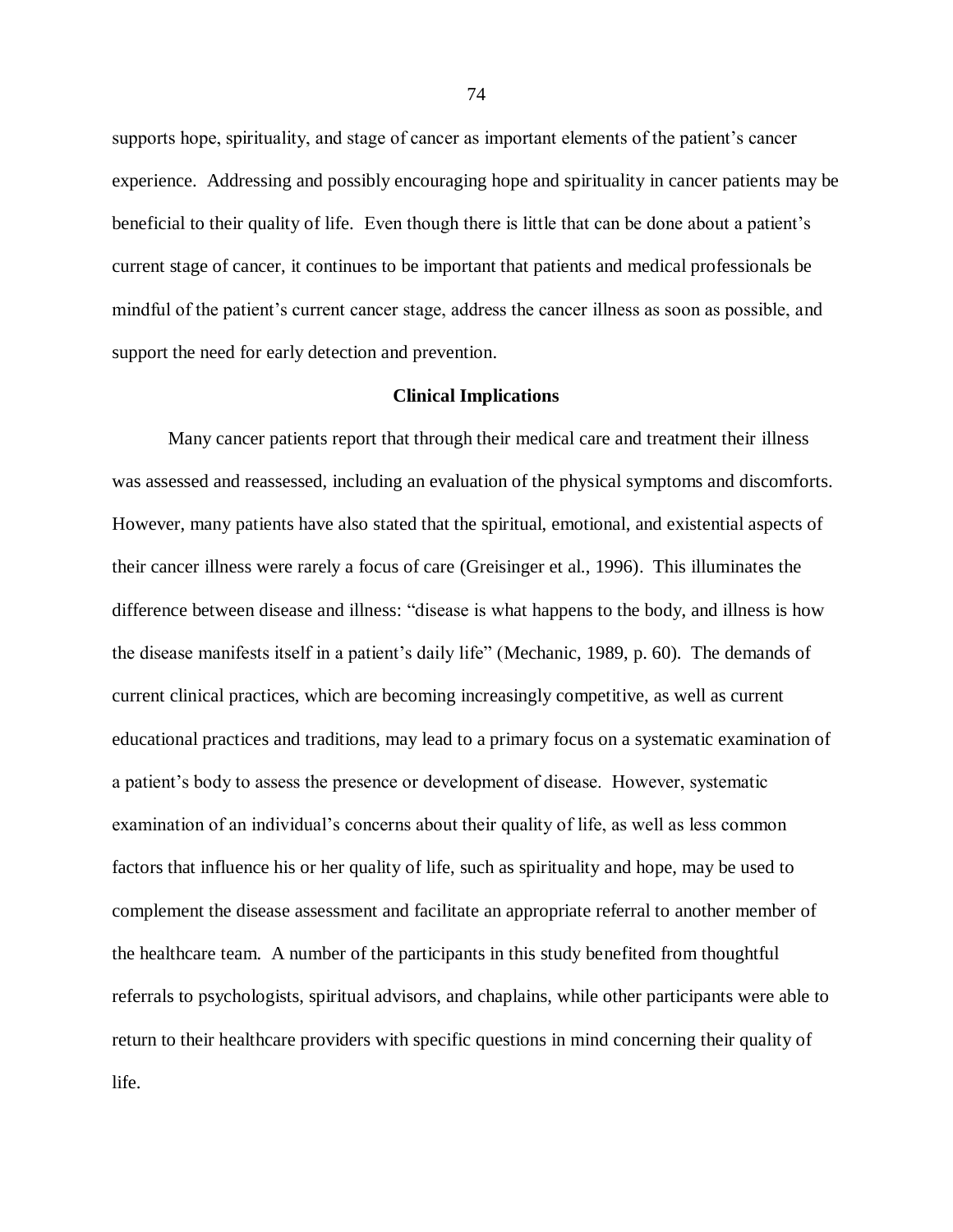Many patients suffering from a cancer illness have already thought about their quality of life and find having a discussion with their healthcare providers not only appropriate but necessary. During this time with their doctors or other healthcare workers, patients can review their concerns, thoughts, and other emotions that they are experiencing. They can develop an understanding of how well they are coping, and work toward closure of these issues or develop a plan to initiate other elements that impact their quality of life such as hope, spirituality, and social support. Healthcare providers and professionals have an opportunity to help patients face challenges by trying to understand what they are experiencing as well as allowing the patient time to process and reflect. This can be achieved by focusing on the patient's quality of life and those factors that influence it.

# **Limitations**

One limitation of this study is that the participants were not randomly selected; they were selected based upon willingness to participate in the study as well as meeting the standard participation requirements. In addition, the participants in this study were all fairly independent and mobile even though they were at differing stages of cancer and treatment. Participants with diminished mobility and independence may have had differing perceptions, hope, spirituality, and quality of life. Some of the participants may have filled out their surveys in the presence of significant others, which may have influenced how they chose to respond. Participants who fill out surveys such as these in the presence of family or friends may not respond as honestly as they would have if they were alone. They may not want their family members to know how they are really feeling or how the illness is really impacting them. There are particular questions on the surveys that address support systems and relationships that also may be a topic of concern for the patient and one that they may feel inclined to hide or falsify in order avoid family conflict.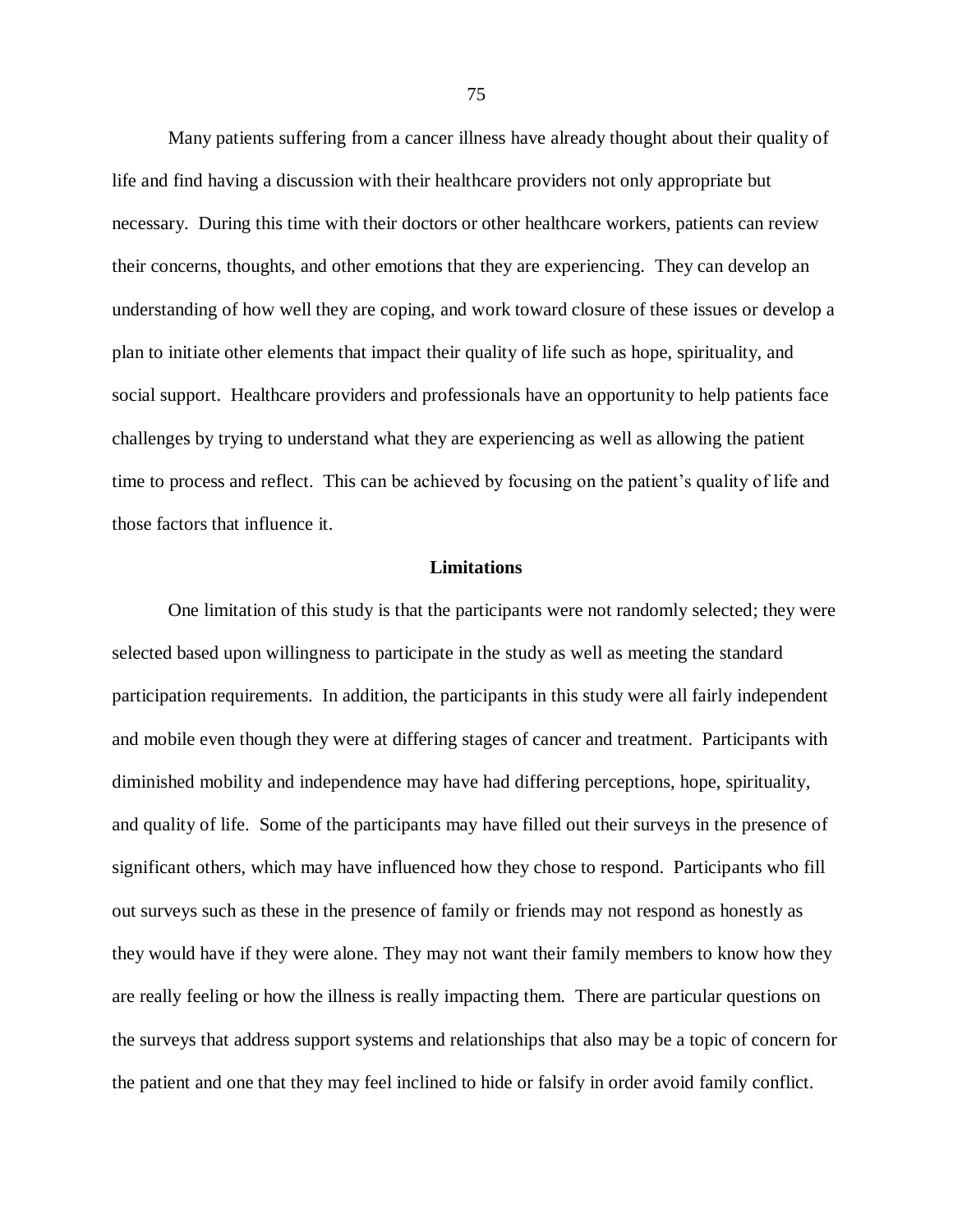Another limitation is that because there are many cancer classifications there are also many treatment variations among cancer patients. These variations may be a confounding factor within the study. The nature of the treatments experienced by the participants, such as chemotherapy, radiation therapy, and hormonal therapy, may restrict the generalizability of the results to all cancer patient populations. Differing treatments can cause differing changes within the patient, including functional and physical problems, loss of appetite, weight change, and shifts in motivation and energy levels.

Additionally, because the analysis is correlational, no conclusions can be drawn regarding causality (Hepper, Kivlighan, & Wampold, 1992). Therefore, it cannot be determined that higher levels of hope and spirituality cause patients to experience a better quality of life. It can be stated, however, that patients with higher levels of hope and spirituality tend to experience better overall quality of life.

All of the participants in the study were receiving treatment in hospitals in the Midwest region of the United States. This is a limitation in that it is a threat to external validity; it restricts the generalizability of the results to oncology patients in this region (Hepper et al., 1992). One reason for this particular limitation is due to possible cultural differences between this population and other regional populations. These differences may include education, level of religious and/or spiritual acculturation, social values, and age differences within this sample.

An additional limitation of this study pertains to the measures used to assess quality of life, hope, and spirituality. The results in the study reflect the quality of life, hope, and spirituality as measured by the Functional Assessment of Cancer Therapy-General (FACT-G), Hearth Hope Index (HHI), and Functional Assessment of Chronic Illness Therapy—Spiritual Well-being (FACIT-Sp). Other measures for the variables may elicit varying results.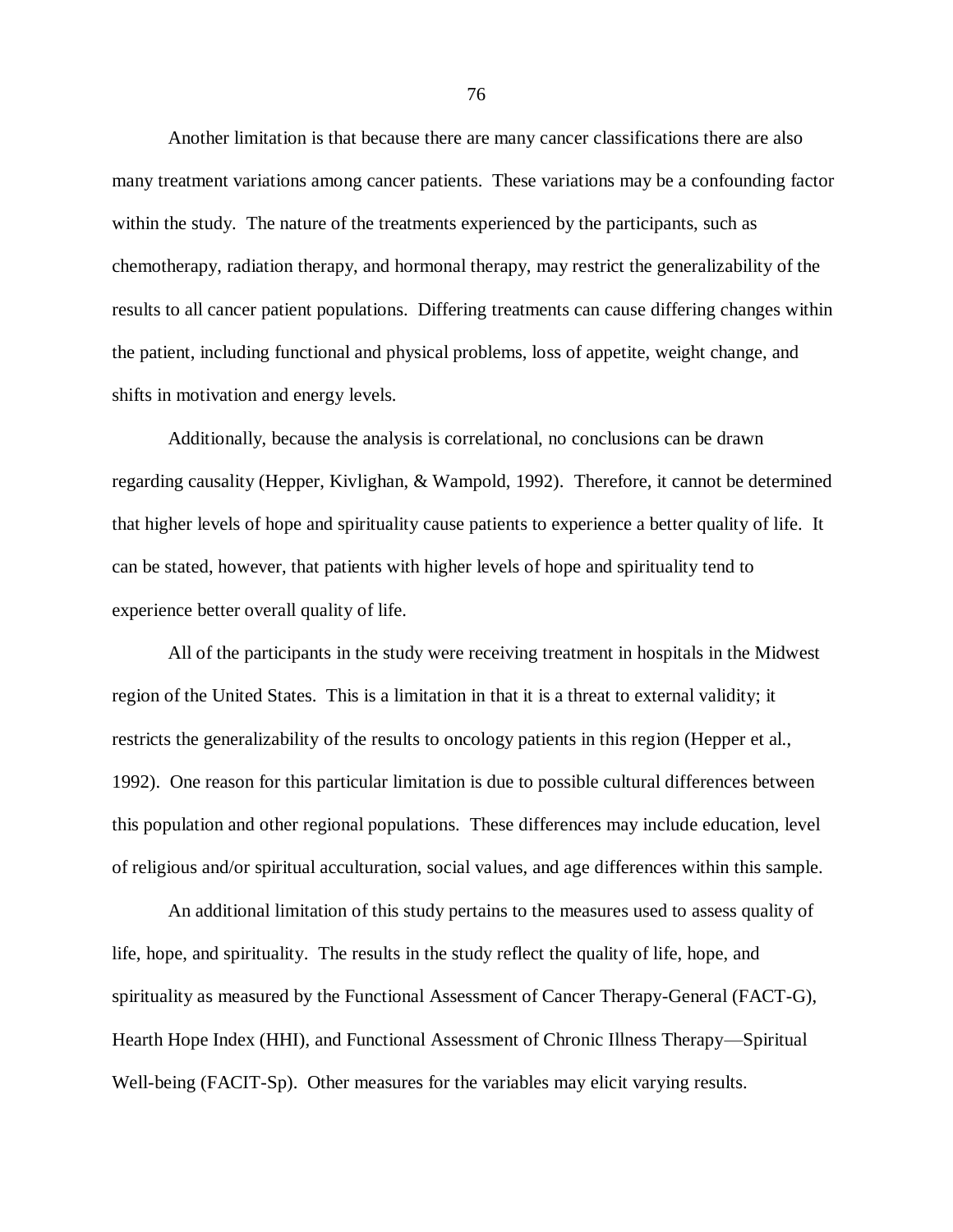## **Future Research**

There were various questions that either went unanswered in the present study or that were left unaddressed that can be studied in future research. One particular question pertains to the different types of treatment that cancer patients receive and their impact on quality of life. Future researchers could also examine the quality of life before and after surgery as well as during radiation treatment, an area that was not examined during the present study.

Other researchers should also further explore the probable causal impact of stage of cancer on quality of life for those patients who experience multiple stages. One approach would be to assess patients' quality of life at various points throughout their treatment. For example, a researcher could assess patients' quality of life beginning shortly after the patient receives a diagnosis and continue to intermittently assess quality of life throughout the clinical course of cancer (i.e., as he or she progresses through the various stages of cancer). Additionally, little research has been done on levels of spirituality and hope across time. Does a cancer illness impact an individual's perceived level of spirituality or hope? Researchers could also assess individuals prior to the cancer illness if possible or at least at various stages as the cancer progresses to see if any changes in hope and spirituality occur.

In addition, future research concerning the correlations found among the predictor variables is recommended. In the present study, the relationship between hope and spirituality was examined as the primary interest, but the relationship between hope and gender, spirituality and gender, hope and age, and spirituality and age were not assessed as thoroughly. Future researchers can assist in increasing our understanding of the relationships among those variables.

Finally, the relationship between spirituality and quality of life can continue to be examined to provide further understanding of the nature of this relationship and its impact on the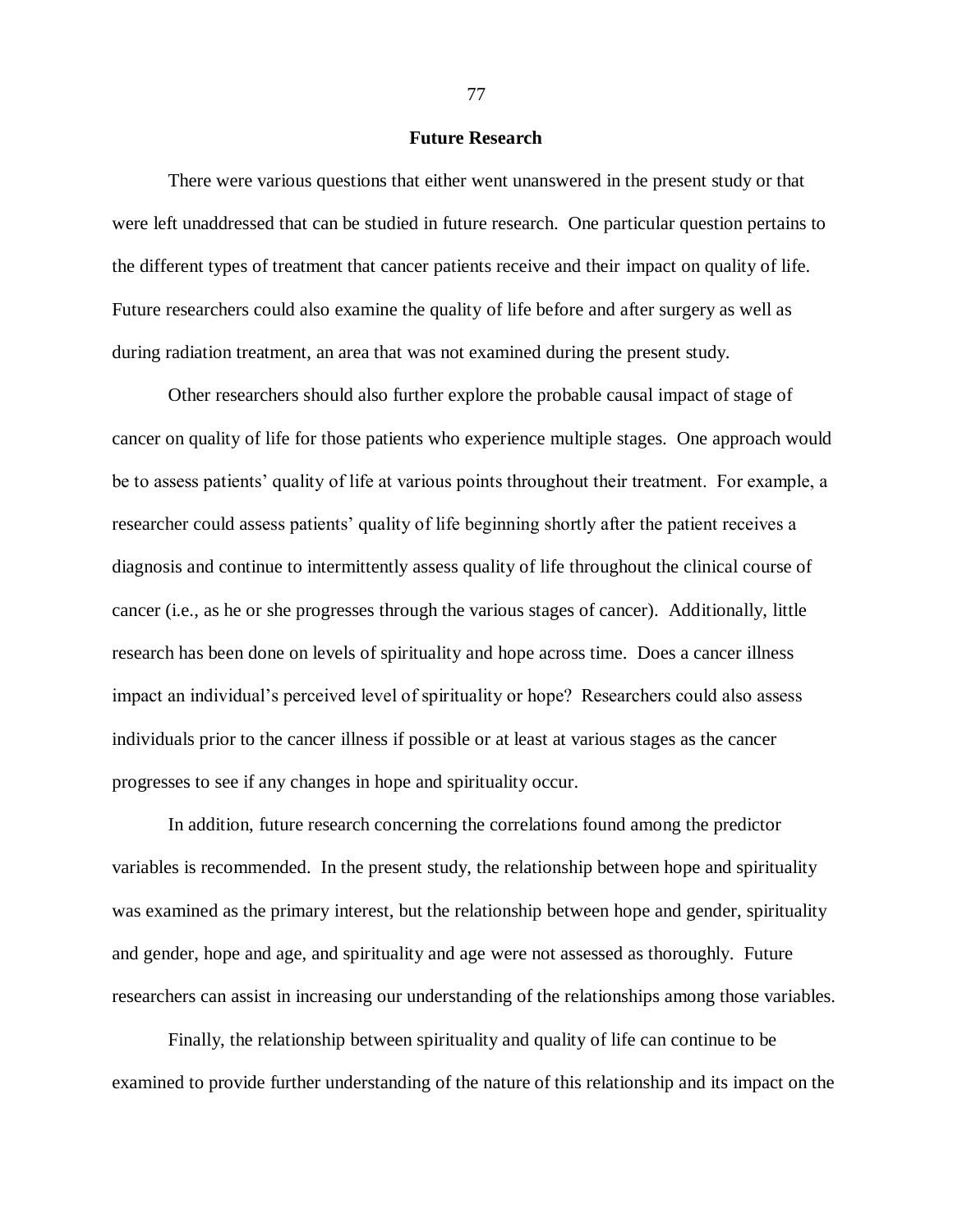patient throughout the cancer experience. Does lower quality of life diminish one's spirituality or does one's higher spirituality lead to better quality of life? Additional explorations into the nature of the relationships between spirituality and quality of life in cancer patients could help answer these questions.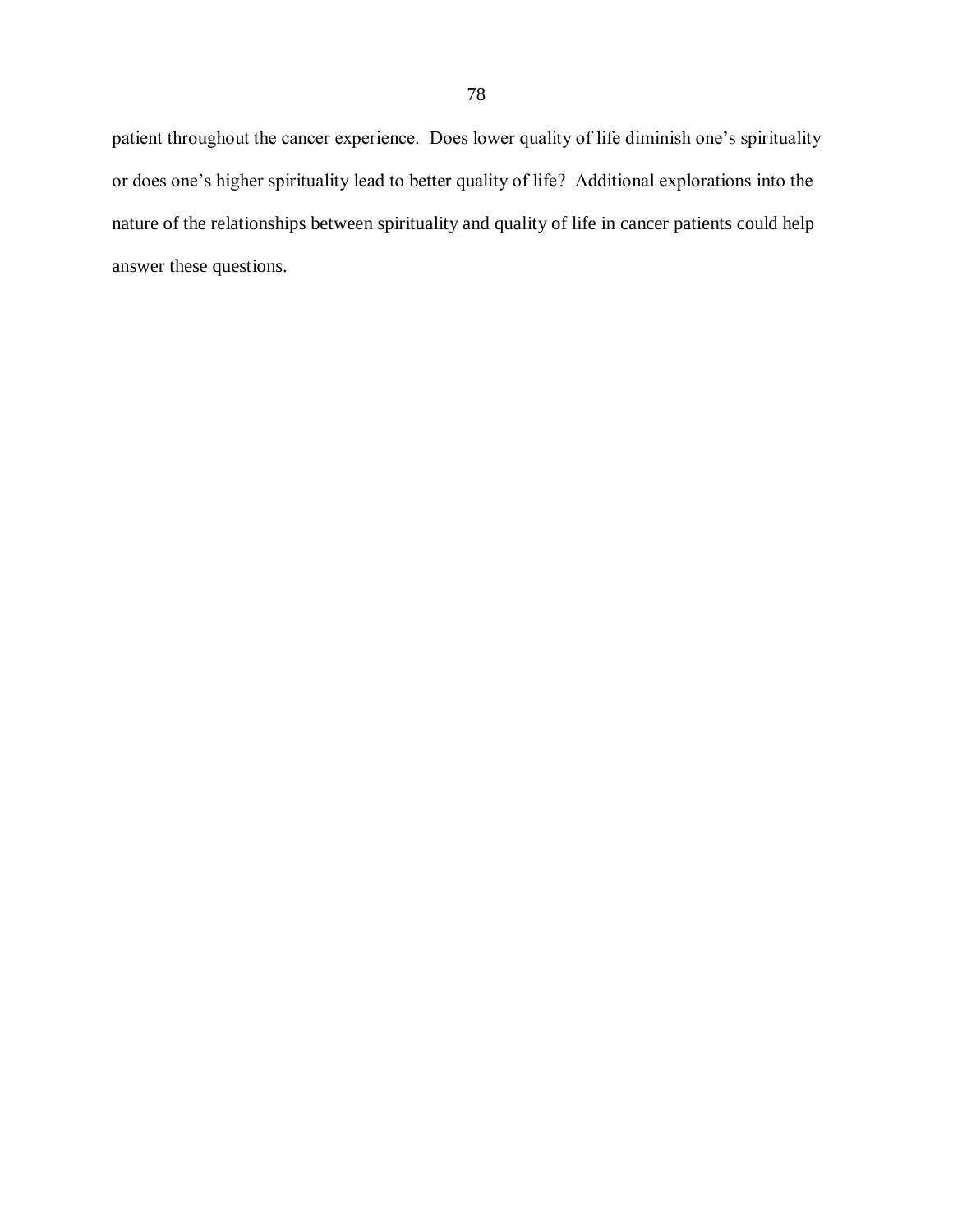## REFERENCES

Aaronson, N. K. (1991). Methodologic issues in assessing the quality of life of cancer patients. *Cancer, 67,* 844-850. doi:10.1002/1097-0142(19910201)67:3+<844::AID-CNCR2820671416>3.0.CO;2-B

- Aaronson, N. K., Ahmedzai, S., Bergman, B., Bullinger, M., Cull, A., Duez, N., . . . de Haes, J. (1993). The European Organization for Research and Treatment of Cancer QLQ-C30: A quality of life instrument for use in international clinical trials in oncology. *Journal of the National Cancer Institute, 85,* 365-376. doi:10.1093/jnci/85.5.365
- Aaronson, N. K., Cull, A., Kaasa, S., & Sprangers, M. (1994). The EORTC modular approach to quality of life assessment in oncology. *International Journal of Mental Health, 23,* 75-96.
- Affleck, G., & Tennen, H. (1996). Construing benefits from adversity: Adaptational significance and dispositional underpinnings. *Journal of Personality, 64,* 899-922. doi:10.1111/j.1467-6494.1996.tb00948.x
- Alcoholics Anonymous. (1976). *Alcoholics Anonymous* (3rd ed.). New York, NY: Alcoholics Anonymous World Service.

American Cancer Society. (1998). *Cancer facts and figures* [Brochure]. Atlanta, GA: Author.

American Cancer Society. (2008). *Cancer facts and figures* [Brochure]. Atlanta, GA: Author.

American Psychological Association. (2002). American Psychological Association ethical principles of psychologists and code of conduct. Retrieved May 24, 2011, from <http://www.apa.org/ethics/code2002.html>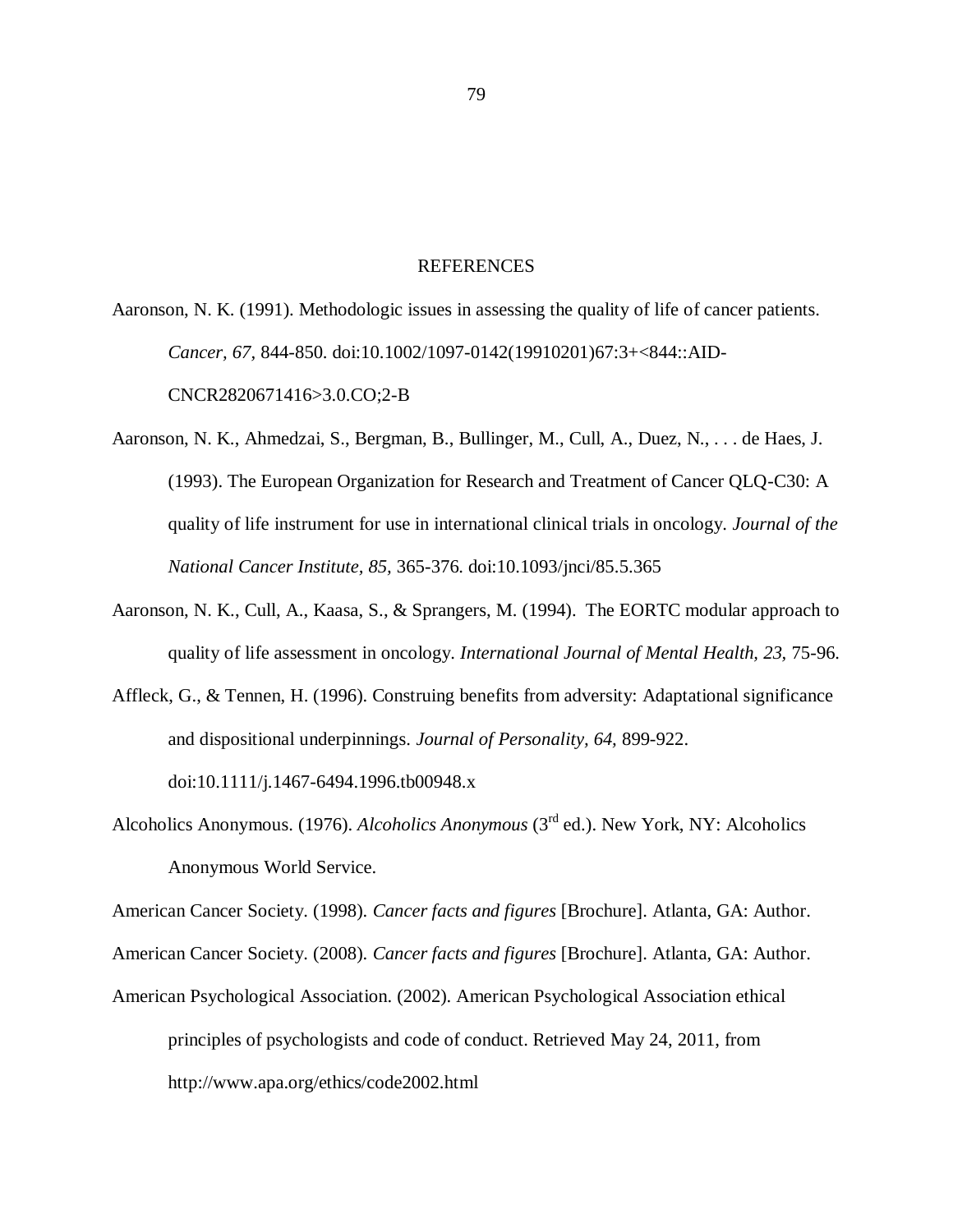- Anderson, B. L., Kiecolt-Glaser, J. K., & Glaser, R. (1994). A biobehavioral model of cancer stress and disease course. *American Psychologist, 49,* 389-404. doi:10.1037/0003- 066X.49.5.389
- Badger, T. A. (2001). Depression, psychological resources, and health-related quality of life in older adults 75 and above. *Journal of Clinical Geropsychology, 7,* 189-200. doi:10.1023/A:1011339111515
- Baider, L., & Sarell, M. (1983). Perceptions and causal attributions of Israeli women with breast cancer concerning their illness: The effects of ethnicity and religiosity. *Psychotherapy Psychosomatics, 39,* 136-143. doi:10.1159/000287734
- Baker, F., Curbow, B., & Wingard, J. R. (1992). Development of the satisfaction with life domains scale for cancer. *Journal of Psychosocial Oncology, 10,* 75-90. doi:10.1300/J077V10N03\_05
- Baldacchino, D., & Draper, P. (2001). Spiritual coping strategies: A review of nursing research literature. *Journal of Advanced Nursing, 34,* 833-841. doi:10.1046/j.1365- 2648.2001.01814.x
- Beck, C. (1986). Education for spirituality. *Interchange, 17,* 148-156. doi:10.1007/BF01807476
- Benzein, E., Norberg, A., & Saveman, B. (2001). The meaning of the lived experience of hope in patients with cancer in palliative home care. *Palliative Medicine, 15,* 117-126. doi:10.1191/026921601675617254
- Bergin, A. E. (1980). Psychotherapy and religious values. *Journal of Consulting and Clinical Psychology, 48,* 95-105. doi:10.1037/0022-006X.48.1.95
- Bergner, M., Bobbitt, R., Carter, W., & Gilson, B. (1981). The Sickness Impact Profile: Development and final revision of a health status measure. *Medical Care, 19,* 787-806.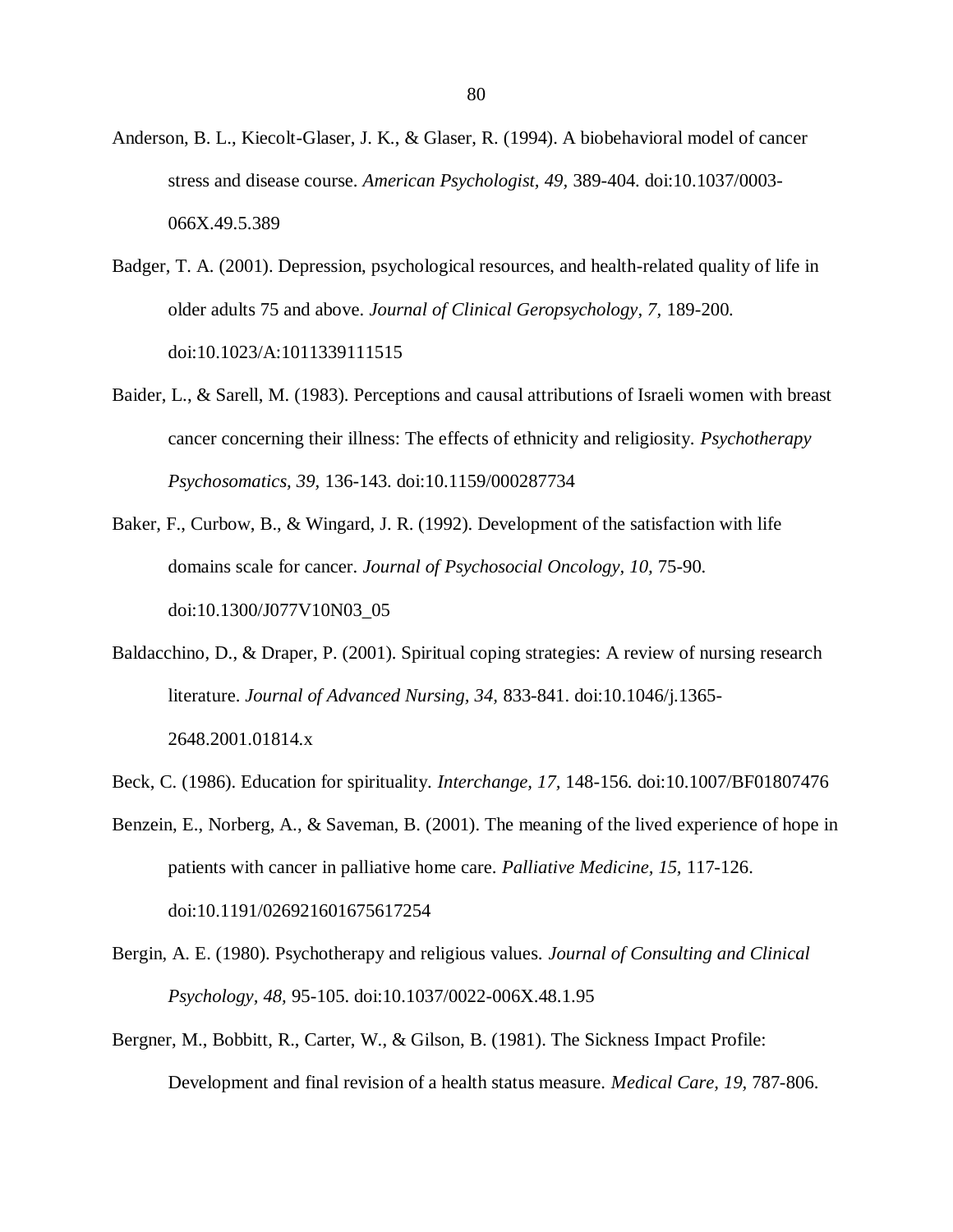- Brady, M. J., Peterman, A. H., & Fitchett, G. (1999). A case for including spirituality in quality of life measurements in oncology. *Psycho-Oncology, 8,* 417-428. doi:10.1002/(SICI)1099 -1611(199909/10)8:5<417::AID-PON398>3.0.CO;2-4
- Brennan, J. (2006). A conflation of existential and spiritual beliefs. *Psycho-Oncology, 15,* 933- 934. doi:10.1002/pon.1099
- Bruscia, K., Shultis, C., Dennery, K., & Dileo, C. (2008). Predictive factors in the quality of life of cancer inpatients. *Journal of Psychosocial Oncology, 26,* 75-90. doi:10.1080/07347330802359602
- Buckley, J., & Herth, K. (2004). Fostering hope in terminally ill patients. *Nursing Standard, 19,* 33-41.
- Burkhardt, M. A. (1994). Becoming and connecting: Elements of spirituality for women. *Holistic Nursing Practice, 8,* 12-21. doi:10.1177/089801019401200103
- Calman, K. C. (1984). Quality of life in cancer patients—an hypothesis. *Journal of Medical Ethics, 10,* 124-127. doi:10.1136/jme.10.3.124
- Cella, D. F. (1994). Quality of life: Concepts and definition. *Journal of Pain and Symptom Management, 9,* 186-192. doi:10.1016/0885-3924(94)90129-5
- Cella, D. F. (1998). Quality of life. In J. C. Holland (Ed.), *Psycho-oncology* (pp. 1135-1146). New York, NY: Oxford University Press.
- Cella, D. F., Tulsky, D. S., Gray, G., Sarafian, B., Linn, E., Bonomi, A., . . . Brannon, J. (1993). The Functional Assessment of Cancer Therapy Scale: Development and validation of the general measure. *Journal of Clinical Oncology, 11,* 570-579.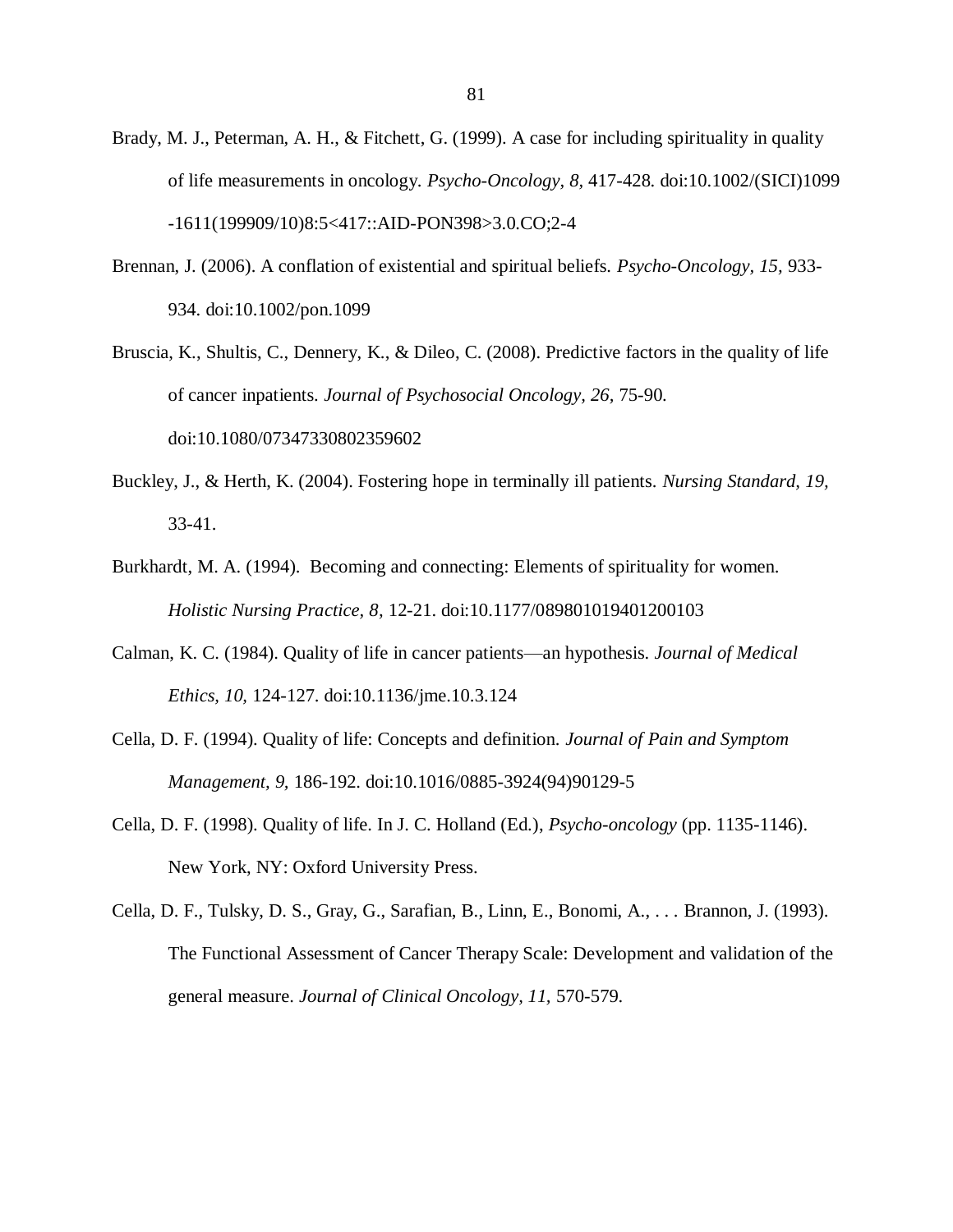- Centers for Disease Control and Prevention. (2008). Healthy aging: Preventing disease and improving quality of life among older Americans: At a glance. Retrieved from http://www.cdc.gov/aging/.
- Chochinov, H. M. (2003). Thinking outside the box: Depression, hope, and meaning at the end of life. *Journal of Palliative Medicine, 6,* 973-977. doi:10.1089/109662103322654893
- Clayton, J. M., Butow, P. N., Arnold, R. M., & Tattersall, M. (2005). Fostering coping and nurturing hope when discussing the future with terminally ill cancer patients and their caregivers. *Cancer, 103,* 1965-1975. doi:10.1002/cncr.21011
- Cohen, S., Mount, B., Tomas, J., & Mount, L. (1996). Existential well-being is an important determinant of quality of life. *Cancer, 77,* 576-586. doi:10.1002/(SICI)1097- 0142(19960201)77:3<576::AID-CNCR22>3.0.CO;2-0
- Collins, J. F., Hanson, K., Mulhern, M., & Padburg, R. (1992). Sense of coherence over time in cancer patients: A preliminary report. *Medical Psychotherapy, 5,* 73-82.
- Costain, K., Hewison, J., & Howes, M. (1993). Comparison of a function-based model and a meaning-based model of quality of life in oncology: Multidimensionality examined. *Journal of Psychosocial Oncology, 11,* 17-37. doi:10.1300/J077V11N04\_02
- Cummins, R. A., McCabe, M. P., Romeo, Y., & Gullone, E. (1994). The Comprehensive Quality of Life scale (ComQol): Instrument development and psychometric evaluation on college staff and students. *Educational and Psychological Measurement, 54,* 372-382. doi:10.1177/0013164494054002011
- Cunningham, A. J., Lockwood, G. A., & Edmonds, C. V. (1993). Which cancer patients benefit most from a brief, group, coping skills program? *International Journal of Psychiatry in Medicine, 23,* 383-398. Retrieved from http://www.ncbi.nlm.nih.gov/pubmed/8175249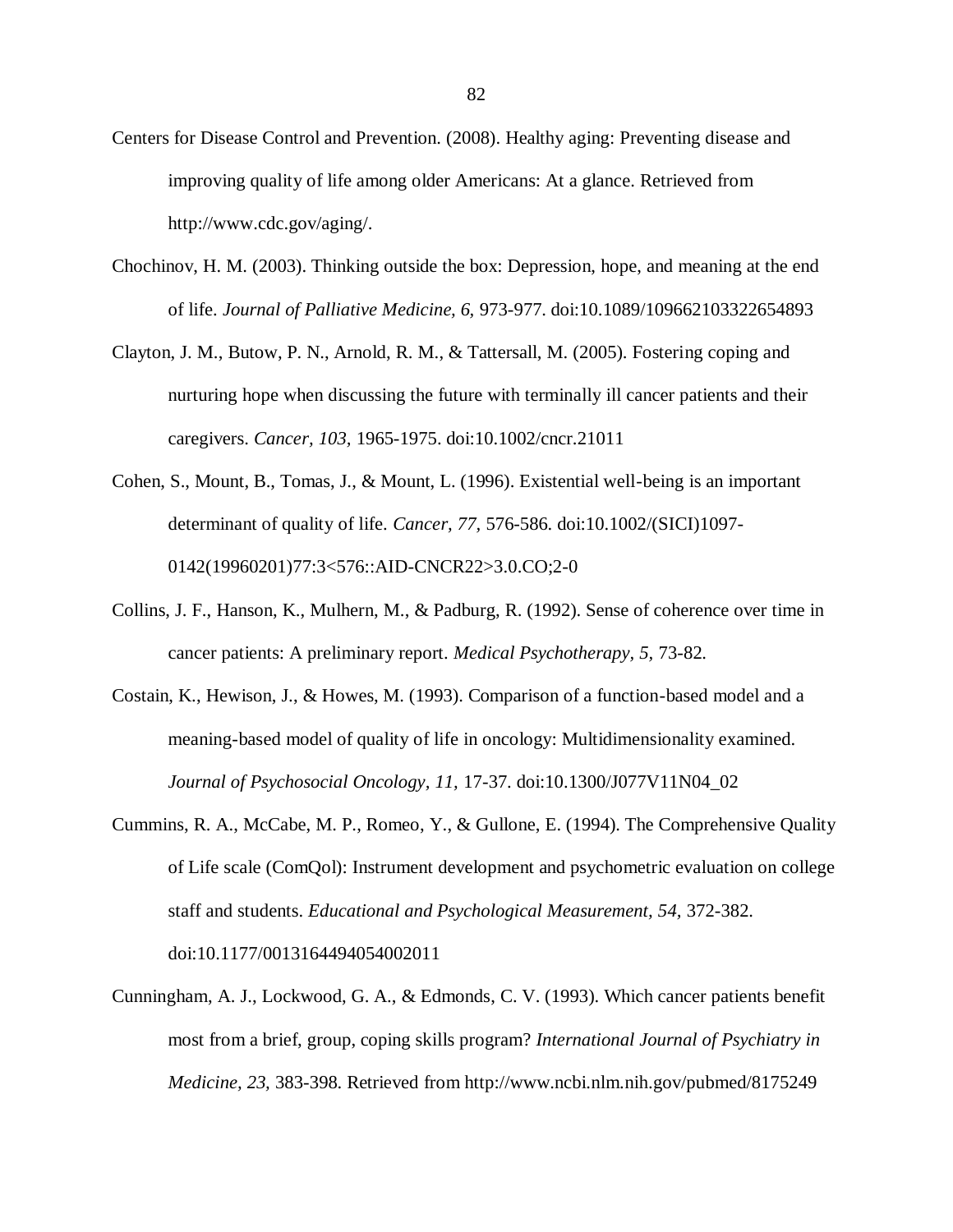- Cutcliffe, J. R., & Herth, K. (2002). The concept of hope in nursing 1: Its origins, background and nature. *British Journal of Nursing, 11,* 832-840. Retrieved from http://www3.interscience.wiley.com/journal/118506525/abstract
- Davies, N. J., Kinman, G., Thomas, R. J., & Bailey, T. (2008). Information satisfaction in breast and prostate cancer patients: Implications for quality of life. *Psycho-Oncology, 17,* 1048- 1052. doi:10.1002/pon.1305
- Dollinger, M., Rosenbaum, E. H., & Cable, G. (1991). How cancer is diagnosed. In M. Dollinger, E. H. Rosenbaum, & G. Cable (Eds.), *Everyone's guide to cancer* (pp. 11-20). Kansas City, Missouri: Andrews McMeel Publishing.
- Edgar, L., Rosberger, Z., & Nowlis, D. (1992). Coping with cancer during the first year after diagnosis. *Cancer, 69,* 817-828. doi:10.1002/1097-0142(19920201)69:3<817::AID-CNCR2820690334>3.0.CO;2-S
- Ekman, I., Fagerberg, B., & Lundman, B. (2002). Health-related quality of life and sense of coherence among elderly patients with severe chronic heart failure in comparison with healthy controls. *Heart and Lung: The Journal of Acute and Critical Care, 31,* 94-101. doi:10.1067/mhl.2002.122821
- Eliott, J., & Oliver, I. (2002). The discursive properties of "hope": A qualitative analysis of cancer patients' speech. *Qualitative Health Resource, 12,* 173-193. doi:10.1177/104973230201200204

Ellerhorst-Ryan, J. M. (1988). Measuring aspects of spirituality. In M. Frank-Stromborg (Ed.), *Instruments for clinical nursing research* (pp. 141-149). Norwalk, CT: Appleton and Lange.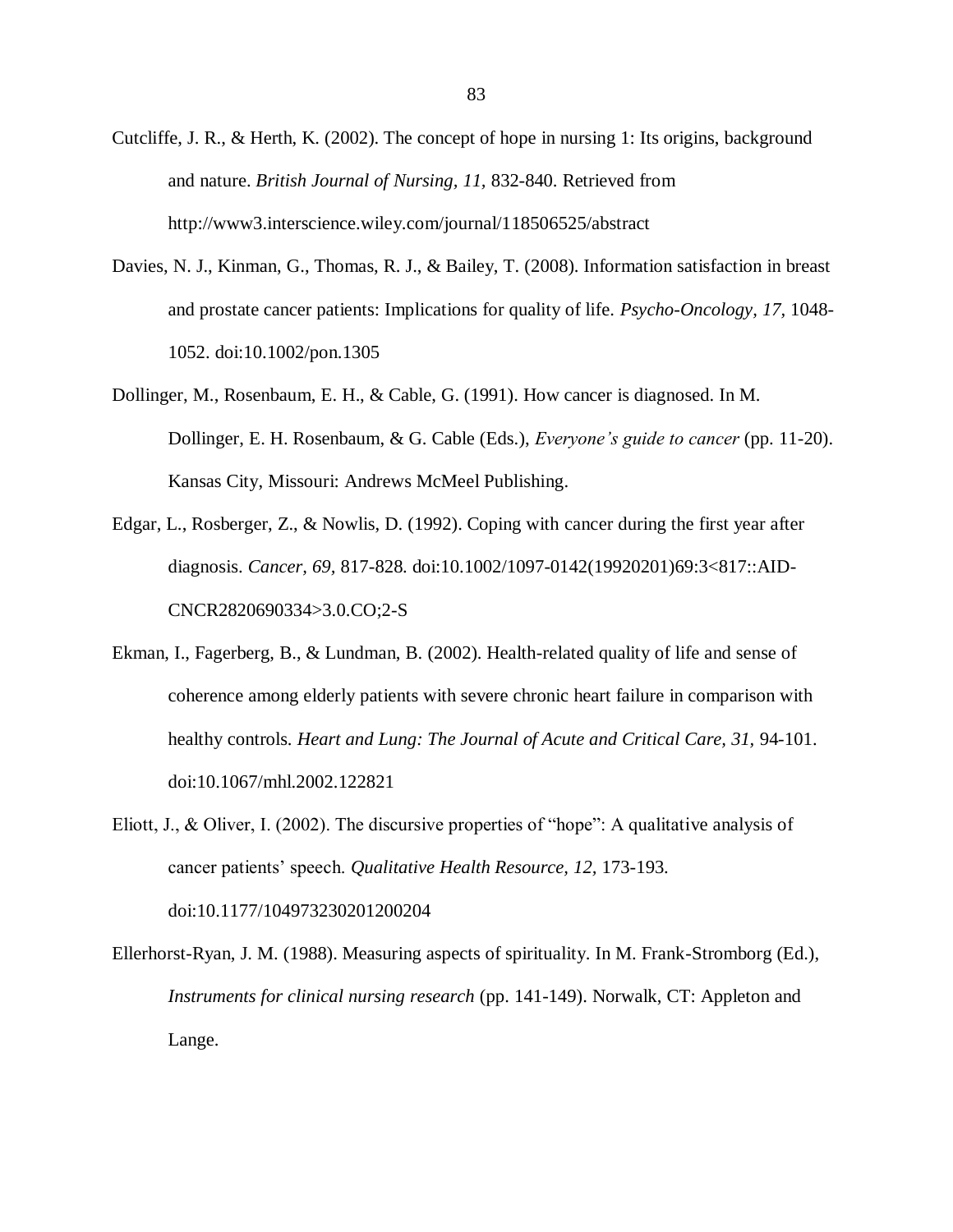- Epping-Jordan, J. E., Compas, B. E., Osowiecki, D. M., Oppedisano, G., Gerhardt, C., Primo, K., & Krag, D. (1999). Psychological adjustment to breast cancer: Processes of emotional distress. *Health Psychology, 28,* 5-18. doi:10.1037//0278-6133.18.4.315
- Esbensen, B. A., Roer, O., Osterlind, K., & Hallberg, I. R. (2004). Quality of life of elderly people with cancer at time of diagnosis. *European Journal of Cancer Care, 13,* 443-453. doi:10.1111/j.1365-2354.2004.00546.x
- Feher, S., & Maly, R. C. (1999). Coping with breast cancer in later life: The role of religious faith. *Psycho-Oncology, 8,* 408-416. doi:10.1002/(SICI)1099- 1611(199909/10)8:5<408::AID-PON409>3.0.CO;2-5
- Fehring, R., Miller, J. & Shaw, C. (1997). Spiritual well being, religiosity, hope, depression, and other mood states in elderly people coping with cancer. *Oncology Nursing Forum, 24,* 663-671.
- Felder, B. E. (2004). Hope and coping in patients with cancer diagnosis. *Cancer Nursing, 27,* 320-324. doi:10.1097/00002820-200407000-00009
- Fernsler, J. I., Klemm, P., & Miller, A. M. (1999). Spiritual well-being and demands of illness in people with colorectal cancer. *Cancer Nursing, 22,* 134-140. doi:10.1097/00002820- 199904000-00005
- Fitchett, G., & Handzo, G. (1998). Spiritual assessment, screening, and intervention. In J. Holland (Ed.), *Psycho-oncology* (pp. 790-808). New York, NY: Oxford University Press.
- Fitchett, G., Peterman, A. H., & Cella, D. (1996, October). *Spiritual beliefs and quality of life in cancer and HIV patients.* Paper presented at third World Congress of Psycho-Oncology. New York, NY.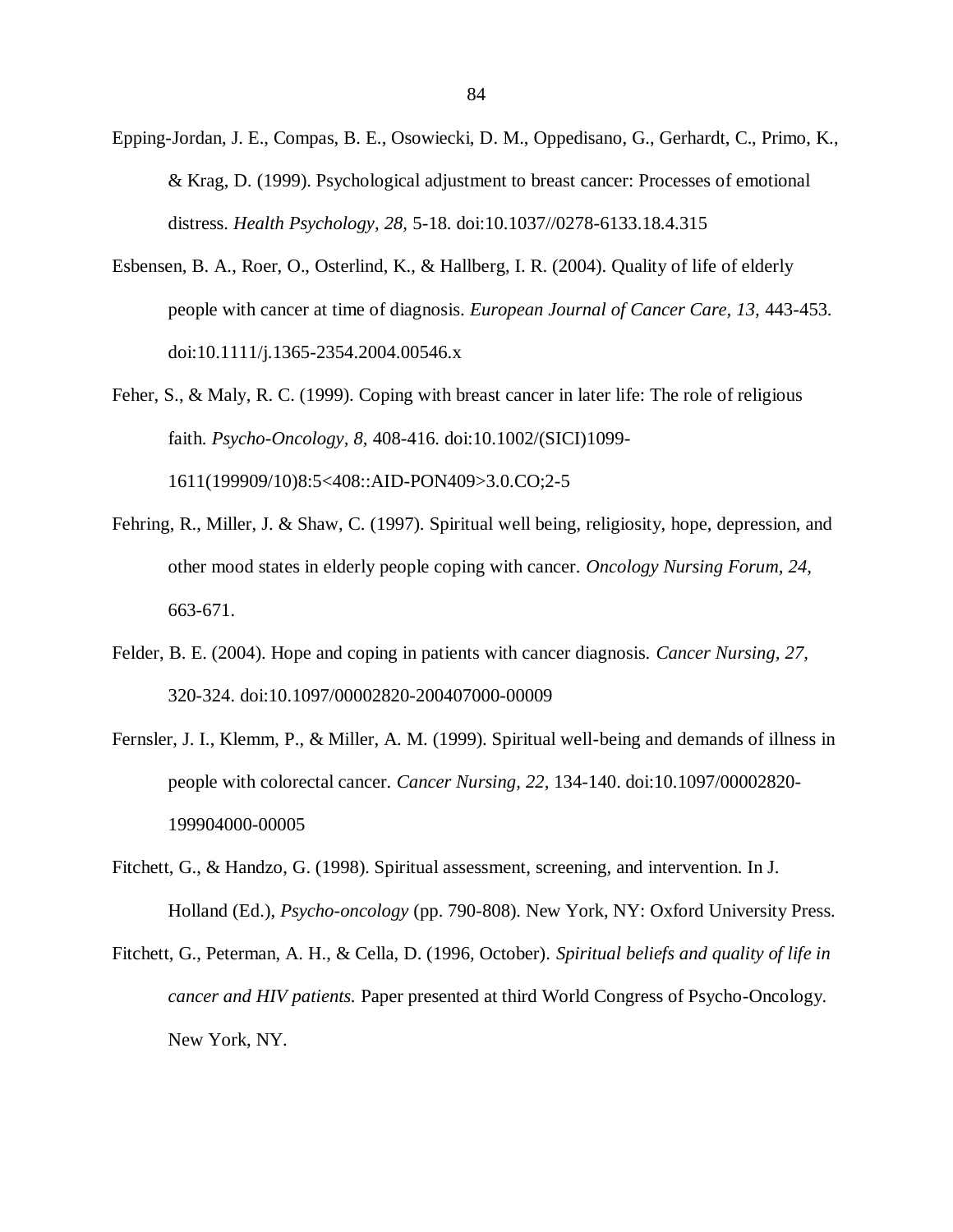- Fowler, J. W. (1981). *Stages of faith: The psychology of human development and the quest for meaning.* New York, NY: Harper & Row.
- Fowler, J. W. (1986). Faith and the structuring of meaning. In C. Dykstra & S. Parks (Eds.), *Faith development and Fowler* (pp. 15-44). Birmingham, AL: Religious Education Press.

Frankl, V. E. (1984). *Man's search for meaning*. New York, NY: Washington Square Press.

- Friedman, L. C., Brown, A. E., Romero, C., Dulay, M. F., Peterson, L. E., Wehrman, P., . . . Lomax, J. (2005). Depressed mood and social support as predictors of quality of life in women receiving home health care. *Quality of Life Research, 14,* 1925-1929. doi:10.1007/s11136-005-4326-1
- Ganz, P. A., Hirji, K., Sims, M. S., Schag, C. A. C., Fred, C., & Polinsky, M. L. (1993). Predicting psychosocial risk in patients with breast cancer. *Medical Care, 31,* 419-431. doi:10.1097/00005650-199305000-00004
- Gatuszka, A. (2006). Cognitive-affective correlates of meaningfulness in life in chronic somatic disease. *Polish Psychological Bulletin, 37,* 111-119.
- Gil, S., & Gilbar, O. (2001). Hopelessness among cancer patients. *Journal of Psychosocial Oncology, 19,* 21-33. doi:10.1300/J077v19n01\_02
- Goldsmith, R. J. (1992). The essential features of alcohol and drug treatment. *Psychiatric Annals, 22,* 419-24.
- Gotay, C. C. (1984). The experience of cancer during early and advanced stages: The views of patients and their mates. *Social Science Medicine, 18,* 605-613. doi:10.1016/0277- 9536(84)90076-5
- Gottschalk, L. (1974). A hope scale applicable to verbal samples. *Archives of General Psychiatry, 7,* 489-496.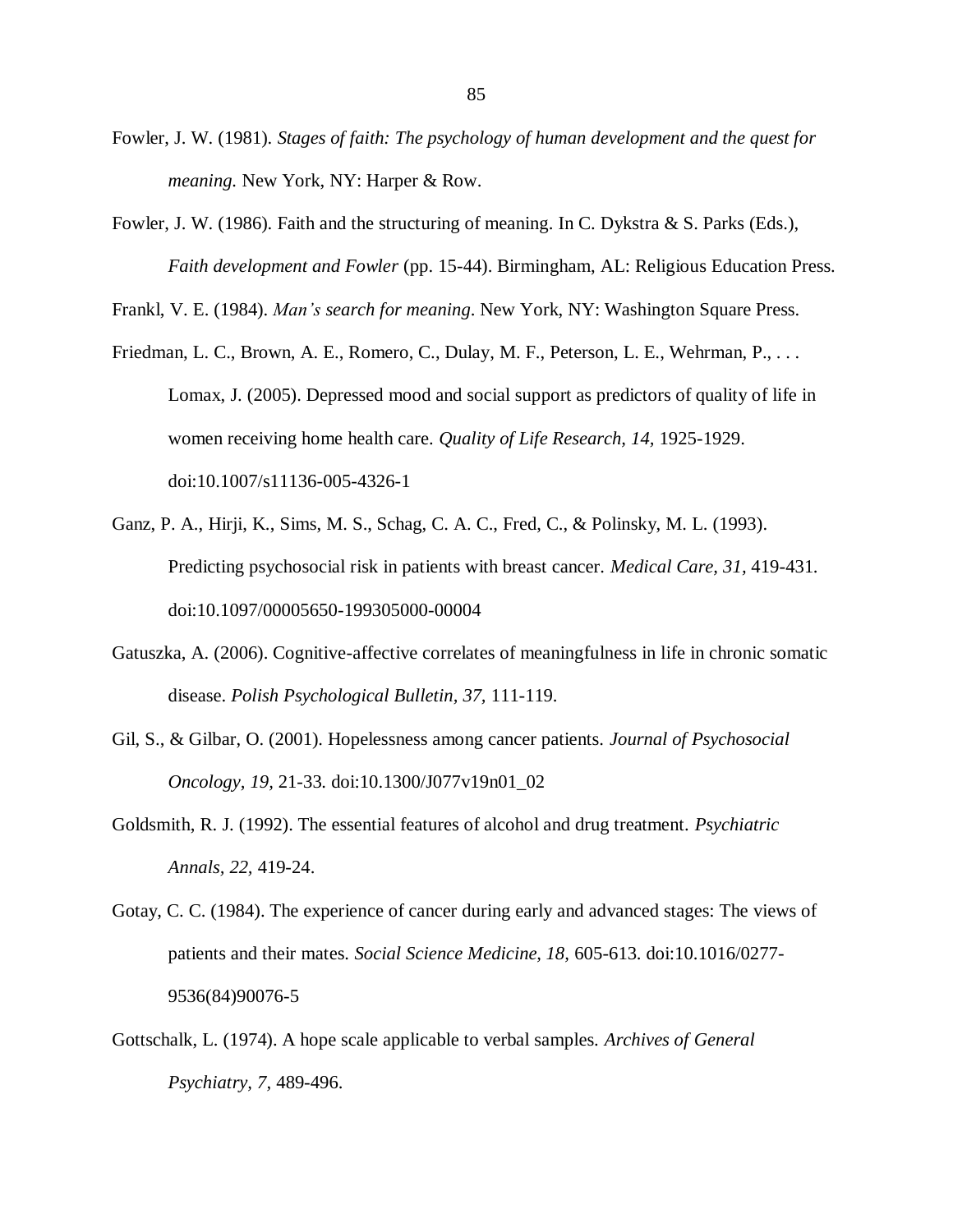Greenwald, H. P. (1987). The specificity of quality of life measures among the seriously ill. *Medical Care, 25,* 642-651. doi:10.1097/00005650-198707000-00007

- Greisinger, A. J., Lorimor, R. J., Aday, L. A., Winn, R. J., & Baile, W. F. (1997). Terminally ill cancer patients. *Cancer Practice, 5*(3), 147-154.
- Halldorsdottir, S., & Hamrin, E. (1996). Experiencing existential changes: The living experience of having cancer. *Cancer Nursing, 19,* 29-36. doi:10.1097/00002820-199602000-00004
- Hays, R. D., & Stewart, A. L. (1990). The structure of self-reported health in chronic disease patients. *Psychological Assessment, 2,* 22-30. doi:10.1037/1040-3590.2.1.22
- Hendricks-Ferguson, V. (2006). Relationships of age and gender to hope and spiritual well-being among adolescents with cancer. *Journal of Pediatric Oncology Nursing, 23,* 189-199. doi:10.1177/1043454206289757
- Hepper, P. P., Kivlighan, D. M., & Wampold, B. E. (1992). *Research design in counseling.* Pacific Grove, CA: Brooks/Cole.
- Herth, K. (1990). Fostering hope in terminally-ill people. *Journal of Advanced Nursing, 15,* 1250-1259. doi:10.1111/j.1365-2648.1990.tb01740.x
- Herth, K. (1991). Development and refinement of an instrument to measure hope. *Scholarly Inquiry for Nursing Practice, 5,* 39-51.
- Herth, K. (1992). Abbreviated instrument to measure hope: Development and psychometric evaluation. *Journal of Advanced Nursing, 17,* 1251-1259. doi:10.1111/j.1365- 2648.1992.tb01843.x
- Herth, K. (1993). Hope in the family caregiver of terminally ill people. *Journal of Advanced Nursing, 18,* 538-548. doi:10.1046/j.1365-2648.1993.18040538.x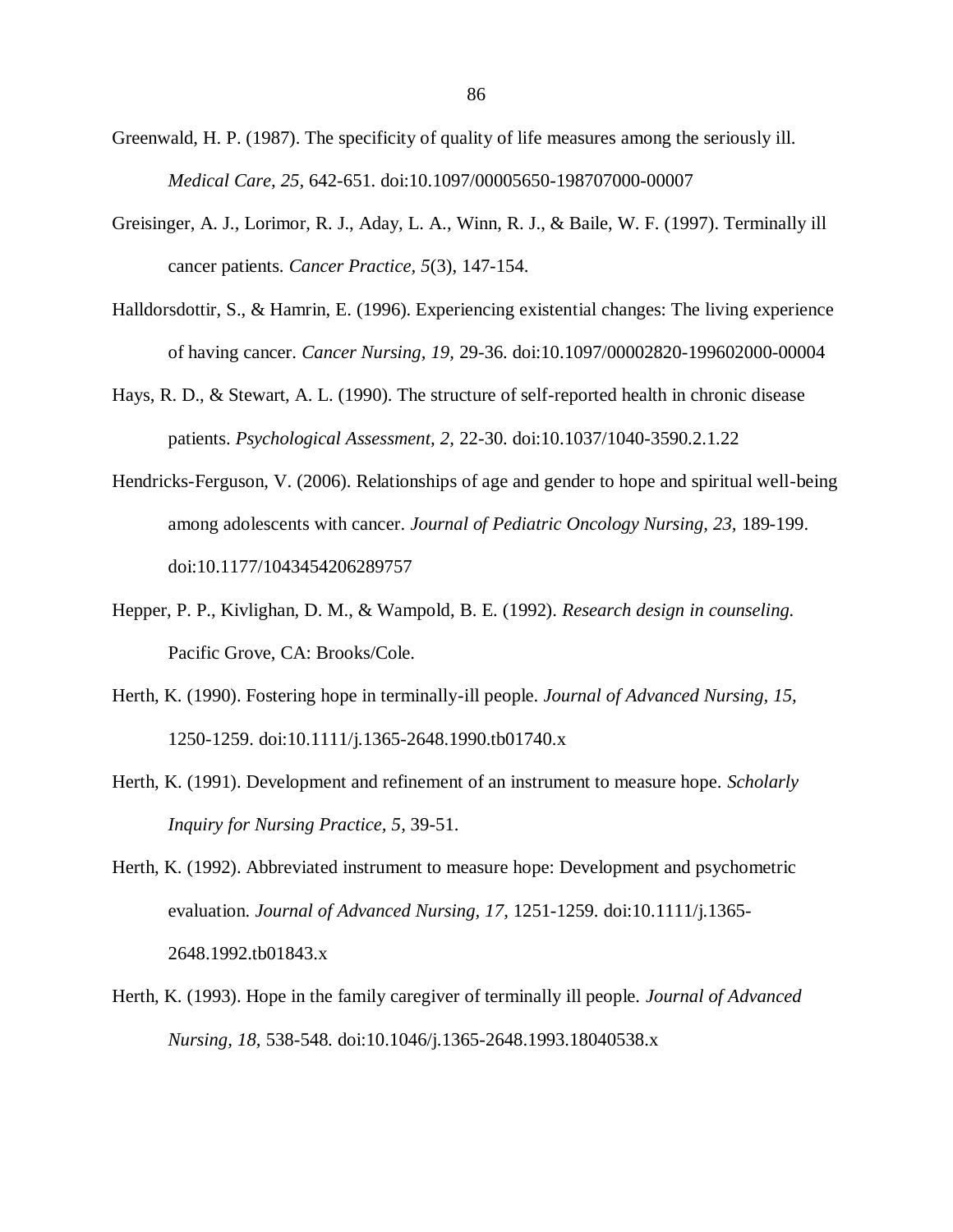- Hoge, D. R. (1996). Religion in America: The demographics of belief and affiliation. In E. P. Shafranske (Ed.), *Religion and the clinical practice of psychology* (pp. 187-214). Washington, DC: American Psychological Association. doi:10.1037/10199-001
- Holland, J. C. (1989a). Clinical course of cancer. In J. C. Holland & J. H. Rowland (Eds.), *Handbook of psycho-oncology: Psychological care of the patient with cancer* (pp. 75- 100). New York, NY: Oxford University Press.
- Holland, J. C. (1989b). Historical overview. In J. C. Holland, & J. H. Rowland (Eds.), *Handbook of Psycho-oncology: Psychological care of the patient with cancer* (pp. 3-12). New York, NY: Oxford University Press.
- Holland, J. C. (1992). Psycho-oncology: Where are we, and where are we going? *Journal of Psychosocial Oncology, 10,* 103-112. doi:10.1300/J077v10n02\_07

Holland, J. C. (1998). *Psycho-oncology*. New York, NY: Oxford University Press.

- Holland, J. C. (2004). Clinical practice guidelines for the management of psychosocial distress at the end of life. *Palliative and Supportive Care, 2,* 65-77.
- Holt, J. (2001). A systematic review of the congruence between people's needs and nurses' interventions for supporting hope. *The Online Journal of Knowledge Synthesis for Nursing, 8,* 9-18. 10.1111/j.1524-475X.2001.00009.x
- Hu, J., & Gruber, K. J. (2008). Positive and negative affect and health functioning indicators among older adults with chronic illnesses. *Issues in Mental Health Nursing, 29,* 895-911. doi:10.1080/01612840802182938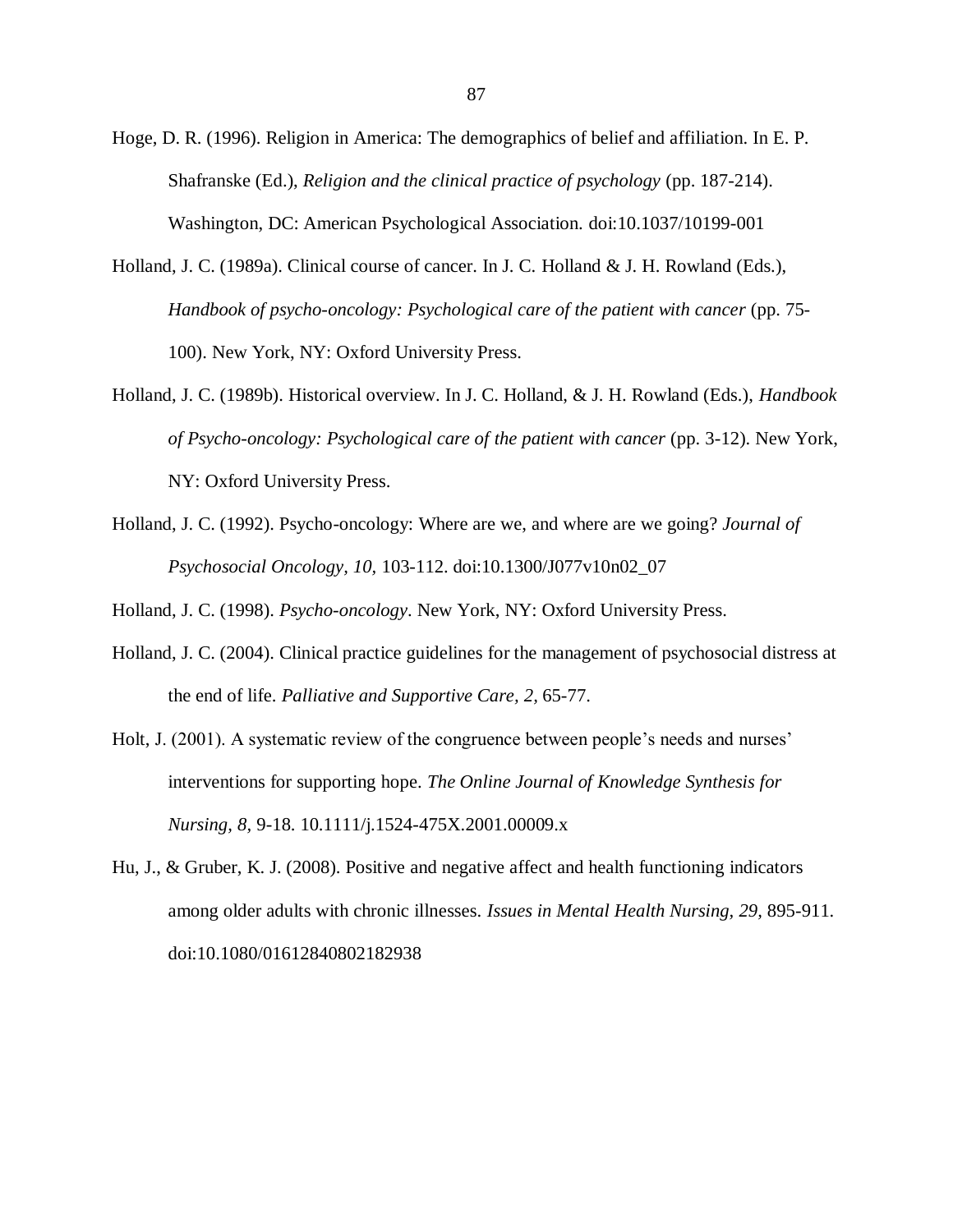- Husted, J. A., Gladman, D. D., Farewell, V. T., & Cook, R. J. (2001). Health-related quality of life of patients with psoriatic arthritis: A comparison with patients with rheumatoid arthritis. *Arthritis Care and Research, 45,* 151-158. doi:10.1002/1529- 0131(200104)45:2<151::AID-ANR168>3.0.CO;2-T
- Jenkins, R. A., & Pargament, K. I. (1995). Religion and spirituality as resources for coping with cancer. *Journal of Psychosocial Oncology, 13,* 51-74. doi:10.1300/J077V13N01\_04
- Jim, H. S., Richardson, S. A., Golden-Kreutz, D. M., & Anderson, B. L. (2006). Strategies used in coping with a cancer diagnosis predict meaning of life for survivors. *Health Psychology, 25,* 753-761. doi:10.1037/0278-6133.25.6.753
- Karnofsky, D. A., & Burchenal, J. H. (1949). The clinical evaluation of chemotherapeutic agents in cancer. In C. M. Macleod (Ed.), *Evaluation of chemotherapeutic agents*. New York, NY: Columbia University Press.
- Kass, J. D., Friedman, R., Leserman, J., Zuttermeister, P. C., & Benson, H. (1991). Health outcomes and a new index of spiritual experience. *Journal for the Scientific Study of Religion, 30,* 302-311. doi:10.2307/1387214
- King, C., Haberman, M., Berry, D., Bush, N., Butler, L., Hassey, K., & Underwood, S. (1997). Quality of life and the cancer experience: The state-of-the-knowledge. *Oncology Nursing Forum, 24*, 27-41.
- Koenig, H. G. (1997). Use of religion by patients with severe medical illness. *Mind/Body Medicine, 2,* 31-36.
- Koenig, D. G. (2002). An 83-year-old woman with chronic illness and strong religious beliefs. *Journal of the American Medical Association, 288,* 487-493. doi:10.1001/jama.288.4.487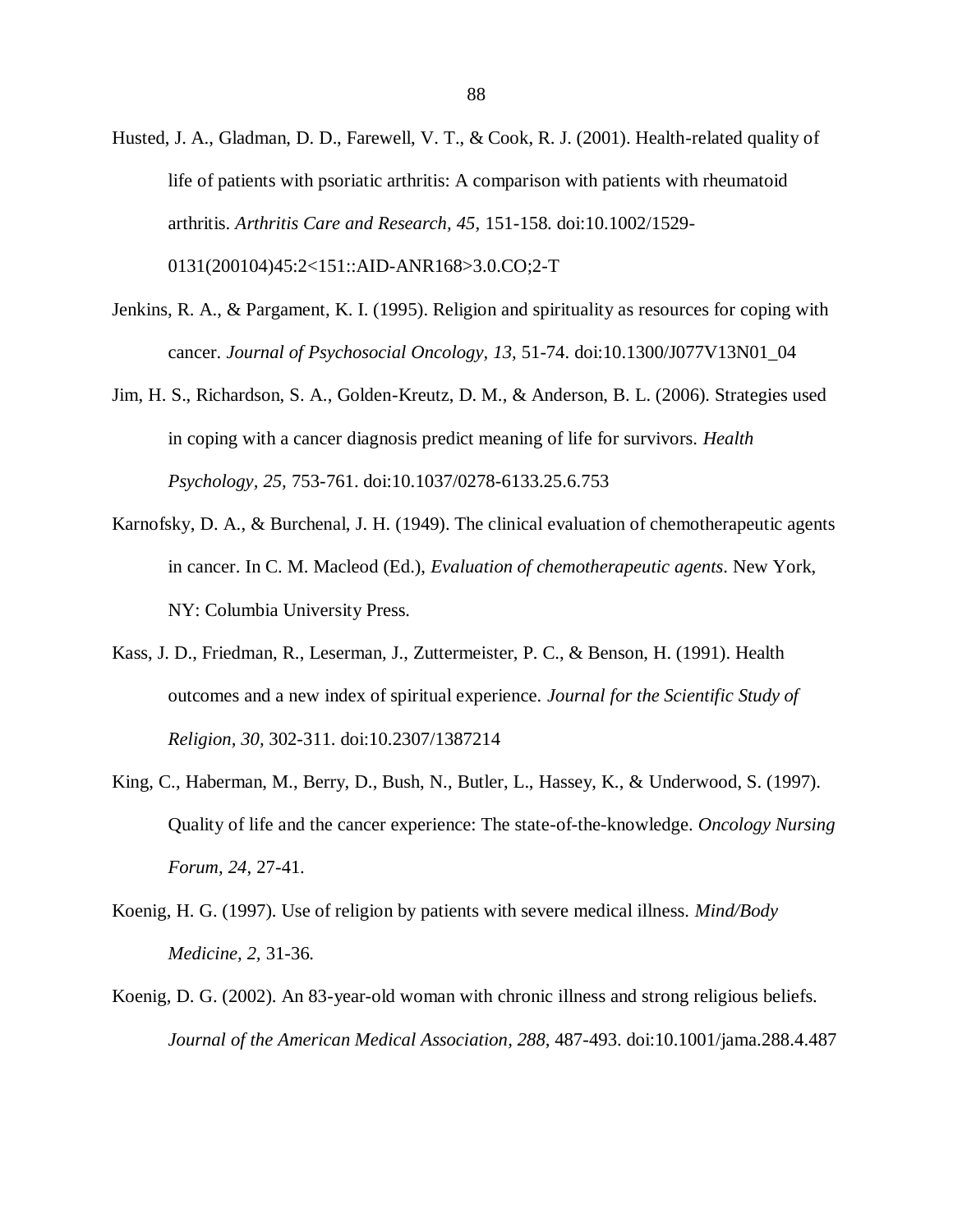- Koenig, H. G., McCullough, M. E., & Larson, D. E. (2001). *Handbook of religion and health.* Oxford, England: Oxford University Press.
- Kornblith, A. B., & Holland, J. C. (1994). *Handbook of measures for psychological, social, and physical function in cancer: Quality of life (Vol. I).* New York, NY: Sloan-Kettering Cancer Center.
- Krongrad, A., Litwin, S., Lai, H., & Lai, S. (1998). Dimensions of quality of life in prostate cancer. *The Journal of Urology, 160,* 807-810. doi:10.1016/S0022-5347(01)62792-7
- Larson, D. B., & Greenwald-Milano, M. (1997). Making the case for spirituality interventions in clinical practice. *Mind/Body Medicine, 2,* 20-30.
- Larson, D. B., Swyers, J. P., & McCullough, M. E. (1998). *Scientific research on spirituality and health: A consensus report*. Rockville, MD: National Institute for Healthcare Research.
- Lehto, U. S., Ojanen, M., & Kellokumpu-Lehtinen, P. (2005). Predictors of quality of life in newly diagnosed melanoma and breast cancer patients. *Annals of Oncology, 16,* 805-816. doi:10.1093/annonc/mdi146
- Levin, J. S. (1994). Religion and health: Is there an association, is it valid, and is it causal? *Social Science Medicine, 38,* 1475-1482. doi:10.1016/0277-9536(94)90109-0
- Levin, T. T., Li, Y., Riskind, J., & Rai, K. (2007). Depression, anxiety and quality of life in a chronic lymphocytic leukemia cohort. *General Hospital Psychiatry, 29,* 251-256. doi:10.1016/j.genhosppsych.2007.01.014
- Lindholm, L., Holmberg, M., & Makela, C. (2005). Hope and hopelessness: Nourishment of the patients' vitality. *International Journal for Human Caring, 9,* 33-38.
- Litwins, N. M., Rodrigue, J. R., & Weiner, R. S. (1994). Quality of life in adult recipients of bone marrow transplantation. *Psychological Reports, 75,* 323–328.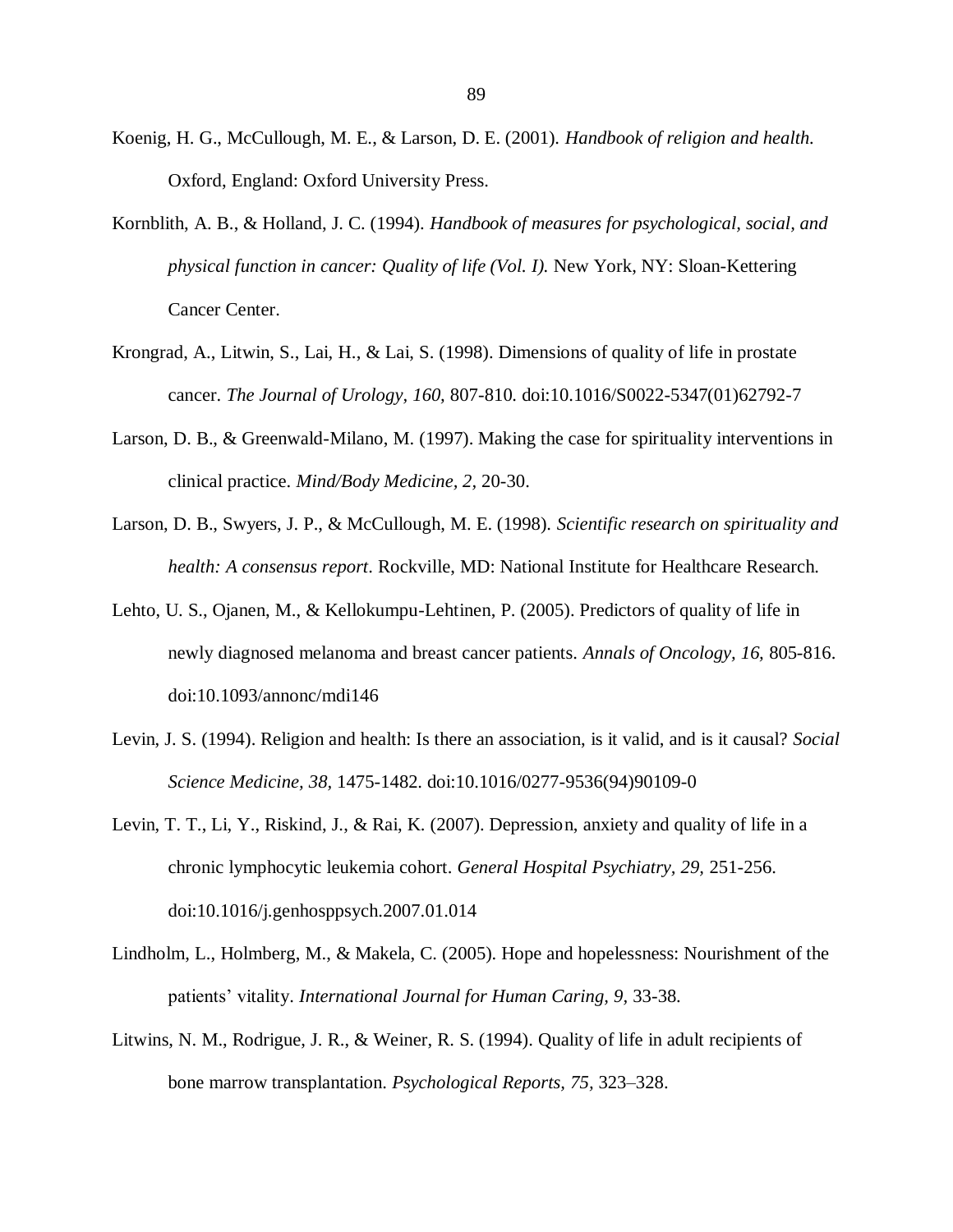- Loscalzo, M., & Brintzenhofeszoc, K. (1998). Brief crisis counseling. In J. C. Holland (Ed.), *Psycho-oncology* (pp. 662-675). New York, NY: Oxford University Press.
- Lukoff, D., Lu, F., & Turner, R. (1995). Culture considerations in the assessment and treatment of religious and spiritual problems. *Culture Psychiatry, 18,* 467-484.
- Maguire, P. (1997). Depression and cancer. In M. M. Robertson & C. L. E. Katona (Eds.), *Depression and physical illness* (pp. 429-441). West Sussex, England: John Wiley & Sons.
- Mahoney, M. J., & Lyddon, W. J. (1998). Recent developments in cognitive approaches to counseling and psychotherapy. *The Counseling Psychologist, 16,* 190-234. doi:10.1177/0011000088162001
- Martsolf, D. S. (1997). Culture aspects of spirituality in cancer care. *Seminar Oncology Nursing, 13*(4), 231-236. doi:10.1016/S0749-2081(97)80016-2
- Matthews, D. A. (1997). Religion and spirituality in primary care. *Mind/Body Medicine, 2,* 9-19.
- Matthews, D. A., & Larson, D. B. (1997). Faith and medicine: Reconciling the twin traditions of healing. *Mind/Body Medicine, 2,* 3-6.
- Mattioli, J. L., Repinski, R., & Chappy, S. L. (2008). The meaning of hope and social support in patients receiving chemotherapy. *Oncology Nursing Forum, 35,* 822-829. doi:10.1188/08.ONF.822-829
- McGill, J. S., & Penelope, B. P. (1993). Functional status and hope in elderly people with and without cancer. *Oncology Nursing Forum, 20,* 1207-1213.
- McIntosh, D. N., Silver, R. C., & Wortman, C. B. (1993). Religion's role in adjustment to a negative life event: Coping with the loss of a child. *Journal of Personality and Social Psychology, 65,* 812-821. doi:10.1037/0022-3514.65.4.812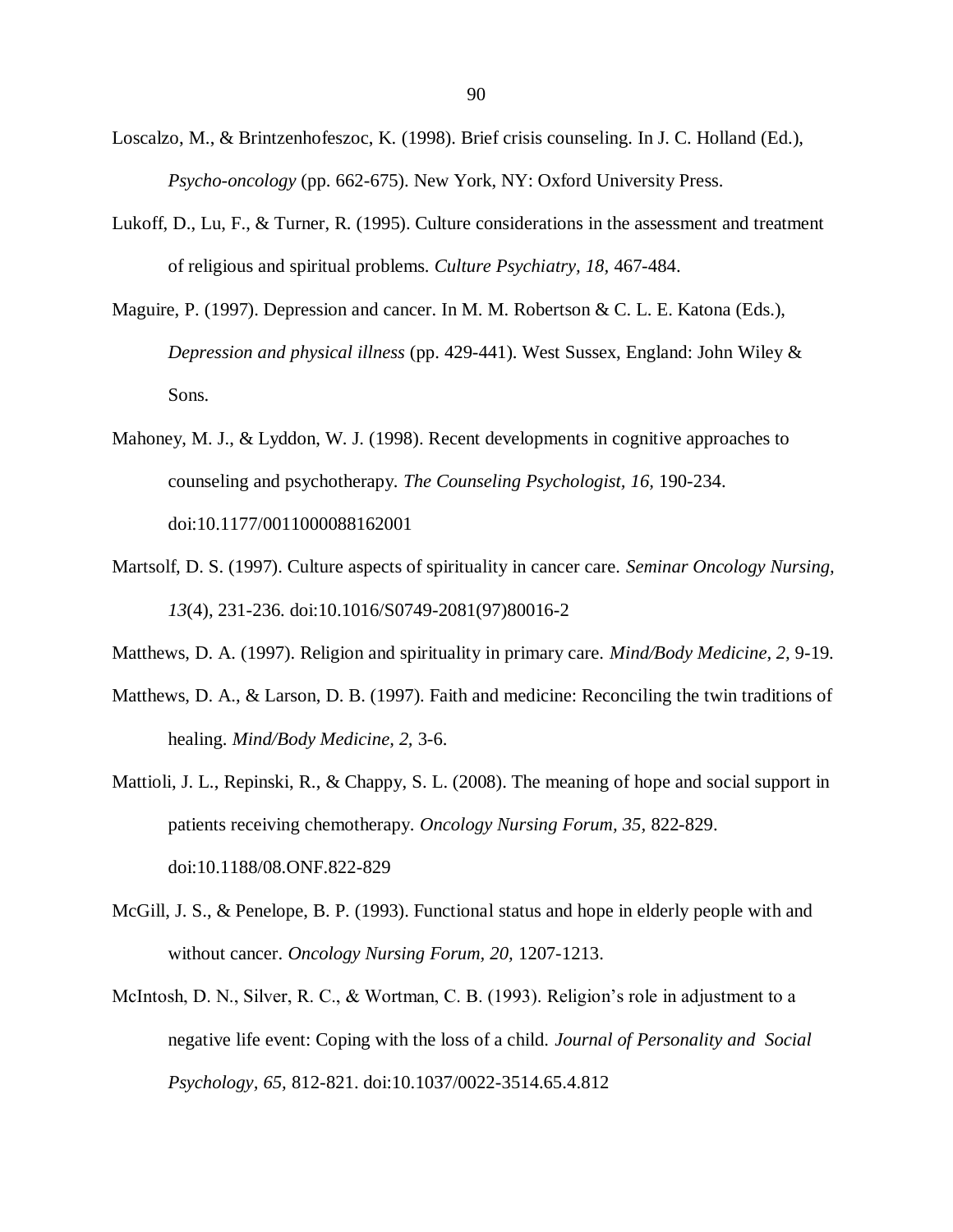- McKennell, A. C., & Andrews, F. M. (1983). Components of perceived life quality. *Journal of Community Psychology, 11,* 98-110. doi:10.1002/1520-6629(198304)11:2<98::AID-JCOP2290110204>3.0.CO;2-E
- McMillian, S. C., & Weitzner, M. (2000). How problematic are various aspects of quality of life in patients with cancer at the end of life? *Oncology Nursing Forum, 27,* 817-823.
- Mechanic, D. (1989). *Painful choices: Research and essays on healthcare*. New Brunswick, NJ: Transactions Publishers.
- Meier, D. E., Emmons, C. A., Wallenstein, S., Quill, T., Morrison, R., & Cassel, C. K. (1998). A national survey of physician-assisted suicide and euthanasia in the United States. *New England Journal of Medicine, 338,* 1193-1201. doi:10.1056/NEJM199804233381706
- Melzack, R. (1975). The McGill Pain Questionnaire: Major properties and scoring methods. *Pain, 1,* 277-299.
- Meraviglia, M. G. (1999). Critical analysis of spirituality and its empirical indicators, prayer, and meaning of life. *Journal of Holistic Nursing, 17,* 18-33. doi:10.1177/089801019901700103
- Meraviglia, M. G. (2004). The effects of spirituality on well-being of people with lung cancer. *Oncology Nursing Forum, 31,* 89-94. doi:10.1188/04.ONF.89-94
- Mickley, J. R., & Soeken, K. (1993). Religiousness and hope in Hispanic- and Anglo-American women with breast cancer. *Oncology Nursing Forum, 20,* 1171-1176.
- Miller, W. R. (1997). Spiritual aspects of addictions treatment and research. *Mind/Body Medicine, 2,* 37-43.
- Millison, M., & Dudley, J. R. (1992). Providing spiritual support: A job for all hospice professionals. *The Hospice Journal, 8*(4), 49-66. doi:10.1300/J011v08n04\_04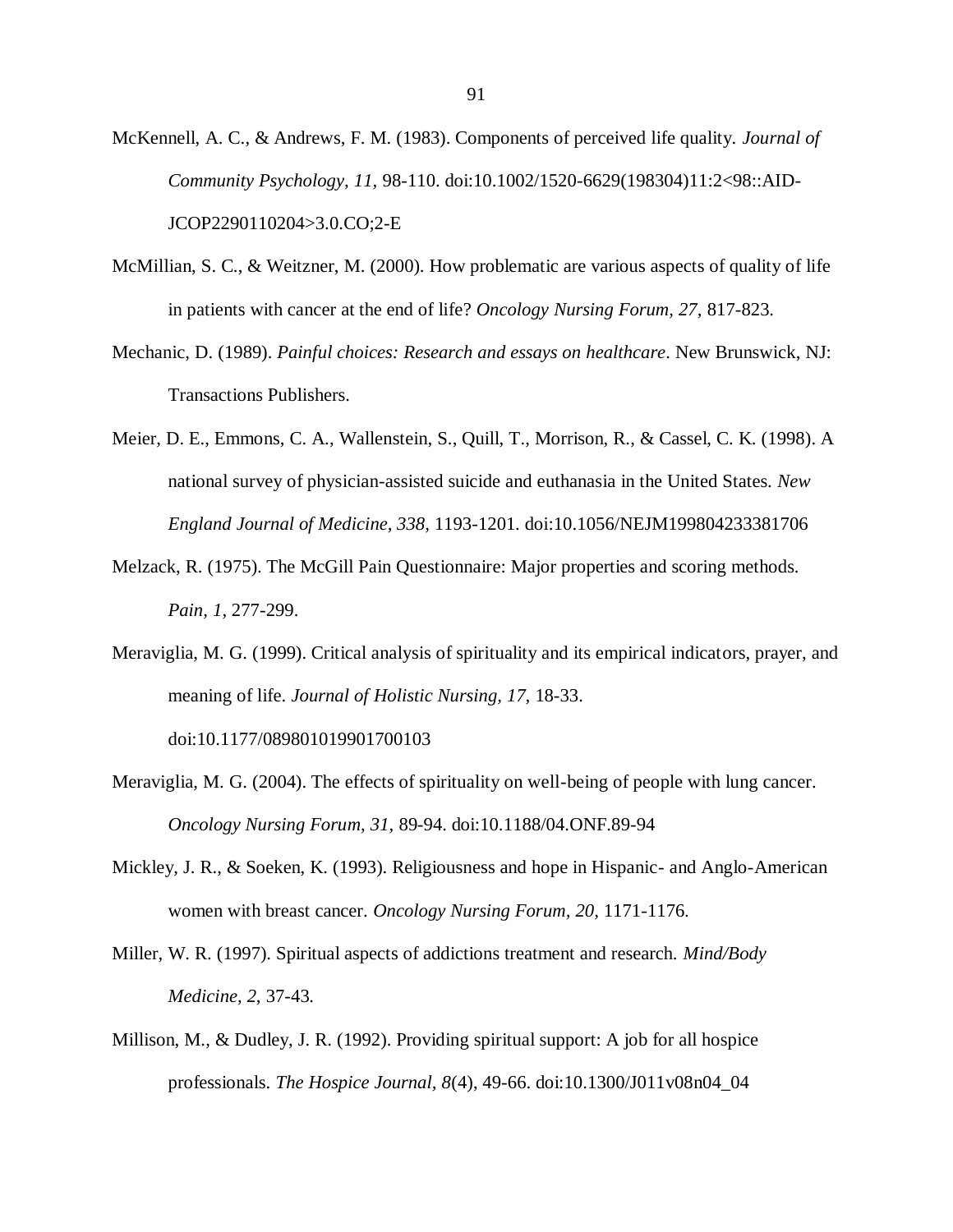- Moadel, A., Morgan, C., Fatone, A., Grennan, J., Carter, J., Laruffa, G., & Dutcher, J. (1999). Seeking meaning and hope: Self-reported spiritual and existential needs among an ethnically-diverse cancer patient population. *Psycho-Oncology, 8,* 378-385. doi:10.1002/(SICI)1099-1611(199909/10)8:5<378::AID-PON406>3.0.CO;2-A
- Montgomery, C., Pocock, M., Titley, K., & Lloyd, K. (2002). Individual quality of life in patients with leukaemia and lymphoma. *Psycho-Oncology, 11,* 239-243. doi:10.1002/pon.557
- Musick, M. A., Koenig, H. G., Larson, D. B., & Matthews, D. (1998). Religion and spiritual beliefs. In J. C. Holland (Ed.), *Psycho-oncology* (pp. 780-789). New York, NY: Oxford University Press.
- Muthny, F. A., Koch, U., & Stump, S. (1990). Quality of life in oncology patients. *Psychotherapy Psychosomatics, 54,* 145-160. doi:10.1159/000288389
- Mytko, J. J., & Knight, S. J. (1999). Body, mind and spirit: Towards the integration of religiosity and spirituality in cancer quality of life research. *Psycho-oncology, 8,* 439-450. doi:10.1002/(SICI)1099-1611(199909/10)8:5<439::AID-PON421>3.0.CO;2-L
- Newsom, J. T., Knapp, J. E., & Schultz, R. (1996). Longitudinal analysis of specific domains of internal control and depressive symptoms in patients with recurrent cancer. *Health Psychology, 15,* 323-331. doi:10.1037/0278-6133.15.5.323
- Nicolas, D. R., Borman, P. D., Donaghy, K., Minear, M., & Vrochopoulos, S. (1997, August). *The prevalence of mental disorders in radiation oncology patients*. Poster session presented at the annual meeting of the American Psychological Association, Chicago, IL.
- Niebuhr, H. R. (1989). Faith in question. In R. R. Niebuhr (Ed.), *Faith on earth: An inquiry into the structure of human faith* (pp. 1-22). New Haven, CT: Yale University Press.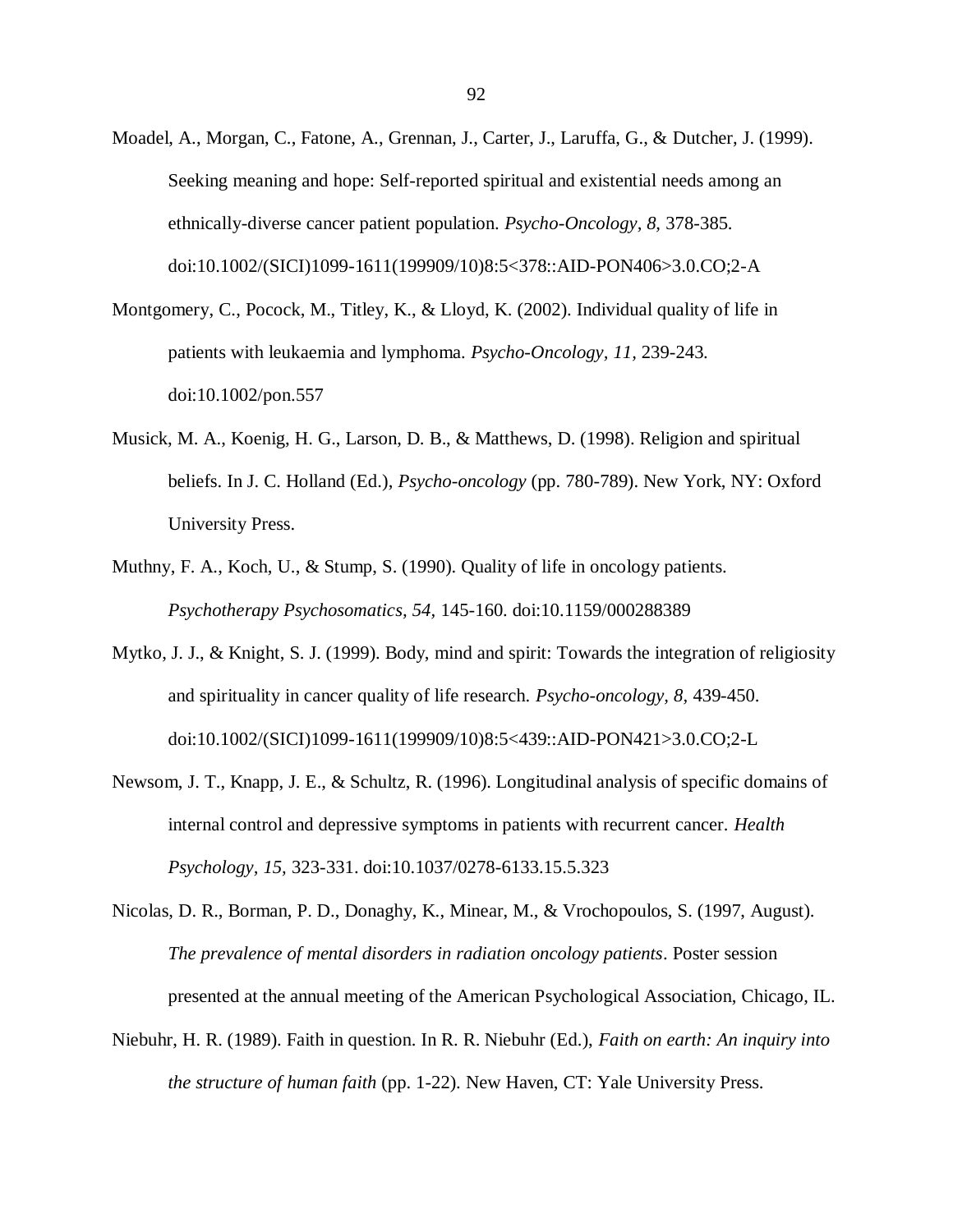Noyes, R., Kathol, R., Debelius-Enemark, P., Williams, J., Mutgi, A., Suelzer, M., & Clamon, G. (1990). Distress associated with cancer as measured by the Illness Distress Scale. *Psychosomatics, 31,* 321-330.

- O'Conner, A. P., Wicker, C. A., & Germino, B. B. (1990). Understanding the cancer patients' search for meaning. *Cancer Nursing, 13,* 167-175. doi:10.1097/00002820-199006000- 00006
- Okeckno, W. A., & Blacconiere, M. J. (1991). Relationship of religiosity to wellness and other health-related behaviors and outcomes. *Psychological Reports, 68,* 819-826. doi:10.2466/PR0.68.3.819-826
- Payne, S. A. (1992). A study of quality of life in cancer patients receiving palliative chemotherapy. *Social Science Medicine, 35,* 1505-1509. doi:10.1016/0277- 9536(92)90053-S
- Peterman, A. H., Fitchett, G., Brady, M. J., Pharm, D., & Cella, D. (2002). Measuring spiritual well-being in people with cancer: The Functional Assessment of Chronic Illness Therapy—Spiritual Well-Being Scale (FACIT-Sp). *The Society of Behavioral Medicine, 24,* 49-58. doi:10.1207/S15324796ABM2401\_06
- Pollock, V., Cho, D. W., & Reker, D. (1979). Profile of mood states: The factors and their physiological correlates. *Journal of Nervous Mental Disorders, 67,* 600-612. doi:10.1097/00005053-197910000-00004
- Polomano, R. (2006). Pain and neuropathy in cancer survivors: Surgery, radiation, and chemotherapy can cause pain; research could improve its detection and treatment. *Cancer Nursing, 29,* 39-47. doi:10.1097/00002820-200603002-00015

Post, S. G. (1997). Ethical aspects of religion in health care. *Mind/Body Medicine, 2,* 44-48.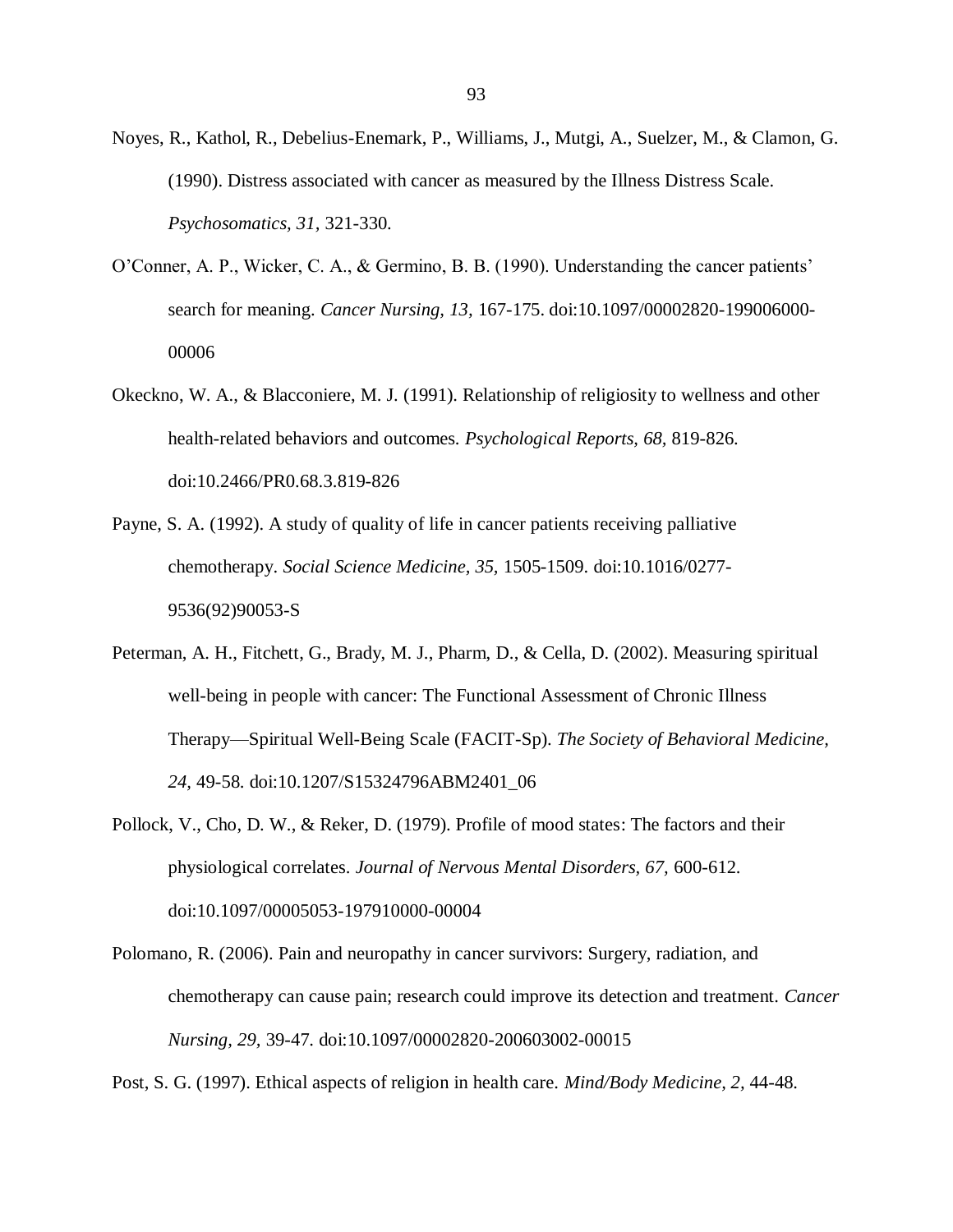Princeton Religious Research Center. (1986). *Faith development and your ministry: Report based on a Gallup Survey conducted for the Religious Education Association of the U. S. and Canada*. Princeton, NJ: The Center.

- Puterman, J., & Cadell, S. (2008). Timing is everything: The experience of parental cancer for young adult daughters—A pilot study. *Journal of Psychosocial Oncology, 26,* 103-121. doi:10.1300/J077v26n02\_07
- Rejeski, W. J., & Shumaker, S. (1994). Knee osteoarthritis and health-related quality of life. *Medical Science in Sports Exercise, 26,* 1441-1445. doi:10.1249/00005768-199412000- 00005
- Ringdal, G. J. (1995). Correlates of hopelessness in cancer patients. *Journal of Psychosocial Oncology, 13,* 47-66. doi:10.1300/J077V13N03\_03
- Roberts, C. S., Rossetti, K., Cone, D., & Cavanagh, D. (1992). Psychosocial impact of gynecologic cancer: A descriptive study. *Journal of Psychosocial Oncology, 10,* 99-109. doi:10.1300/J077v10n01\_08
- Roberts, J. A., Brown, D., & Elkins, T. (1997). Factors influencing views of patients with gynecological cancer about end-of-life decisions. *American Journal of Obstetrics and Gynecology, 176,* 166-172. doi:10.1016/S0002-9378(97)80030-0
- Rondorf-Klym, L., & Colling, J. (2003). Quality of life after radical prostatectomy. *Oncology Online Forum, 30,* 24-32. doi:10.1188/03.ONF.E24-E32
- Rustoen, T., & Hanestad, B. R. (1998). Nursing intervention to increase hope in cancer patients. *Journal of Clinical Nursing, 7,* 19-27. doi:10.1046/j.1365-2702.1998.00126.x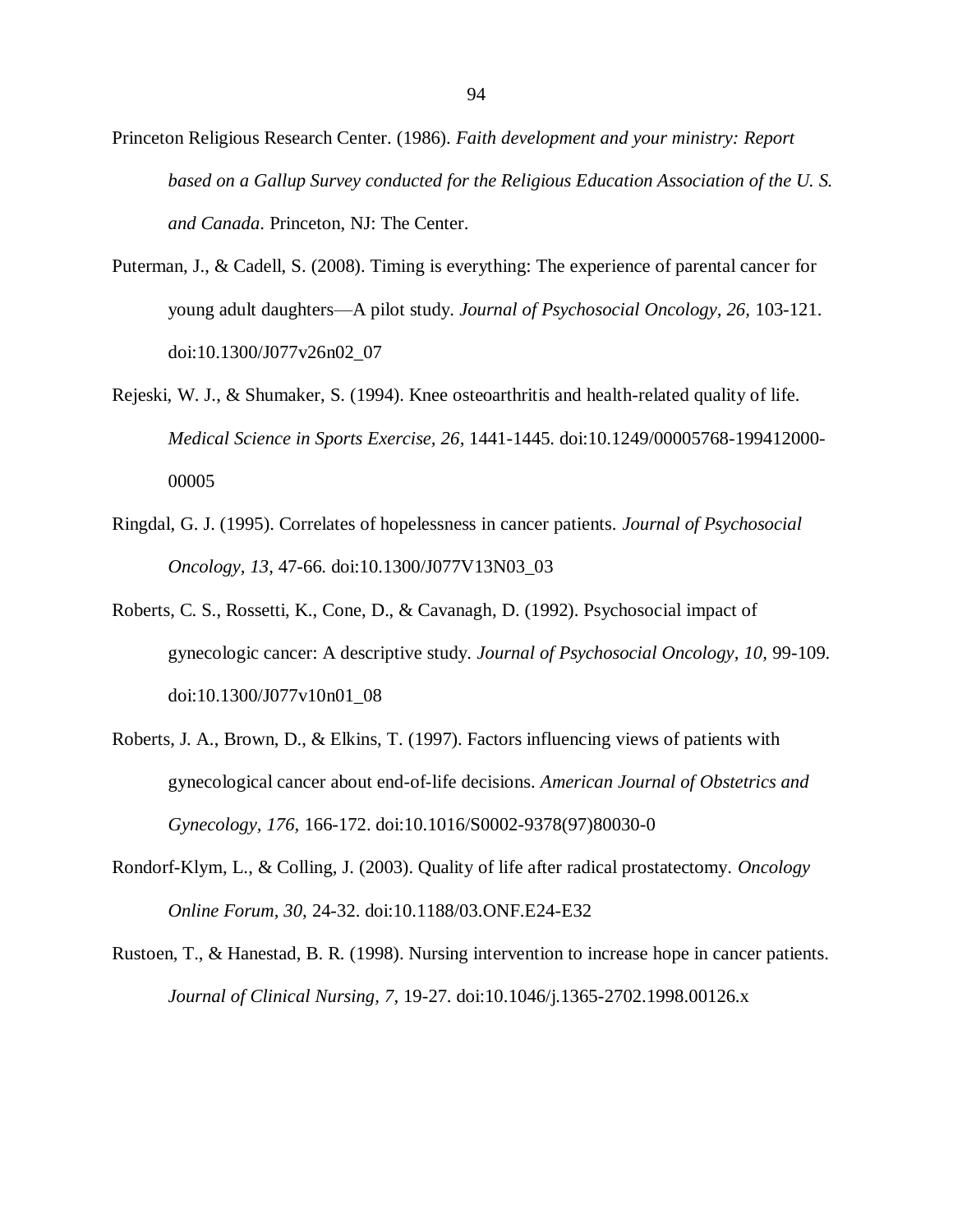- Safaee, A., Moghimi-Dehkordi, B., Zeighami, B., Tabatabaee, H. R., & Pourhoseingholi, M. A. (2008). Predictors of quality of life in breast cancer patients under chemotherapy. *Indian Journal of Cancer, 45,* 107-111. doi:10.4103/0019-509X.44066
- Saleh, U. S., & Brockopp, D. Y. (2001). Hope among patients with cancer hospitalization for bone marrow transplantation: A phenomenologic study. *Cancer Nursing, 24,* 308-314. doi:10.1097/00002820-200108000-00012
- Sanatani, M., Schreier, G., & Stitt, L. (2008). Level and direction of hope in cancer patients: An exploratory longitudinal study. *Support Care Cancer, 16,* 493-499. doi:10.1007/s00520- 007-0336-6
- Sarna, L., Brown, S., Cooley, M., Williams, R., Chrenecky, C., Padilla, G., & Danao, L. (2005). Quality of life and meaning of illness of women with lung cancer. *Oncology Nursing Forum, 32,* E9-19. doi:10.1188/05.ONF.E9-E19
- Schag, C. A. C., Ganz, P. A., & Heinrich, R. L. (1991). Cancer Rehabilitation Evaluation System—Short Form (CARES-SF): A cancer specific rehabilitation and quality of life instrument. *Cancer, 68,* 1406-1413. doi:10.1002/1097-0142(19910915)68:6<1406::AID-CNCR2820680638>3.0.CO;2-2
- Schag, C. A. C., Ganz, P. A., Wing, D. S., Sim, M. S., & Lee, J. J. (1994). Quality of life in adult survivors of lung, colon, and prostate cancer. *Quality of Life Research, 3,* 127-141. doi:10.1007/BF00435256
- Schag, C. A. C., & Heinrich, R., L. (1990). Development of a comprehensive quality of life measurement tool: CARES. *Oncology, 4,* 135-138.
- Schipper, H. (1990). Quality of life: Principles of the clinical paradigm. *Journal of Psychosocial Oncology, 8,* 171-185. doi:10.1300/J077v08n02\_09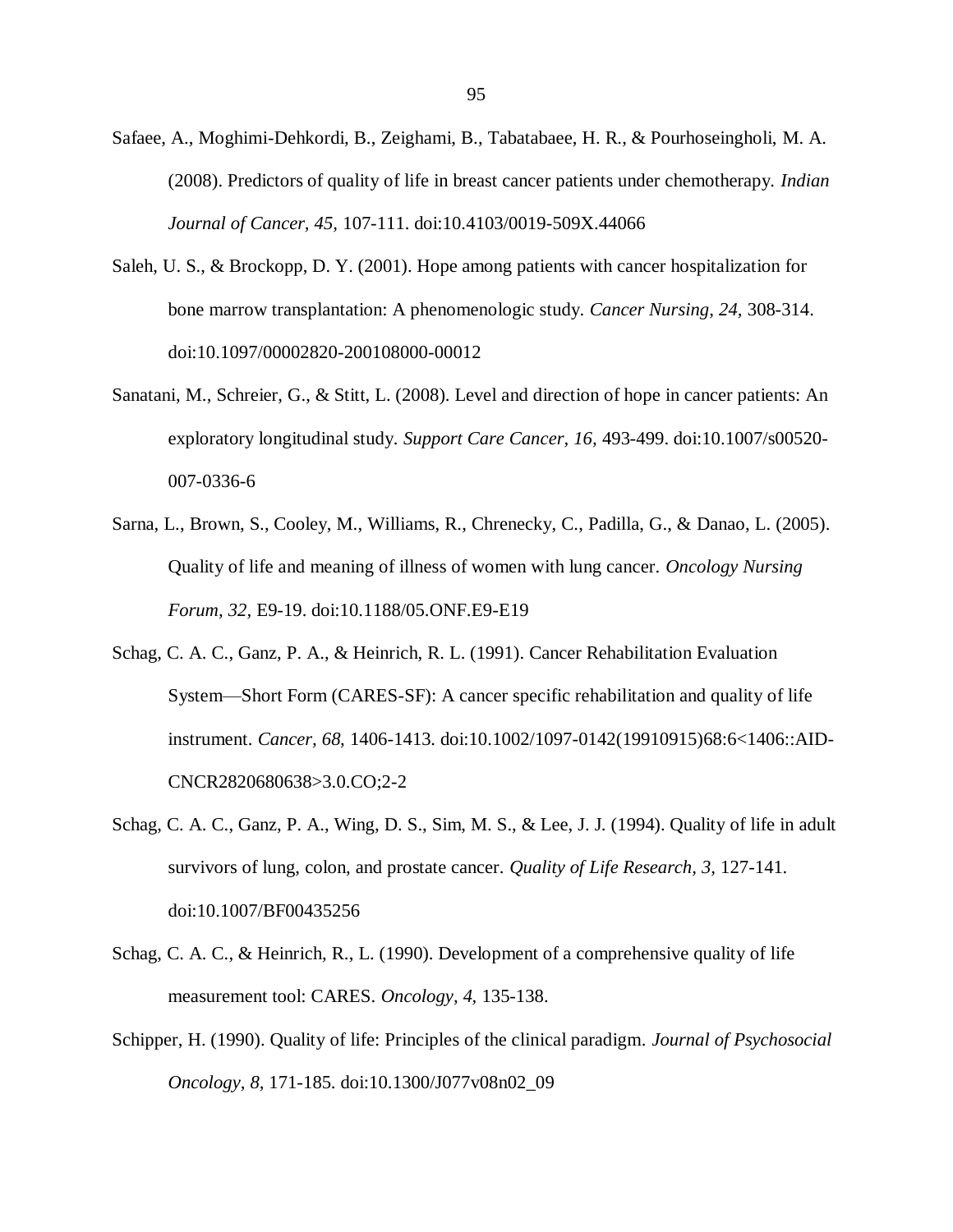- Schipper, H., & Levitt, M. (1985). Measuring quality of life: Risks and benefits. *Cancer Treatment Reports, 69,* 1115-1123.
- Schnoll, R. A., Harlow, L. L., & Brower, L. (2000). Spirituality, demographic and disease factors, and adjustment to cancer. *Cancer Practice, 8,* 298-304. doi:10.1046/j.1523- 5394.2000.86006.x
- Selby, P., Chapman, J., Etazadi-Amoli, J., Dalley, D., & Boyd, N. (1984). The development of a method for assessing the quality of life of cancer patients. *British Journal of Cancer, 50,* 13-22.
- Servellen, G. W., Sarna, L., Padilla, G., & Brecht, M. L. (1996). Emotional distress in men with life-threatening illness. *International Journal Nursing Studies, 33,* 551-565. doi:10.1016/0020-7489(96)00011-9
- Singer-Kaplan, H. (1992). A neglected issue: The sexual side effects of current treatments for breast cancer. *Journal of Sex and Marital Therapy, 18,* 3-19.
- Soothill, K., Morris, S., Harman, J. C., Thomas, C., Francis, B., & McIllmurray, M. (2002). Cancer and faith. Having faith – does it make a difference among patients and their informal carers? *Scandinavian Journal of Caring Sciences, 16,* 256-263. doi:10.1046/j.1471-6712.2002.00097.x
- Spitzer, W. O., Dobson, A. J., Hall, J., Chesterman, E., Levi, J., Shepherd, R., . . . Catchlove, B. (1981). Measuring the quality of life of cancer patients: A concise QL-Index for use by physicians. *Journal of Chronic Disease, 34,* 585-597. doi:10.1016/0021-9681(81)90058- 8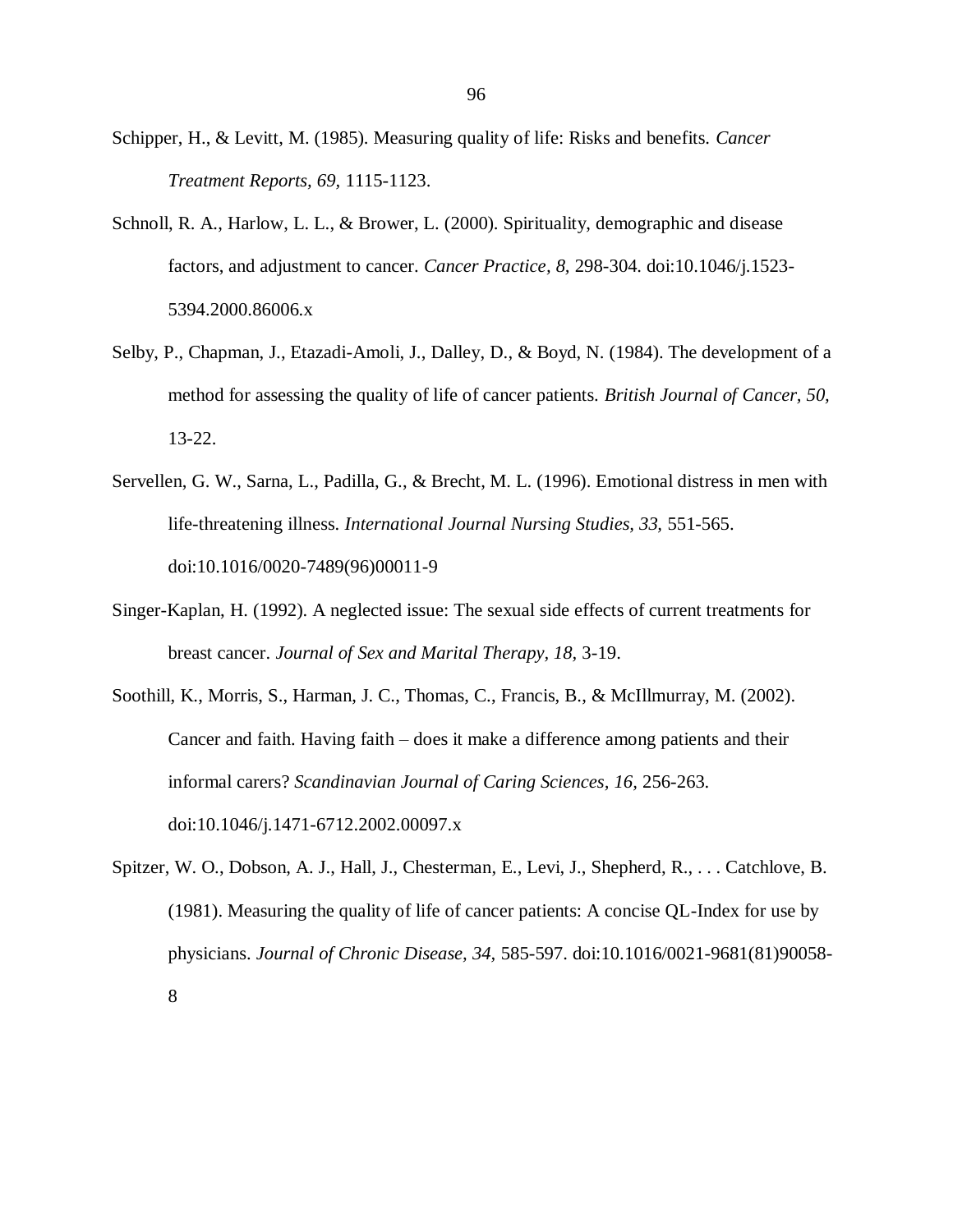- Stanton, A. L., Danoff-Burg, S., & Huggins, M. E. (2002). The first year after breast cancer diagnosis: Hope and coping strategies as predictors of adjustment. *Psycho-oncology, 11,* 93-102. doi:10.1002/pon.574
- Steptoe, A., & Wardle, J. (2005). Positive affect and biological function in everyday life. *Neurobiology of Aging, 26,* 108-112. doi:10.1016/j.neurobiolaging.2005.08.016
- Stoner, M., & Keampfer, S. (1985). Recalled life expectancy information, phase of illness and hope in cancer patients. *Research in Nursing and Health, 8,* 269-274. [doi:10.1002/nur.4770080309](http://dx.doi.org/10.1002%2Fnur.4770080309)
- Strain, J. J. (1990). The evaluation of quality of life evaluations in cancer therapy. *Oncology, 4,* 22-26.
- Swensen, C. H., Fuller, S., & Clements, R. (1993). Stage of religious faith and reactions to terminal cancer. *Journal of Psychology and Theology, 21,* 238-245.
- Taylor, S. E. (1983). Adjustment to threatening events. *American Psychologist, 38,* 1161-1173. doi:10.1037/0003-066X.38.11.1161
- Tedeschi, R. G., & Calhoun, L. G. (1995). *Trauma and transforming: Growing in the aftermath of suffering.* Thousand Oaks, CA: Sage Publications.
- Thompson, S. C. (1985). Finding positive meaning in a stressful event and coping. *Basic and Applied Social Psychology, 6,* 279-295. doi:10.1207/s15324834basp0604\_1

Thompson, S. C., & Pitts, J. (1993). Factors relating to a person's ability to find meaning after a diagnosis of cancer. *Journal of Psychosocial Oncology, 11,* 1-21. doi:10.1300/J077V11N03\_01

Thoresen, C. (1998, Spring). Spirituality and health: What's the evidence? *Counseling for Health, 20,* 8-12.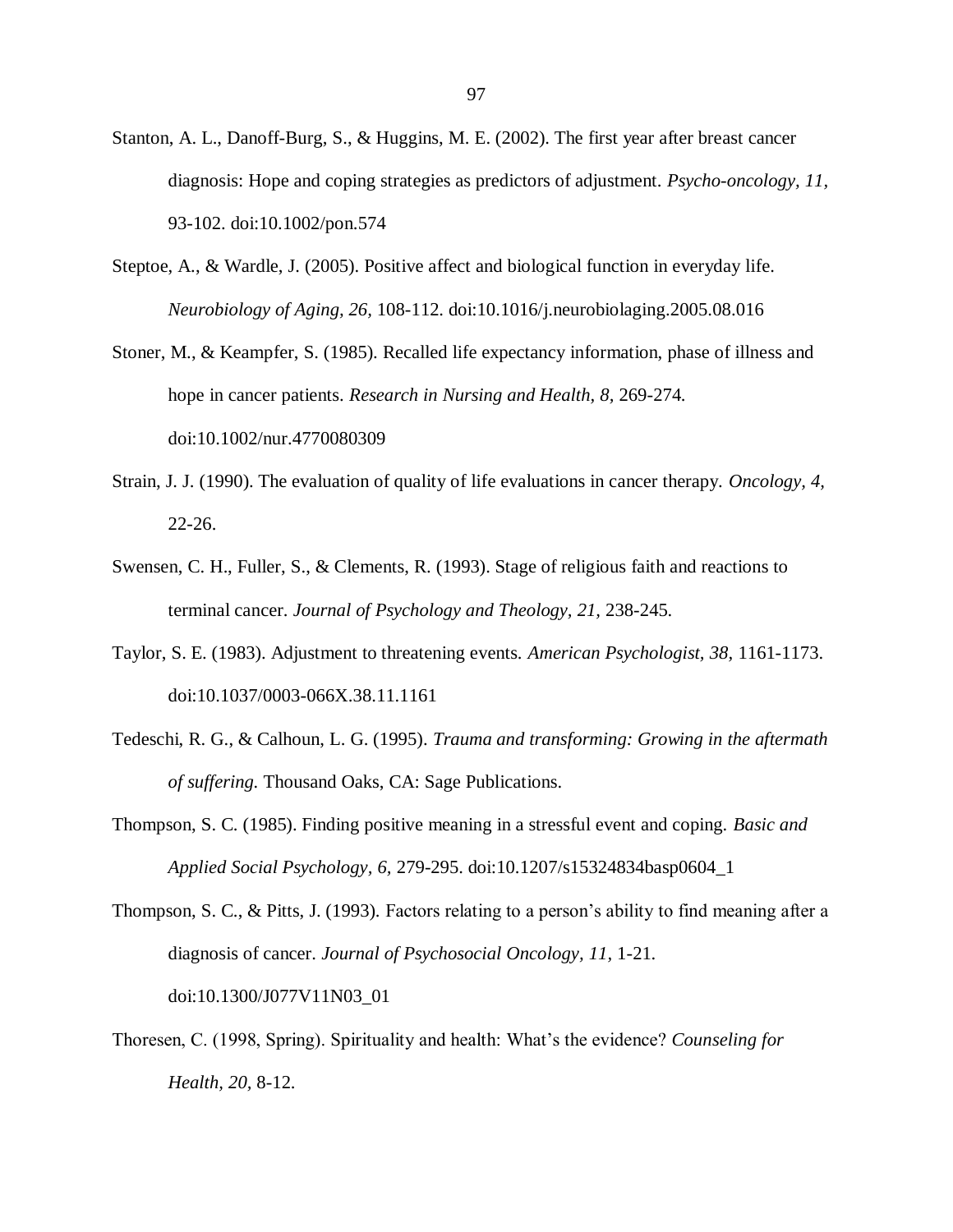- Tope, D. M., Ahles, T. A., & Silberfarb, P. M. (1993). Psycho-oncology: Psychological wellbeing as one component of quality of life. *Psychotherapy Psychosomatics, 60,* 129-147. doi:10.1159/000288688
- Vickberg, S. M., DuHamel, K. N., Smith, M. Y., Manne, S. L., Winkel, G., Papadopoulos, E. B., & Redd, W. (2001). Global meaning and psychological adjustment among survivors of bone marrow transplant. *Psycho-Oncology, 10,* 29-39. doi:10.1002/1099- 1611(200101/02)10:1<29::AID-PON482>3.0.CO;2-Y
- Watson, D., & Pennebaker, W. (1989). Health complaints, stress, and distress: Exploring the central role of negative affectivity. *Psychological Review, 96,* 234-254. doi:10.1037/0033-295X.96.2.234
- Weaver, A. J., & Flannelly, K. J. (2004). The role of religion/spirituality for cancer patients and their caregivers. *Southern Medical Journal, 97,* 1210-1214. doi:10.1097/01.SMJ.0000146492.27650.1C
- Weisman, A. D., & Worden, J. W. (1976). The existential plight in cancer: Significance of the first 100 days. *International Journal of Psychiatry Medicine, 7,* 1-15. doi:10.2190/UQ2G-UGV1-3PPC-6387
- Wellish, D. K., Centeno, J., Guzman, L., Belin, T., & Schiller G. J. (1996). Bone marrow transplantation vs. high-dose cytarabine-based consolidation chemotherapy for acute myelogenous leukemia: A long-term follow-up study of quality-of-life measures of survivors. *Psychosomatics, 37,* 145.
- Whynes, D. K., Neilson, A. R., Robinson, M. H., & Hardcastle, J. D. (1994). Colorectal cancer screening and quality of life. *Quality Life Research, 3,* 191–198. doi:10.1007/BF0043538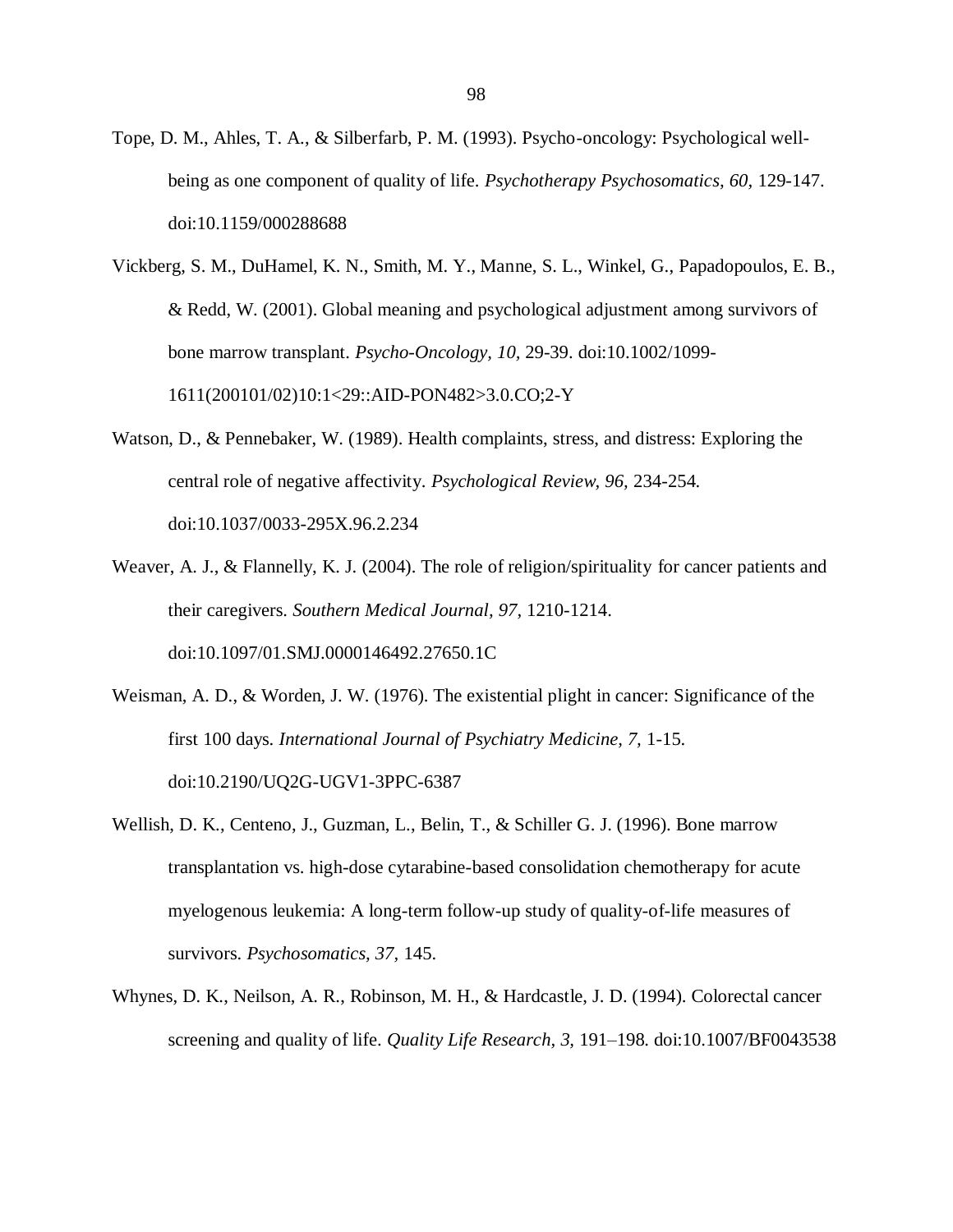- Wilson, J. P., & Moran, T. A. (1998). Psychological trauma: Posttraumatic stress disorder and spirituality. *Journal of Psychology and Theology, 26,* 168-178.
- Worthington, E. L., Hight, T. L., McCullough, M. E., Schmitt, M. M., Berry, J. T., Ripley, J. S., . . . O'Connor, L. (2003). The Religious Commitment Inventory – 10: Development, refinement, and validation of a brief scale for research and counseling. *Journal of Counseling Psychology, 50,* 84-96. doi:10.1037/0022-0167.50.1.84
- Worthington, E. L., Kurusu, T. A., McCullough, M. E., & Sandage, S. J. (1996). Empirical research on religion and psychotherapeutic processes and outcomes: A 10-year review and research prospectus. *Psychological Bulletin, 119,* 448-487. doi:10.1037/0033- 2909.119.3.448
- Zautra, A., Beier, E., & Cappel, L. (1977). The dimensions of life quality in a community. *American Journal of Community Psychology, 5,* 85-97. doi:10.1007/BF00884787
- Zautra, A., & Goodhart, D. (1979). Quality of life indicators: A review of the literature. *Community Mental Health Review, 4,* 2-10. doi:10.1007/BF00894385
- Zimpfer, D. G. (1992). Psychological treatment of life-threatening disease: A wellness model. *Journal of Counseling and Development, 71*, 203-209.
- Zinnbauer, B. J., Pargament, K. I., & Scott, A. B. (1999). The emerging meanings of religiousness and spirituality: Problems and prospects. *Journal of Personality, 67,* 889- 919. doi:10.1111/1467-6494.00077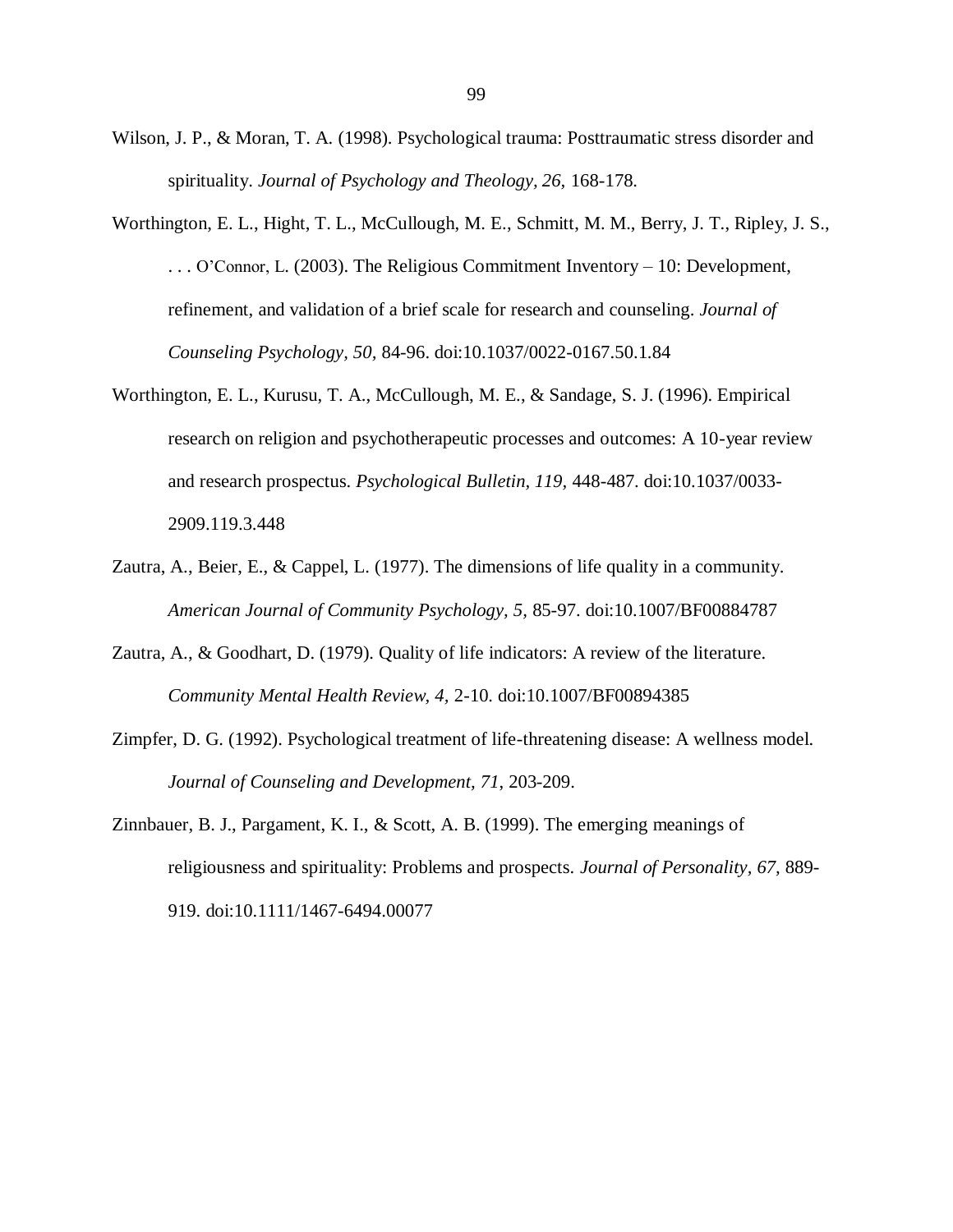# APPENDIX A: FUNCTIONAL ASSESSMENT OF CANCER  $(FACT)^1$

Below is a list of statements that other people with your illness have said are important**.** Please circle or mark one number per line to indicate your response as it applies to the <u>past 7 days</u>.

| PHYSICAL WELL-BEING                                                                      | Not at<br>all | A little<br>bit | Some-<br>what               | Quite<br>a bit | <b>Very</b><br>much |
|------------------------------------------------------------------------------------------|---------------|-----------------|-----------------------------|----------------|---------------------|
| 1) I have a lack of energy                                                               | $\theta$      | 1               | 2                           | 3              | $\overline{4}$      |
| 2) I have nausea                                                                         | $\theta$      | 1               | 2                           | 3              | 4                   |
| 3) Because of my physical condition, I<br>have trouble meeting the needs of my<br>family | $\Omega$      | 1               | 2                           | 3              | 4                   |
| 4) I have pain                                                                           | $\theta$      | $\mathbf{1}$    | $\overline{2}$              | 3              | 4                   |
| 5) I am bothered by side effects of<br>treatment                                         | $\Omega$      | 1               | $\overline{2}$              | 3              | 4                   |
| 6) I feel ill                                                                            | $\theta$      | 1               | 2                           | 3              | 4                   |
| 7) I am forced to spend time in bed                                                      | $\Omega$      | 1               | $\mathcal{D}_{\mathcal{L}}$ | 3              | 4                   |
|                                                                                          |               |                 |                             |                |                     |

| <b>SOCIAL/FAMILY WELL-</b><br><b>BEING</b>   | Not at<br>all | A little<br>bit | Some-<br>what | <b>Quite</b><br>a bit | Very<br>much   |
|----------------------------------------------|---------------|-----------------|---------------|-----------------------|----------------|
| 8) I feel close to my friends                | $\Omega$      |                 | 2             | 3                     | $\overline{4}$ |
| 9) I get emotional support from my<br>family | $\theta$      |                 | 2             | 3                     | $\overline{4}$ |
| 10) I get support from my friends            | $\Omega$      |                 | 2             | $\mathcal{R}$         | 4              |
| 11) My family has accepted my illness        | $\Omega$      |                 |               | $\mathcal{R}$         | 4              |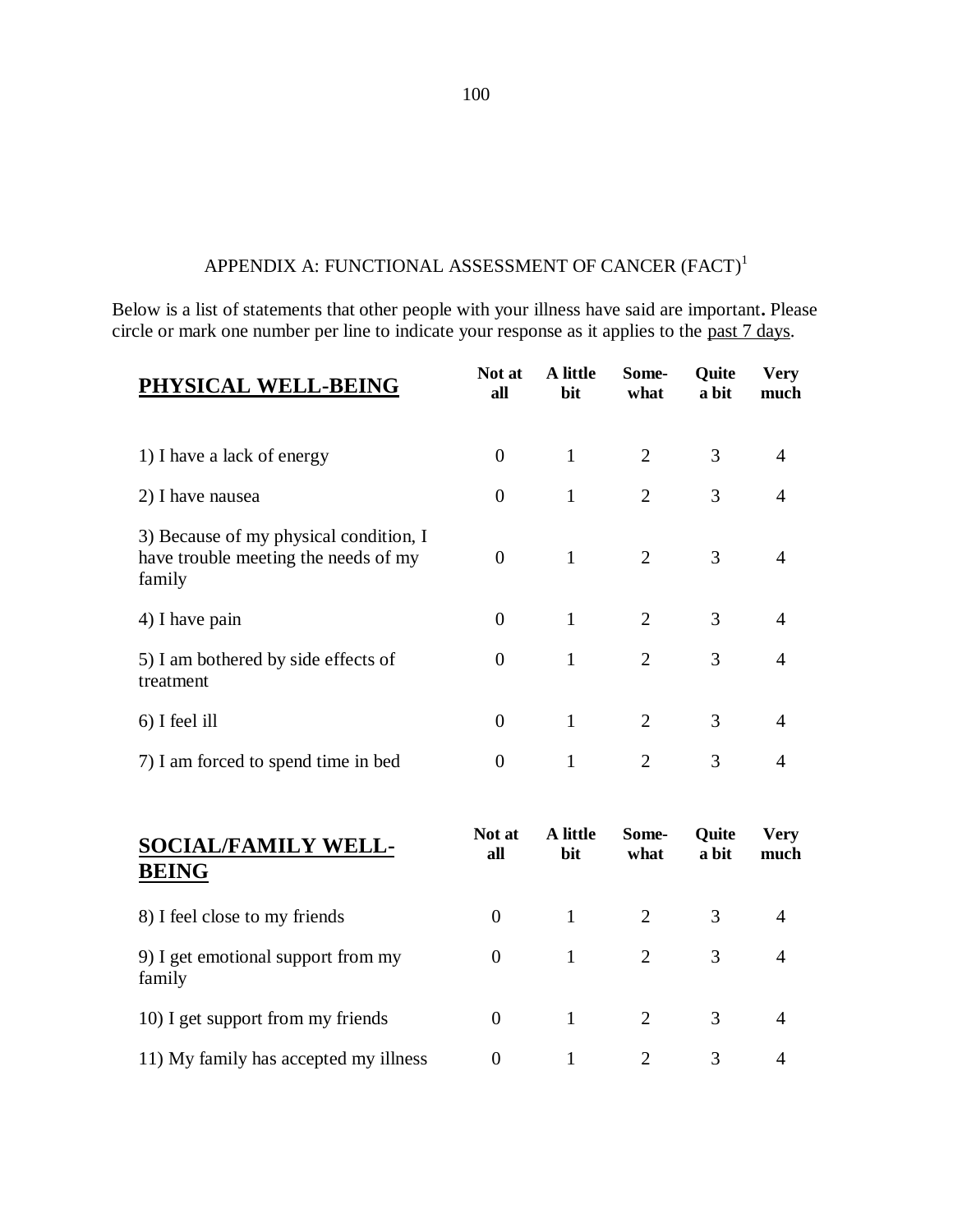12) I am satisfied with family communication about my illness 0 1 2 3 4 13) I feel close to my partner (or the person who is my main support) 0 1 2 3 4 14) I am satisfied with my sex life  $\begin{array}{cccc} 0 & 1 & 2 & 3 & 4 \end{array}$ **EMOTIONAL WELL-BEING** Not at **all A little bit Somewhat Quite a bit Very much** 15) I feel sad 0 1 2 3 4 16) I am satisfied with how I am coping with my illness 0 1 2 3 4 17) I am losing hope in the fight against my illness 0 1 2 3 4 18) I feel nervous 0 1 2 3 4 19) I worry about dying 0 1 2 3 4 20) I worry that my condition will get worse 0 1 2 3 4 **FUNCTIONAL WELL-BEING** Not at **all A little bit Somewhat Quite a bit Very much** 21) I am able to work (include work at home) 0 1 2 3 4 22) My work (include work at home) is fulfilling 0 1 2 3 4 23) I am able to enjoy life  $\begin{array}{cccc} 0 & 1 & 2 & 3 & 4 \end{array}$ 

24) I have accepted my illness  $0 \t 1 \t 2 \t 3 \t 4$ 

25) I am sleeping well  $\begin{array}{cccc} 0 & 1 & 2 & 3 & 4 \end{array}$ 

0 1 2 3 4

26) I am enjoying the things I usually do

for fun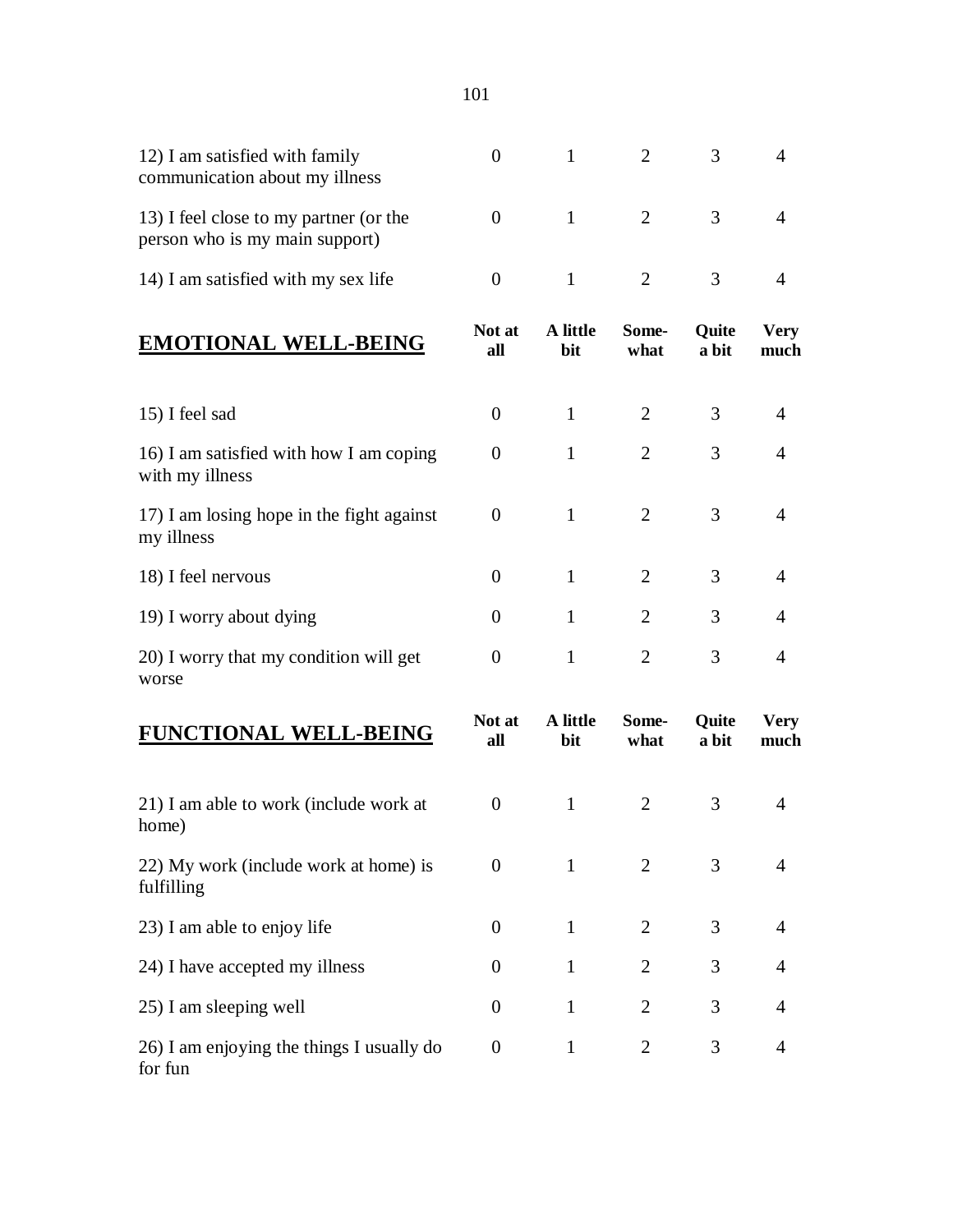27) I am content with the quality of my life right now 0 1 2 3 4

<sup>1</sup> From "The Functional Assessment of Cancer Therapy Scale: Development and validation of the general measure," by D. F. Cella, D. S Tulsky, G. Gray, B. Sarafian, E. Linn, A. Bonomi, . . . J. Brannon, 1993, *Journal of Clinical Oncology, 11*, 570-579. Copyright 1997 by Cella. Reprinted with permission.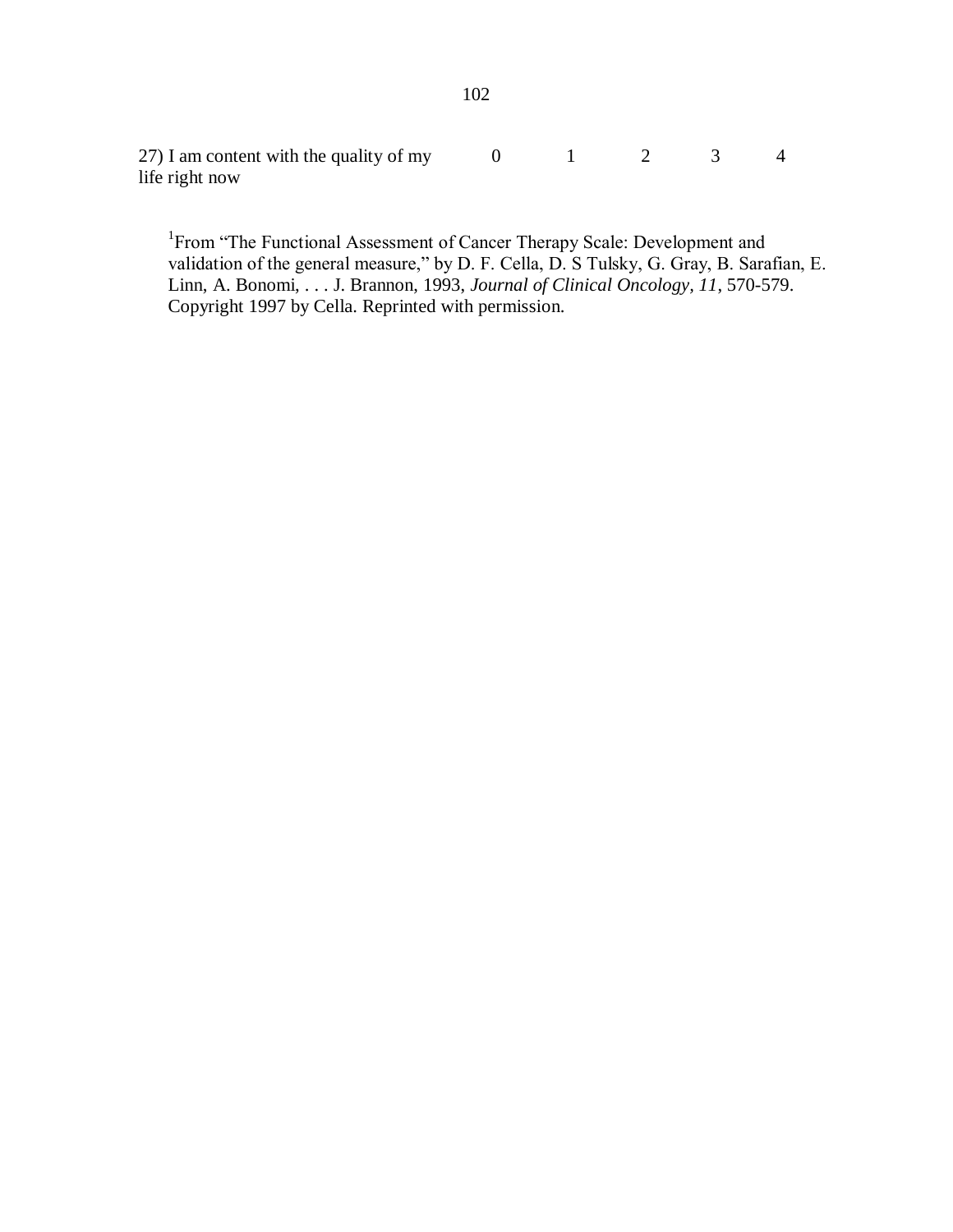## APPENDIX B: FUNCTIONAL ASSESSMENT OF CHRONIC ILLNESS THERAPY— SPIRITUAL WELL-BEING (FACIT-Sp)<sup>2</sup>

Below is a list of statements that other people with your illness have said are important**.** Please circle or mark one number per line to indicate your response as it applies to the past 7 days.

|                                                                          | Not at<br>all    | A little<br>bit | Some-<br>what  | Ouite<br>a bit | <b>Very</b><br>much |
|--------------------------------------------------------------------------|------------------|-----------------|----------------|----------------|---------------------|
| 1) I feel peaceful                                                       | $\overline{0}$   | $\mathbf{1}$    | $\overline{2}$ | 3              | $\overline{4}$      |
| 2) I have a reason for living                                            | $\overline{0}$   | $\mathbf{1}$    | $\overline{2}$ | 3              | $\overline{4}$      |
| 3) My life has been productive                                           | $\overline{0}$   | $\mathbf{1}$    | $\overline{2}$ | 3              | $\overline{4}$      |
| 4) I have trouble feeling peace of mind                                  | $\overline{0}$   | $\mathbf{1}$    | $\overline{2}$ | 3              | $\overline{4}$      |
| 5) I feel a sense of purpose in my life                                  | $\overline{0}$   | 1               | $\overline{2}$ | 3              | $\overline{4}$      |
| 6) I am able to reach down deep into myself<br>for comfort               | $\boldsymbol{0}$ | $\mathbf{1}$    | $\overline{2}$ | 3              | $\overline{4}$      |
| 7) I feel a sense of harmony within myself                               | $\overline{0}$   | $\mathbf{1}$    | $\overline{2}$ | 3              | $\overline{4}$      |
| 8) My life lacks meaning and purpose                                     | $\overline{0}$   | $\mathbf{1}$    | $\overline{2}$ | 3              | $\overline{4}$      |
| 9) I find comfort in my faith or spiritual<br>beliefs                    | $\overline{0}$   | $\mathbf{1}$    | $\mathfrak{2}$ | 3              | $\overline{4}$      |
| 10) I find strength in my faith or spiritual<br>beliefs                  | $\overline{0}$   | $\mathbf{1}$    | $\overline{2}$ | 3              | $\overline{4}$      |
| 11) My illness has strengthened my faith or<br>spiritual beliefs         | $\overline{0}$   | $\mathbf{1}$    | $\overline{2}$ | 3              | $\overline{4}$      |
| 12) I know that whatever happens with my<br>illness, things will be okay | $\boldsymbol{0}$ | $\mathbf{1}$    | $\overline{2}$ | 3              | $\overline{4}$      |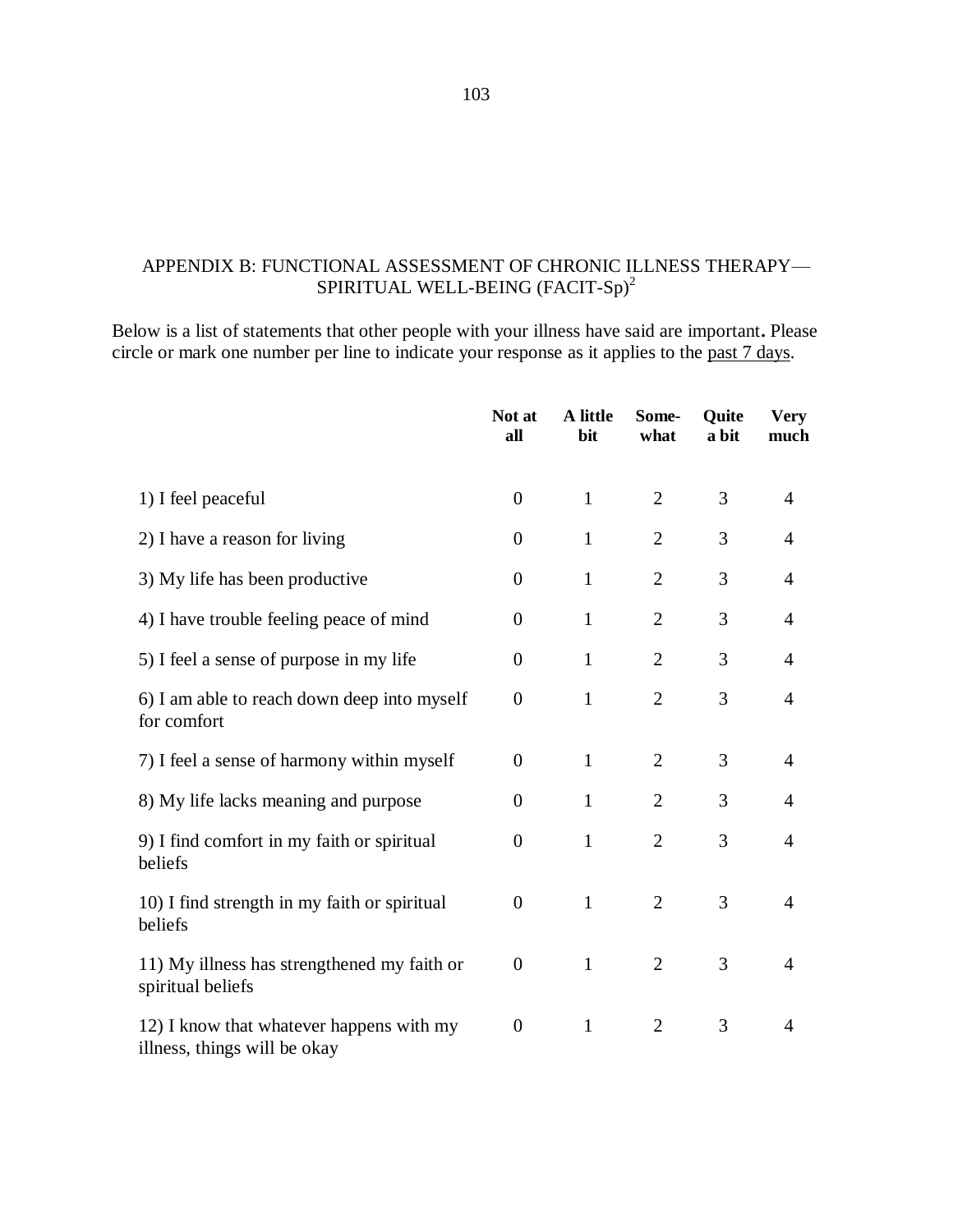$2$ From "Measuring spiritual well-being in people with cancer: The Functional Assessment of Chronic Illness Therapy—Spiritual Well-Being Scale (FACIT-Sp)," by A. H. Peterman, G. Fitchett, M. J. Brady, D. Pharm, and D. F. Cella, 2002, *The Society of Behavioral Medicine, 24*, 49-58. Copyright 1997 by Peterman. Reprinted with permission.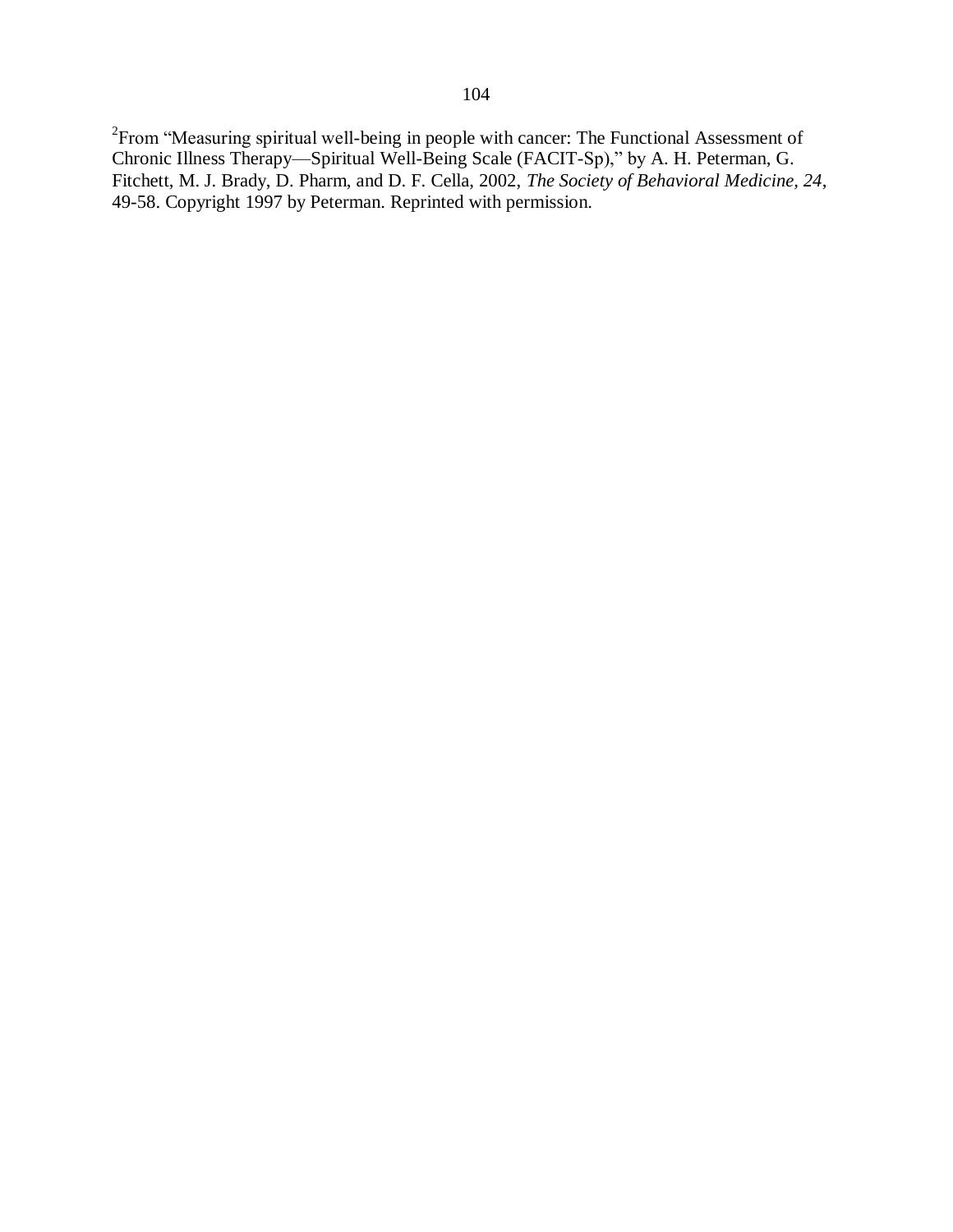## APPENDIX C: HERTH HOPE INDEX  $\rm(HHI)^3$

Listed below are a number of statements. Read each statement and place an [X] in the box that describes how much you agree with that statement right now.

|                 |                                                         | <b>Strongly</b><br><b>Disagree</b> | <b>Disagree</b> | Agree | <b>Strongly</b><br>Agree |
|-----------------|---------------------------------------------------------|------------------------------------|-----------------|-------|--------------------------|
| 1.              | I have a positive outlook toward<br>life                |                                    |                 |       |                          |
| 2.              | I have short and/or long range<br>goals                 |                                    |                 |       |                          |
| 3.              | I feel all alone                                        |                                    |                 |       |                          |
| 4.              | I can see possibilities in the<br>midst of difficulties |                                    |                 |       |                          |
| 5.              | I have a faith that gives me<br>comfort                 |                                    |                 |       |                          |
| 6.              | I feel scared about my future                           |                                    |                 |       |                          |
| 7.              | I can recall happy/joyful times                         |                                    |                 |       |                          |
| 8.              | I have deep inner strength                              |                                    |                 |       |                          |
| 9.              | I am able to give and receive<br>caring/love            |                                    |                 |       |                          |
| 10 <sub>l</sub> | I have a sense of direction                             |                                    |                 |       |                          |
|                 | 11. I believe that each day has<br>potential            |                                    |                 |       |                          |
|                 | 12. I feel my life has value and<br>worth               |                                    |                 |       |                          |

<sup>3</sup> From "Abbreviated instrument to measure hope: Development and psychometric evaluation," by K. Herth, 1992, *Journal of Advanced Nursing, 17*, 1251-1259. Copyright 1999 by Kaye Herth. Reprinted with permission.

105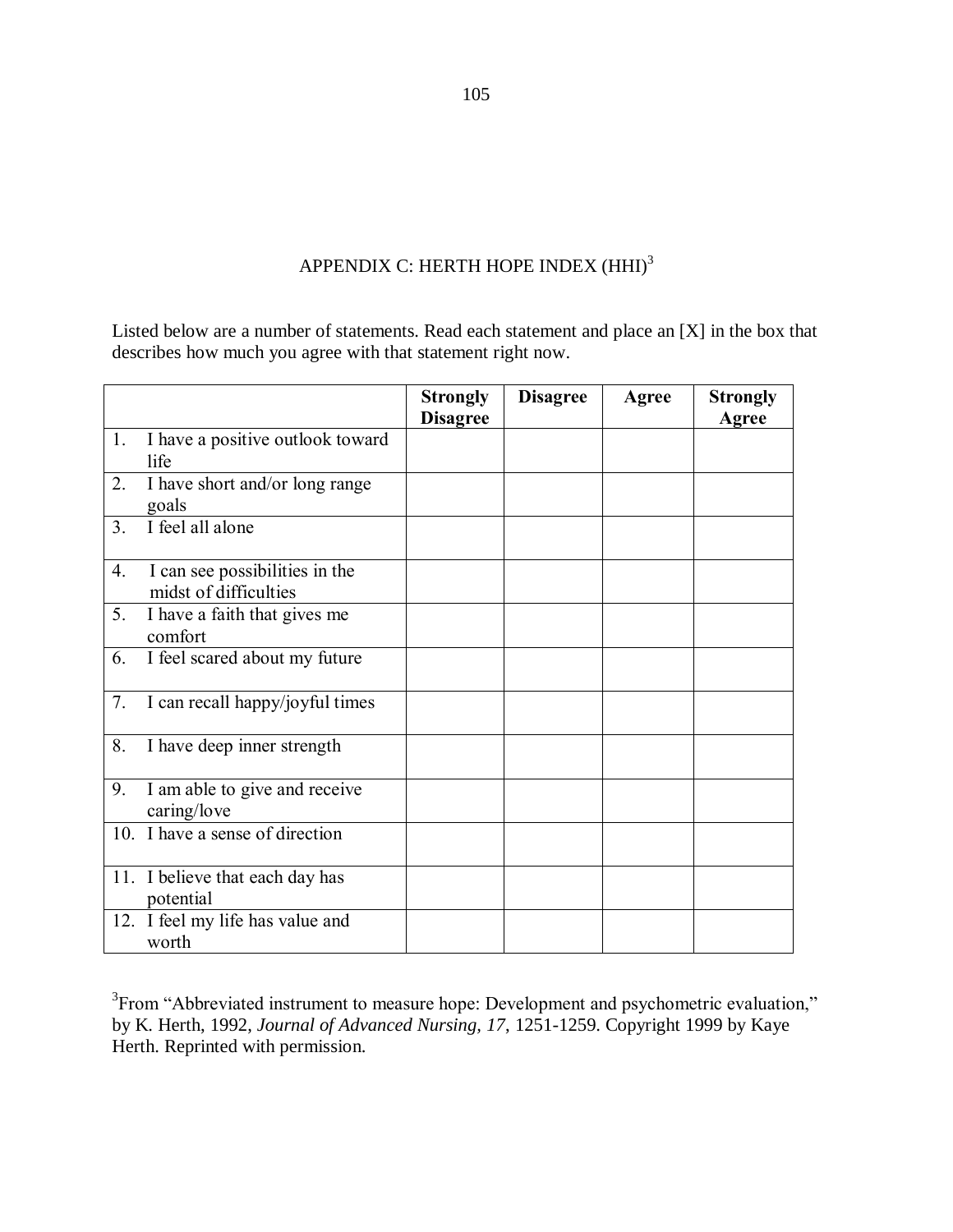## APPENDIX D: DEMOGRAPHIC FORM

Quality of Life and Personal Development with Cancer

Please answer the following demographic information:

Today's Date: Date of Birth: Age: Age: Type of Cancer:

Gender: Male\_\_\_\_\_\_\_\_\_ Female\_\_\_\_\_\_\_

1) Current Cancer Stage (check one):

Stage 0 (cancers are in remission or cured)

Stage 1 (cancers are localized to one part of the body)

Stage 2 (cancers are locally advanced)

Stage 3 (cancers are locally advanced and have begun to spread)

Stage 4 (cancers metastasized; spread to organs or other areas of the body)

Uncertain of current cancer stage.

2) Education (highest level completed):

9<sup>th</sup> grade or less

 $10^{th} - 11^{th}$ 

high school graduate or G.E.D.

some college/technical school

college graduate (bachelors degree)

graduate degree (masters/doctorate)

3) Ethnicity (check one):

Caucasian American (non-Hispanic)

**Marine African American** 

Latino American

Asian American

Other

106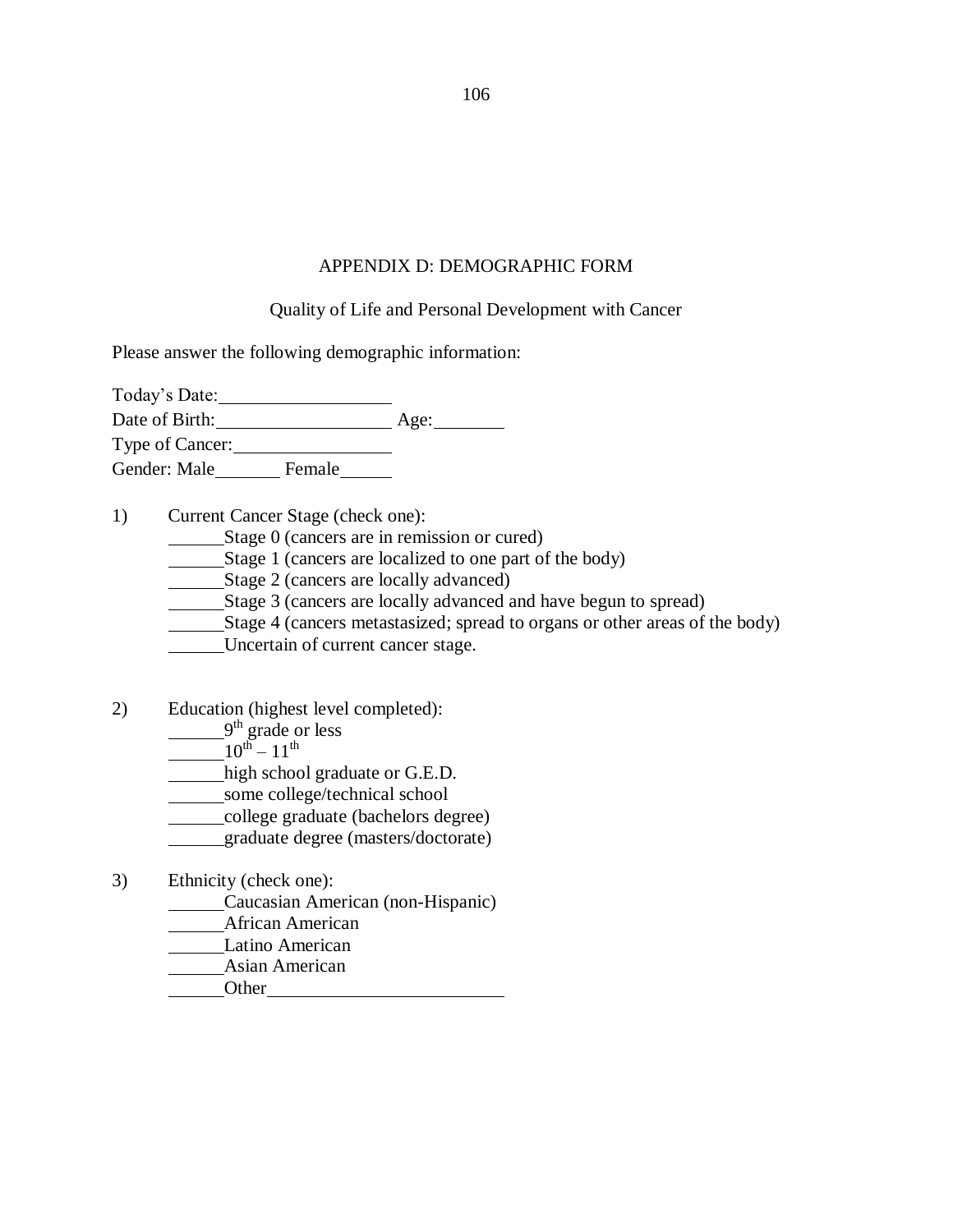## APPENDIX E: INFORMED CONSENT FORM

Information for Participants and Informed Consent

The purpose of this research is to examine how quality of life and personal development are related. For this project, you will be asked to complete three questionnaires regarding your present experiences of your quality of life and personal development. The questionnaires will ask you how you perceive life and various aspects of life. You will be asked to give basic demographic information on the page following the questionnaires. The questionnaires will take approximately 30 minutes for you to complete.

All demographic data and identifying information will remain confidential. All data will be kept completely confidential.

The foreseeable risks or ill effects from participation in this study are minimal. There is a small possibility that answering some of the questions on the questionnaire may evoke some feelings of anxiety. Should you experience any feelings of anxiety, there are counseling services available upon request through the Radiation Oncology Center and through Union Hospital.

There are no direct benefits to you for participation in this study; however, there are possible benefits to the profession of psychology and oncology, such as a better understanding of quality of life and personal development. Participants may gain some insight into their own behavior.

Participation in this research is voluntary. Participating or refusal to participate will in no way impact current treatment or medical care. You are free to withdraw your consent and to discontinue participation in the study at any time.

For one's rights as a research participant, the following persons may be contacted: Vicki Hammen, Vice-Chair on Indiana State University's Institutional Review Board, phone: (812) 237-8217, or visit [http://www.indstate.edu/irb/.](http://www.indstate.edu/irb/)

| , agree to participate in this project. The study has been explained to me,                                   |
|---------------------------------------------------------------------------------------------------------------|
| and my questions have been answered to my satisfaction. I have read the description of the present study,     |
| and I give my consent to participate. I understand that I will receive a copy of this consent form for future |
| reference.                                                                                                    |

Participant's Signature Date

Principle Investigator Date

Principle Investigator: Faculty Supervisor: Nathaniel Burt, Doctoral Student Dr. Eric Hampton